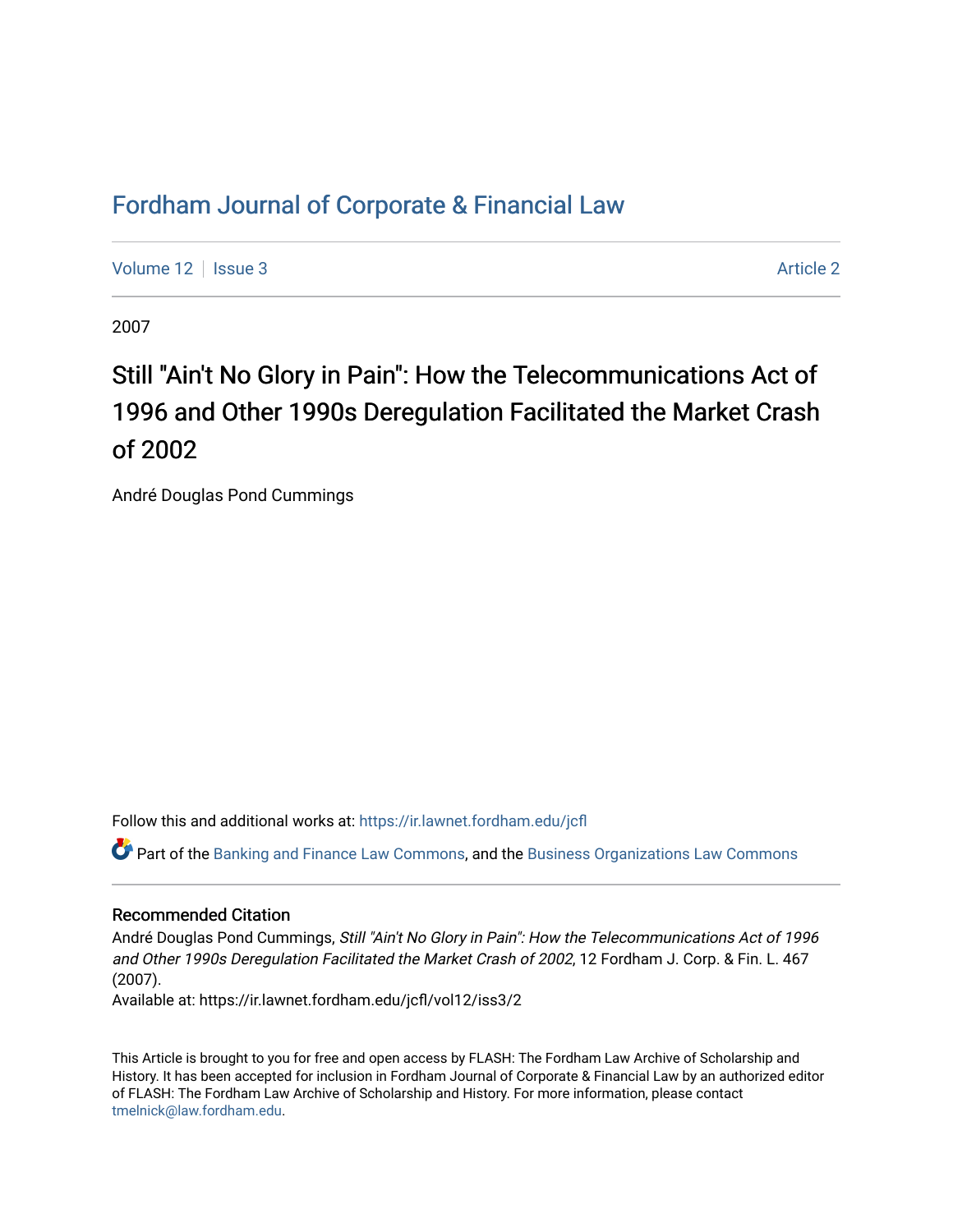# STILL "AIN'T NO GLORY IN PAIN"1: HOW THE TELECOMMUNICATIONS ACT OF 1996 AND OTHER 1990S DEREGULATION FACILITATED THE MARKET CRASH OF 2002

*andré douglas pond cummings<sup>2</sup>* 

1. TUPAC SHAKUR & OUTLAWZ, *Still I Rise*, *on* STILL I RISE (Death Row/Interscope Records 1999).

2. Associate Professor of Law, West Virginia University College of Law. J.D., 1997, Howard University School of Law. I acknowledge, with gratitude, the West Virginia University College of Law Hodges Summer Research Grant, which funded this research. I appreciate the initial valuable comments of successful corporate practitioners Ben Bates (Kirkland & Ellis, LLP, Chicago), Azin Lotfi (Ice Miller, Indianapolis) and Justin Evans (United States Department of Education). I am grateful to Professor Gregory Germain, Syracuse University College of Law for beneficial comments to early drafts of this article and Professors Kevin Outterson and Vince Cardi, West Virginia University College of Law for excellent comments to later drafts of this Article. Terrific research assistance was provided by Kelly A. Compton, West Virginia University College of Law, class of 2007. Many thanks to Laura Tingley, West Virginia University College of Law, class of 2006, John Harman, West Virginia University College of Law, class of 2007, Luke Schmitt, West Virginia University College of Law, class of 2008, and Heather Campbell, Syracuse University College of Law, class of 2004, for terrific research and editing support. Thanks also to Leigh Wald, Syracuse University College of Law, class of 2005, Brian Patrick Anderson, West Virginia University College of Law, class of 2005 and Eric L. Silkwood, West Virginia University College of Law, class of 2006, for first-rate research assistance. Finally, thanks to C. Lavinia Mann Cummings and Cole Kaianuanu Pond Cummings, for peace and constant steadiness. Of course, as usual, the politics and errata of this article belong exclusively to me.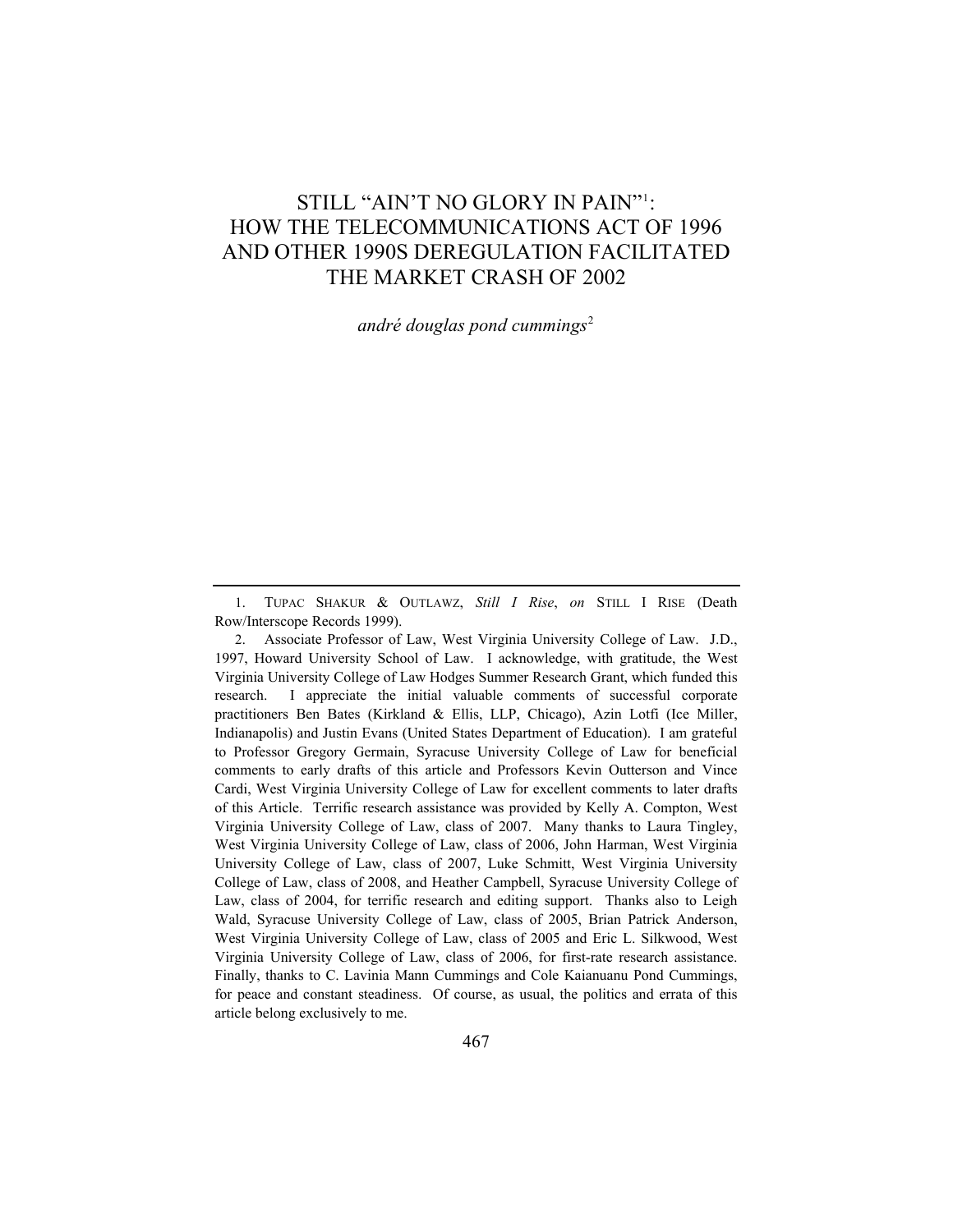## TABLE OF CONTENTS

| $\rm{I}$ . |                                                             |     |
|------------|-------------------------------------------------------------|-----|
| П.         |                                                             |     |
| Ш.         |                                                             |     |
|            | A. How the Telecommunications Act Changed the Industry  503 |     |
|            |                                                             |     |
|            | C. Examination of Legislative History in Opposition 522     |     |
| IV.        | THE COMMODITIES FUTURES MODERNIZATION ACT 529               |     |
|            |                                                             |     |
|            |                                                             |     |
|            | C. Examination of Legislative History in Opposition to the  |     |
|            |                                                             | 536 |
| V.         |                                                             |     |
|            | A. Re-regulation Must Occur to Protect Investors and        |     |
|            |                                                             |     |
|            |                                                             |     |
|            | 2. The Commodities Futures Modernization Act544             |     |
| VI.        |                                                             |     |
|            | B. CFMA Effect on Energy Industry and Economy 535           |     |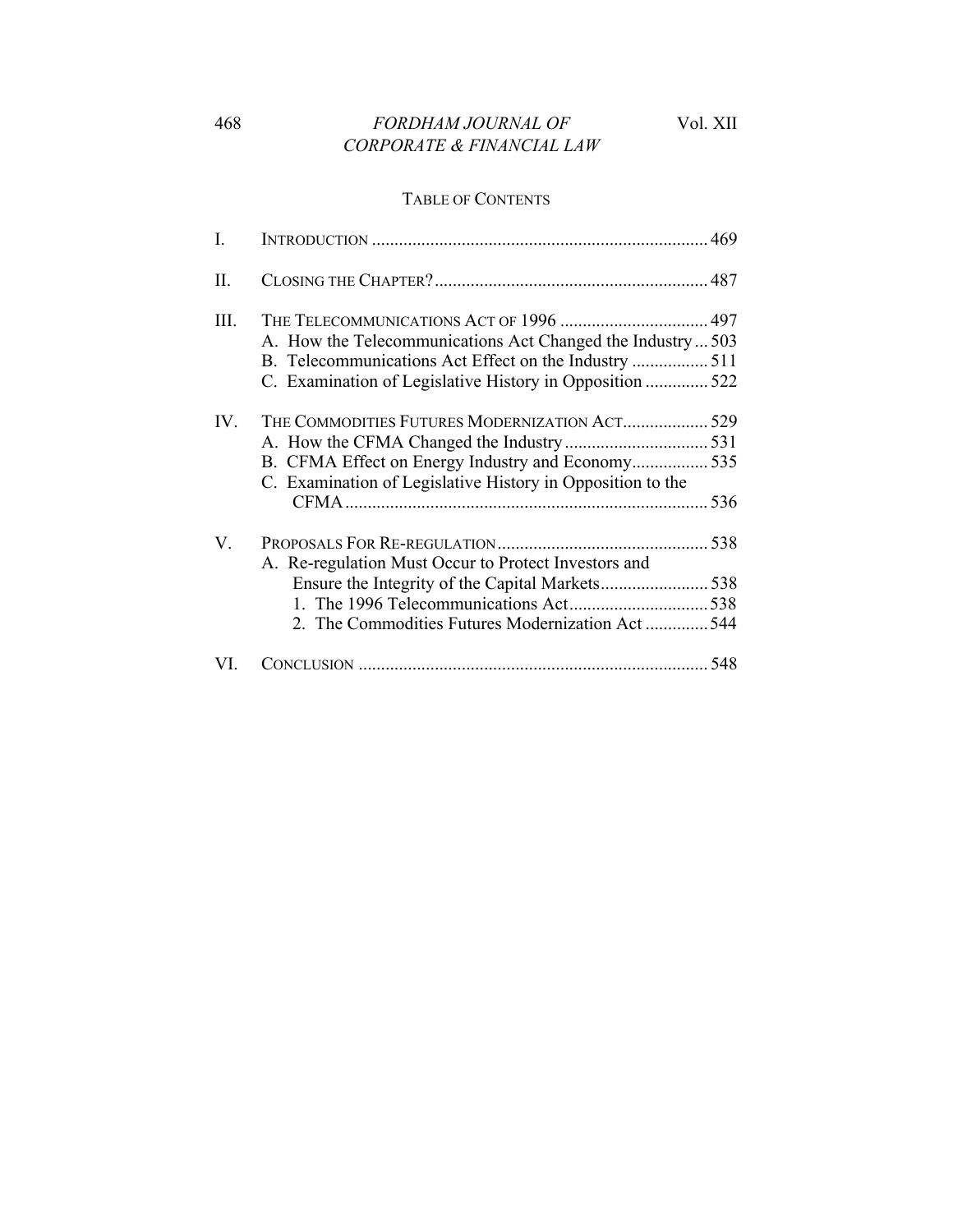#### I. INTRODUCTION

The stock market collapse of 2001-02 devastated the U.S. capital markets and wreaked havoc on the lives of millions of American investors.<sup>3</sup> Over the past several years, a steady drumbeat of scholars have laid blame for large portions of the market crash at the feet of Congress and its shortsighted deregulatory legislation of the mid-1990s.<sup>4</sup> Specifically, these critics have exposed the "Republican Revolution" Congress (the  $104<sup>th</sup>$  Congress)<sup>5</sup> and its passage of several congressional

<sup>3</sup>*. See* Justin Lahart, *The Crash of 2002: Dow Hits Lowest Level in Nearly Four Years as Crisis of Confidence Worsens; J&J Latest Casualty*, CNN MONEY, July 19, 2002, *available at* http://money.cnn.com/2002/07/19/markets/markets\_newyork/index. htm; *see also* Kate Berry, *Global Crossing Top Brass May Get Off Hook in Civil Suits: Will Justice Be Served?*, L.A. BUS. J., Aug. 25, 2003, at 1 (explaining that a consequence of market collapse "[f]ormer employees, shareholders and bondholders of Global Crossing Ltd. are nearing a broad settlement of all civil litigation filed against the bankrupt telecommunications firm, its co-founder, Gary Winnick, and 32 former officers and directors." In addition, "[t]he amount of the potential settlement represents a fraction of the money lost by investors and employees when Global Crossing filed for Chapter 11 bankruptcy protection in January 2002."); *infra* notes 96, 156 (describing the value loss of the capital markets in the wake of the 2002 crash).

<sup>4</sup>*. See* andré douglas pond cummings, "*Ain't No Glory in Pain*": *How the 1994 Republican Revolution and the Private Securities Litigation Reform Act Contributed to the Collapse of the United States Capital Markets*, 83 NEB. L. REV. 979, 1044-59 (2005); *see also* Ernest E. Badway & Jonathan M. Busch, *Ending Securities Industry Self-Regulation As We Know It*, 57 RUTGERS L. REV. 1351, 1358-76 (2005); Jeffrey T. Cook, *Recrafting the Jurisdictional Framework for Private Rights of Action Under the Federal Securities Laws*, 55 AM. U. L. REV. 621 (2006); Joseph F. Morrissey, *Catching the Culprits: Is Sarbanes-Oxley Enough?*, 2003 COLUM. BUS. L. REV. 801 (2003); Joseph M. Schwartz, *Democracy Against the Free Market: The Enron Crisis and the Politics of Global Deregulation*, 35 CONN. L. REV. 1097 (2003); Stuart A. Shorenstein & Lorna Veraldi, *Symposium: Are New Media Really Replacing Old Media? Broadcast Media Deregulation and the Internet: Defining The Public Interest In Terms of Regulatory Necessity*, 17 ST. JOHN'S J. LEGAL COMMENT. 45, 60-61 (2003); Jacqueline Lang Weaver, *Can Energy Market Be Trusted? The Effect Of The Rise and Fall of Enron On Energy Markets*, 4 HOUS. BUS. & TAX L.J. 1, 11-16 (2004); William S. Lerach, *Plundering America: How American Investors Got Taken for Trillions by Corporate Insiders: The Rise of the New Corporate Kleptocracy*, 8 STAN. J.L. BUS. & FIN. 69, 76-85 (2002).

<sup>5.</sup> cummings, *supra* note 4, at 980. The Republican party swept into power in 1994:

This election sweep shifted control of the Congress from the Democrats to the Republicans for the first time in forty years. The still-faintly-echoing mantra that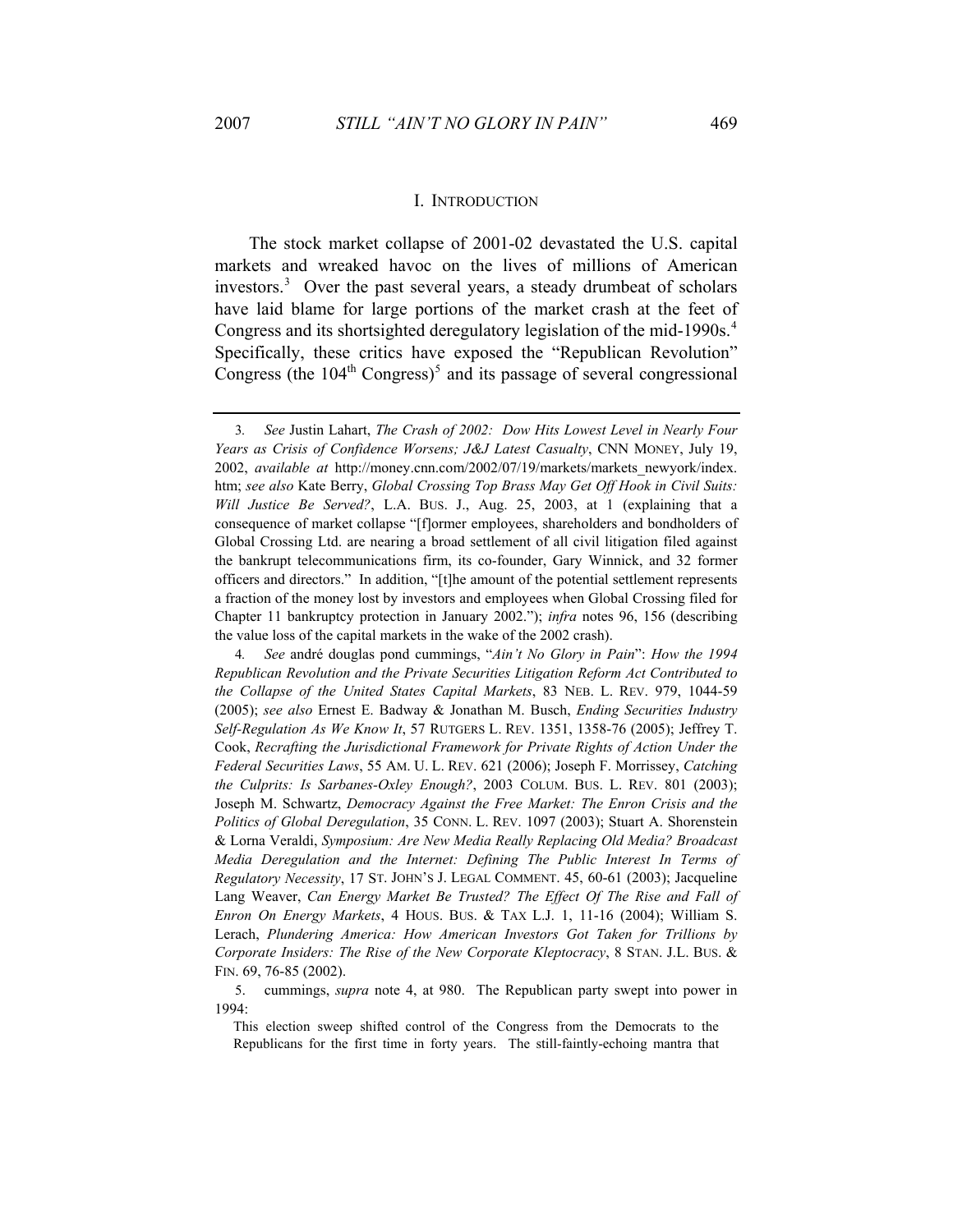enactments, including the Private Securities Litigation Reform Act of 1995 ("PSLRA"),<sup>6</sup> the Securities Litigation Uniform Standards Act of 1998 ("SLUSA"),<sup>7</sup> the Telecommunications Act of 1996, $^8$  and the Commodities Futures Modernization Act ("CFMA")<sup>9</sup> amongst others, as responsible in part for the crushing collapse of 2002.<sup>10</sup>

reverberated in the halls of the Capitol as those newly elected congresspersons took their revolutionary seats was that of 'deregulation.' As a cornerstone of its 1995 agenda for change, the 'Revolution Congress' made deregulation, particularly deregulation of corporate America, one of its primary objectives. Indeed the Revolution Congress's leadership felt that the nearly sixty years of 'big government' reign, namely federal regulation, as initiated by President Franklin Delano Roosevelt, and buttressed by the United States Supreme Court since 1937, had finally run its course and the time for complete regulatory rollback and reversal had arrived. Many of the Revolution Congress's leaders believed that extensive federal regulation - of all industries - was an evil that necessarily had to be eradicated.

*Id*. at 980-83.

6*. See* Private Securities Litigation Reform Act of 1995, Pub. L. No. 104-67, 109 Stat. 737 (1995).

7*. See* Securities Litigation Uniform Standards Act of 1998, Pub. L. No. 105-353, 112. Stat. 3227 (1998) (codified in scattered sections of 15 U.S.C.).

8. Telecommunications Act of 1996, Pub. L. No. 104-104, 110 Stat. 56 (1996).

9. Commodity Futures Modernization Act of 2000, Pub. L. No. 106-554, 114 Stat. 2763 (2000).

10*. See* cummings, *supra* note 4, at 1029 (stating that "the bubble burst in a spate of malfeasance, fraud, and deceit. One enduring legacy of the PSLRA and 1990s Revolution Congress deregulation will be the market crash of 2002. 'Simply put, Congress reduced the incentives against committing fraud.'") (citing Abner J. Mikva, *Share and Shares Alike: Now Let's Fix the "Reform" of our Securities Laws*, LEGAL TIMES, Apr. 8, 2002, at 50); *see also* Schwartz, *supra* note 4, at 1101. Professor Schwartz writes:

The deeper, radical truth is that Enron epitomizes the dangers of the speculative 'free market' mania that has resulted in deregulation and the gutting of the public sector in favor of the fool's quest for short-term profit. The other side of speculative profit is speculative bust, the costs of which fall on small investors and workers rather than on corporate executives routinely rescued by government bailouts and 'golden parachutes.'

*Id*.; Reed Hundt, *Ten Years Under the 1996 Telecommunications Act*, 58 FED. COMM. L.J. 399, 400 (2005). Hundt suggests that:

Regulatory policy flip flops at the FCC in 2001 and 2002 played a big role in the outcome. Strategic blunders by AT&T, corruption at MCI, and wise moves at (then) SBC and Bell Atlantic were more important than any rule of law in determining the outcomes. But at all times, the more likely result was not the tottering seesaw balance imagined by some in Congress but a winner-take-all result in which either the local firms or the long-distance firms emerged after competition as winners, measured by return to shareholders and economic profits.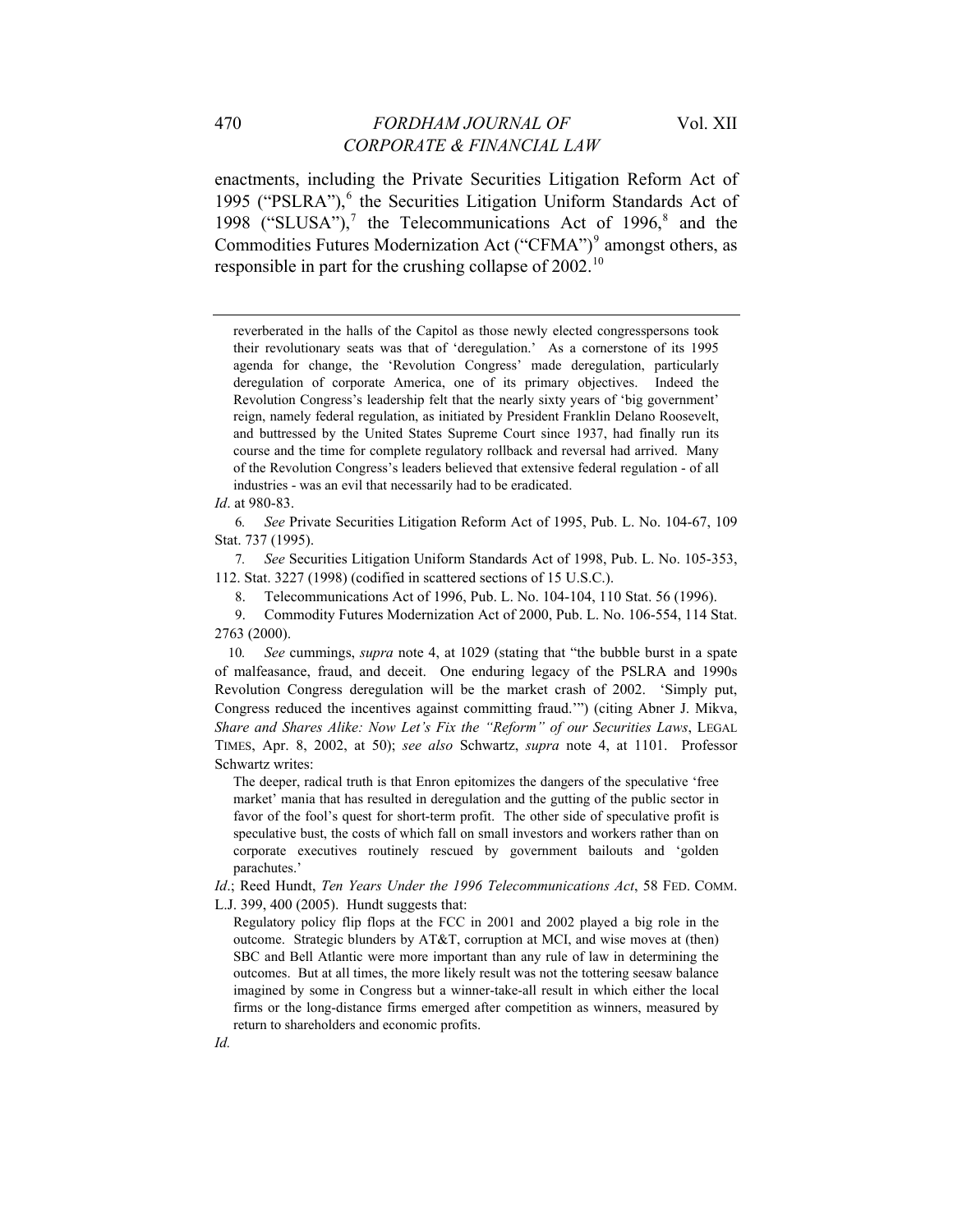While the media and politicians have increasingly and almost singularly blamed dishonest corporate insiders for the market crash of  $2002$ ,<sup>11</sup> mounting evidence has shown that far more than simple "bad" apple" executive corporate fraud was at play during the historic collapse.12 Studies have shown that the PSLRA, SLUSA and other deregulatory initiatives in the mid-1990s enabled an environment that almost *invited* the fraud that spun out of control in the corporate fiascos

They were talking about the Ken Lay's, Bernard Ebers' [sic], the Andrew Fasdow's [sic] of the corporate world. White collar criminals who ran giant corporations and used tricky gimmicks to rob investors of not only their hard money but also their confidence in the strongest and fairest markets in the world. They are the investment giants: Enron, Arthur Andersen, Adelphia, CMS Energy, Reliant Resources, Dynegy, Tyco International, and now Xerox and WorldCom[;] . . . [i]t is no secret that greed played a major role in our markets rapid decline and slow demise.

*Id.*

12*. See* Ho Young Lee & Vivek Mande, *The Effect of the Private Securities Litigation Reform Act of 1995 on Accounting Discretion of Client Managers of Big 6 and Non-Big 6 Auditors*, 22 AUDITING: J. PRAC. & THEORY, Mar. 2003, at 93-105; *see also* cummings, *supra* note 4, at 1003-04; Schwartz, *supra* note 4, at 1097-98 (describing the corporate scandals of the late 1990s and early 2000s as far more than "political insider trading" but part of a "starker systemic reality" influenced largely by a "global neo-liberal model of deregulation").

<sup>11</sup>*. See* Robert Sheer, *Bush Overplays the Terror Card*, L.A. TIMES, June 25, 2002, *available at* http://www.robertscheer.com/1\_natcolumn/02\_columns/062502.htm (providing that "[w]hen even Martha Stewart is ethically suspect and her company's stock has plummeted—though not quite to the depths of Enron, Global Crossing, Tyco, Dynegy, Wal-Mart and Rite Aid—it is time to return to the wisdom of Franklin Delano Roosevelt, the Depression-era president who saved capitalism from itself"); *see also* Amy Feldman, *Surviving Sarbanes Oxley*, INC. MAG., Sept. 2005, *available at* http://www.inc.com/magazine/20050901/surviving-so.html ("Everyone knew accounting problems were rampant. From 1997 through 2004, approximately 2,160 companies corrected errors in their financial statements, according to Glass Lewis & Co., a San Francisco-based research firm. Clearly, plenty of companies needed to take a second look at their books."); Francine Knowles, *Faith in Corporate America Crumbles*, CHI. SUN-TIMES, June 27, 2002, at 6 ("And the scandals continue to wreak havoc on investor confidence in stocks, particularly given that some sectors of the U.S. economy remain weak . . . ."); Kevin Maney, *WorldCom CFO Driven to Win: Once Respected, Scott Sullivan Is Now at the Center of Controversy*, CHI. SUN-TIMES, Aug. 27, 2002, at 39 ("WorldCom fired CFO Scott Sullivan in late June after the accounting misdeeds were unearthed."); *see generally* Catherine E. Vance & Paige Barr, *The Facts and Fiction of Bankruptcy Reform*, 1 DEPAUL BUS. & COM. L.J. 361, 365 (2003) ("Corporate and accounting reforms stem, of course, from the scandals that came to the public's attention beginning with the collapse of Enron."); 148 CONG. REC. S7350-04, at S7360 (daily ed. July 25, 2002) (statement of Sen. Schumer) Senator Schumer stated: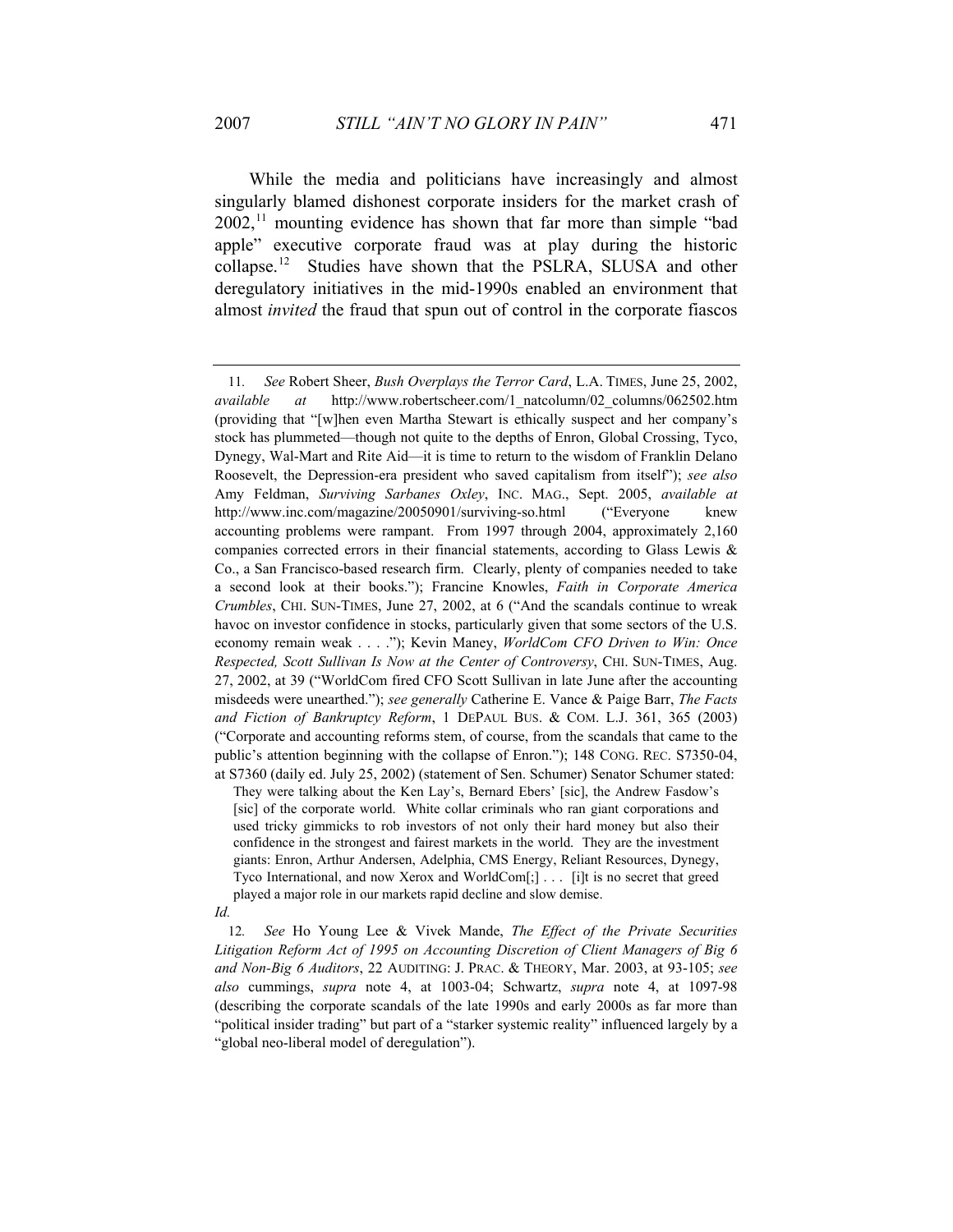of Enron, WorldCom, Tyco, Adelphia, ImClone and Global Crossing.13 Unquestionably, corporate executives like Bernard Ebbers,<sup>14</sup> Kenneth Lay,<sup>15</sup> Scott Sullivan,<sup>16</sup> the Rigas family,<sup>17</sup> Dennis Kozlowski,<sup>18</sup> Martha

14*. See* Associated Press, *Ebbers Sentenced to 25 Years in Prison*, July 13, 2005, *available at* http://www.msnbc.msn.com/id/8474930 (explaining that "Ebbers was convicted of overseeing the \$11 billion WorldCom fraud—much of it a pattern of chalking up expenses as long-term capital expenditures, which are classified as assets").

15. See Paul Davies & Kara Scannell, *Guilty Verdicts Provide 'Red Meat' To Prosecutors Chasing Companies,* WALL ST. J., May 26, 2006, at A1; John R. Emshwiller, *Will Enron Probe Spawn Further Criminal Cases?—Flush With Conviction Victories, Prosecutors Have Possible Targets But May Be Set to Wind Down*, WALL ST. J., June 6, 2006, at C1; Gary McWilliams & John R. Emshwiller, *Executives on Trial: Lay Defends His Business Practices at Enron Trial*, WALL ST. J., May 3, 2006, at C4.

16*. See* Jennifer Bayot & Roben Farzad, *WorldCom Executive Sentenced*, N.Y. TIMES, Aug. 12, 2005, *available at* <http://query.nytimes.com/gst/abstract.html?res> =F30A1EF73F5A0C718DDDA10894DD404482 ("Federal Judge Barbara S. Jones sentenced Scott D Sullivan, former chief financial officer who acknowledged his leading role in WorldCom's \$11 billion accounting fraud, to five years in prison.").

17*. See* Roben Farzad, *Jail Terms for 2 at Top of Adelphia,* N.Y. TIMES, June 21, 2005, *available at* <http://query.nytimes.com/gst/abstract.html?res=FA0A1FFA385F0C> 728EDDAF0894DD404482.

18*. See* Associated Press, *Ex-Tyco CEO Kozlowski found guilty: Kozlowski, former finance chief face 30 years if appeals fail*, MSNBC.com, June 17, 2005, *available at* 

<sup>13</sup>*. See* Lee & Mande, *supra* note 12, at 99-105 (documenting the instantaneous decrease in audit quality of the Big Six accounting firms following adoption of the PSLRA as evidenced by the prevalence of increasing discretionary accruals); *see also* cummings, *supra* note 4, at 988-89: cummings stated that:

The success of the Revolution Congress in discarding or eliminating significant segments of federal regulation from crucial industries was accompanied simultaneously by a wild bull market that saw the U.S. market indicators soar to record heights never before attained. The late 1990s and early part of 2000 saw unabashed speculation that the U.S. capital markets could potentially continue the meteoric climb that had become almost expected by U.S. investors.

*Id.*; *see also* Morrissey, *supra* note 4, at 855. Professor Morrissey writes:

<sup>[</sup>T]he PSLRA and the SLUSA combine to force plaintiffs in securities fraud cases to bring their suits in federal court and to follow strict pleading requirements. Further, discovery is limited until after motions to dismiss or motions for summary judgment are adjudicated - making it difficult for plaintiffs to establish the facts necessary to fulfill the strict pleading requirements. In addition, recovery possibilities are limited both for the plaintiffs and for their attorneys, while penalties for defendants are reduced. These provisions were supposedly designed to limit strike suits from plaguing corporate America. *In fact, the evidence shown indicates that corporate America is and, even at the time the PSLRA was passed was, suffering far more from fraud, deception and lack of ethical fiber than it is or was from strike suits.*

*Id*. (emphasis added).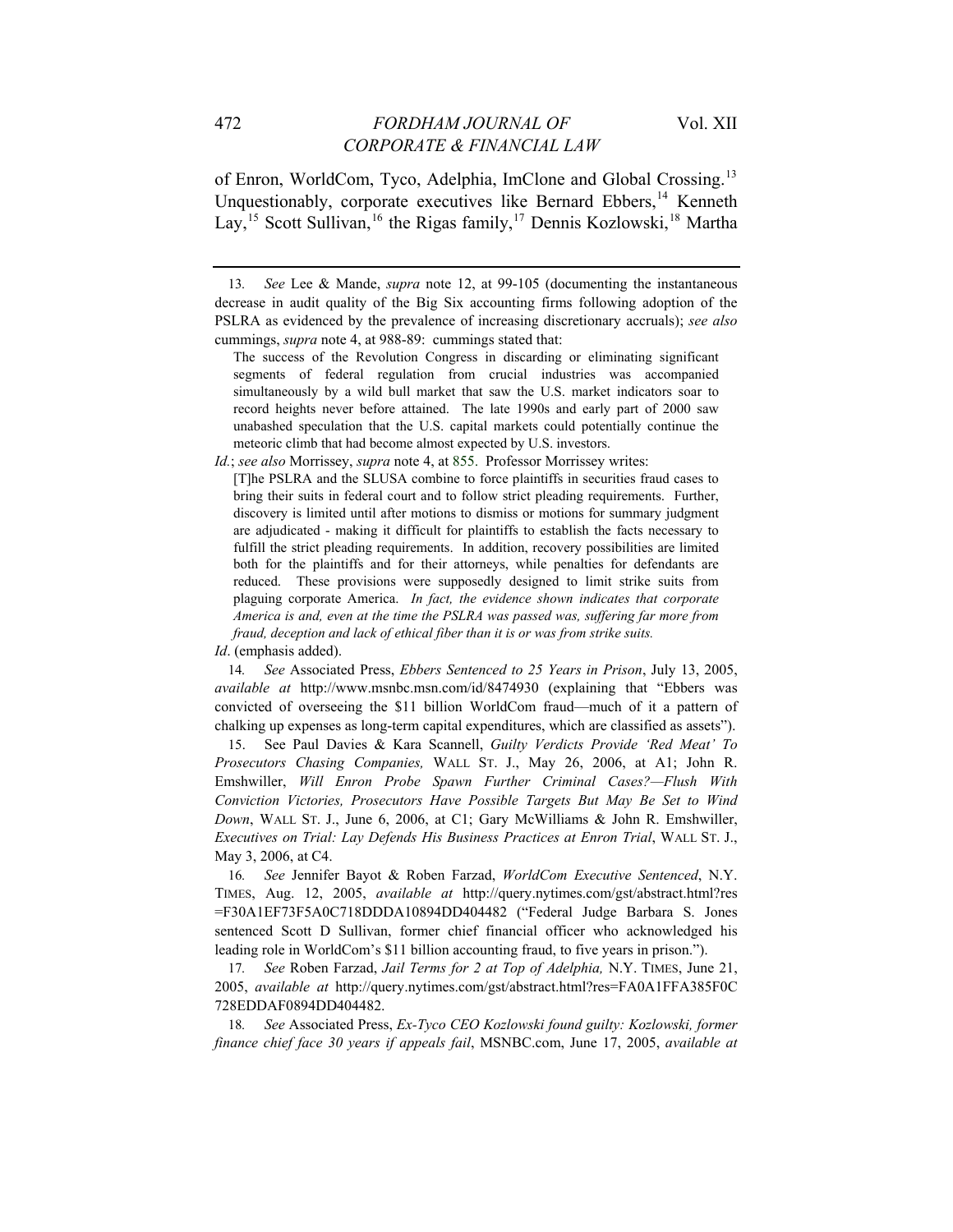Stewart,<sup>19</sup> Jeffrey Skilling,<sup>20</sup> Richard Scrushy,<sup>21</sup> Sam Waksal<sup>22</sup> and a host of other bad corporate actors deserve significant blame for ushering in the market collapse of 2002; but now, evidence has shown that these executives existed in a deregulated corporate environment that very nearly green-lighted their ribald behavior.<sup>23</sup>

20*. See* Associated Press*, Status of High-Profile Corporate Scandals*, Mar. 15, 2005, *available at* http://www.latimes.com/business/investing/wire/sns-ap-corporatescandals-glance,1,62511.story?coll=sns-ap-investing-headlines; *see also* Bloomberg News, *Skilling says Enron evidence 'insufficient,'* CHI. TRIB., June 21, 2006, at 4; John R. Emshwiller et al., *Lay's Legacy: Corporate Change—But Not the Kind He Expected,* WALL ST. J., July 6, 2006; Simon Romero, *A Verdict Interrupted*, N.Y. TIMES, July 6, 2006, at C1.

21. Richard Scrushy was controversially acquitted by an Alabama jury of accounting fraud in July 2005. *See Business Digest*, N.Y. TIMES, July 14, 2005, *available at* http://query.nytimes.com/gst/health/article-page.html?res=9A05EFD81230 F937A25754C0A9639C8B63. Scrushy was convicted of paying bribes in order to secure for himself a position on an Alabama regulatory panel. *See* Valerie Bauerlein, *Scrushy Is Convicted in Bribery Case*, WALL ST. J., June 30, 2006, at A3, noting:

HealthSouth Corp. founder Richard M. Scrushy was convicted of paying \$500,000 in bribes in return for a spot on a state regulatory panel, a victory for the federal government a year and a day after it failed to pin a massive accounting fraud at the health-care company on him.

*Id.*

22*. See* Chris Adams, *ImClone Ordered Two Shredders The Same Month Probe Started*, WALL ST. J., Sept. 16, 2002, at C10; Leslie Eaton, *The Ghost of Waksal Past Hovers Over the Stewart Trial*, N.Y. TIMES, Feb. 17, 2004, at C1; Holman W. Jenkins Jr., *Business World: Lies of the Post-Bubble*, WALL ST. J., July 17, 2002, at A17; Peter Loftus, *ImClone Plans to Go It Alone, Saying Takeover Bids Too Low—Analysts See Darker Side, Calling Stock Overvalued Amid Competitive Threats*, WALL ST. J., Aug. 11, 2006, at A14; Andrew Pollack & David Cay Johnston, *Former Chief of ImClone Systems Is Charged With Insider Trading*, N.Y. TIMES, June 13, 2002, at C1; Matthew Rose, *Martha, Martha, Martha—With Her Name Emblazoned On All Her Wares, Stewart Could Put Company at Risk*, WALL ST. J., June 19, 2002, at B1; Ben White, *Hill Panel Seeks Records On ImClone Stock Deals*, WASH. POST, July 24, 2002, at E01.

23*. See* cummings, *supra* note 4, at 1038 (describing how many opponents predicted that passage of deregulation legislation would lead corporate malfeasors to perpetrate fraud):

The California State Association of Counties on Friday elected a new president—San

http://www.msnbc.msn.com/id/8261018 ("[A] jury convicted [Dennis Kozlowski] and another executive of looting the company of \$600 million.").

<sup>19</sup>*. See* Krysten Crawford, *Martha: I Cheated No One*, CNN MONEY, July 20, 2004, *available at* http://money.cnn.com/2004/07/16/news/newsmakers/martha\_ sentencing/?cnn=yes ("[Martha Stewart] was sentenced to five months in prison and two years' probation Friday for lying to investigators about her sale of ImClone Systems stock in late 2001.").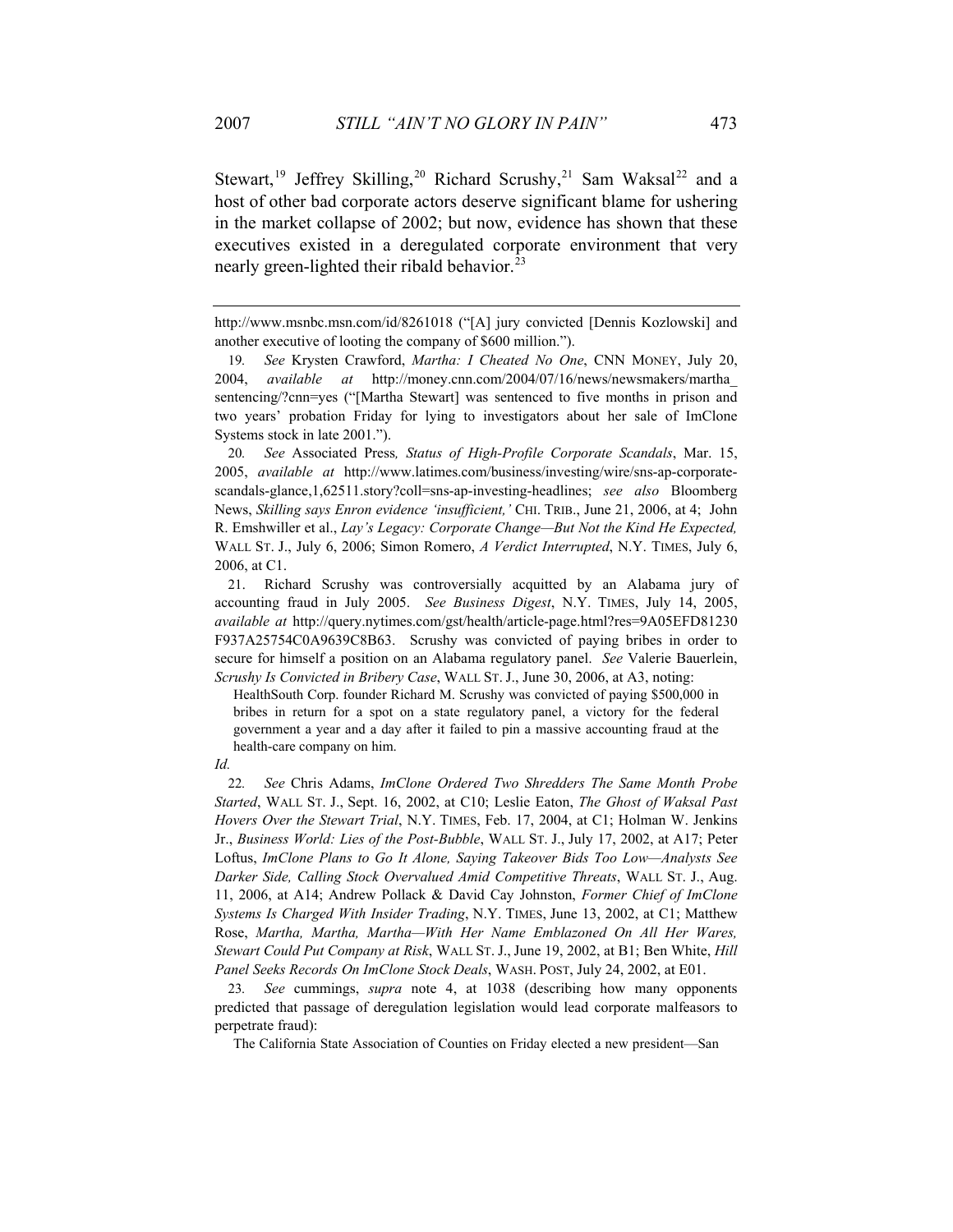While many of the corporate executives noted above have been sued, indicted, prosecuted and even found guilty in some instances,  $24$ Congress continues to escape significant and meaningful blame for its role in enabling the market fiasco of  $2001-02.<sup>25</sup>$  In light of the guilty

*Id*. (emphasis added) (citing Joe Bel Bruno, *California Counties Ask Clinton To Veto Securities Bill,* The Bond Buyer, Dec. 5, 1995, at 11).

24. Davies & Scannell, *supra* note 15, at A1; Emshwiller, *supra* note 15, at C1; McWilliams & Emshwiller, *supra* note 15, at C4; Associated Press, *Count by Count*, N.Y. TIMES, May 25, 2006 at C1; Megan Barnett et al., *Not a Good Thing*, U.S. NEWS & WORLD REPORT, Mar. 15, 2004, at 55; Ken Belson, *Ex-Chief of WorldCom Is Found Guilty in \$11 Billion Fraud*, N.Y. TIMES, Mar. 16, 2005, at A1; Aimee Deeken, *Stewart Sentenced to Five Months in Prison*, MEDIAWEEK.COM, July 16, 2004; Jayne O'Donnell & Greg Farrell, *Ebbers guilty on all 9 counts*, USA TODAY, Mar. 16, 2005, at 1A; Mark A. Stein, *From Top of the Corporate World to Appeals Court*, N.Y. TIMES, May 27, 2006, at C2; Chad Terhune, *Executives on Trial: Scrushy Avoids Perjury Retrial, Officially Ending Criminal Case*, WALL ST. J., July 14, 2005, at C3; Chad Terhune & Dan Morse, *Why Scrushy Won His Trial And Ebbers Lost*, WALL ST. J., June 30, 2005, at C1.

25*. See* Robert Kuttner, *Cant and Recant Milton Friedman's Latest Research on the Federal Reserve Challenges Key Assumptions of a Very Prominent Economist: Milton Friedman*, THE AM. PROSPECT, Jan. 2006, *available at* [http://www.prospect.org](http://www.prospect.org/) /web/page.ww?section=root&name= ViewWeb&articleId=10795. Kuttner writes:

[S]elf-regulation obviously failed investors in the multiple insider-trading, selfdealing, and stock promotion scandals of the late 1990s that in turn led to the stockmarket bubble. Insiders ripped off investors by cooking corporate books, misallocating trillions of dollars of investment capital. The misrepresentations went on for a decade. But as Friedman sees things, it was the market that ultimately brought down Enron and the rest, not Eliot Spitzer or the SEC. And what of the industry lobbying that led the Republican Congress, as part of the Contract with America, to weaken the laws that allowed defrauded investors to sue and virtually invited abuses?

*Id*.; *see also* Jeff Madrick, Economic Scene; *Bush is talking tough on corporate ethics,* 

Mateo County supervisor Mike Nevin—whose first action was sending a letter to President Clinton opposing the Securities Litigation Reform Act. CSAC, a nonprofit corporation that promotes the interests of California's 58 counties before the state legislature and Congress, contends the [PSLRA] will severely hinder local governments' ability to recover losses related to securities fraud . . . . The letter to Clinton was signed by 106 county and other local government officials . . . . 'Local governments are victims of securities fraud; they need access to the courts to recover their losses,' [said Steve Szalay, executive director of CSAC]. Orange County, on behalf of 187 independent California governments, is suing to recover about \$1.5 billion on the grounds that the investments made on its behalf were unsuitable and violated the California constitution and statutes. This bill makes it very difficult for local governments and taxpayers to recover their losses in securities fraud cases, and *it will give wrongdoers a green light to commit more fraud*, Szalay said.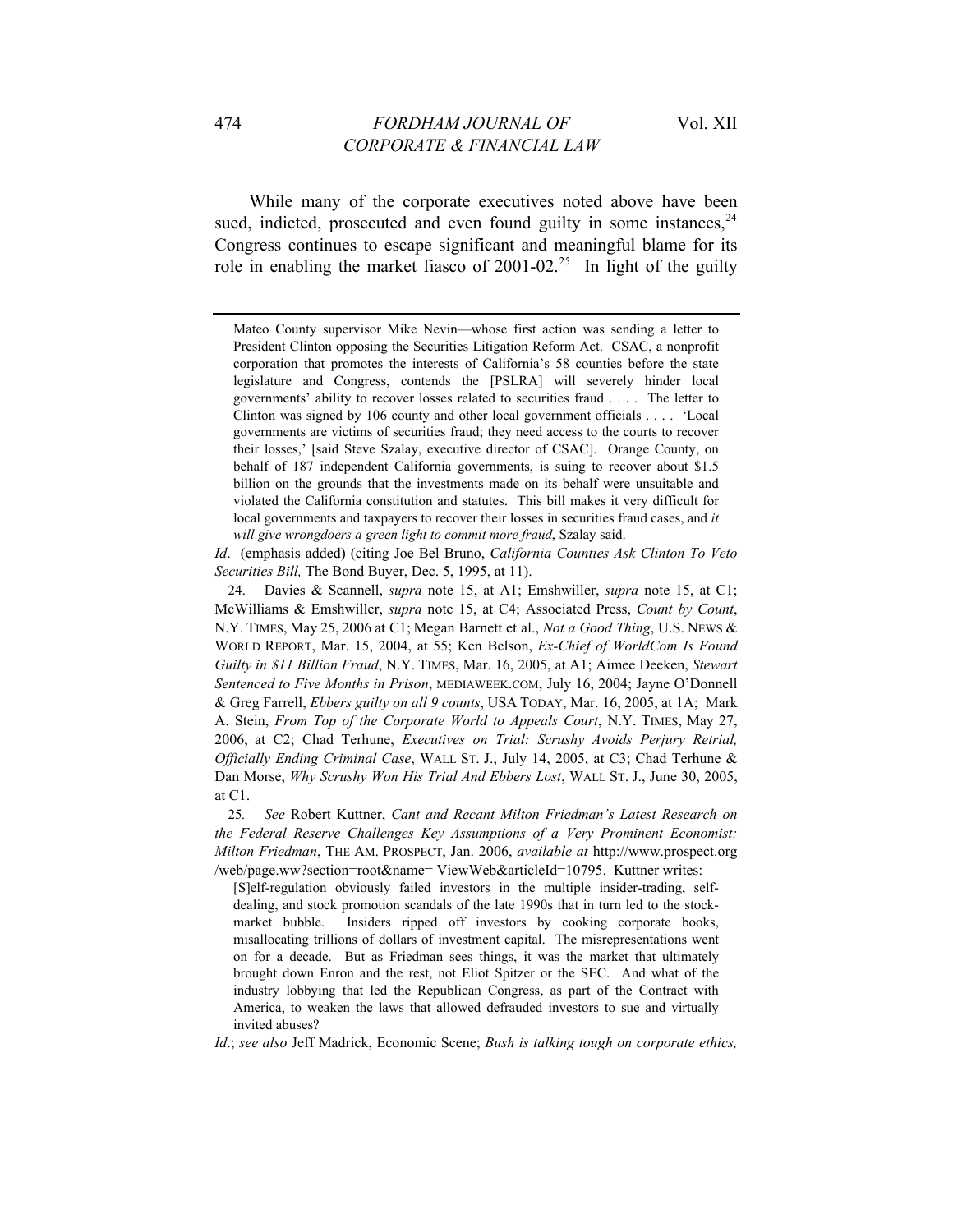verdicts handed down in the Kenneth Lay and Jeffrey Skilling Enron prosecution, $26$  some commentators are even suggesting that this chapter in U.S. history, marking the capital market collapse of 2002, should now be closed.<sup>27</sup> In so arguing, such commentators continue to perpetuate

*but where is the regulatory bite?*, N.Y. TIMES, July 11, 2002, at C2 ("At bottom, President Bush's speech on Tuesday reflects the belief that the current corporate scandals are merely the handiwork of a few bad apples."); David E. Sanger & David E. Rosenbaum, *Corporate Conduct: Washington Memo; White House Moves to Limit Corporate Scandals' Fallout*, N.Y. TIMES, July 25, 2002, at A1. *But see* Robert L. Borosage, *Conservatives Created the Corporate Scandals*, NEWSDAY, July 10, 2002 (claiming that Newt Gingrich's "Contract With America," aimed at securities reform in 1995, shielded outside accountants and law firms from liability for false corporate reporting, making it more difficult for shareholders to bring suit against fraudulent reporting and consequently a flood of corporate misstatements followed soon thereafter); Gary D. Halbert, *Is There A Bottom In Stocks?*, PROFUTURES, July 26, 2002, *available at* http://www.profutures.com/article.php/69/ (blaming Congress for the recent accounting scandals and the market failures of 2001 and 2002); Editorial, *Not Just Bad Apples*, WASH. POST, May 26, 2006, at A20 (noting that "bad apples" were not the only reasons for the market collapse).

26*. See* John R. Emshwiller et al., *Symbol of An Era: Lay, Skilling Convicted of Fraud*, WALL ST. J., May 26, 2006, at A1; *see also Showdown With the Crooked 'E,*' WASH. POST, May 28, 2006, at F02; Alexei Barrionuevo & Kurt Eichenwald, *The Enron Case That Almost Wasn't*, N.Y. TIMES, June 4, 2006, at C11; Editorial, *And Justice For All*, N.Y. TIMES, May 26, 2006, at A20; Carrie Johnson, *Enron Leaders Found Guilty; Massive Fraud Pinned to Lay, Skilling*, WASH. POST, May 28, 2006, at A01; Nathan Koppel & Peter Lattman, *The Enron Verdicts: Reversal Could Be Long Shot, Legal Experts Say*, WALL ST. J., May 2, 2006, at A9.

27*. See* Brooke A. Masters & Carrie Johnson, *White-Collar Crime's New Milestone*, WASH. POST, May 26, 2006, at D01, *available at* http://www.washingtonpost.com/wp-dyn/content/article/2006/05/25/AR200605250194 0.html?referrer=emailarticle ("The fact that significant and highly credible companies engaged in misconduct of the rankest sort, pulling the wool over the eyes not just of investors but of analysts, journalists and regulators, is a very sorry chapter in our history, and one that deserves the right type of burial.") (statement of Harvey Pitt, former chairman of the Securities and Exchange Commission); *see also* Editorial, *Guilty as Charged; Lay, Skilling Convicted in Enron Collapse*, CHI. TRIB., May 26, 2006 at 3 ("The jury's verdicts help to close a notorious chapter in the history of America's publicly traded companies . . . . Appeals aside, the end of the trial will mark the end of a dark era.") (statement of Rep. Michael Oxley); *see also* Editorial, . . . *And the Beltway Version*, WALL ST. J., May 26, 2006, at A10 ("Some are calling [the] Enron verdicts the end of the corporate scandal era . . . ."); Shaheen Pasha & Jessica Seid, *Lay and Skilling's Day of Reckoning*, CNNMONEY, May 25, 2006, *available at* http://money.cnn.com/2006/05/25/news/newsmakers/enron\_verdict/index.htm

(asserting that the verdicts for Lay and Skilling mark "the end of one of the most scandalous chapters in the history of corporate America"); *see generally* David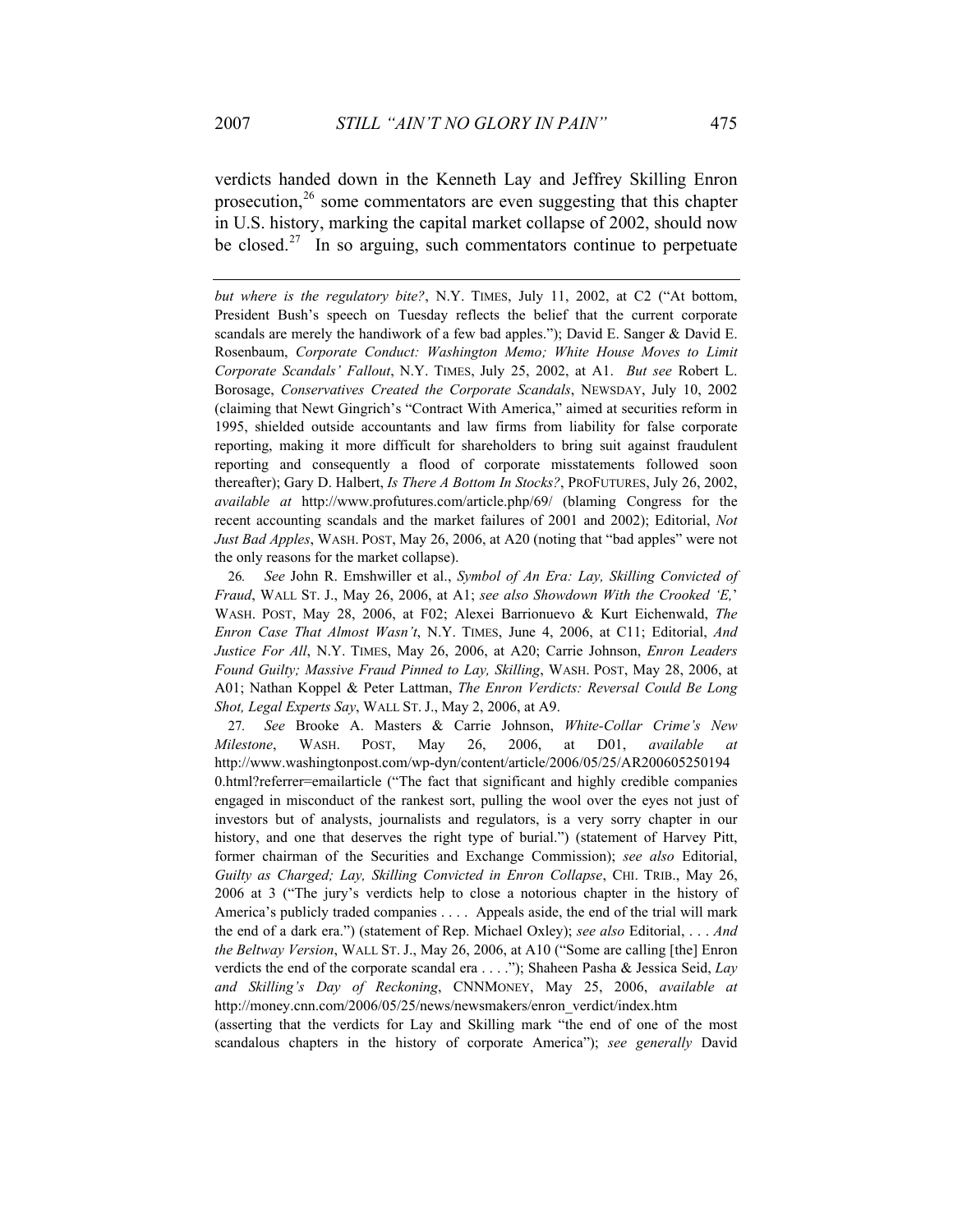the myth that this dark scandal-ridden hour in U.S. history is attributable still to only a few overreaching corporate executives.<sup>28</sup> This argument continues to perplex in light of mounting evidence to the contrary.<sup>29</sup>

Strong evidence exists that the deregulatory hysteria that gripped the Revolution Congress—and its shortsighted enactments—is in part responsible for the corporate malfeasance that rocked Wall Street in 2001 and 2002.<sup>30</sup> This ripe-for-fraud corporate environment existed because a flurry of deregulatory activity by Congress in the mid-1990s set out to eliminate the regulatory environment that existed nationally

Same stuff, different year. That's one way to look at 2005, the fourth consecutive year in which corporate chicanery loomed large. But while business titans' transgressions may have lacked creativity last year [2005]—there was unusual hubris, greed, and accounting tricks to prop up stock prices—at least the cast of 'Scandalot 2005' involved a few new characters . . . .

 Greed was on display throughout 2005 as throngs of executives pocketed pay that was even greater than the previous year's. To hear them talk, they deserved the amounts because—are you sitting down?—they enhanced shareholder value. Never mind that many of their companies' stocks ended the year lower than where they began it.

*Id*.

29*. See supra* notes 4-12 and accompanying text.

30*. See* cummings, *supra* note 4, at 1028. Strong evidence indicates that both accounting firms and telecommunication companies took advantage of the deregulated economy to defraud and deceive millions of investors and ruin hundreds of thousands of employees. *See* Lee & Mande, *supra* note 12, at 99-105; *see also* Schwartz, *supra* note 4, at 1097.

Callaway, *Endgame begins in Enron scandal*, MARKETWATCH, Oct. 3, 2002, *available at* http://www.marketwatch.com/News/Story/Story.aspx?guid=%7BE7C6145C-7D18- 43C2-9629-26B36D5FE06D% 7D&print=1&siteid=mktw. *But see* R. Jeffrey Smith, *Lobbying Firm Underreported Income*, WASH. POST, July 6, 2006, Page A04, *available at* <http://www.washingtonpost.com/wp-dyn/content/article/2006/07/05/AR2006070501> 656\_pf.htmlaff (describing how the Enron verdict does not conclude an era of corporate scandal and deception); David Greising, *Reform is Alive and Well*, CHI. TRIB., May 26, 2006, at C1. *But see* Gretchen Morgenson, *Are Enrons Bustin' Out All Over?*, N.Y. TIMES, May 28, 2006, at C1 (forecasting that other scandals are likely to occur despite the Enron verdict).

<sup>28</sup>*. See* Geoffrey Colvin, *The Key To Healing Our Psyches? Justice*., FORTUNE, Feb. 9, 2004 at 56 (declaring that "[w]ith the right trials and the right outcomes, we can finally put them behind us and move on"); Editorial, *The Enron Verdicts* . . . , WALL ST. J., May 26, 2006, at A10 ("We think these convictions of individuals—some 30 in the Enron case alone—will do more to deter future corporate crime than anything in Sarbanes-Oxley. *At the same time, the U.S. economy has snapped back nicely, meaning that assertions of widespread corporate fraud back in 2001 and 2002 were way overblown*.") (emphasis added). *But see* Gretchen Morgenson, *The Big Winner, Again, Is 'Scandalot,'* N.Y. TIMES, Jan. 1, 2006, at C1. Morgenson writes: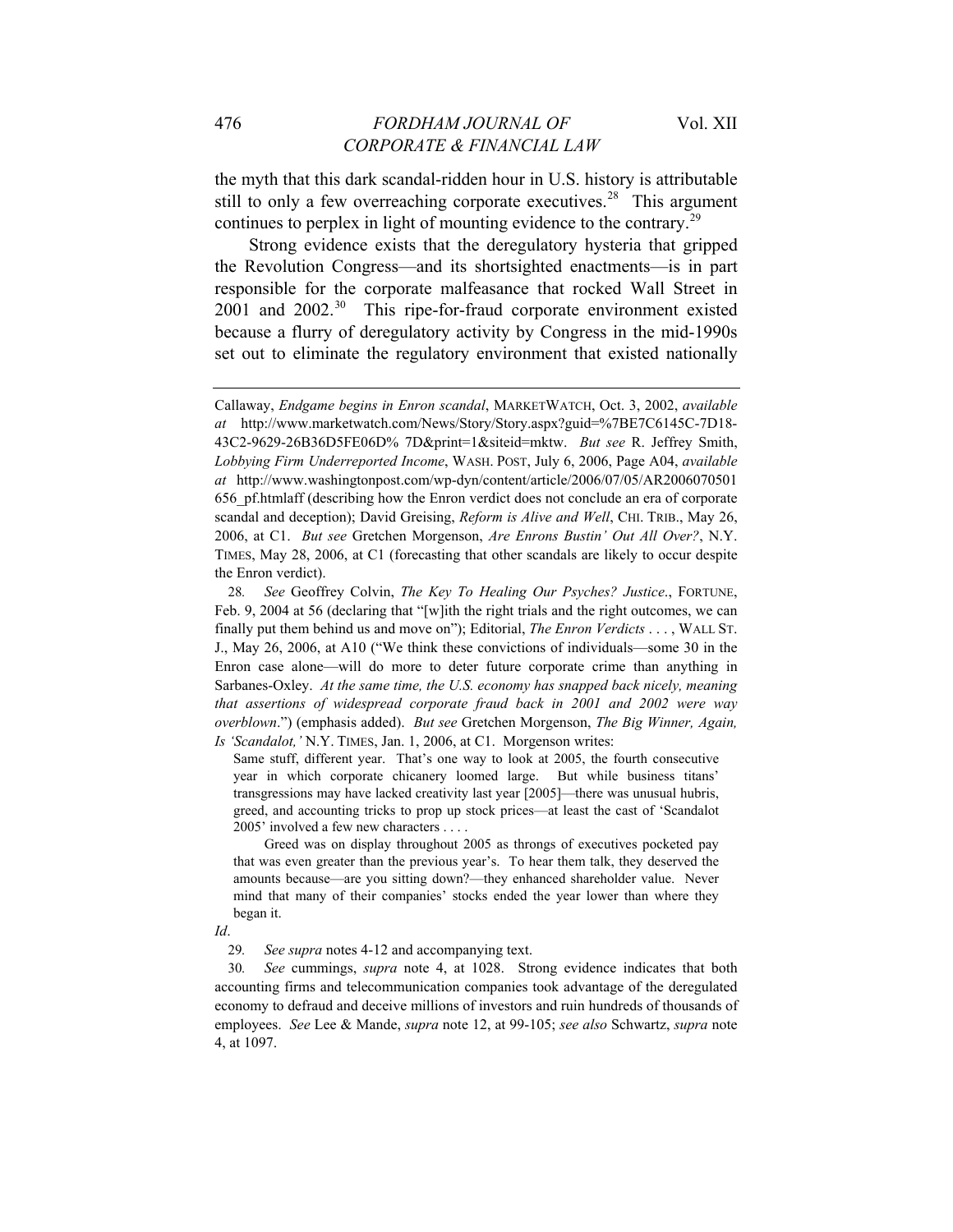since the New Deal and the Great Depression.<sup>31</sup> Congress passed the PSLRA in 1995, the Telecommunications Act in 1996, the SLUSA in 1998, and the CFMA in 2000. Each of these legislative enactments played a sizeable role in creating an environment that fulminated in "Enronitis"<sup>32</sup> and the market crash of  $2002$ <sup>33</sup>

Specifically, recent legal scholarship has harshly criticized the PSLRA as a primary progenitor of the 2002 market crash.<sup>34</sup> The

32*. See* Daniel J.H. Greenwood, *Enronitis: Why Good Corporations Go Bad*, 2004 COLUM. BUS. L. REV. 773, 774-75 (2004) ("Enronitis. (n., neologism derived from Enron, a large company that went bankrupt amid allegations of market manipulation, phony accounting, looting, and other corporate misbehavior.)"). Professor Greenwood goes on to offer two meanings for the definition of Enronitis:

1. A malfunction of corporate governance in which top managers become extraordinarily wealthy while misleading shareholders, creditors, employees and the general public about the company's prospects and practices, eventually resulting in share price collapse, loss of jobs, and, in extreme cases, the corporation's bankruptcy. Thought to have characterized a non-trivial portion of the American corporate economy in the "bubble economy" around the turn of the twenty-first century. Often accompanied by sudden collapse of the reputations of seemingly upstanding corporate citizens who turn out to have been routinely lying, not only to shareholders, but to their own board members, employees, tax authorities, etc. . . . .

2. A malfunction of corporate governance in which corporations in the pursuit of profit, manipulate markets, deceive consumers, create unsafe or polluting conditions, lobby to change the regulations meant to keep them operating in socially productive ways, commit human rights violations abroad or otherwise act in anti-social, dangerous, or socially inefficient manners. Particularly referring to instances in which corporate actors justify the firm's anti-social behavior or anti-republican political interventions by appealing to the norm of profit maximization.

*Id*. at 794.

33*. See* cummings, *supra* note 4, at 1029-33; *see also* Morrissey, *supra* note 4, at 804-07; *infra* notes 34-45 and accompanying text.

34*. See* cummings, *supra* note 4, at 1032. Professor cummings states:

[T]he removal of specific regulatory protections gave corporations and firms carte blanche control over the information that they revealed to investors with no fear of reprisal or disincentive for dishonesty. The PSLRA (1) "raised the burden of proof for lawsuits against corporations that mislead shareholders—weakening an important deterrent against corporate fraud;" (2) may have "made accounting firms and law firms 'sue proof' for aiding and abetting securities fraud;" (3) provided "protection for baseless earnings projections," particularly enabling Silicon Valley and the dot-com industry to explode and then collapse based on artificial value; and (4) sent a strong signal to the U.S. capital markets and the global economy that "neither the regulators

<sup>31</sup>*. See* cummings, *supra* note 4, at 993-94 ("President Roosevelt, the New Deal Congress, and the drafters of the 1933 Securities Act believed that required disclosure of pertinent and crucial business information, including profits, debts, earnings, and potential profitability, would give the investing public protection and—perhaps most importantly—knowledge.").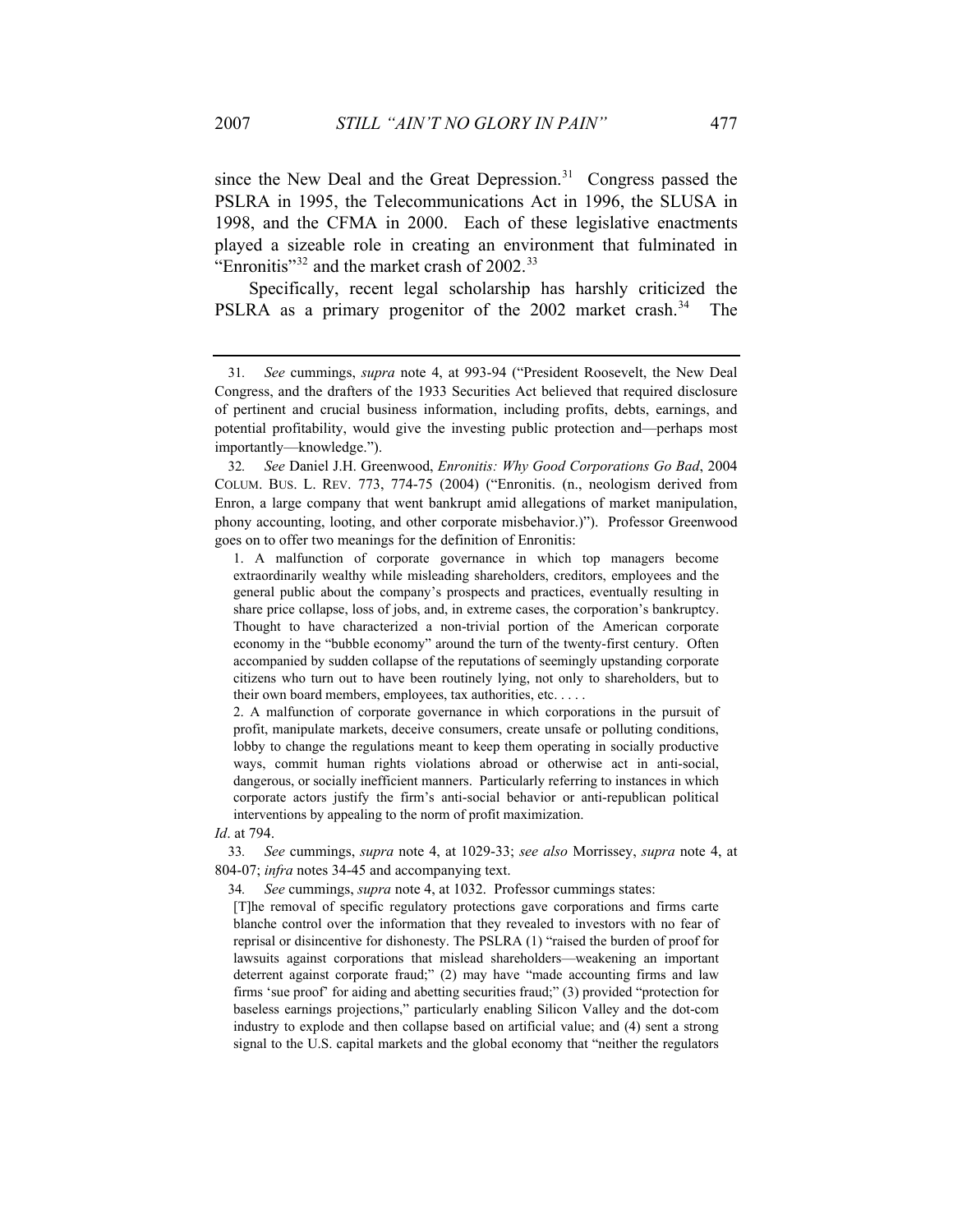PSLRA essentially made it significantly more difficult for victims of investor fraud to sue corporations and the corporate executives that foist such fraud on the unsuspecting investing public.<sup>35</sup> In an effort to curtail perceived lawsuit abuse and investor strike suits, Congress debated and enacted the PSLRA over a President Bill Clinton veto in 1995.<sup>36</sup> Whether the PSLRA met its intended goal of curtailing lawsuit abuse has been the subject of much academic debate. $37$  That the PSLRA made

*Id.* (quoting "*In re* OfficeMax Sec. Litig., No. 1:00-CV-2432, slip op. at 12 n.2 (N.D. Ohio July 26, 2002)).

President Clinton vetoed the PSLRA, returning the legislation with stark warnings that the Act would have a deleterious effect on the securities markets and on U.S. investors. President Clinton's veto was motivated in large part by the Revolution Congress's efforts to place unprecedented pleading standard requirements on victims of securities fraud, while promulgating numerous provisions that foreclose securities fraud plaintiffs from gaining access to their constitutionally assured day in court.

nor Congress has been looking out for investors.

*Id.*; *see also* Lerach, *supra* note 4, at 88-89 n.61. Lerach writes:

As the court noted in *In re OfficeMax Securities Litigation*, in dismissing a lengthy and very detailed complaint alleging substantial financial falsification of the company's books; "The Court notes that it is the PSLRA, and not this Court, that imposes such high pleading standards upon Plaintiffs. While this Court has certainly found in earlier opinions that those pleading requirements are not insurmountable, they nonetheless remain high, even inordinately so. While recent events have called into question the passage of the PSLRA—with its attendant protections for corporations, their officers, and their auditors—it remains the law by which this Court must be guided when assessing the adequacy of Plaintiffs' Complaint."

<sup>35</sup>*. See* cummings, *supra* note 4, at 1032-33.

<sup>36</sup>*. See id*. at 1034-35. Professor cummings states that:

*Id.*

<sup>37</sup>*. See generally* Morrissey, *supra* note 4, at 826-27; Michael A. Perino, *Did the Private Securities Litigation Reform Act Work?*, 2003 U. ILL. L. REV. 913, 929-36 (2003); Joel Seligman, *The Merits Do Matter*, 108 HARV. L. REV. 438, 439 (1994); Lynn A. Stout, *Type I Error, Type II Error, and the Private Securities Litigation Reform Act*, 38 ARIZ. L. REV. 711, 713-15 (1996); Stephen J. Choi, *The Evidence on Securities Class Actions*, 57 VAND. L. REV. 1465, 1476-99 (2004); Stephen J. Choi, Jill E. Fisch, & A.C. Pritchard, *Symposium: Mutual Funds, Hedge Funds, And Institutional Investors: Do Institutions Matter? The Impact of the Lead Plaintiff Provision of the Private Securities Litigation Reform Act*, 83 WASH. U. L.Q. 869 (2005); Shaun Mulreed, Comment, *Private Securities Litigation Reform Failure: How Scienter Has Prevented The Private Securities Litigation Reform Act of 1995 from Achieving Its Goal*s, 42 SAN DIEGO L. REV. 779 (2005). According to recent studies, filings of securities fraud class actions have dramatically dwindled in the past several years. *See* Joseph A Grundfest, *The Class-Action Market*, WALL ST. J., Feb. 7, 2007, at A15, *available at* http://online.wsj.com/article\_print/SB117082270114300590.html ("[F]ew policy makers or scholars seem aware that a highly controversial component of the litigation market—the class-action securities fraud litigation business—is shrinking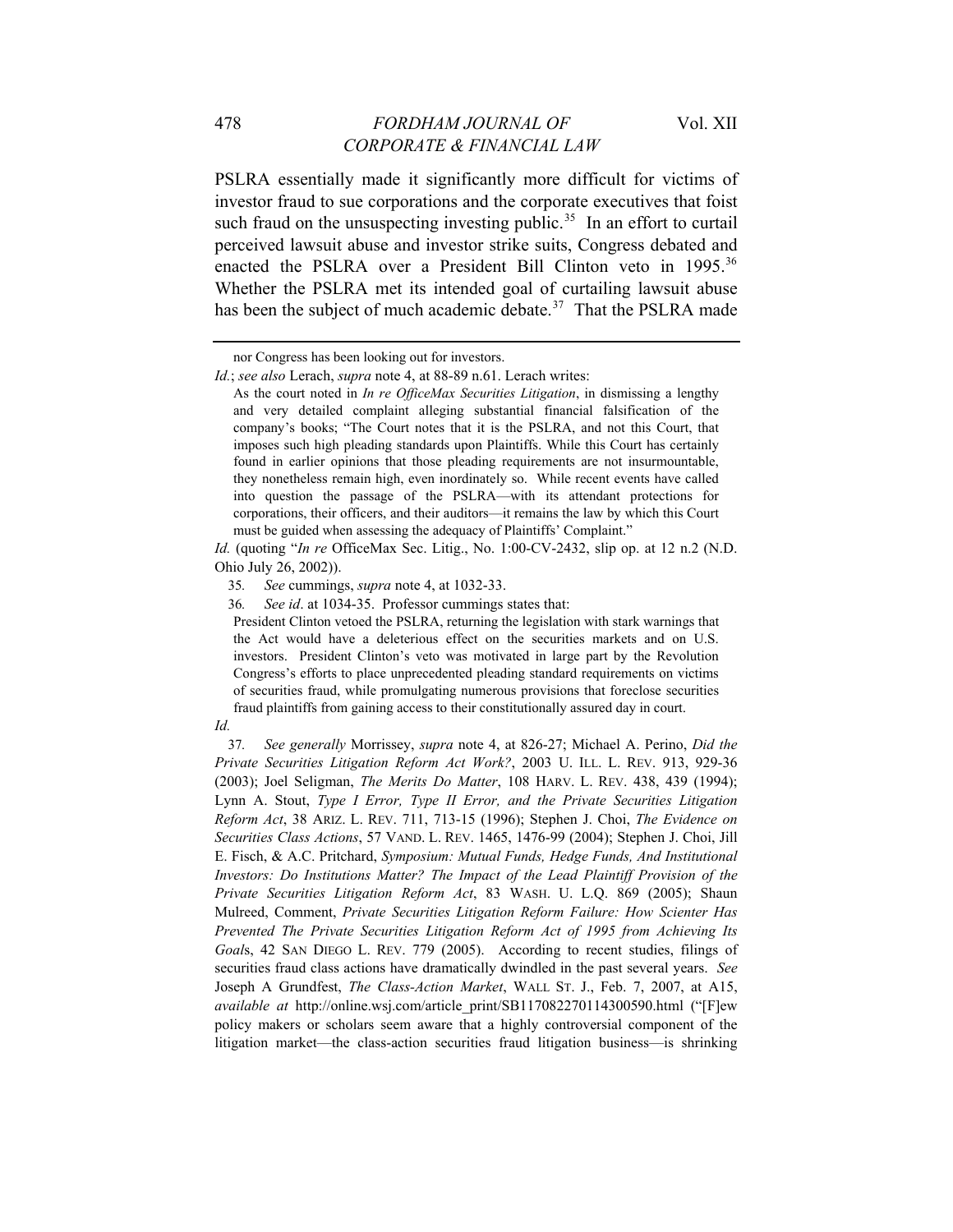it exceedingly more difficult for defrauded investors to bring securities fraud class action claims is now clear.<sup>38</sup> Congress, in effectively removing this deterrent, provided a clear avenue for corporate executives to engage in wildly dishonest behavior with little fear of professional or legal repercussion.<sup>39</sup>

Curiously, several leading architects of the PSLRA are currently under indictment for other questionable and even illegal conduct occurring after passage of the PSLRA. $40$  Some argue that the politicians

*Id*.; *see also* Jonathan Peterson, *Critics Fear SEC Chief is Seeking to Limit Investors' Ability to Sue: Cox Says He Wants to Prevent 'Abusive Litigation.' But Recent Events Raise Questions About His Intentions*, L.A. TIMES, Feb. 20, 2007, at 1. The L.A. Times reports that:

38*. See supra* notes 34, 36 and accompanying text.

39*. See* Lerach, *supra* note 4, at 103-04, stating:

While the recent arrests or indictments in ImClone, WorldCom, Enron, Adelphia, and RiteAid have made a lot of headlines, I must remind you that, of the billions and billions of dollars of highly questionable, if not illegal, insider-trading profits of corporate insiders that have been exposed in recent years, so far as I know, not one dollar has yet been disgorged! Remember—when crime pays, you get a lot of crime. Simply put, the behavior of many—*not just a few—*corporate executives has been abominable.

*Id.*

40. Former Republican House leader Tom DeLay, a vociferous advocate of deregulation and proponent of the PSLRA, was indicted on charges leading to his ultimate resignation from the House of Representatives. *See* Bill Dawson & Carl Hulse, *DeLay Quietly Surrenders to a Texas Sheriff*, N.Y. TIMES, Oct. 21, 2005, at A19; *see also* Editorial, *The DeLay Indictment*, WASH. POST, Sept. 29, 2005, at A22; Anne E.

faster than a polar icecap."). Grundfest bases his claim that securities fraud litigation has shrunk dramatically on:

<sup>[</sup>D]ata collected by Stanford Law School and Cornerstone Research, the number of companies sued in plain vanilla class-action fraud claims has averaged about 193 per year from 1996 through 2005, not much different from pre-reform levels. But halfway through 2005 filing activity took a sharp drop, and in 2006 only 110 companies were named as defendants in securities-fraud class actions . . . . A closer look at the data suggests that the decline is even more remarkable because 20 of these lawsuits allege options backdating activity. Backdating is a one-time event, and if we subtract these 20 cases we arrive at a 'core' litigation rate of 90 companies per year.

The discussion of investor lawsuits is taking place at a time when the number of such cases has been falling steadily. According to Stanford University and Cornerstone Research, 110 cases were filed in 2006, down from 178 filings the year before. Overall, the 2006 figure was 43% below the 10-year average of 193 cases, researchers said last month.

*Id. But see* Stephen J. Choi & Robert Thompson, *Securities Litigation and Its Lawyers: Changes During the First Decade After the PSLRA*, 106 COLUM. L. REV. 1489, 1496-97 (2006) (claiming that securities class action filings have not decreased in the decade following passage of the PSLRA).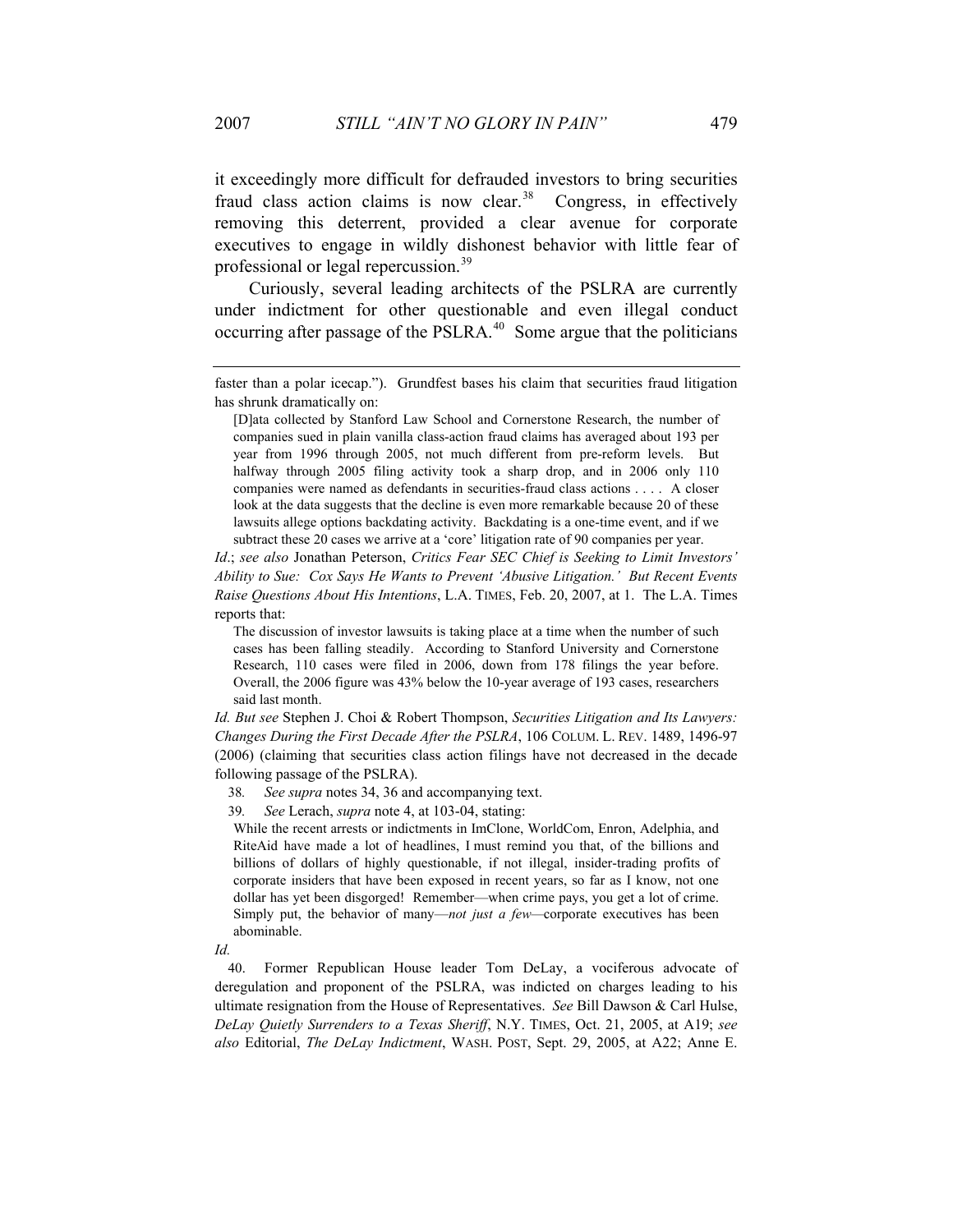currently under indictment engaged in much of the same wildly dishonest behavior that the 2002 market crash corporate executives did.41 Recently resigned and indicted Congressman Tom DeLay was an

Prosecutors in the department's public integrity and fraud divisions—separate units that report to the assistant attorney general for the criminal division—are looking into Mr. Abramoff's interactions with former House Majority Leader Tom DeLay of Texas, Rep. Bob Ney (R., Ohio), Rep. John Doolittle (R., Calif.) and Sen. Conrad Burns (R., Mont.), according to several people close to the investigation.

*Id.*; *see also* Philip Shenon, *Trial Nears for Ex-Official Tied to Lobbyist*, N.Y. TIMES, May 22, 2006, at A17 ("The testimony could be uncomfortable for members of Congress and others who have been closely tied to Mr. Abramoff, especially for Representative Bob Ney, an Ohio Republican whose former chief of staff is expected to testify for the government."); Joel Haveman, *Ney Gets 30 Months in Corruption Case*, L.A. TIMES, Jan. 20, 2007, at 19 ("DeLay, once one of Washington's most powerful Republicans, . . . resigned from the House last year because of ethics controversies [while] DeLay is fighting charges in Texas that he violated state campaign finance laws."); Philip Shenon, *Ex-Congressman Is Sentenced to 2 Years in Abramoff Case*, N.Y. TIMES, Jan. 20, 2007, at A8 ("Former Representative Bob Ney, the only member of Congress to admit guilt in the Jack Abramoff lobbying scandal, was sentenced Friday to two and a half years in prison . . . ."); Valerie Sullivan & Jack Torry, *Ney Ordered to Report to W.Va. Prison on March 1*, COLUMBUS DISPATCH, Feb. 11, 2007, at A8; Associated Press, *Abramoff Reports to Prison in Md.*, CHARLESTON GAZETTE, Nov. 16, 2006, at A7 ("[Jack Abramoff] will serve a six-year sentence for a fraudulent Florida casino deal. . . . From prison, Abramoff is to continue cooperating with the Justice Department, helping explain how he manipulated government decisions and who else was involved."); Evan Thomas, *Decline and Fall*, NEWSWEEK, Nov. 20, 2006, at 60.

41*. See* Dan Balz*, Troubled Year Gets Worse for the GOP*, WASH. POST, Sept. 29, 2005, at A01; *see also* Ralph Blumenthal & Carl Hulse, *Court Upholds 2 of 3 Charges Faced by DeLay*, N.Y. TIMES, Dec. 6, 2005, at A1; Editorial, *Hammer Time*, WALL ST. J., Sept. 29, 2005, at A18; Editorial, *Tom DeLay Behind the Curtain*, N.Y. TIMES, Sept. 29, 2005, at A32; Glen Justice, *With Indictment, a Fund-Raising Machine Will Slow*, N.Y. TIMES, Sept. 30, 2005, at A28; Philip Shenon & Carl Hulse, *DeLay is Indicted in Texas Case and Forfeits G.O.P House Post*, N.Y. TIMES, Sept. 29, 2005, at A1; R. Jeffrey Smith & Christopher Lee, *DeLay Booked in Houston on Money-Laundering, Conspiracy Charges*, WASH. POST, Oct. 21, 2005, at A05; Robin Toner, *For* 

Kornblut, *How a Tested Campaign Tool Led to Conspiracy Charges*, N.Y. TIMES, Sept. 29, 2005, at A26; Mark Leibovich, *News Flash; DeLay Indictment Hits the Hill Like An Energizing Bolt of Lightning*, WASH. POST, Sept. 29, 2005, at C01; Philip Shenon, *DeLay Goes on Radio and TV to Proclaim Innocence*, N.Y. TIMES, Sept. 30, 2005, at A26; R. Jeffrey Smith & Jonathan Weisman, *DeLay's Felony Charge Is Upheld; But Texas Judge Dismisses Some Conspiracy Counts*, WASH. POST, Dec. 6, 2005, at A01. Former Congressman DeLay is not alone in his indiscretions. *See* Brody Mullins, *Federal Influence-Peddling Inquiry Casts Wider Net*—*Four Lawmakers' Dealings With Lobbyist Are Studied; Low Threshold for Bribery?*, WALL ST. J., Nov. 25, 2005, at A1. The Wall Street Journal notes that the: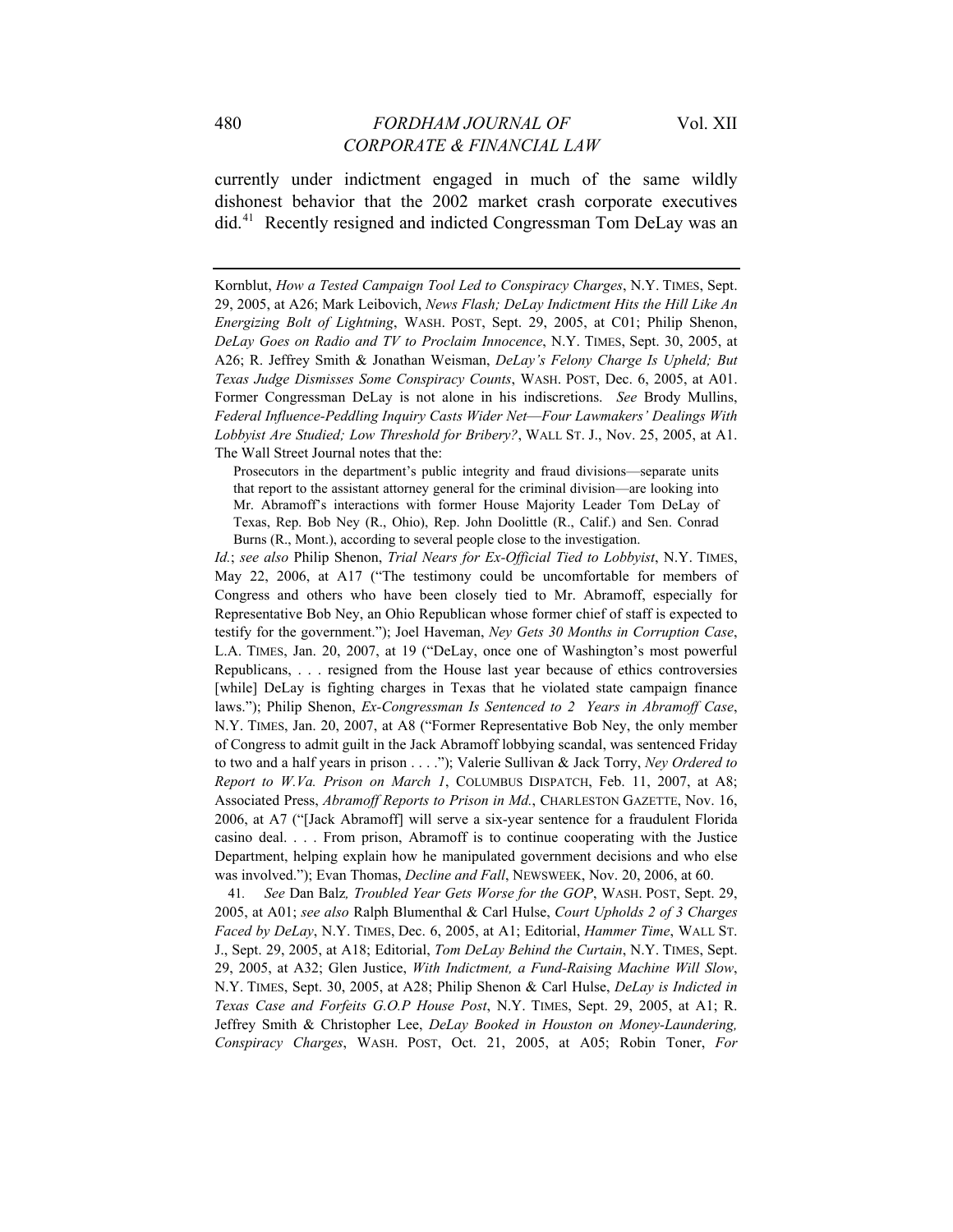*Republicans, a Swelling Sea of Troubles*, N.Y. TIMES, Sept. 29, 2005, at A1. With the indictment of DeLay and a sea of additional charges of malfeasance, Democrats in Washington, D.C. have appointed the credo of "a culture of corruption" to the Republican leadership. *See* John M. Broder, *Lawmaker Quits After He Pleads Guilty to Bribes*, N.Y. TIMES, Nov. 29, 2005, at A1 ("'This offense is just the latest example of the culture of corruption that pervades the Republican-controlled Congress, which ignores the needs of the American people to serve wealthy special interests and their cronies,' said Congresswoman Pelosi."); Holli Chimela, *A Vulnerable Republican*, N.Y. TIMES, Apr. 9, 2006, § 14NJ, at 6 ("Ms. Stender is one of nearly a dozen women whom Democratic leaders here are rallying behind in an effort to convey the need for change and to offer an alternative to what they describe as the Republican 'culture of corruption' and the 'good old boys in Washington.'"); Raymond Hernandez, *Democrats Try to Tie Upstate Congressman to Washington G.O.P. Scandals*, N.Y. TIMES, Jan. 31, 2006, at B5 ("The Democrats who have attacked Mr. Sweeney in newspaper interviews, news releases and a satirical Internet advertisement are arguing that his actions reflect a larger culture of corruption that has enveloped Washington under Republican rule."); Sheryl Gay Stolberg, *Democrats Sense Chance In Ohio for '06 Elections*, N.Y. TIMES, Dec. 3, 2005, at A16 ("[Mary Jo] Kilroy decried the Republican 'culture of corruption' and called Congress a 'rubber stamp.'"); Jonathan Weisman & Jeffrey H. Birnbaum, *Scandals Alone Could Cost Republicans Their House Majority*, WASH. POST, Nov. 2, 2006, at A01 ("For more than a year, Democrats have tried to gain political advantage from what they called 'a culture of corruption' in Republican-controlled Washington. Republican campaign officials insist the theme has not caught on with the public, but even they concede that many individual races have been hit hard."); Kate Zernike, *Democrats Vote to Force Jefferson Aside*, N.Y. TIMES, June 16, 2006, at A28 ("The entire Republican caucus condoned, enabled and benefited from the culture of corruption, and that is what I will continue to rail against.") (statement of former minority leader Mrs. Nancy Pelosi (D-CA)). As predicted, the culture of GOP corruption led to a stunning rebuke from U.S. voters in the historic 2006 mid-term election wherein majority power swung to the Democrats for the first time in twelve years. *See* Dick Armey, *End of the Revolution*, WALL ST. J., Nov. 9, 2006, at A14 ("If there was still any doubt, the Republican Revolution of 1994 officially ended Tuesday night with the loss of at least 28 seats and majority control of the House of Representatives."); *see also* David D. Kirkpatrick, *Senate Passes Vast Overhaul In Ethics Rules*, NY TIMES, Jan. 18, 2007, at A1. Kilpatrick notes:

Interpreting the results of the Nov. 7 election as a reaction to corruption scandals when Congress was under Republican control, the Senate has joined the House in adopting broad new rules that go beyond the proposals Republicans introduced last year, the ones that Democrats campaigned on, or the extensive changes House Democrats recently passed.

*Id.*; Lyndsey Layton, *Hill Pensions for the Convicted May End; House Passes Bill to* 

*Deny Payments in Future Cases*, WASH. POST, Jan. 24, 2007, at A04. Layton states: For at least a decade, Congress has been kicking around bills to block pensions for convicted lawmakers. . . . [T]he issue resonated following last year's influencepeddling scandal involving convicted lobbyist Jack Abramoff and the midterm elections, when the Democrats grabbed corruption as a campaign theme and used it to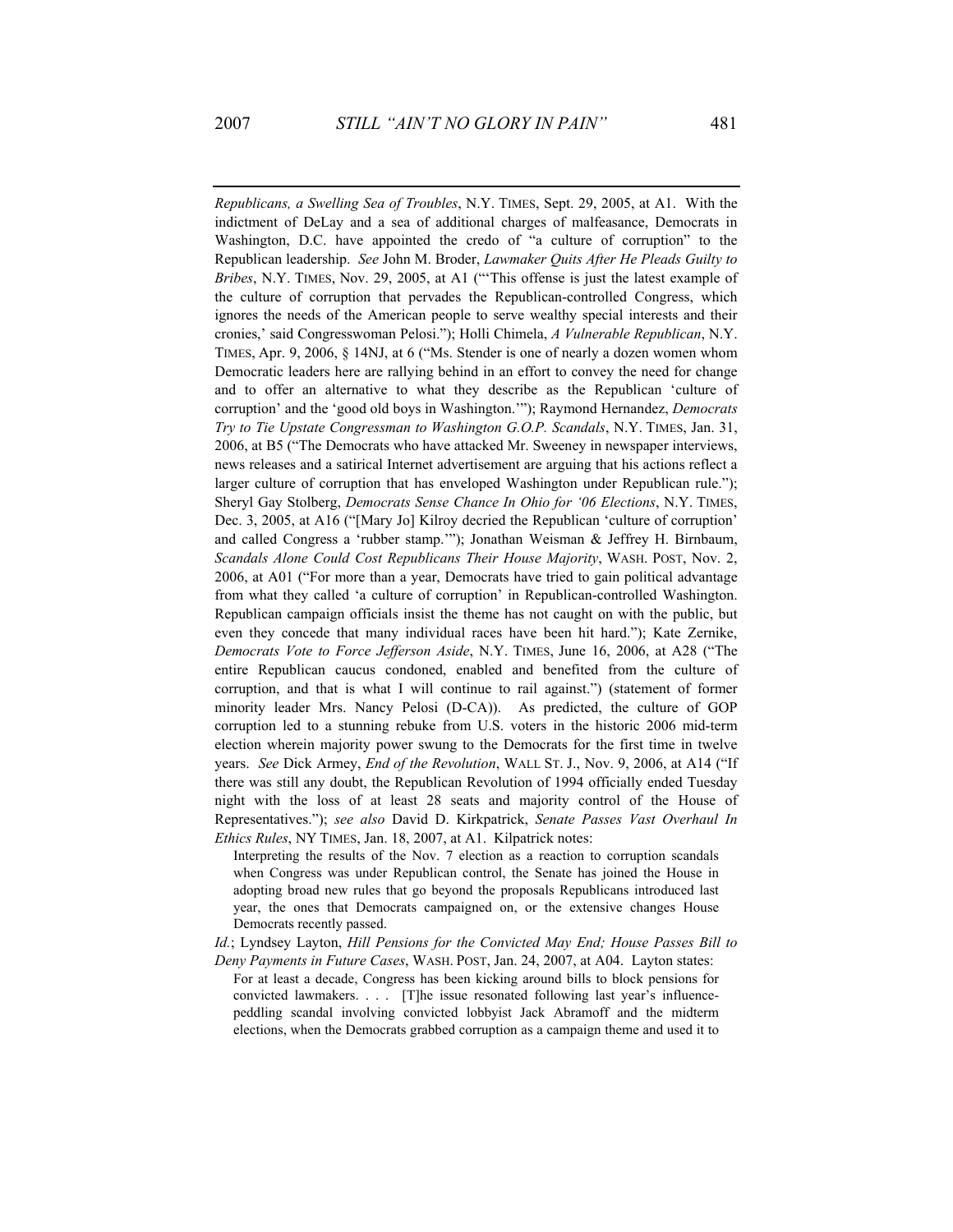integral part of the deregulation movement that gripped Congress following the historic 1994 election. $42$ 

Several scholars have now written that the PSLRA was a politically motivated, shortsighted, and poorly executed Congressional enactment.<sup>43</sup> The PSLRA has been criticized for a variety of reasons, with scholars and politicians even calling for its reversal.<sup>44</sup> Congress, in

42*. See* cummings, *supra* note 4, at 1072 n.7 ("DeLay led the stampede to free corporations from virtually all regulations . . . . [He] was so anxious that 'he could not wait to start on what he considered the central mission of his political career: the demise of the modern era of government regulation.'") (citing Michael Weisskopf & David Maraniss, *Forging an Alliance for Deregulation: Rep. DeLay Makes Companies Full Partners in the Movement*, Wash. Post, Mar. 12, 1995, at A1); *see id.* at 1072 n.10 (stating that "Representative DeLay was so eager to begin his deregulatory crusade that 'even before the new Congress convened . . . [he] assembled a coalition called 'Project Relief.' The Project brought together more than 100 groups (and their lobbyists) behind a very narrow cause: stopping federal regulations of business.'") (citing Weisskopf & Maraniss, *supra* note 42, at A1).

43*. See* cummings, *supra* note 4, at 1037-39. cummings writes that:

Despite a veto from President Clinton, strong opposition from state and local governments and municipalities, serious opposition from dozens of editorializing newspapers and magazines, stout opposition from leading Congresspersons with expertise in the corporate arena, a sharply worded letter of opposition signed by the Attorneys General of eleven different states, heavy opposition from the AFL-CIO, grave opposition from the Fraternal Order of Police, and somber warnings of future capital market devastation, the Revolution Congress passed the PSLRA, with a significant assist from corporate executives and their lobbyists. The market crash of 2002 has undoubtedly curbed any joy felt in the corporate world at the time the PSLRA was enacted. Certainly, no glory can be found in the PSLRA when the pain of employee and investor losses from the market collapse of 2002 is so fresh.

*Id.*; *see also* Morrissey, *supra* note 4, at 800; Lerach, *supra* note 4, at 76-85; Lee & Mande, *supra* note 12, at 93-105.

44*. See* cummings, *supra* note 4, at 1065; *see also* Shareholder and Employee Rights Restoration Act of 2003, H.R. 636, 108th Cong. (2003) (legislation originally introduced to reverse many of the PSLRA provisions); Morrissey, *supra* note 4, at 855- 56; Steven A. Ramirez, *Arbitration and Reform in Private Securities Litigation: Dealing with the Meritorious as well as the Frivolous*, 40 WM. & MARY L. REV. 1055, 1080-93 (1999). Professor Ramirez argues that:

Any argument in favor of the PSLRA garners no support from the record of the securities industry over the past ten or fifteen years. Although empirical evidence on this score is hard to come by, most commentators agree that the business of issuing, selling, or buying securities has not advanced to such an ethical and fair level that traditional regulatory strictures should be relaxed. In fact, many believe the contrary

win control of Congress.

*Id.*; Molly McDonough, *D.C. Firms Gear Up for a New Congress: With Prospects for Increased Oversight, Lawyers Scramble to Prepare*, ABA J., Dec. 15, 2006, *available at* http://www.abanet.org/journal/ereport/d15memo.html.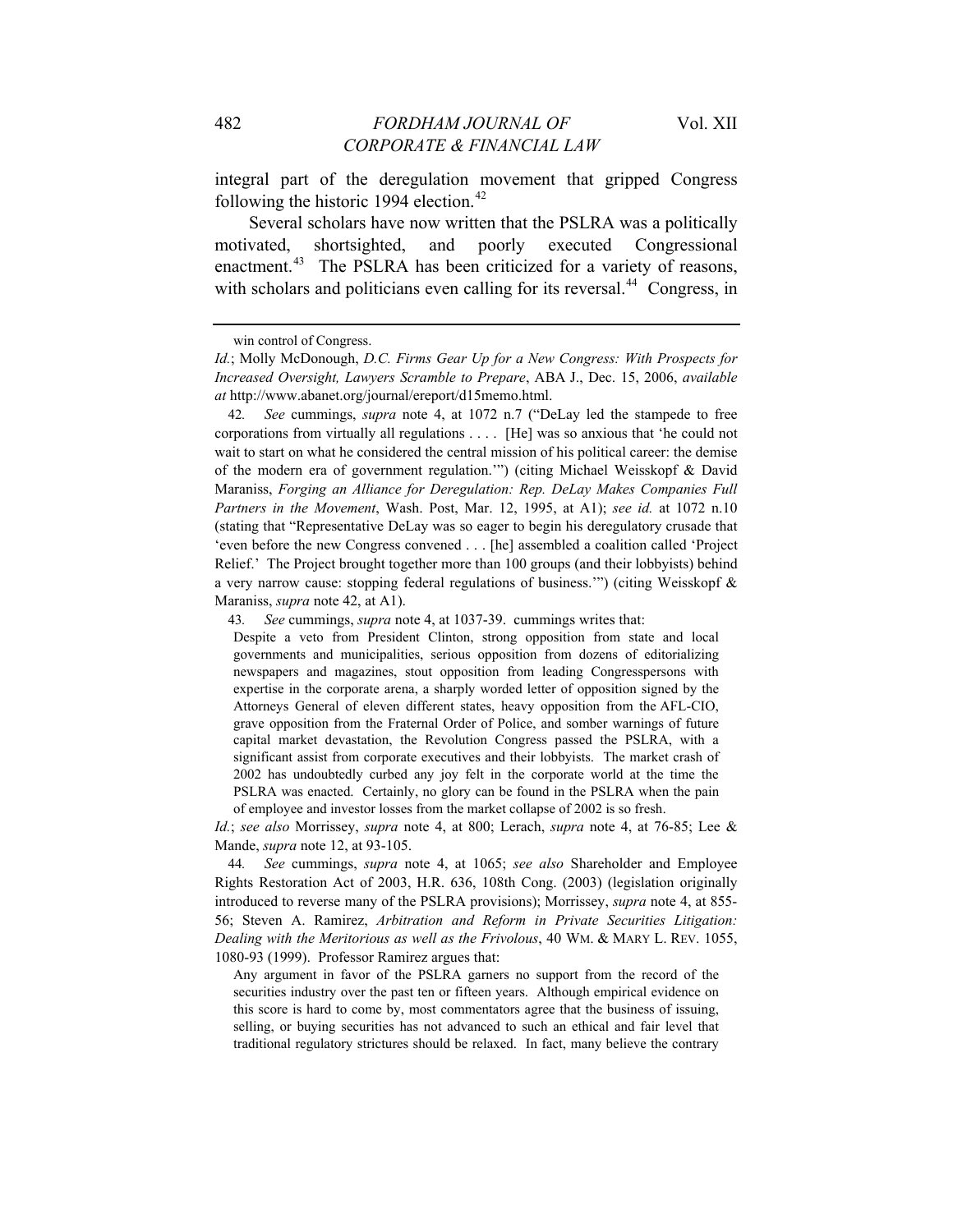the wake of the market crash of 2002 and despite harsh criticism of the PSLRA, refused to address the larger problems ushered in by that legislation and other deregulation. Instead, Congress hurriedly passed the Sarbanes-Oxley Act, which failed to address many of the problems perpetuated by the PSLRA.<sup>45</sup> Today, the PSLRA continues to shield bad corporate actors from legitimate shareholder class action claims, and remains an obstacle to corporate fraud enforcement activity.

In recent months, the Bush administration and the SEC have surprised U.S. investors and investor protection advocates by mounting a campaign to further curtail securities class action lawsuits.<sup>46</sup> This investor affront has been quietly perpetuated $47$  despite mounting

46*. See* Stephen Labaton, *S.E.C. Seeks to Curtail Investor Suits*, N.Y. TIMES, Feb. 13, 2007, *available at* [http://www.nytimes.com/2007/02/13/washington/13sec.html?](http://www.nytimes.com/2007/02/13/washington/13sec.html) hp&ex=1171429200&en=9115f646a6caae56&ei=5094&partner=homepage ("The Securities and Exchange Commission has begun to take steps . . . to protect corporations, executives and accounting firms from investor lawsuits that accuse them of fraud."). The N.Y. Times reports that critics of this new deregulation movement are "alarmed":

Institutional investors and some analysts expressed alarm at the developments, noting that the number of shareholder lawsuits was declining significantly. "It is clear from these actions that this is a commission intent on reversing seven decades of rulemaking, by Democrats and Republicans, that have protected investors and opposed shielding auditors . . . ."

*Id*. (quoting Lynn E. Turner, a former chief accountant at the SEC); *see also* Peter Lattman, *The SEC: Peeling Back Post-Enron Investor Protections?*, THE WALL STREET JOURNAL ONLINE, WSJ.com, *available at* http://blogs.wsj.com/law/2007/02/13/the-secpeeling-back-post-enron-investor-protections/ (last visited Mar. 12, 2007).

47*. See* Labaton, *supra* note 46 at C1 ("Last Friday, the commission filed a littlenoticed brief in the Supreme Court urging the adoption of a legal standard that would make it harder for shareholders to prevail in fraud lawsuits against publicly traded companies and their executives . . . ."). Labaton further reports that:

The S.E.C. brief in the case, Tallabs Inc. v. Makor Issues and Rights Ltd., said that the appeals court set too low a threshold and that the law required investors to show by evidence 'a high likelihood' that the defendant possessed the intent to violate the law. The brief, which was also signed by the Justice Department, said judges ought to weigh any facts that provided for an innocent explanation of the conduct of the company and its executives.

*Id*.; *see also* Brief for the United States as Amicus Curiae Supporting Petitioners at 7, Tellabs, Inc. v. Makor Issues & Rights, Ltd., No. 06-484 (7th Cir. Feb. 9, 2007). In a

to be the case.

*Id*. at 1089.

<sup>45</sup>*. See* cummings, *supra* note 4, at 1059-65 ("In a typical rush to legislate, the 107th Congress, still teeming with hundreds of holdovers from the Republican Revolution and devotees of the arguably failed 'Contract with America,' passed the toothless and too-weak Sarbanes-Oxley Act in startlingly rapid fashion.").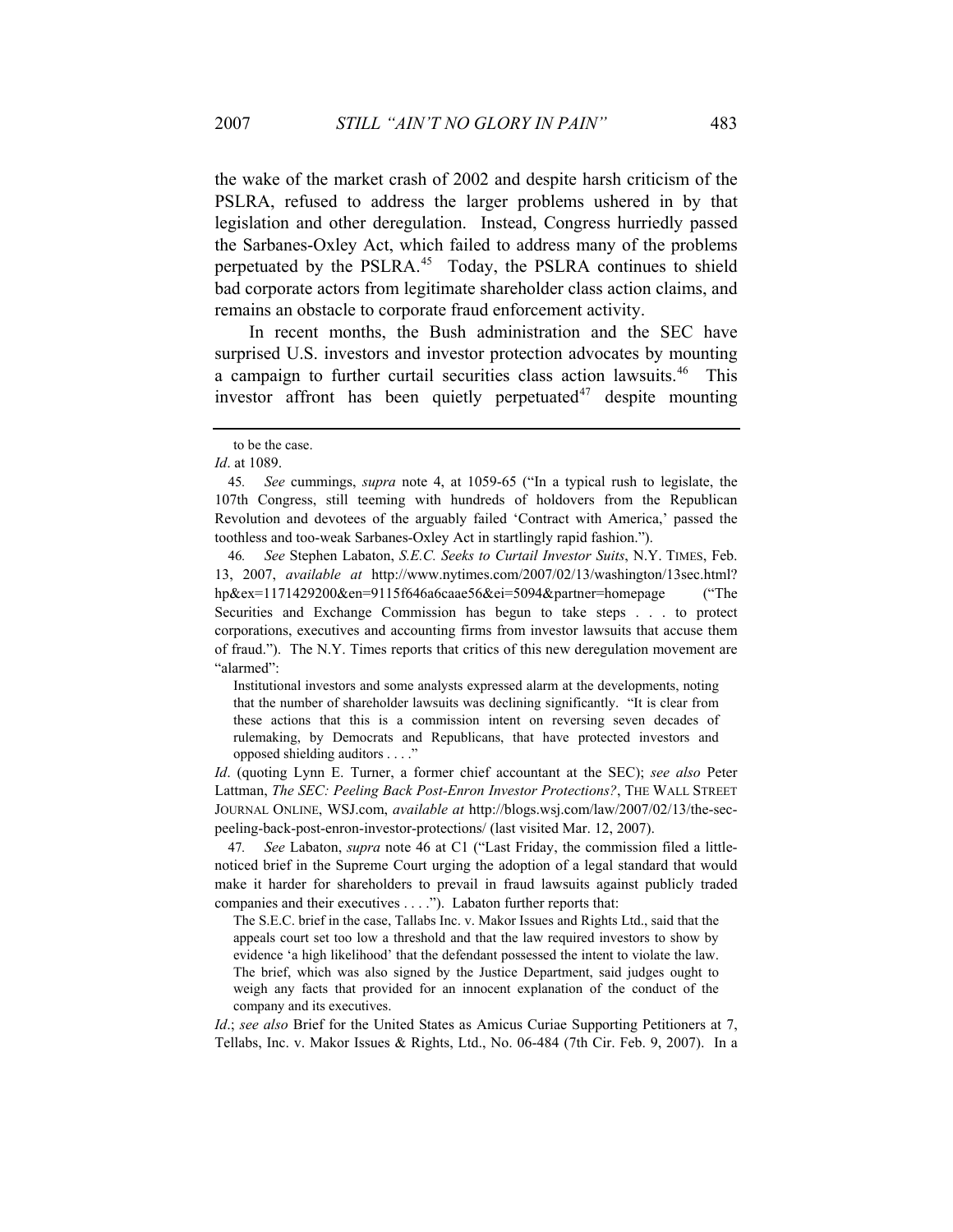evidence that the PSLRA allowed significant investor injury and continues to positively injure U.S. investors and workers.<sup>48</sup> Further, the Treasury Department is trending toward attempted elimination of certain Sarbanes-Oxley protections in the name of capital formation,  $49$  based on

brief filed in this case, the SEC and the Department of Justice argues that the 7th Circuit misinterpreted the PSLRA's heightened pleading standard:

 Congress enacted the Private Securities Litigation Reform Act of 1995 in order to curtail abusive practices that undermine the beneficial purposes of private securities litigation. As part of that effort, Congress amended the Securities Exchange Act of 1934 to require that a securities fraud complaint "state with particularity facts giving rise to a strong inference that the defendant acted with the requisite state of mind." The court of appeals erroneously diluted that requirement by holding that a securities fraud plaintiff need only "allege[] facts from which, if true, a reasonable person could infer that the defendant acted with the required intent."

 Before the enactment of the Reform Act, numerous lower courts, applying Rule 9(b) of the Federal Rules of Civil Procedure, held that it was insufficient for a securities fraud plaintiff merely to allege state of mind generally, and some courts held that a securities fraud plaintiff was required to allege facts that gave rise to at least a reasonable inference of the requisite mental state. The Second Circuit, however, went further and held that a securities fraud plaintiff was required to allege facts that gave rise to a *strong* inference of scienter. In enacting the Reform Act, Congress intended to impose a uniform and heightened pleading standard that built upon the Second Circuit's 'strong inference' terminology.

 In evaluating whether a plaintiff has alleged facts that "giv[e] rise" to a "strong inference" of scienter, a court should determine whether, taking the conclusion that the defendant possessed scienter follows from those facts . . . . The standard applied by the court of appeals in this case does not appear to differ materially from the "reasonable" inference standard that it (and other courts of appeals) had applied *before* the enactment of the Reform Act. Congress plainly rejected that approach in favor of a more demanding standard. In determining whether an inference of scienter is "strong" for purposes of the Reform Act, a court will necessarily have to consider whether the facts alleged in the complaint leave open a range of non-culpable explanations for the defendant's conduct.

*Id*. (internal citations omitted).

48*. See supra* notes 13, 34.

49*. See* Interim Report of the Committee on Capital Markets Regulation, Committee on Capital Markets Regulation, Nov. 30, 2006 (on file with author). The Committee on Capital Markets Regulation concluded that:

[F]our factors are responsible for loss of U.S. competitiveness to foreign and private markets: (i) an increase in the integrity of and trust in major foreign public markets resulting from more transparency and better disclosure; (ii) a relative increase in the liquidity of foreign and private markets, thus making it less necessary to go to the U.S. public equity capital markets for funding; (iii) improvements in technology, making it easier for U.S. investors to invest in foreign markets; and (iv) differences in the legal rules governing the U.S. public markets and the foreign and private alternatives. There is little public policy can do to reverse the impact of the first three factors . . . . There are opportunities, however, to make adjustments to our regulatory and litigation framework so that public markets are less burdensome. . . . The average costs of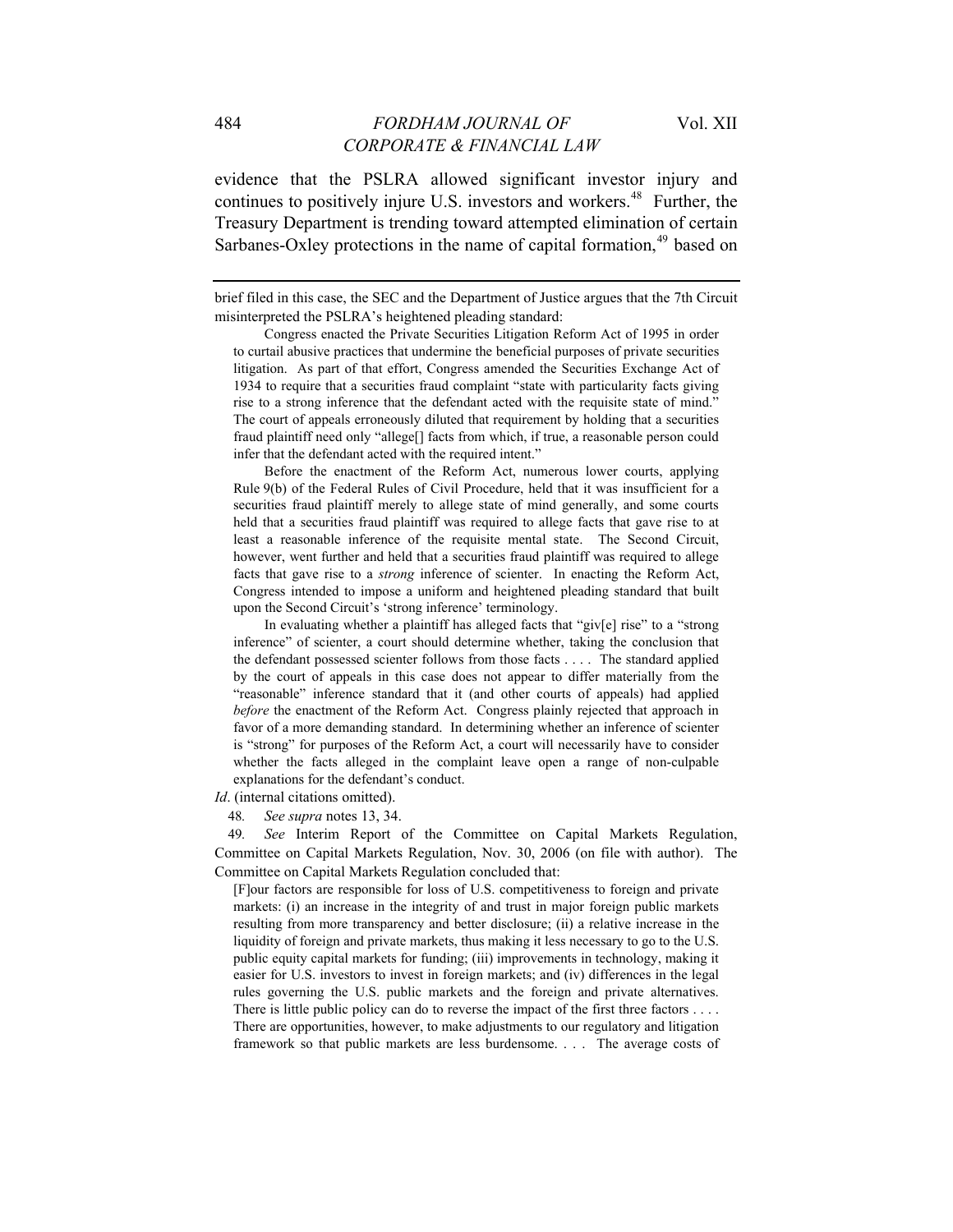arguments that U.S. regulation is forcing capital formation out of the U.S. markets and onto more attractive foreign markets.<sup>50</sup> Perhaps most surprising in this new movement toward even further regulatory rollback is the curious refusal of rollback proponents to engage the growing research and still emerging scholarship finding that the market devastation of 2001-02 has been inextricably linked with the failed

[Sarbanes-Oxley] Section 404 in 2004, its first year of implementation, were \$4.36 million for an average company. Although these costs are down, new entrants into the U.S. public markets still will face these large initial costs. These costs can be especially significant for smaller companies and foreign companies contemplating entry into the U.S. market. . . . Companies are attracted to list in the market that provides them the best valuation—that is, the best multiple of their cash flow (or earnings). The magnitude of this multiple is determined by two factors: (i) the cost of capital and (ii) the risk that current and/or future cash flow will be reduced by marketspecific regulatory actions. Recent studies have shown that the U.S. markets have a cost of capital advantage. But the positive difference in the multiples has declined in recent years, especially relative to developed markets. Excessive regulatory costs and risk of litigation are the most likely causes of this decline.

*Id*.; *see also* Anita Hawser, *The Cost of Compliance*, GLOBAL FINANCE, Jan. 1, 2007, vol. 21, issue 1. Hawser reports:

Steve Bartlett, president and CEO of the Financial Services Roundtable (FSR), which comprises representatives from 100 of the largest financial services companies in the United States, summed up the general disdain for the rule, stating, "Section 404 [of SOX] compliance costs remain high, and its certification requirements are diverting management time and talent from running the company." The FSR has called for the revision of Section 404 and for the SEC to conduct a more comprehensive study of the costs associated with Section 404 compliance. In a November speech, US Treasury secretary Henry Paulson added further salt to the wound, drawing links between SOX and what he depicted as the declining fortunes of US capital markets, which he said "face significant challenges."

#### *Id.*

50*. See supra* note 49 and accompanying text; *see also* Geoffrey Colvin, *Keep America's Edge*, FORTUNE, Dec. 25, 2006, at 99. Colvin reports:

The premise is simple: America's capital markets are the envy of the world but are losing their preeminence. Non-U.S. companies are increasingly listing their stocks, IPOs, and otherwise raising money elsewhere. For the sake of the U.S. economy, we need to fight back and make our capital markets more attractive.

*Id.*; Deborah Soloman and Kara Scannell, *Financial-Rule Overhaul Hits A Nerve*, WALL ST. J., Dec. 1, 2006, at C3 ("[B]usiness groups and former regulators urged the Securities and Exchange Commission and Congress to move forward with several of the suggestions, saying existing rules and laws are handicapping U.S. financial markets."); Dale A. Osterle, *The High Cost of IPOs Depresses Venture Capital in the United States*, 1 ENTREPRENEURIAL BUS. L.J. 369-80 (2006) (arguing that although "[t]he fundamental reason for the small number of IPOs is, of course, the reluctance of public investors to buy IPO stock" due to the technology bubble burst in 2000, "[t]he higher ongoing costs are a significant bone of contention, particularly with the implementation of Section 404 of the Sarbanes-Oxley Act of 2002").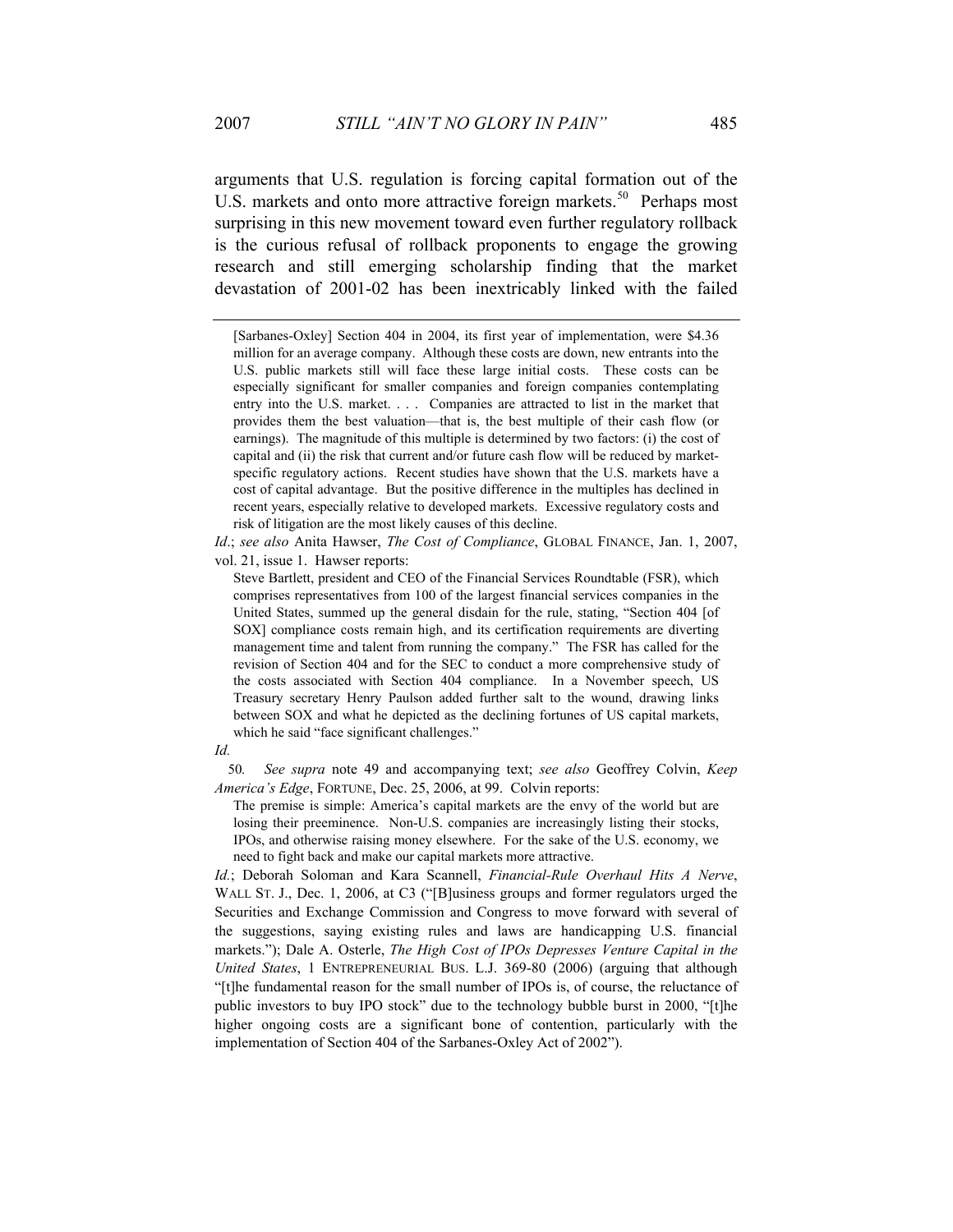deregulation of the mid to late  $1990s$ .<sup>51</sup>

The failed deregulation of the mid-1990s was handcrafted by the 104th Congress. Likely giddy with its success in passing the PSLRA in 1995, the Revolution Congress in 1996 turned its attention to deregulating the telecommunications industry. Congress enacted the Telecommunications Act in that same year. Following the 2002 crash, scholars pointed out the PSLRA's deleterious impact on the U.S. capital markets that led to the devastation of investor confidence and employee life savings. The Telecommunications Act turned out to be just as injurious to U.S. investors and workers as has the PSLRA.

To further perpetuate its deregulatory agenda, Congress passed the Commodities Futures Modernization Act in 2000. Here, rather than deregulate a safely regulated corporate trading area like it did with the PSRLA and the Telecommunications Act, Congress refused the opportunity to regulate a trading area very much in need of regulatory oversight. $52$  The CFMA failed to place careful regulatory oversight onto the over-the-counter trading of commodities and futures.<sup>53</sup> This decision to refuse to regulate commodities futures trading proved problematic, as energy commodities trading ran amok at the turn of the century, allowing the fraudulent commodities trading engaged in by Enron and other corporate malfeasors.<sup>54</sup>

This article will examine the role that the Telecommunications Act and the Commodities Futures Modernization Act played in the market collapse of 2002 (together with PSLRA and SLUSA).<sup>55</sup> First, Part II will briefly examine the recent Enron guilty verdicts against Lay and

<sup>51</sup>*. See* Labaton, *supra* note 46 ("'This administration [George W. Bush] and this agency [SEC.] are very pro-business and anti-investor.'") (quoting Lynn E. Turner, former chief accountant of the SEC). Further, securities law professor Jill Frisch stated that:

<sup>[</sup>A]fter reading the brief, one has to wonder if the S.E.C. is now on the side of the defense bar. . . . This does not read like an S.E.C. brief since it does not articulate anything about the commission's experience in the area. It reads, instead, like a litigant's brief.

*Id*.

<sup>52</sup>*. See infra* notes 196-198 and accompanying text.

<sup>53</sup>*. See infra* Part III.

<sup>54</sup>*. See infra* Part II.B; *see also* ENRON: THE SMARTEST GUYS IN THE ROOM (Magnolia Pictures 2005).

<sup>55.</sup> Careful examination of the PSLRA and SLUSA have been undertaken previously. *See* cummings, *supra* note 4, at 1059-65. Further painstaking review of the PSLRA and SLUSA are beyond the scope of this article.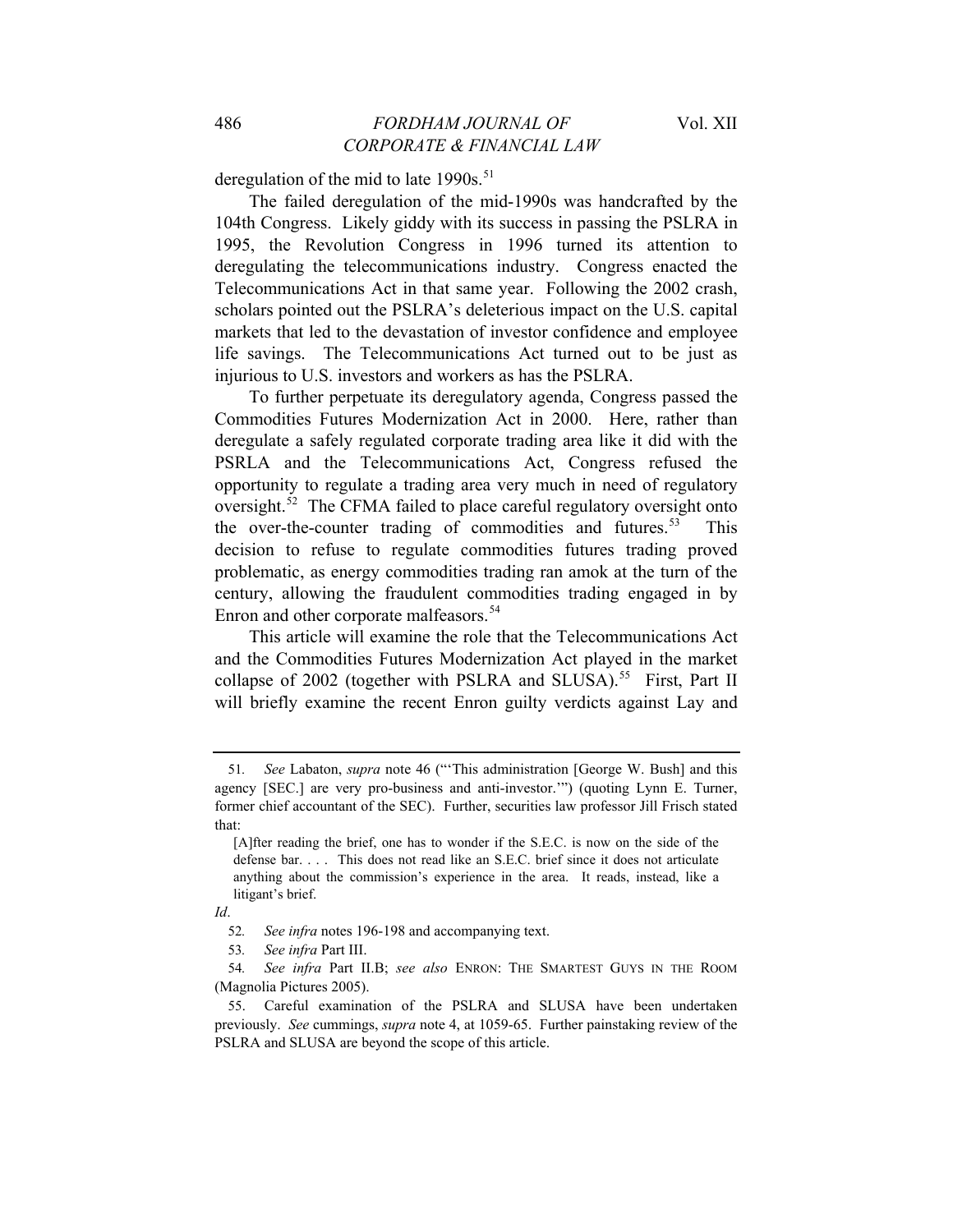Skilling and will detail corporate commentators' misguided call for closing the book on the scandals that erupted in 2001 and 2002. Further, Part II will illuminate the recent appeals from Wall Street to roll back regulations promulgated in Sarbanes-Oxley and new SEC efforts to further hinder plaintiff class action securities lawsuits. Part III will introduce the Telecommunications Act and describe how the Act changed and deregulated the telecommunications industry. Part III will also describe the arguments made in opposition to, and the forces that opposed, passage of the Telecommunications Act and the warnings echoed by such opposition. Part IV will describe the CFMA and explain how the Act changed commodities trading. Part IV will also discuss how passage of the CFMA allowed the fraudulent commodities trading that enabled Enron, Global Crossing and Adelphia, among others, to engage in the deceptions that each did. Part V will propose regulatory efforts that Congress needs to consider and enact in order to bring calm and investor protection back into these frontier-like trading arenas.

#### II. CLOSING THE CHAPTER?

This article begins with an examination of Enron and the trial of its executives. More than five years after Enron's spectacular fall from grace, evidence continues to emerge detailing its astonishing fraud. As detailed below, such examination is appropriate because Enron's deception *needed* the newly deregulated environment created by both the Telecommunications Act *and* the CFMA in order to spin its deceit. Absent passage of the Telecommunications Act and the CFMA, it is very unlikely that Enron could have woven its trail of fraud, deceit and ultimate damage. In a much publicized Houston, Texas federal securities fraud trial, Kenneth Lay and Jeffrey Skilling, the former Chief Executive Officers and architects of the Enron Corporation, and the principal progenitors of Enron's downfall, were found guilty for their rolls in capsizing the once proud company.<sup>56</sup> Curiously, Skilling and

<sup>56</sup>*. See* Johnson, *supra* note 26, at A01; Associated Press, *Guilty as Charged; Lay, Skilling convicted in Enron Collapse*, CHI. TRIB., May 26, 2006, at 3; Alexei Barrionuevo, *2 Enron Chiefs are Convicted in Fraud and Conspiracy Trial*, N.Y. TIMES, May 26, 2006, at A1; Kim Clark & Marianne Lavelle, *Guilty As Charged!*, U.S. NEWS & WORLD REP., June 5, 2006, at 44-45; Sheila McNulty & Ben White, *Lay and Skilling guilty in Enron case \*Former Executives Could Spend Rest of Lives in Prison*, May 26, 2006, FIN. TIMES (London), at 1; *Kenneth Lay and Jeffrey Skilling are Also Found Guilty of Conspiracy in a Scandal that Brought Down the Company and Cost*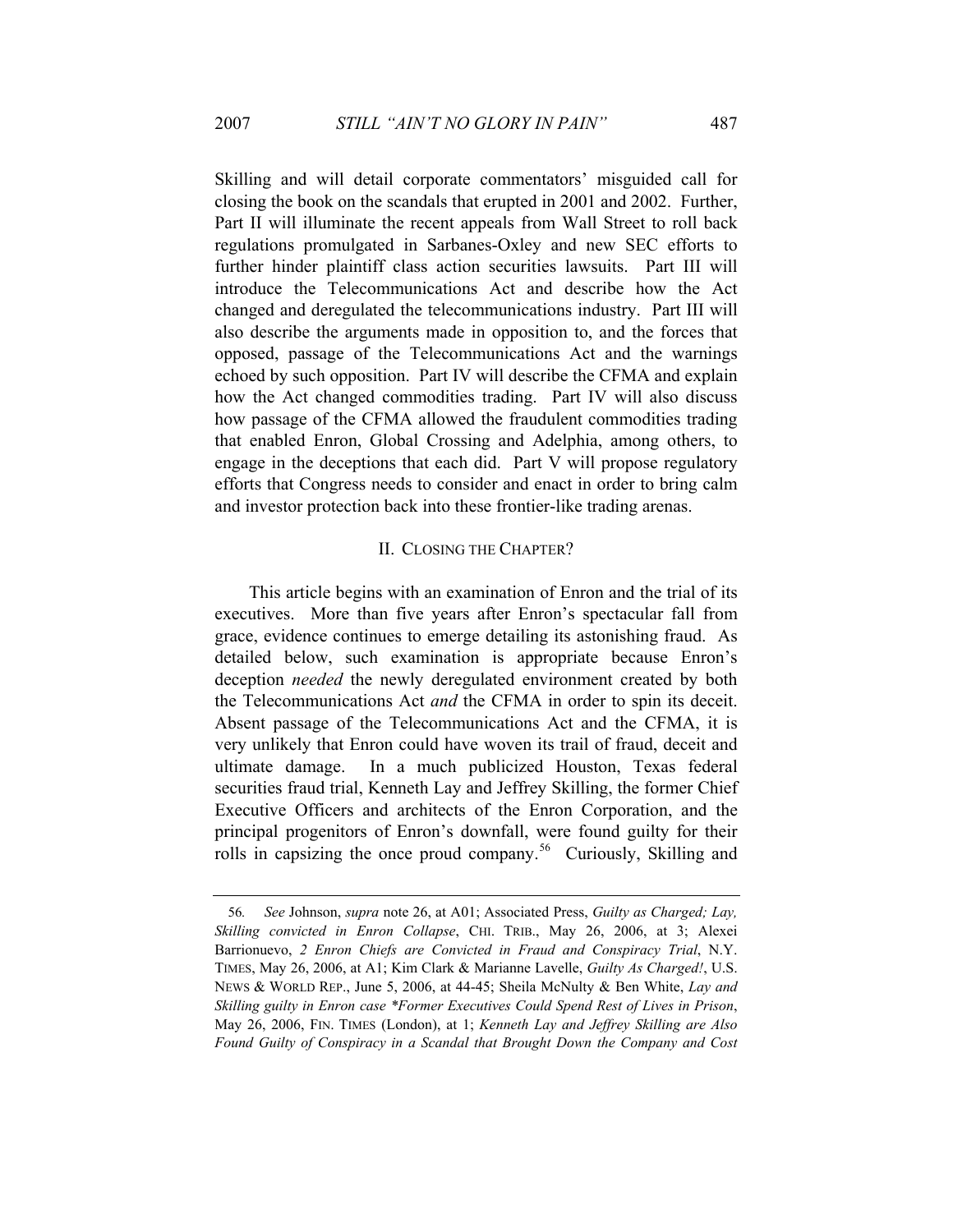Lay defended themselves against the alleged securities law violations and fraud charges in a unique and risky way.<sup>57</sup> Lay and Skilling's defense team, rather than argue that the former CEOs' were unaware of the fraud and violations, argued that they simply did nothing wrong, and that the company was vibrant until outside forces torpedoed it.<sup>58</sup> Lay and Skilling preferred to blame Andrew Fastow, Enron's former Chief Financial Officer, for all of the corporate malfeasance that led company's implosion.<sup>59</sup> The jury, while admitting that they quite liked

 As the prosecution rested its case yesterday against former Enron Corp. top executives Kenneth Lay and Jeffrey Skilling, the defense is gearing up to present its argument that essentially no crimes occurred at the one-time energy giant, which collapsed into bankruptcy in 2001.

 Such an approach is unusual in the recent annals of big-time corporate-crime cases.

*Id*.

[B]lamed Enron's December 2001 collapse on deceitful underlings, hostile stock traders and damaging news coverage by The Wall Street Journal. Those forces collided to provoke what he called a 'classic run on the bank' that set the stage for the company's bankruptcy filing. He also portrayed himself as a man still somewhat stunned by his fall from a pinnacle where he used to rub shoulders with world leaders and other corporate titans.

59*. See* Peter Elkind & Bethany McLean, *Judgment Day; Poster Boys for Corporate Corruption, Former Enron CEOs Ken Lay and Jeffrey Skilling are Finally Getting Their Day in Court: The Trial in Houston Will be a Milestone in American Business History*, FORTUNE, Jan. 23, 2006, at 58 ("Like Skilling, Ken Lay has presented himself publicly as both clueless and blameless. And like Skilling, he has insisted that, except for Fastow's criminal misdeeds, there was nothing really wrong at Enron."); *Jury Hears That Skilling Fretted At a Meeting, 'They're On to Us,*' WALL ST. J., Mar. 3, 2006, at C1 ("In his opening arguments, Michael Ramsey, Mr. Lay's lead attorney, dismissed Mr. Fastow as a 'crook,' a 'liar' and a 'pitiful guy.'"); John R. Emshwiller &

*Investors Billions*, L.A. TIMES, May 26, 2006, at 1; Cathy Booth Thomas et al., *The Enron Effect; The Bosses Take the Fall for a Criminal Corporate Flameout. What has Changed, and Why it Will Never, Ever, Ever Happen Again. Maybe*, TIME, June 5, 2006, at 23.

<sup>57</sup>*. See* Gary McWilliams, *Enron Defense Is Set to Present 'No Crime' Tack*, WALL ST. J., Mar. 29, 2006, at C1. The Wall Street Journal reported that Lay and Skilling's defense attorneys offered an unusual defense theory:

Defense attorneys, who are scheduled to begin their case when the trial resumes on Monday, signaled before the proceedings began at the end of January [2006] that they planned to argue the Enron was a vigorous and growing company that was felled by outside forces.

<sup>58</sup>*. See* John R. Emshwiller & Gary McWilliams, *Lay Says 'Classic Run on Bank' Ruined Enron*, WALL ST. J., Apr. 25, 2006, at C1. Emshwiller and McWilliams report that, during the Enron trial, Kenneth Lay:

*Id*.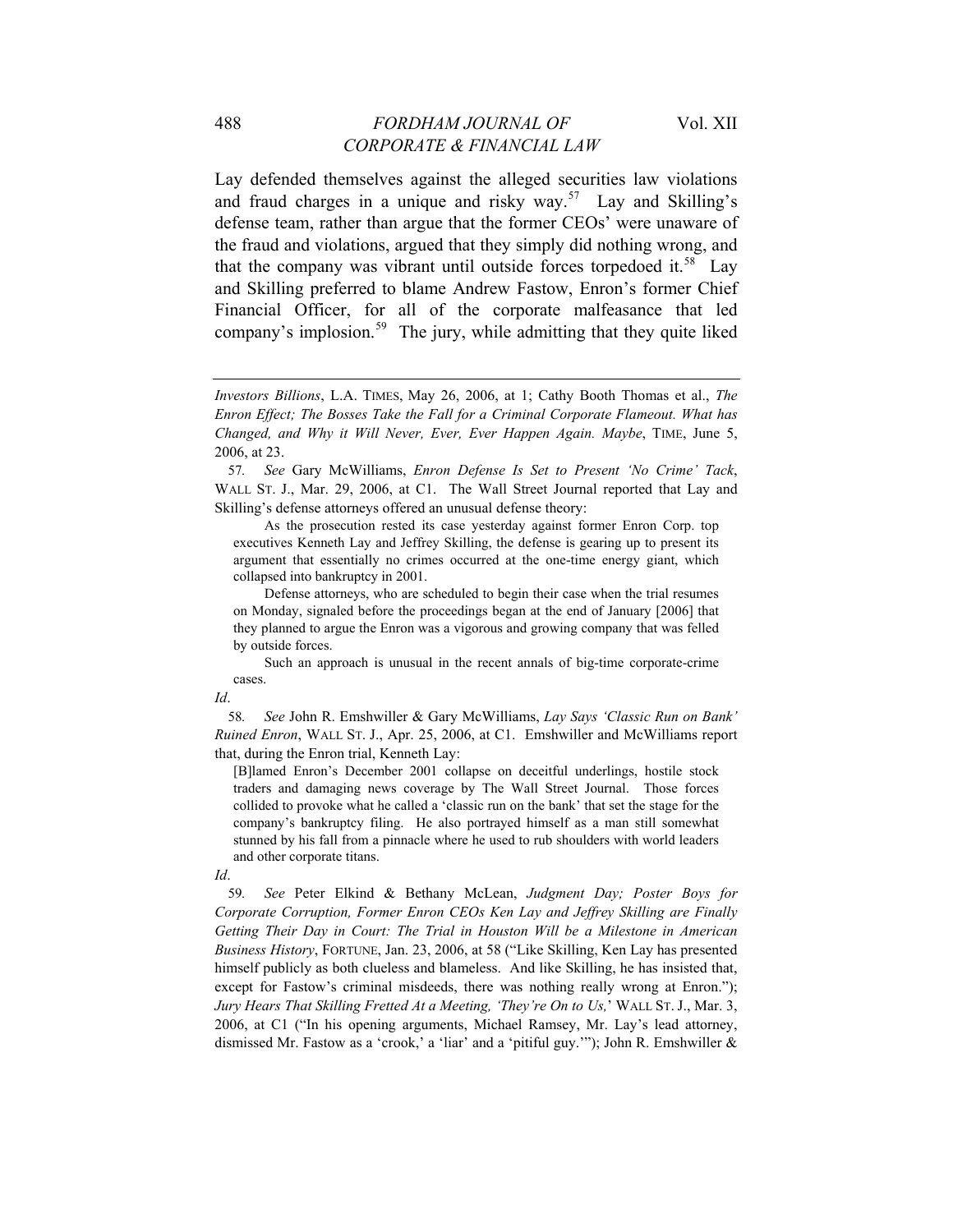Lay and Skilling and believed both to be very smart men, $60$  still found the defendants' stories and defenses implausible. Both men were found guilty of violating federal securities laws and engaging in outright fraud.61 Skilling and Lay, facing the prospect of long-term imprisonment, predictably planned to appeal the guilty verdicts.<sup>62</sup>

Gary McWilliams, *Lay Says 'Classic Run on Bank' Ruined Enron*—*Ex-Chairman Uses Debut on Stand To Depict Charges as 'Ludicrous,' Blames Fastow, Media, Traders*, WALL ST. J., Apr. 25, 2006, at C1; Susan Schmidt, *Fastow Silent on His Role, but Others Aren't*, WASH. POST, Feb. 8, 2002, at A01; James B. Stewart, *Common Sense: Enron Defense Wins the Award For Year's Worst*, WALL ST. J., May 31, 2006, at D3.

60*. See* Matt Krantz & Greg Farrell, *How Jurors Reached the Decision*, USA TODAY, May 26, 2006, at 3B (Juror Wendy Vaughan "came to the trial having had 'admired' former CEOs Ken Lay and Jeff Skilling. 'I thought they were brilliant.' She said she 'wanted very, very badly to believe what they were saying.'"); Bethany McLean & Peter Elkind, *The Guiltiest Guys In The Room: In the End, Ken Lay and Jeff Skilling Couldn't Escape Their Own Lies*—*And That's Good For Corporate America*, FORTUNE, June 12, 2006, at 26 ("Rather than demonize Skilling and Lay—or even the company—they correctly viewed the two CEOs as gifted, albeit flawed, men."); *see also* Allan Turner, *Enron Juror Learns to 'be Truthful'; He Warns a Class Not to Become Corrupt Working in Corporate U.S*., HOUS. CHRON., June 10, 2006, at B1.

61*. See* Greg Burns*, GUILTY; Why the jury didn't believe Lay and Skilling in fraud case*, CHI. TRIB., May 26, 2006, at 1; *Enron's Lay, Skilling Found Guilty, Face Prison*, MEGAWATT DAILY, May 26, 2006, at 1; *see also* Vikas Bajaj & Kyle Whitmire, *'I Didn't Know' Did Not Sway Houston Jury*, N.Y. TIMES, May 26, 2006, at A1; John R. Emshwiller, Gary McWilliams & Ann Davis, *Symbol of an Era: Lay, Skilling Are Convicted of Fraud*—*Jurors Reject Defense Claim That Enron Was Clean; Question of Credibility*—*Two 'Very Controlling People,'* WALL ST. J., May 26, 2006, at A1; *see also 'How Could They Not See It?'; Jurors say they became convinced that Lay and Skilling had to have known about the fraud that was occurring at the company they ran*, L.A. TIMES, May 26, 2006, at 14; Carol Rust, *Defendants Sunk by Their Testimony*, Wash. Post, May 26, 2006, at A01.

62*. See* Nathan Koppel & Peter Lattman, *The Enron Verdicts: Reversal Could be Long Shot, Legal Experts Say*, WALL ST. J., May 26, 2006, at A9 ("For former Enron Corp. executives Kenneth Lay and Jeffrey Skilling, overturning yesterday's [(May 25, 2006)] guilty verdicts will be a long shot, legal specialists say."). The Wall Street Journal further reports that:

 Mr. Lay was found guilty in a Houston federal court of conspiracy, securities fraud and wire fraud. He was also found guilty of bank fraud and misrepresentation in personal loans in a separate trial. Mr. Skilling was found guilty of conspiracy, securities fraud, making false statements and insider trading. Mr. Skilling was acquitted of some other insider-trading counts.

 Sentencing was set for September 11. Mr. Lay, 64 years old, faces a maximum penalty of 45 years in prison in the main trial, and he could get from zero to six months for each of the four separate bank charges; Mr. Skilling, 52, faces a maximum penalty of 185 years in prison. However, sentencing experts say that the actual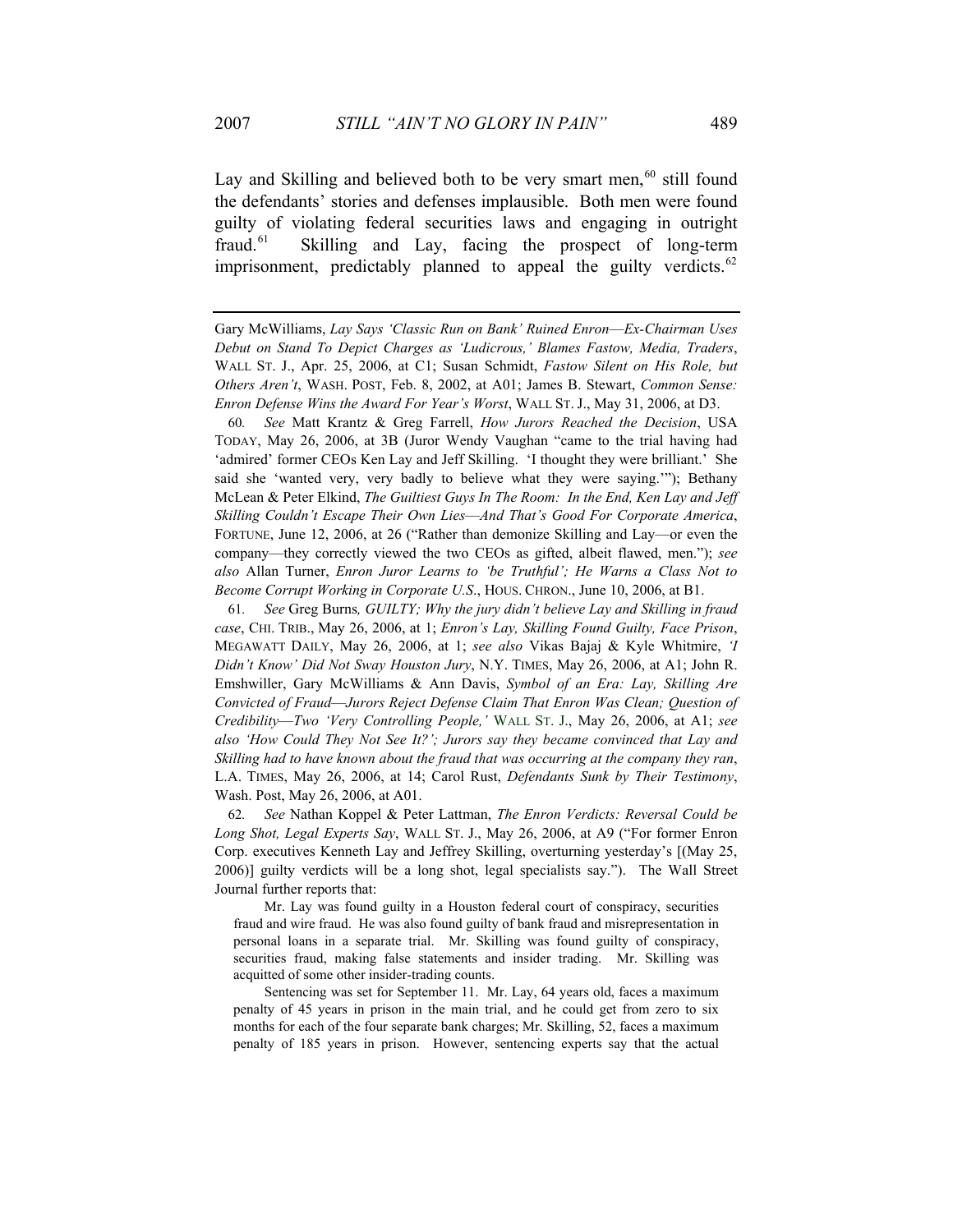However, Kenneth Lay passed away shortly after the guilty verdicts were handed down.<sup>63</sup> Now Skilling alone faces a long prison sentence.<sup>64</sup>

*Id.*; Bethany McLean, *The End of Ken Lay's Quest*, CNN MONEY, July 5, 2006, *available at* [http://money.cnn.com/2006/07/05/news/newsmakers/enron\\_blog\\_lay.](http://money.cnn.com/2006/07/05/news/newsmakers/enron_blog_lay) fortune/index.htm ("Both men [(Skilling and Lay)] were expected to serve at least fifteen years in jail . . . ."); Carrie Johnson, *Enron's Lay, Skilling Face Uphill Battle on Appeal*, WASH. POST, May 27, 2006, at D1, *available at* [http://www.washingtonpost.](http://www.washingtonpost/) com/wp-dyn/content/article/2006/05/26/AR2006052601855.html?referrer=emailarticle (discussing the difficulties of an appeal).

63*. See* Kurt Eichenwald, *Enron Founder, Awaiting Prison, Dies In Colorado*, N.Y. TIMES, July 6, 2006, at A1 ("Kenneth L. Lay, who as founder of the Enron Corporation rose to peaks of influence in business and politics, only to fall into disgrace amid scandal, died early yesterday morning in Aspen, Colo., while awaiting a judge's sentencing this fall that could have sent him to prison for decades."); *see also* Henry Allen, *Ken Lay's Last Evasion; To Some, CEO Is Cheating Them One More Time*, WASH. POST, July 6, 2006, at C01 ("But now that he's died of a heart attack in the luxury of his Colorado getaway while awaiting sentencing for his crimes, none of his victims will be able to contemplate that he's locked away in a place that makes the Baltimore Harbor Tunnel look like Hawaii . . . ."); Vikas Bajaj & Kurt Eichenwald, *Kenneth L. Lay, 64, Enron Founder and Symbol of Corporate Excess*, N.Y. TIMES, July 6, 2006, at C7. The authors report that:

Mr. Lay's sudden death—family and friends say he did not have a history of heart disease—came six weeks after he was convicted of 10 charges of conspiracy, fraud and lying to banks and almost four months before he was to be sentenced for those crimes. He faced years in prison.

*Id.*; Editorial, *Ken Lay's Final Act*, N.Y. TIMES, July 6, 2006, at A20; Kurt Eichenwald, *Enron Founder, Awaiting Prison, Dies In Colorado*, N.Y. TIMES, July 6, 2006, at A1; John R. Emshwiller et al., *Lay's Legacy: Corporate Change—But Not the Kind He Expected*, WALL ST. J., July 6, 2006, at A1; Ashby Jones & John R. Emshwiller, *Moving the Market: Quirk of U.S. Law Exonerates Lay, Possibly Hindering Asset Seizure*, WALL ST. J., July 7, 2006, at C23. Jones and Emshwiller report in the Wall Street Journal that:

The rule, widely referred to as *abatement ab initio*, dictates that when a defendant dies before he has the chance to appeal a conviction, the conviction essentially gets wiped away. Everything "associated with the case is extinguished, leaving the defendant 'as

sentences are likely to fall in the 12-to-25 year range.

The two are expected to seek reversals in the Fifth U.S. Circuit Court of Appeals in New Orleans, which lawyers say is one of the more pro-government benches in the nation. It also would likely be the last stop for Messrs. Skilling and Lay, since the U.S. Supreme Court agrees to hear very few cases.

*Id*.; Greg Burns, *Guilty: Why the Jury Didn't Believe Lay and Skilling in Fraud Case*, CHI. TRIB., May 26, 2006, at C1

Lay's charges carry a maximum penalty of 45 years in prison for the corporate trial and 120 years in the personal banking trial . . . . Skilling's charges carry a maximum penalty of 185 years. Much discretion rests with U.S. District Judge Sim Lake, a nononsense jurist who has a history of imposing lengthy terms. The likely sentences easily could stretch for two decades . . . .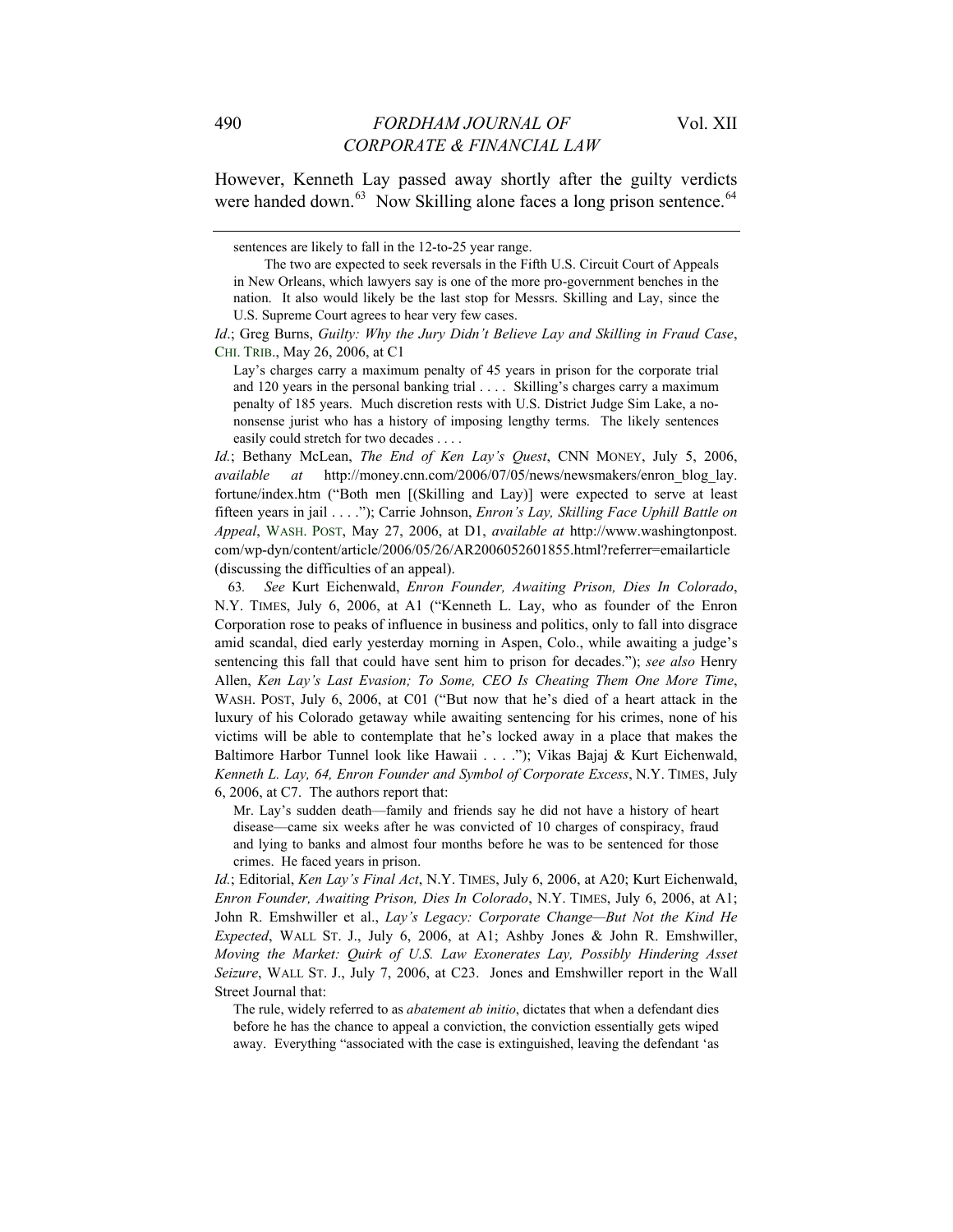Seemingly moments after the guilty verdicts were read in Houston, TX, corporate commentators and pundits immediately began writing and prognosticating that the Enron guilty verdicts finally put to bed the last remnants of the corporate scandals that ripped the U.S. capital markets just five years ago.<sup>65</sup> Some even argued that Skilling and Lay represented the last of the "bad apple" corporate executives who ran

64*. See* Jones and Emshwiller, *supra* note 63 ("His death isn't likely to have tremendous impact on the remaining Enron criminal cases, including Mr. Skilling's upcoming sentencing, set for Oct. 23."); *see also*; Alexei Barrionuevo, *U.S. Wants Ex-Enron Chief To Pay Lay's Share, Too*, N.Y. TIMES, Aug. 15, 2006, at C3 ("Federal prosecutors say Jeffrey K. Skilling, the former Enron chief executive, is liable not only for his own ill-gotten gains but also for those of the late Kenneth L. Lay."); Associated Press, *Ex-Enron President Pondered Suicide; Skilling Says Company's Woes Made Him Depressed*, CBS NEWS, June 17, 2006 (describing how Skilling, then 52, suffered from depression once he was charged with conspiracy, fraud, and insider trading); John R. Emshwiller, *Skilling Gets 24 Years in Prison*, WALL ST. J., Oct. 24, 2006, at C1 ("The 52-year-old Mr. Skilling didn't show emotion as he stood with his lead attorney . . . in court yesterday and received the 292-month sentence from Judge Sim Lake . . . ."); Associated Press, *Skilling Bound for Minnesota Prison; Enron's Former CEO Will Begin His Term Next Month. His Remaining Assets will Be Liquidated*, L.A. TIMES, Nov. 17, 2006, at C3 ("The former executive will be eligible to shave as many as 54 days a year off his sentence for good behavior in prison. Skilling also will undergo alcohol and mental-health counseling. Successful completion of that treatment would reduce his sentence a year."); Carrie Johnson, *Skilling Gets 24 Years for Fraud*, WASH. POST, Oct. 24, 2006, at A01 (Skilling "was ordered to serve 24 years and four months in prison . . . after an emotional court hearing in which he watched a series of former employees blame him for the fraud at the heart of the company's collapse.").

65*. See supra* notes 27-28 and accompanying text; Associated Press, *Guilty as Charged; Lay, Skilling Convicted in Enron Collapse*, *supra* note 56, at 3 ("'The jury's verdicts help to close a notorious chapter in the history of America's publicly traded companies' said Rep. Michael Oxley, (R-Ohio), co-author of the Sarbanes-Oxley legislation. 'Appeals aside, the end of the trial will mark the end of a dark era.'"); Emshwiller, McWilliams & Davis, *supra* note 61, at A1 ("Its fall marked a dramatic end to the stock-market boom and the beginning of a wave of corporate and regulatory reforms, including the 2002 Sarbanes-Oxley law."); Allen Sloan, *Laying Enron to Rest*, NEWSWEEK, Jun. 5, 2006, at 30 ("The convictions of Lay and Skilling write *finis* to that delusional era. The convictions have a feeling of closure about them (even though you never know what will happen on appeal.").

if he had never been indicted or convicted,'" wrote the U.S. Court of Appeals for the Fifth Circuit in a 2004 opinion that is a recent articulation of the principle.

*Id.*; Thomas S. Mulligan & Miguel Bustillo, *Death Puts Lay Conviction in Doubt; Since the Enron Founder Can't Appeal, Criminal Charges May Be Voided*, L.A. TIMES, July 6, 2006, at 1; Reuters, *Lay Autopsy Finds Severely Clogged Arteries*, WALL ST. J., July 20, 2006, at A11; Simon Romero, *A Verdict Interrupted*, N.Y. TIMES, July 6, 2006, at C1.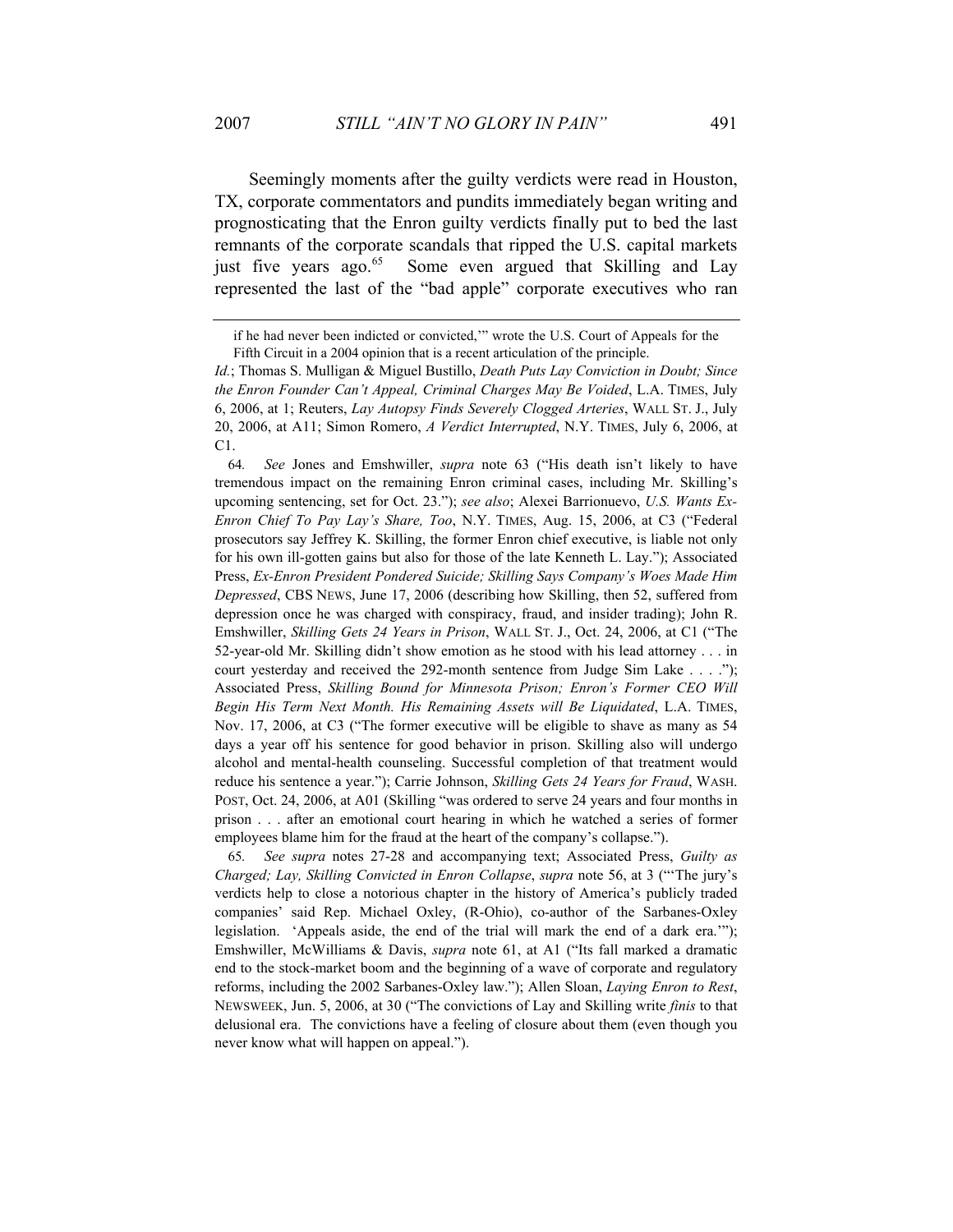wild in the go-go  $1990s.<sup>66</sup>$ 

While blaming the 2002 market crash on a few corporate wrongdoers is enticing and simple, engaging in such a blame game is dangerous. If U.S. investors and workers are convinced that guilty verdicts in the WorldCom and Enron trials mark a successful conclusion to the scandal investigations undertaken in the wake of the market collapse, then careful examination into the myriad other causes and reasons for the collapse will be ignored or undervalued. To wit, Congressional passage of the Telecommunications Act must be examined to determine what blame lay rightfully at the feet of Congress and the telecom industry for the market crash of 2002, and what actions Congress should or should not take to ensure that U.S. investors, consumers, and employees are protected.

Perhaps even more dangerous than the attempt to pass off the market crash as the work of a few corporate wrongdoers is the current temperament at the Department of the Treasury and the SEC. New pleas are emanating from SEC leadership and the Treasury Department calling again for increased deregulation.<sup>67</sup> In November 2006, a committee of

The convictions of Enron founder Kenneth L. Lay and former chief executive Jeffrey K. Skilling cap the Justice Department's five-year battle to hold top executives responsible for a flood of accounting fraud and corporate failures that undermined investor confidence, put tens of thousands of people out of work and hit the savings of millions of ordinary people.

67*. See supra* note 49 and accompanying text; *see also* Greg Ip, Kara Scannell, and Deborah Soloman, *Panel Urges Relaxing Rules For Oversight*, WALL ST. J., Nov. 30, 2006, at C1. The Wall Street Journal reports:

The Committee on Capital Markets Regulation's report, to be released publicly today, is one of the most high-profile efforts to date to address concerns that excessive regulation—much of it a response to recent corporate scandals—is adding to corporate costs, stifling the public securities markets and causing the U.S. markets to lose business to foreign competitors. . . . Treasury Secretary Henry Paulson is likely to welcome the report; the former chief executive Goldman Sachs already is advocating many of its recommendations and recently called for a broad reexamination of regulations and laws . . . . The report makes 32 recommendations, of which six relate to easing the application of Section 404 of the 2002 Sarbanes-Oxley

<sup>66</sup>*. See supra* notes 27-28 and accompanying text; *Not Just Bad Apples*, *supra* note 25, at A20 ("In the wake of Enron's bankruptcy, some argued that the problems of corporate America were the work of a few bad apples."); Editorial, *Accounting Scandals and Bankruptcies*, NPR NEWS, July 23, 2002, *available at* http://www.rohan.sdsu.edu/faculty/dunnweb/rprnts.NPR.html ("We need to keep in mind that we're talking about a small number of more than 17,000 publicly traded U.S. companies. We very much believe that it's a few bad apples but one is too many."); Masters & Johnson, *supra* note 27, at D01. The Wall Street Journal reports:

*Id.*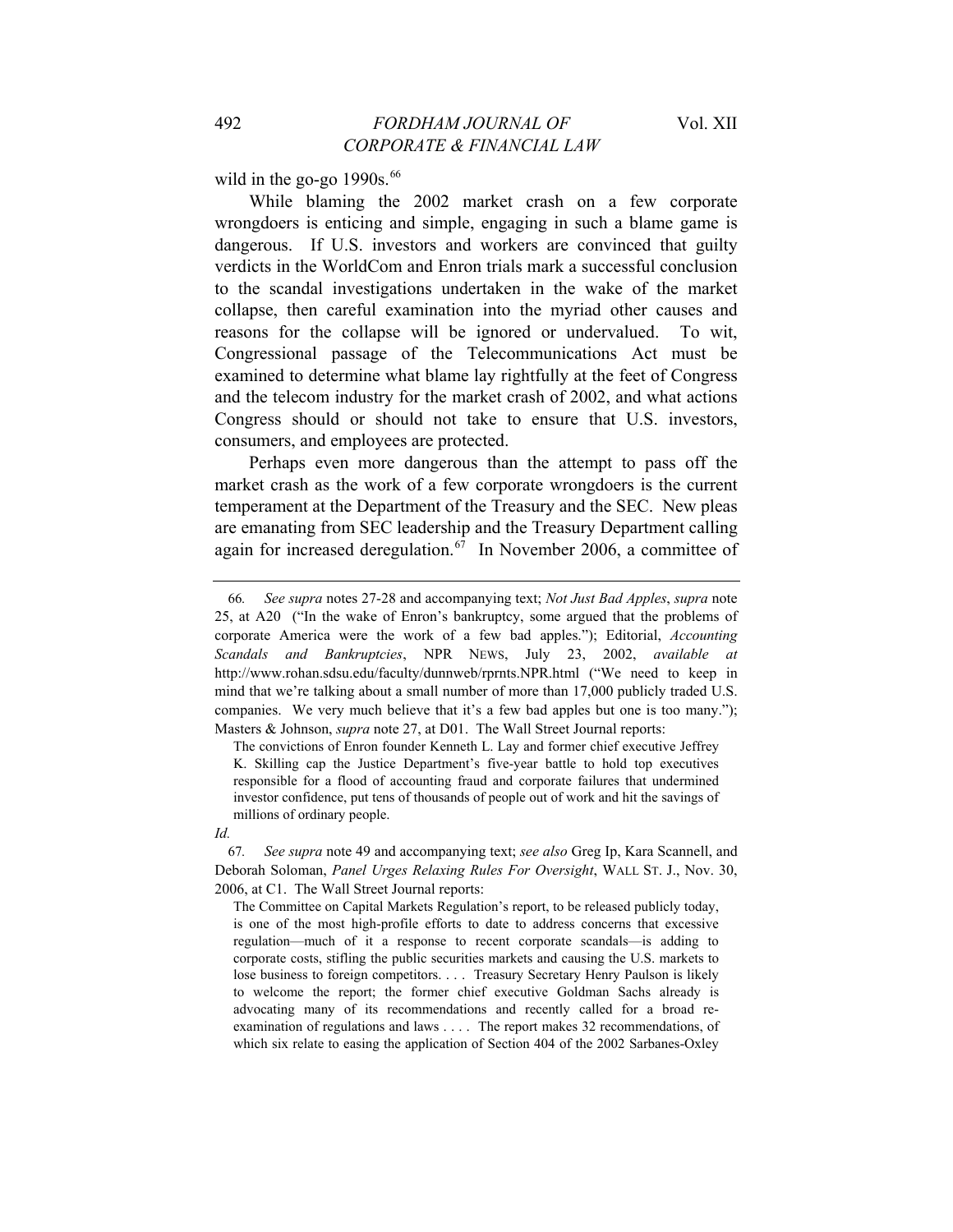Wall Street insiders supported by Treasury Secretary Henry Paulson issued a voluminous report finding that capital formation is dwindling in the United States because U.S. regulation is so stringent that corporations are fleeing to foreign markets to raise capital.<sup>68</sup> This

*Id.*; David Reilly, *Panel Seeks Cap on Liability Of Accounting Firms*, WALL ST. J., Nov. 30, 2006, at C3. Reilly argues that:

Congress should consider curtailing the liability accounting firms face from auditing public companies either by capping their potential courtroom damages or by creating special protections for some auditing activities, according to a report due today from a committee weighing the competitiveness of U.S. capital markets . . . . The report . . . is also calling for U.S. authorities to curb contentious audit requirements related to checks on companies' internal controls as called for by the Sarbanes-Oxley Act.

*Id.*

68*. See* Interim Report of the Committee on Capital Markets Regulation, *supra* note 49. The committee report asserts that a growing number of companies are choosing to raise capital in foreign markets in part because of higher U.S. regulatory compliance costs:

 The capital markets are important to the nation's economic growth and the creation of well-paying jobs, both across the country and in regional financial centers. But the evidence presented here suggests that the United States is losing its leading competitive position as compared to stock markets and financial centers abroad. A key measure of competitiveness, one particularly relevant to the growth of new jobs, is where new equity capital is being raised—that is, in which market initial public offerings (IPOs) are being done. The trend in so-called "global" IPOs, *i.e.*, IPOs done outside a company's home country, provides evidence of a decline in the U.S. competitive position. As measured by the value of IPOS, the U.S. share declined from 50 percent in 2000 to 5 percent in 2005. Measured by the number of IPOs, the decline is from 37 percent in 2000 to 10 percent in 2005.

 The loss of U.S. public market competitiveness compared to global public markets results from a number of factors: foreign markets have closed the technology, investor confidence, and liquidity gaps that traditionally favored U.S. markets; significant pools of capital around the world have developed (more money is now raised outside than inside the United States); and the ease with which investors can invest abroad has increased. Even so, certainly one important factor contributing to this growing trend is the growth of U.S. regulatory compliance costs and liability risks compared to other developed and respected market centers.

Stated a bit differently, for much of the 60 years since the end of World War II,

Act governing internal company-financial controls.

*Id.*; Floyd Norris, *Panel of Executives and Academics to Consider Regulation and Competitiveness*, N.Y. TIMES, Sept. 13, 2006, at C3. The N.Y. Times reports:

A committee filled with business leaders and academics was created yesterday to consider changes in the Sarbanes-Oxley Act and other laws and regulations governing securities markets and companies, with the intention of improving competitiveness for American markets . . . The group, called the Committee on Capital Markets Regulation, has no official standing but the announcement of its creation included praise from Treasury Secretary Henry M. Paulson Jr., who said that the issue of American competitiveness "is important to the future of the American economy and a priority for me."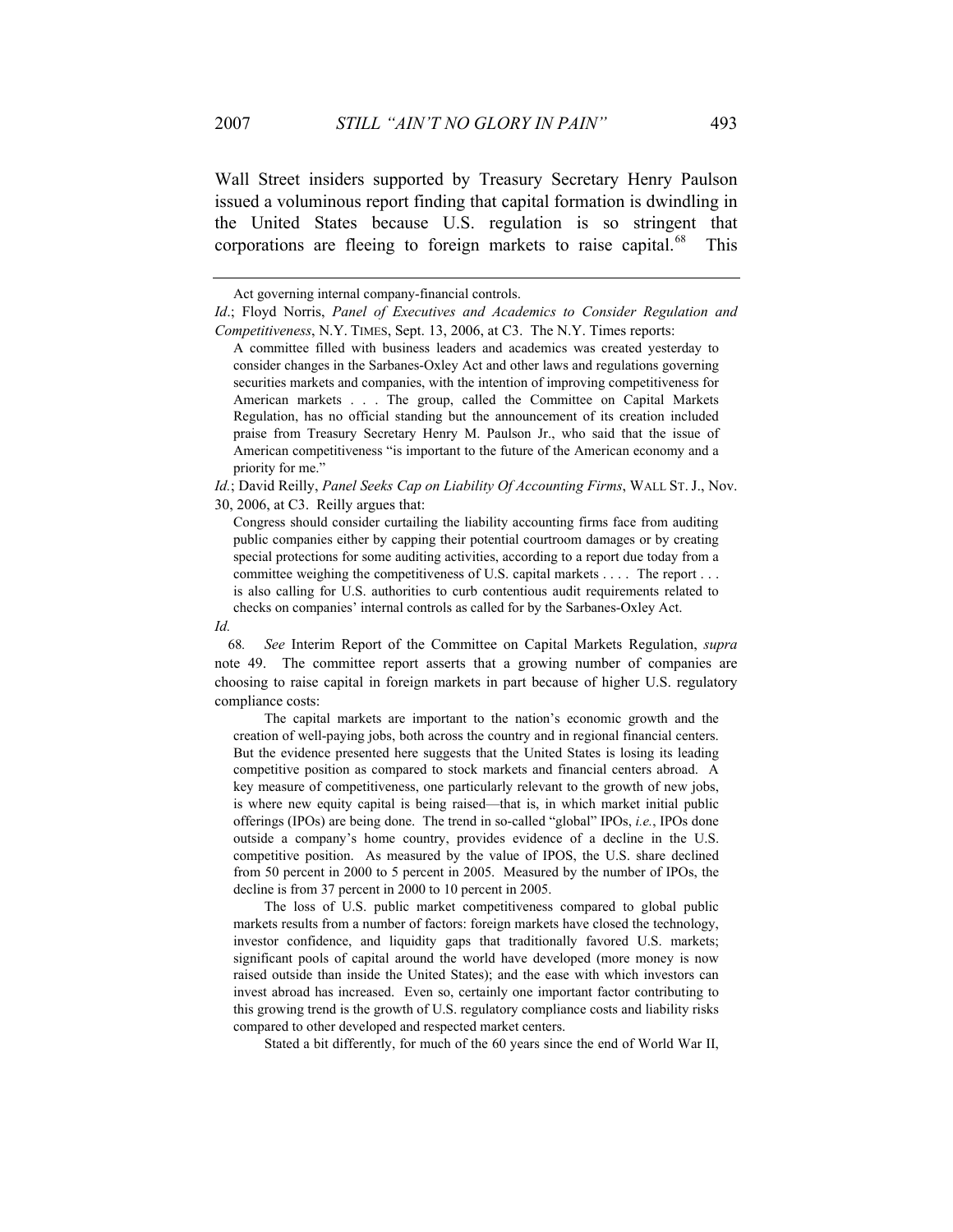development necessitates, according to the Committee Report, a stripping of the securities markets of even further regulation, beyond the already dramatic deregulation perpetuated by the PSLRA.<sup>69</sup> Subsequent reports indicate that the findings of the unofficial Committee Report are overstated and politically motivated.<sup>70</sup> Without so much as

Mr. Niemeier [Public Company Accounting Oversight Board member] also argued that U.S. capital costs are lower than elsewhere in the world, implying that investors are still willing to pay a premium for companies that subject themselves to U.S. regulations. And U.S. capital costs *are* lower than elsewhere. But as the new report documents, that premium has been shrinking. What's more, it's been shrinking faster vis-à-vis other developed countries—such as Japan and the U.K.—than it has against developing-world markets. This suggests that it is stiff competition from relatively well-regulated markets, not from shifty, nontransparent Third World markets, that is taking the biggest toll. This could mean that overseas regulation is improving, not that U.S. regulation is getting more onerous. But even if this were the case, it would not change the main point: Global capital markets are becoming more competitive, and the U.S. is now more likely to be punished for over-regulation than it was in the past.

*Id*.

69*. See supra* notes 13, 23, 30, 33-35, 38 and accompanying text; *see also* Floyd Norris, *Winds Blow for Rollback of Regulation*, N.Y. TIMES, Dec. 1, 2006, at C1 ("[M]any business leaders are hopeful that at least some of what they see as post-Enron excesses can be rolled back, with a battle cry of making America more competitive."). Norris reports that U.S. "[c]ompanies complain that auditors spend too much money and time auditing internal controls. Wall Street argues that it is such rules—and not higher investment banking or listing fees—that keep foreign stocks from listing in New York." *Id*.

70*. See* Jenny Anderson, *Sharply Divided Reactions to Report on U.S. Markets*, N.Y. TIMES, Dec. 1, 2006, at C8. Anderson reports:

Response to the report fell along predictable lines: state regulators and consumer advocates characterized the report as a one-sided attempt to roll back regulation at a time when corporate scandals like the backdating of stock options abound, while probusiness groups either praised the findings or suggested that they did not go far enough.

*Id.*; *see also* Greg Farrell, *Group: Sarbanes-Oxley Needs to Loosen up; Today's Plea to Focus on USA's Ability to Compete*, USA TODAY, Nov. 30, 2006, at 1B ("Jack Coffee, an expert in securities law at Columbia who consulted on the project, doesn't think over-regulation has scared away foreign issuers. Instead, he says, the threat of getting sued in U.S. courts is more of a concern."); Carrie Johnson, *Report on Corporate Rules* 

firms raising capital did not so much choose to come to the United States, they came *naturally*. Today, the forces at work are increasingly different. Firms must *choose* to come to the United States to raise capital: they do not have to come. U.S. financial markets need to *attract* business that has a choice, and therefore how our markets are regulated by rules and laws really does matter today.

*Id*. (emphasis in original); *see also* Editorial, *Capital Flight*, WALL ST. J., Dec. 2, 2006, at A8. Opining on the information contained within the interim report, the Wall Street Journal notes: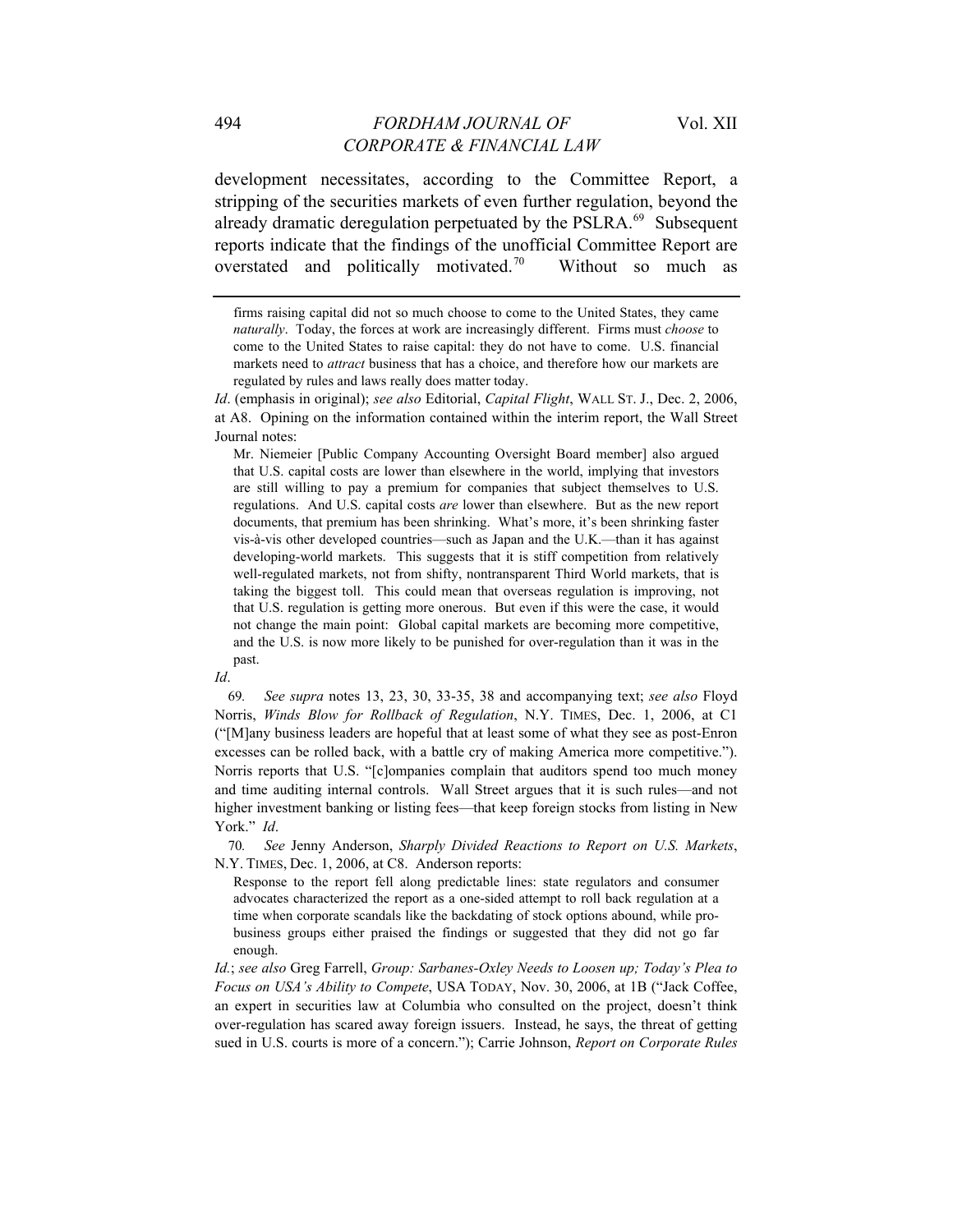acknowledging the academic literature criticizing the deregulation and problems perpetuated by the PSLRA, corporate insiders<sup>71</sup> are once again<sup>72</sup> loudly demanding governmental "assistance."<sup>73</sup>

As the Committee Report drew support and criticism, the SEC and Department of Justice quietly filed an amicus brief in a pending securities class action lawsuit urging the adoption of an even stricter pleading standard for securities fraud complaints than was adopted in the PSLRA.74 Commissioner Cox, citing "fraudulent lawsuits" and

71*. See* Andrew Stoltmann, *We Risk Another Enron if Investor Protections Are Removed: The Proposals Would Invite Future Corporate Implosions*, CHI. SUN-TIMES, Dec. 25, 2006, at 27 (reporting on the Interim Committee members' Wall Street insider status). Stoltmann indicates that:

As for the committee, it consists of 22 corporate chieftains, including the chief legal officer of a brokerage firm, the head of a hedge fund, the CEO of an accounting firm, and the former chairman and CEO of the NASD. This lineup of industry insiders, touted as disinterested and objective, deserves serious scrutiny. Barbara Roper, director of investor protection at the Consumer Federation of America, accurately asserted that the committee preordained its conclusions and carefully selected statistics to make its case that more companies were listing their stocks on foreign markets because of burdensome U.S. rules.

*Id*.; *see also* Deborah Soloman and Kara Scannell, *Financial-Rule Overhaul Hits a Nerve*, WALL ST. J., Dec. 1, 2006, at C3 (detailing the political funding of the Interim Committee). The Wall Street Journal reports:

The committee was financed with about \$500,000 from the Starr Foundation, a wealthy nonprofit chaired by Maurice R. 'Hank' Greenberg, former chairman of American International Group Inc. Mr. Greenberg resigned from AIG amid a state and federal investigation into improper accounting at the insurance giant. . . . Another initial contribution of about \$500,000 came from Wilbur Ross, a private investor who is also a committee member, and Kenneth Griffin, who heads Citadel Investment Group LLC, a large hedge-fund group. Mr. Ross, who has made a fortune buying distressed businesses on the cheap, restructuring them and then selling the companies off at a premium, said he decided to back the committee because he believes some regulation has gone too far and he wanted to help spark debate.

- 73*. See infra* note 75 and accompanying text.
- 74*. See supra* note 47; *see also* Associated Press, *SEC Backs Raising Bar in*

*Is Assailed; Panel's Business Ties Spark Outcry*, WASH. POST, Dec. 1, 2006, at D01 ("SEC commissioner Roel Campos, a Democrat, warned yesterday that rolling back a system of regulation that has protected U.S. investors for decades could have profound and costly consequences if it went too far."); Jonathan Peterson, *Market Panel Issues Call for Relaxing Rules; Post-Enron Regulation Has Hurt Competitiveness of U.S. Firms, a Business and Academic Study Says*, N.Y. TIMES, Nov. 30, 2006, at C1 ("The combination of developments has become a concern for shareholder-rights activists who have applauded an array of post-Enron measures and until now have been able to rely on bipartisan congressional support to uphold them.").

*Id.*

<sup>72</sup>*. See* cummings, *supra* note 4, at 1033-40.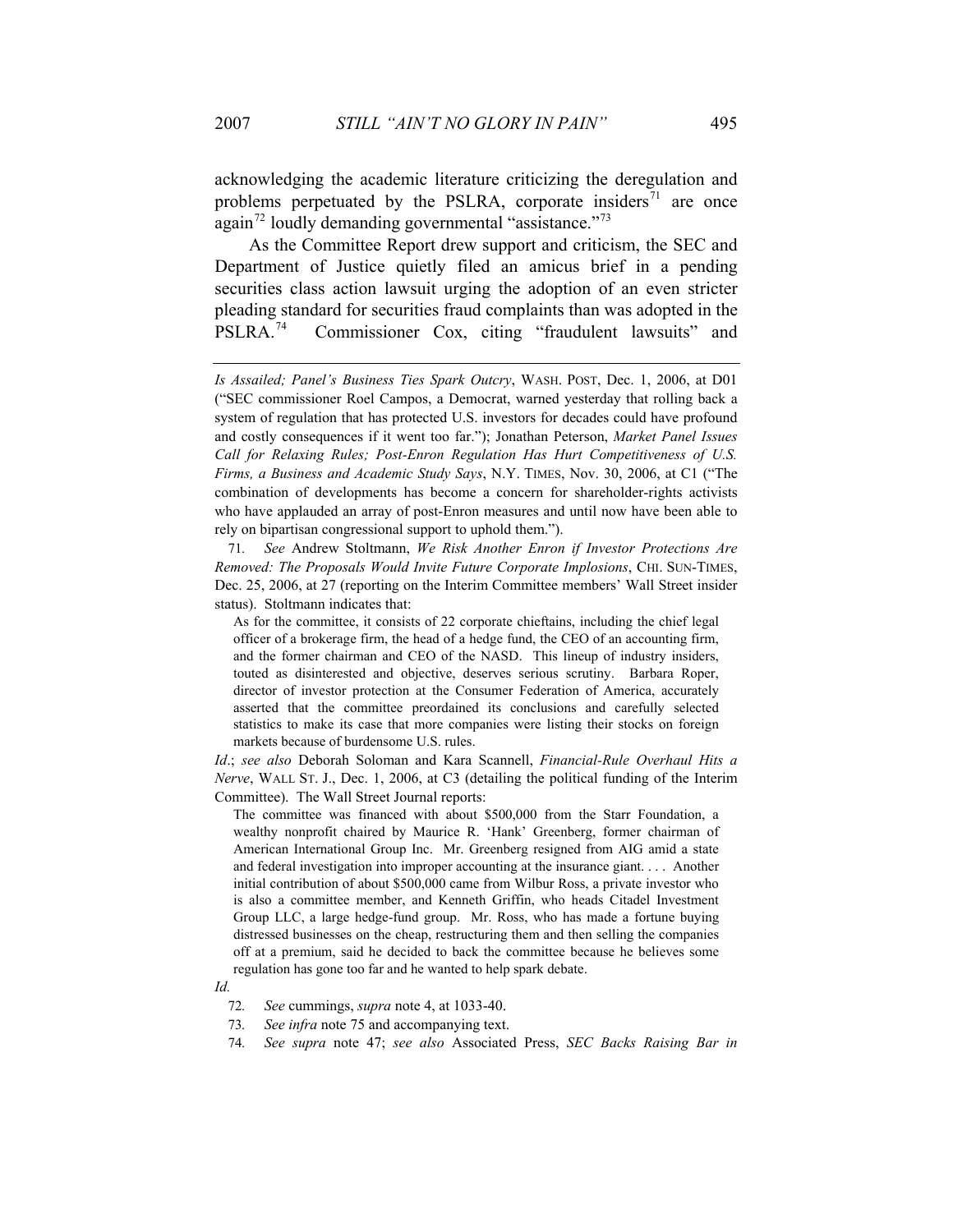"professional plaintiffs," argues that the Seventh Circuit should adopt the strictest possible pleading standard making it more difficult for a plaintiff to survive summary judgment in a class action securities fraud case.75 Cox's argument mirrors identically the same argument posited during legislative debate when the PSLRA was being contemplated and ultimately passed.<sup>76</sup> Apparently, despite strong evidence to the contrary, $^{77}$  corporations in the U.S. are still being unacceptably tormented by "strike suits" and "professional plaintiffs" and cannot survive in the current regulatory environment.<sup>78</sup> While securities class action lawsuits have decreased significantly in recent years, due arguably in part to the PSLRA, Cox, Paulson and CEOs nationwide continue to agitate for a less regulated market.<sup>79</sup> In light of significant

The SEC and the Justice Department submitted their brief in a Supreme Court case ... The agencies said the 1995 law required a 'strong inference' that the defendant company knowingly intended to break securities laws and deceive shareholders, rather than the weaker test that 'a reasonable person could infer' that executives had such an intent. . . . Under the higher threshold supported by the SEC, judges have broad latitude to consider matters that exonerate the defendant company, lawyers said.

75*. See supra* note 47 and accompanying text; *see also* Labaton, *supra* note 46, at C1 (noting that after the SEC filed a brief in a Seventh Circuit securities fraud case and after the agency's chief accountant told a conference that the SEC was considering ways to shield accounting firms from large damage awards, "Christopher Cox, the chairman of the [SEC], said . . . that both efforts were in the best interests of investors because they aimed at preventing the accounting industry from further consolidation and at limiting what he called 'fraudulent lawsuits,' including some he said were filed by 'professional plaintiffs'").

76*. See Private Litigation Under the Federal Securities Laws: Hearings Before the Subcomm. On Securities of the Senate Comm. On Banking, Housing, and Urban Affairs*, 103d Cong. 104-05 (1993).

- 77*. See supra* note 37 and accompanying text.
- 78*. See* Grundfest, *supra* note 37.
- 79*. See supra* notes 47, 74; *see also* Peter Lattman, *As the Regulatory Pendulum*

*Shareholder Suits*, NEWSDAY, Feb. 14, 2007. Newsday reported that:

The SEC filed a brief last Friday in a case before the Supreme Court . . . supporting the adoption of more stringent legal hurdles for shareholders to win in litigation alleging securities fraud and seeking damages from companies and executives. . . . The SEC's brief in the case refutes a January 2006 ruling by a federal appeals court, maintaining that it set the legal bar too low for the investors in terms of demonstrating the company's intent to violate securities laws.

*Id.*; Peterson, *supra* note 37, at 1 ("The SEC early this month filed a brief in a Supreme Court case arguing that a stricter standard should have been used to decide whether a manufacturer of fiber-optic equipment had knowingly broken the law . . . ."). Peterson states that:

*Id.*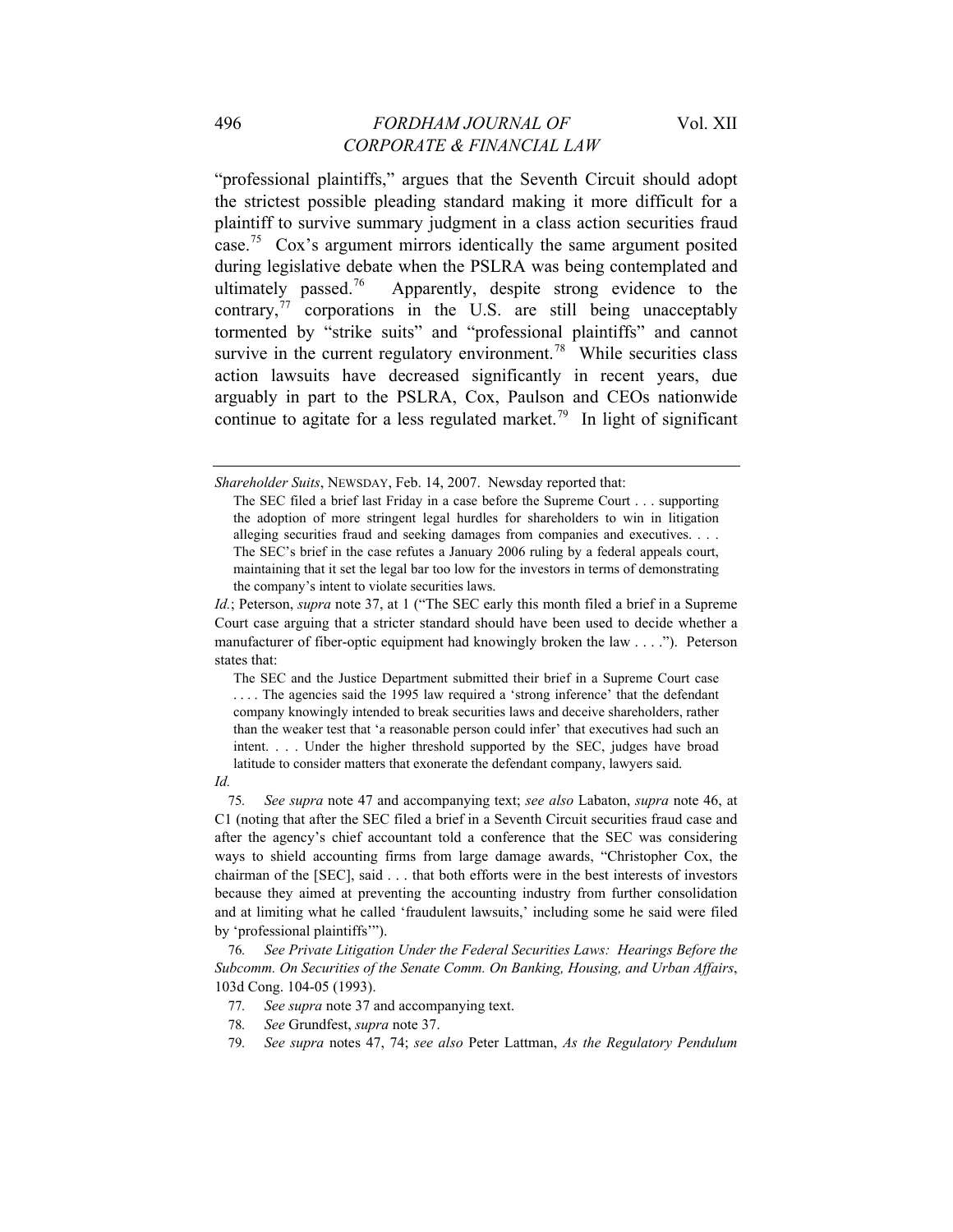studies suggesting otherwise, this Congress may yet again debate the merits of further deregulation. Indeed, arguments abound that the corporate corruption of the early 2000s is at an end, case and chapter closed. This is dangerous terrain. Dangerous because the last time that corporate interests, lobbyists and Wall Street insiders called upon Congress to deregulate, the resulting legislation was the PSLRA, the Telecommunications Act, SLUSA and the CFMA. As will be unpacked below, both the CFMA and the Telecommunications Act, enacted in response to the deregulatory call, led to consumer injury, industry concentration, higher rates, investor damage, emboldened corporate malfeasants and deregulated industries in shambles.

#### III. THE TELECOMMUNICATIONS ACT OF 1996

According to Congress, the 1996 Telecommunications Act was enacted "[t]o promote competition and reduce regulation in order to secure lower prices and higher quality services for American telecommunications consumers and encourage the rapid deployment of new telecommunications technologies."<sup>80</sup> In an effort to stimulate

*Id*. (emphasis in original).

80*. See* 142 CONG. REC. S.652 (daily ed. Jan. 3, 1996). The actual language of the statute promotes the Telecommunications Act, as enacted in 1934, as a tool promulgated:

For the purpose of regulating interstate and foreign commerce in communication by wire and radio so as to make available, so far as possible, to all the people of the United States, without discrimination on the basis of race, color, religion, national origin, or sex, a rapid, efficient, Nation-wide, and world-wide wire and radio communication service with adequate facilities at reasonable charges, for the purpose of the national defense, for the purpose of promoting safety of life and property through the use of wire and radio communications, and for the purpose of securing a more effective execution of this policy by centralizing authority heretofore granted by law to several agencies and by granting additional authority with respect to interstate and foreign commerce in wire and radio communication, there is created a commission to be known as the 'Federal Communications Commission', which shall

*Swings . . .*, The Wall Street Journal Online, WSJ.com, *available at* http://blogs.wsj. com/law/2007/03/01/as-the-regulatory-pendulum-swings-2/ (last visited on March 8, 2007). Observing SEC Chairman Cox's recent anti-regulatory agitations, Lattman reports:

Investor advocates and some securities law experts point to several Cox initiatives that indicate a more pro-business stance: (1) his not pushing for tighter regulation of hedge funds; (2) urging the Supreme Court to adopt a tougher standard for investors in lawsuits; and (3) his decision to appear at the Chamber of Commerce in two weeks just as it is to issue a report criticizing the Bush administration and the SEC for being too hard on companies.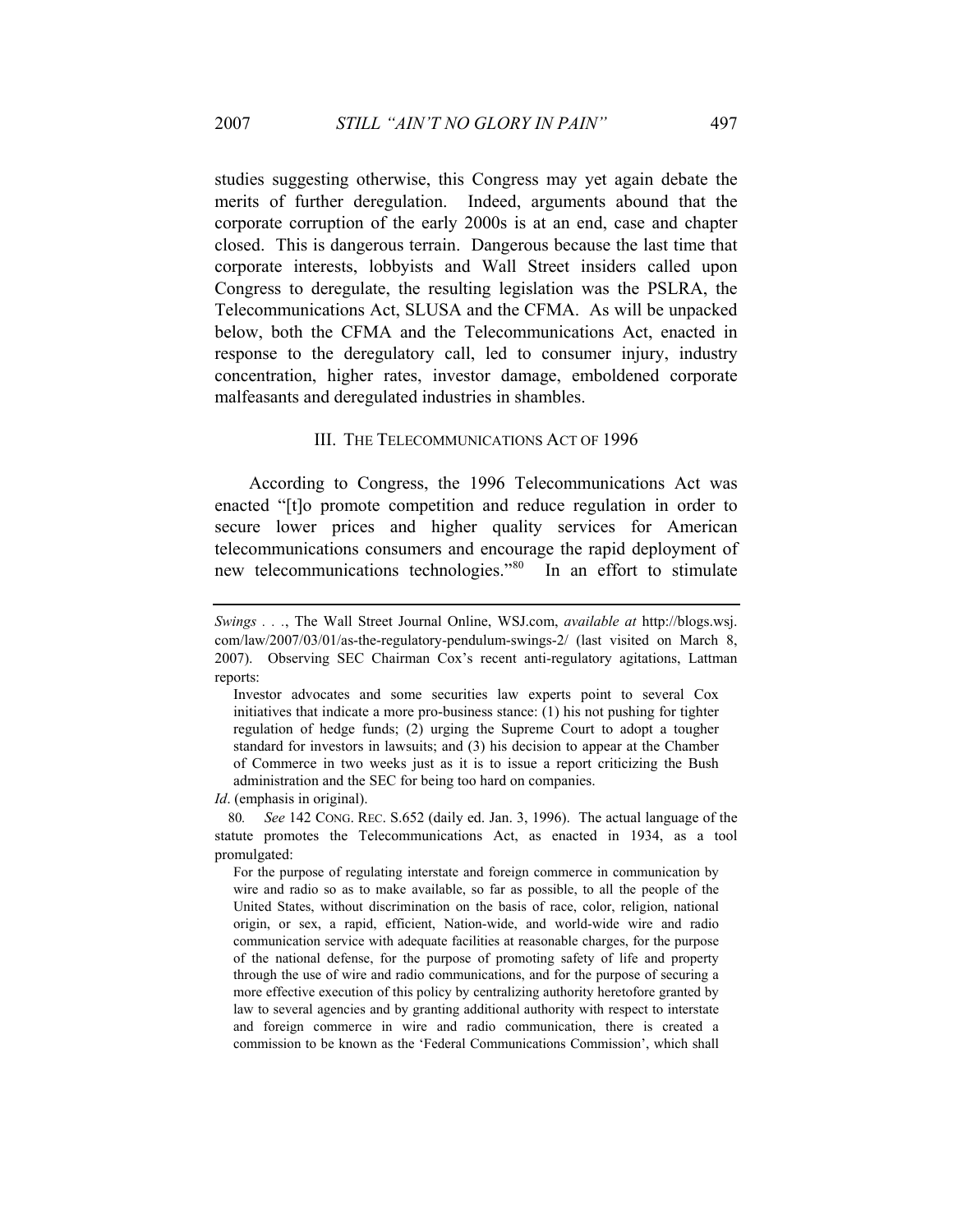competition in the telecommunication services sector, the Act ended restrictions on the Bell companies: permitting entry into the longdistance, manufacturing and entertainment-video distribution businesses, deregulating the cable television industry, freeing cable television from severe price controls, and deregulating the telecom industry to such a degree that any company would be able to compete freely. $81$ 

"The Telecommunications Act of 1996 was the first major overhaul of communications legislation in the U.S. since the passage of the Communications Act of 1934."<sup>82</sup> At its core, Congress's vision for the 1996 Act was "to provide for a pro-competitive, deregulatory national policy framework designed to accelerate rapidly private sector deployment of advanced telecommunications and information technologies and services to all Americans by opening all telecommunications markets to competition."83 Of course, the motivation for the new provisions of the Act was deregulation.<sup>84</sup> The Telecommunications Act was established to encourage low rates for consumers and to promote "creativity and innovation in the industry. The new telecommunications law abandons virtually all of the federal regulations that have traditionally defined and directed activity in the communications industry."<sup>85</sup>

Congressional statements "made in support of the 1996 Act very much mirrored the deregulatory rhetoric preceding the trucking, air, and

82. Johannes M. Bauer et al., *The State of Telecom: Realities, Regulation, Restructuring*, 2003 MICH. ST. DCL L. REV. 531, 531-32 (2003).

be constituted as hereinafter provided, and which shall execute and enforce the provisions of this chapter.

<sup>47</sup> U.S.C. § 151 (2002).

<sup>81</sup>*. See* Lawrence Gasman, *Regulation: The Telecommunications Act of 1996*, THE CATO REVIEW OF BUS. AND GOV., *available at* <http://www.cato.org/pubs/regulation/> reg19n3d.html (last visited Mar. 16, 2007) ("Of course the act was more than due for an overhaul. In 1934 there was no television, telephones were scarce, and technological wonders such as the World Wide Web had not been dreamed of by even the most speculative science fiction writers.").

<sup>83</sup>*. Id.* at 539; *see also* Nicholas Economides, *The Telecommunications Act and Its Impact*, N.Y.U. Center for Law and Business 2 (1998), *available at* http://ssrn.com/abstract=81289.

<sup>84</sup>*. See* Catherine Cook, *Legislative Summary: The Telecommunications Act of 1996*, 6 DEPAUL-LCA J. ART & ENT. L. & Pol'y 237 (1996).

<sup>85</sup>*. Id*. at 237 ("Specifically, the Act provides 'that the Commission shall forbear from applying any regulation or any provision of this Act to a telecommunications carrier or telecommunication service' so long as the activity is just and reasonable, the consumer is protected and the public interest is maintained.") (citing  $\S$  401 (a)(1)(2)(3)).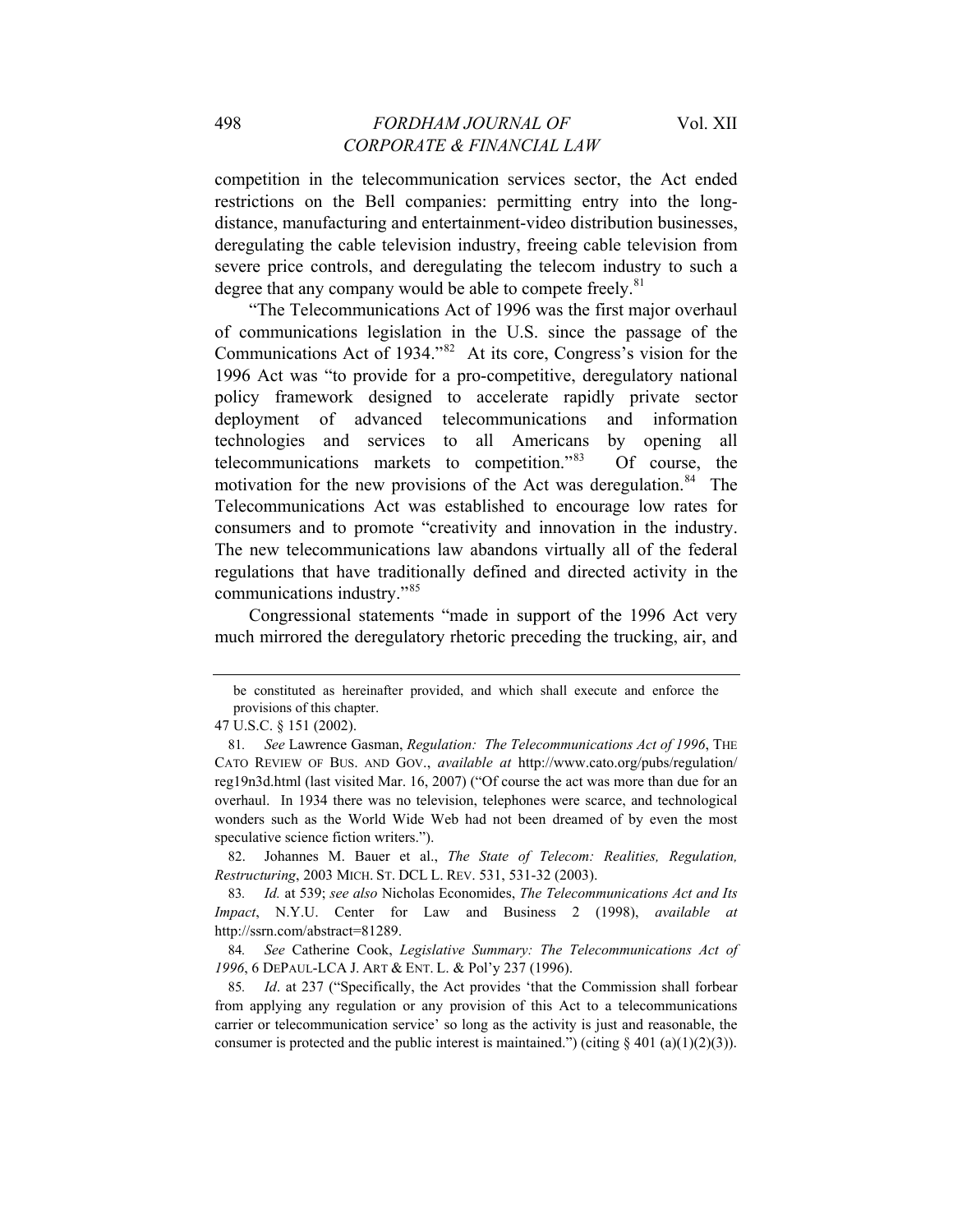railroad statutes, and Congress drew explicitly on these precedents and on the earlier development of competition in long-distance."86 The House Report declared that the bill "promotes competition and reduces regulation in order to secure lower prices and higher quality services for American telecommunications consumers and encourage the rapid development of new telecommunications technologies."<sup>87</sup>

Since its inception, the Telecommunications Act has drawn significant academic attention both in infancy<sup>88</sup> and in recent years.<sup>89</sup>

89*. See generally* Speta, *supra* note 86, at 1091; J. Gregory Sidak, *The Failure of Good Intentions: The WorldCom Fraud and the Collapse of American Telecommunications After Deregulation*, 20 YALE J. ON REG. 207 (2003); Michael T. Osborne, *The Unfinished Business of Breaking Up "Ma Bell:" Implementing Local Telephone Competition in the Twenty-First Century*, 7 RICH. J.L. & TECH. 4 (2000); Richard D. Cudahy, *Whither Deregulation: A Look at the Portents*, 58 N.Y.U. ANN. SURV. AM. L. 155 (2001); Reza Dibadj, *Competitive Debacle in Local Telephony: Is the 1996 Telecommunications Act to Blame?*, 81 WASH. U. L.Q. 1 (2003); Jim Chen, *Standing in the Shadows of Giants: The Role of Intergenerational Equity in Telecommunications Reform*, 71 U. COLO. L. REV. 921 (2000); Mark C. Bannister, *Virginia Cellular and Highland Cellular: The FCC Establishes a Framework for Eligible Telecommunications Carrier Designation in Rural Study Areas*, 57 FED. COMM. L.J. 511 (2005); Ray G. Besing, *The Intersection of Sherman Act Section 2 and the Telecommunications Act of 1996: What Should Congress Do?*, 13 COMMLAW CONSPECTUS 1 (2005); Kyle D. Dixon & Philip J. Weiser, *Digital Age Communications Law Reform: A Digital Age Communications Act Paradigm for Federal-State Relations*, 4 J. ON TELECOMM. & HIGH TECH. L. 321 (2006); Nicholas Economides, *Vertical Leverage and the Sacrifice Principle: Why the Supeme Court Got Trinko Wrong*, 61 N.Y.U. ANN. SURV. AM. L. 379 (2005); Jerry Ellig, *Costs and Consequences of Federal Telecommunications Regulations*, 58 Fed. Comm. L.J. 37 (2006); Jerry Ellig & James Nicholas Taylor, *What Did the Unbundled Network Element Platform Cost?*, 14 COMMLAW CONSPECTUS 1 (2005); Douglas C. Sicker, *The End of Federalism in* 

<sup>86</sup>*. See* James B. Speta, *Deregulating Telecommunications in Internet Time*, 61 WASH. & LEE L. REV. 1063, 1091 (2004).

<sup>87</sup>*. See id*. at 1091 (quoting H.R. REP. No. 104-204, at 47 (1996), *as reprinted in* 1996 U.S.C.C.A.N. 10, 11).

<sup>88</sup>*. See generally* Thomas G. Krattenmaker, *The Telecommunications Act of 1996*, 29 CONN. L. REV. 123 (1996); *see also* Thomas W. Hazlett, *Explaining the Telecommunications Act of 1996: Comment on Thomas G. Krattenaker*, 29 CONN. L. REV. 217 (1996); Michael I. Meyerson, *Ideas of a Marketplace: A Guide to the 1996 Telecommunications Act*, 49 FED. COMM. L.J. 251 (1997); John D. Podesta, *Unplanned Obsolescence: The Telecommunications Act of 1996 Meets the Internet*, 45 DEPAUL L. REV. 1093 (1996); Charles Bierbauer, *How Will the Telecommunications Bill and the Information Superhighway Affect America?*, 41 S.D. L. REV. 502 (1996); Kenneth L. Parker & Tania A. Hricik, *A Selected Bibliography on the Telecommunications Act of 1996*, 49 FED. COMM. L.J. 771 (1997).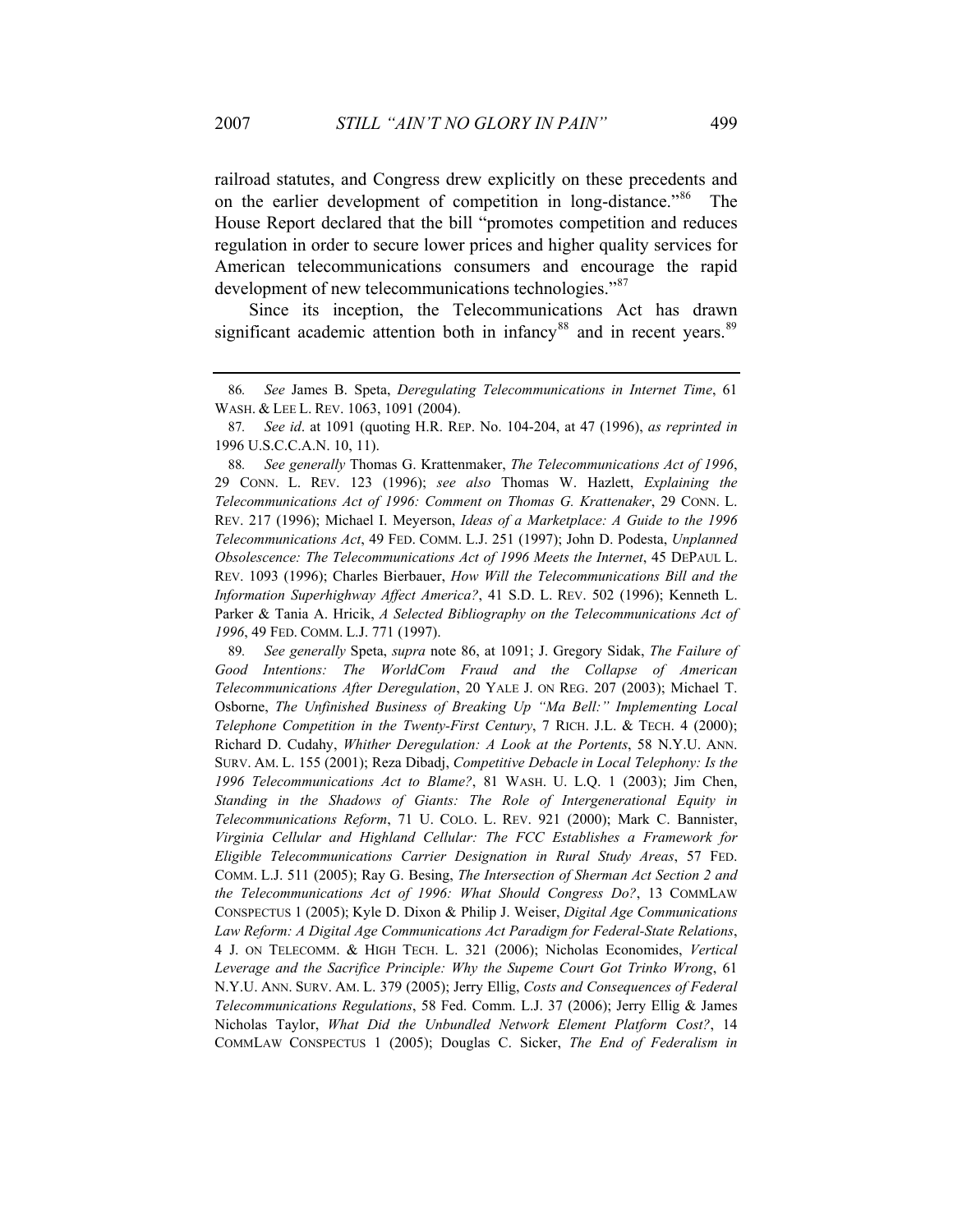Since 1996, legal academics, politicians and other commentators have debated whether the Telecommunications Act would be successful in spurring competition, and whether deregulating the telecom industry would prove ultimately successful.<sup>90</sup> Wildly divergent views debating whether the Telecommunications Act has in fact been an abject failure<sup>91</sup> or mildly successful with the potential for some upcoming success have been forwarded and printed in recent years.<sup>92</sup> Perhaps most famously, the U.S. Supreme Court weighed in on the disappointing side by writing the following about the Telecommunications Act:

90*. See supra* notes 88-89.

91*. See* Stephen Labaton, *Phone Start-Ups Win the Latest Round in Court*, N.Y. TIMES, May 14, 2002, at C1. Labaton explains in the New York Times that:

While experts agree that the telecommunications act has failed to fulfill its promise of leading to more vibrant and competitive markets, there is widespread disagreement as to the causes. Some have attributed the failure to the problems of the law and the way it has been applied. Critics have also said it has promoted a wave of corporate consolidation that is anticompetitive. And some have attributed the failure of deregulation to the regional Bell companies, which have moved slowly in opening their markets and repeatedly challenged provisions and regulations and created a climate that has discouraged greater investment by challengers.

*Id*.; *see also* Seth Schiesel, *At F.C.C. Confirmation Hearings, Emphasis Will Be on Competition,* N.Y. TIMES, Sept. 29, 1997, at D1 ("The telecommunications reform act has been over-all a failure . . . . 'We've got rising cable rates, rising long-distance rates, mergers instead of competition, failure of parts of the telecommunications industry to get into others.'") (statement by Senator John McCain).

92*. See* Dibadj, *supra* note 89, at 54-55 (claiming that the failures in the Telecommunications Act have come because of poor FCC rulemaking rather than Congressional ambiguity or short-sightedness); *see also* Speta, *supra* note 86, at 1108 ("Lest I be thought too harsh on Congress, let me be clear that there is much that is good in the 1996 Act, and indeed, some features of the Act do advance intermodal competition."); T. Randolph Beard, et. al., *Pursuing Competition in Local Telephony: The Law and Economics of Unbundling and Impairment*, Telepolicy Working Paper, *available at* http://ssrn.com/abstract=422525 ("The Telecommunications Act of 1996 is an ingenious piece of legislation, incorporating specific mandates that address the underlying economics of the local exchange market into its pro-competition framework for the purpose of 'uprooting the monopolies' presently serving that market.") (citations omitted).

*Telecommunication Regulations?*, 3 NW. J. TECH. & INTELL. PROP. 130 (2005); Henry E. Smith, *Governing the Tele-Semicommons*, 22 YALE J. ON REG. 289 (2005); Rachel M. Stilwell, *Which Public? Whose Interest? How the FCC's Deregulation of Radio Station Ownership Has Harmed the Public Interest, and How We Can Escape from the Swamp*, 26 LOY. L.A. ENT. L. REV. 369 (2005/2006); Ross Wecker, *The Telecommunications Act of 1996 and the Internet: Reciprocal Compensation or Irreconcilable Compensation?*, 6 J. HIGH TECH. L. 291 (2006).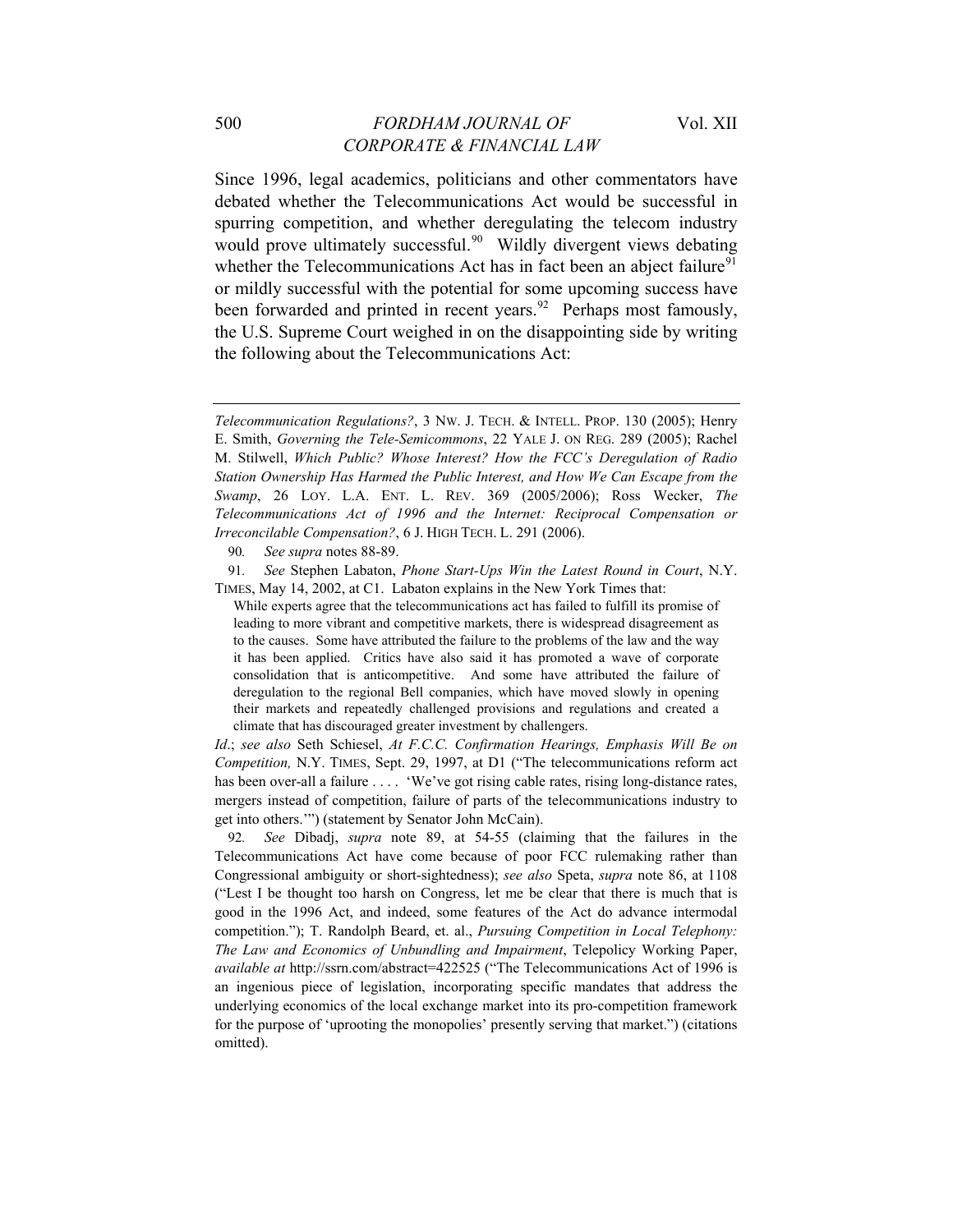It would be gross understatement to say that the 1996 Act is not a model of clarity. It is in many important respects a model of ambiguity or indeed even self-contradiction. That is most unfortunate for a piece of legislation that profoundly affects a crucial segment of the economy worth tens of billions of dollars.<sup>93</sup>

Despite the academic and pundit debate that continues to simmer regarding the propriety and value of the Telecommunications Act, one point seems beyond debate: the Telecommunications Act led to a destabilized industry, enabling a precarious bubble to form and then implode, causing severe injury to investors and employees alike.<sup>94</sup> Whatever intent Congress had in proudly passing the Telecommunications Act swiftly on the heels of the PSLRA, the outcome of this legislative enactment has been controversial and damaging. $95$ 

While the Revolution Congress's leadership must have been energized by previous PSLRA deregulation opponents President Clinton and Vice President Gore joining them in supporting passage of the Telecommunications Act, none seemed able to foresee the demoralizing consequences passage would bring:

> Before the ink was even dry on the Telecommunications Act of 1996, a telecom bubble larger than that of its dot-com sister was quickly beginning to form. With the deregulation of the telecom

Amid their woes, they sometimes pumped up revenue by swapping fiber-optic capacity and interpreting accounting rules so they could recognize revenue for the capacity they swapped. Amid exposure of this maneuver and the general telecom slump, Qwest nearly slipped into bankruptcy court. Mr. Nacchio resigned in 2002 and the next year Qwest restated two years of results, eliminating \$2.48 billion of revenue for 2000 and 2001.

*Id*. at A10; *infra* Part III.A-B.

95*. See supra* notes 10, 89, 91 and accompanying text; *see also infra* notes 96-99, 132 and accompanying text.

<sup>93.</sup> AT&T Corp. v. Iowa Utils. Bd., 525 U.S. 366, 397 (1999).

<sup>94.</sup> *See supra* notes 89-91 and accompanying text; *see also* Dionne Searcey & Peter Lattman, *Ex-Telecom CEO Fields 'Black Box' Trial Defense*, WALL ST. J., March 16, 2007, at A1 (detailing the ongoing insider trading case against former Qwest CEO Joseph Nacchio). The Wall Street Journal describes:

Qwest sprang up in the mid-1990s formed by railroad magnate Philip Anschutz, who in 1997 put Mr. Nacchio in place as CEO to take the business public. Qwest soon took over a Baby Bell, US West, and set out to build a fiber-optic network to carry Internet traffic world-wide. But many others had the same idea, spending billions to string fiber, and when demand didn't match their dreams, the telecom bubble burst and start-ups hit hard times.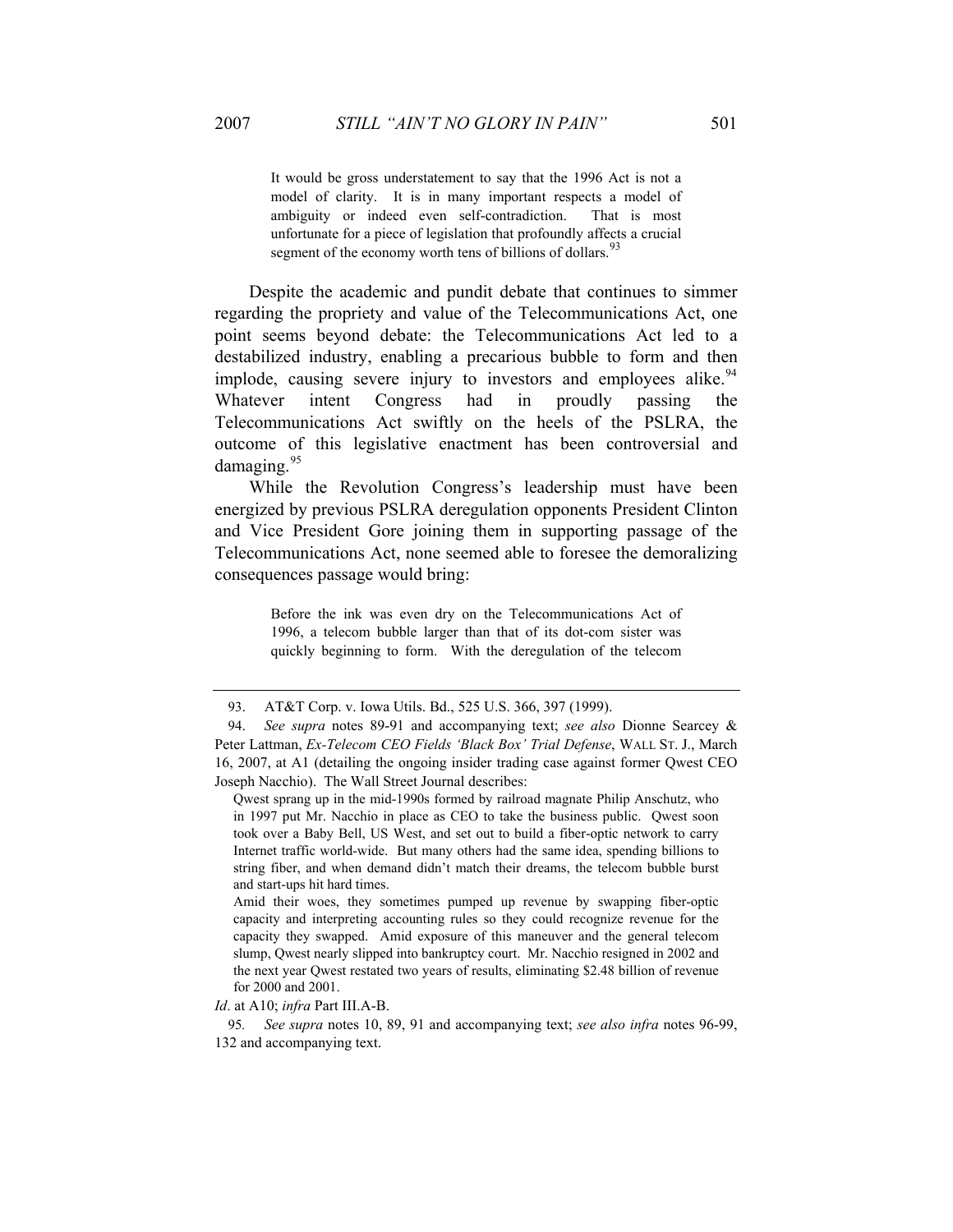industry finally complete, the race was on; and what ensued was nothing less than a financial hit and run, which left the telecommunications industry in shambles and investors broke—but made the broadbandits who led this charge rich beyond their wildest dreams<sup>96</sup>

Indeed, what ensued was not the competition that proponents had trumpeted, but the creation of an environment ripe for fraud: an environment that generated a powerful temptation for entrepreneurs to create telecommunication companies that would rise and fall with little consumer interest, flush with the fraudulently-induced cash of investors duped by projections containing no real value. <sup>97</sup> Passage of the Telecommunications Act enabled the rise and calamitous falls of WorldCom, Adelphia, and Global Crossing, amongst dozens of others.

> It can now be said that the birthday of the telecom bubble was February 8, 1996. On that day, with the stroke of a pen, President Bill Clinton turned the normally staid world of telecommunications into the Wild West. The new Telecommunications Act—the handiwork of, among others, a Democratic vice president, Al Gore,

Poof—\$750 billion gone! With over 100 companies bankrupt and an equal number that have shut shop, as many as 600,000 telecom workers are now without a paycheck. WorldCom is bankrupt, Global Crossing is decimated, PSINet has been sold for peanuts, and Genuity, a company as old as the Internet, sold its assets for a mere \$250 million, a fraction of its one time worth. These are the staggering numbers for an industry that accounts for a sixth of the U.S. economy.

*Id*. at ix.

97*. See* Sidak, *supra* note 89, at 227-33 (describing WorldCom's breathtaking deceit in misleading investors, government regulators and competitors by fraudulently projecting massive growth in connection with future fiber-optic capacity needs). Professor Sidak reports that "WorldCom's claim that Internet traffic was doubling every one hundred days misled government officials and the business press" so much so that competitors such as Qwest, Global Crossing, Sprint and eventually even Enron redoubled efforts to build up fiber-optic networks to supply expected demand. *Id*. at 228; *see also infra* notes 200, 262 (indicating sources detailing Enron's eventual entrance into telecommunications fiber-optic network capacity competition); *see generally* MALIK, *supra* note 96, at xii-xiv, 10-16, 18-22, 27-30, 51-61, 132-36, 164-71, 173-77, 179-80 (describing creation of an environment that caused CEOs, CFOs, analysts, bankers, lawyers and the media to create, empower, report and engage in fraudulent valuations and potential earnings of worthless companies, thereby duping the U.S. investing public).

<sup>96.</sup> OM MALIK, BROADBANDITS: INSIDE THE \$750 BILLION TELECOM HEIST (2003). Om Malik, in Broadbandits, exposes the causes and motivations behind the 2002 collapse of the telecom industry, and describes the net effect of the collapse as precipitated by the Telecommunications Act: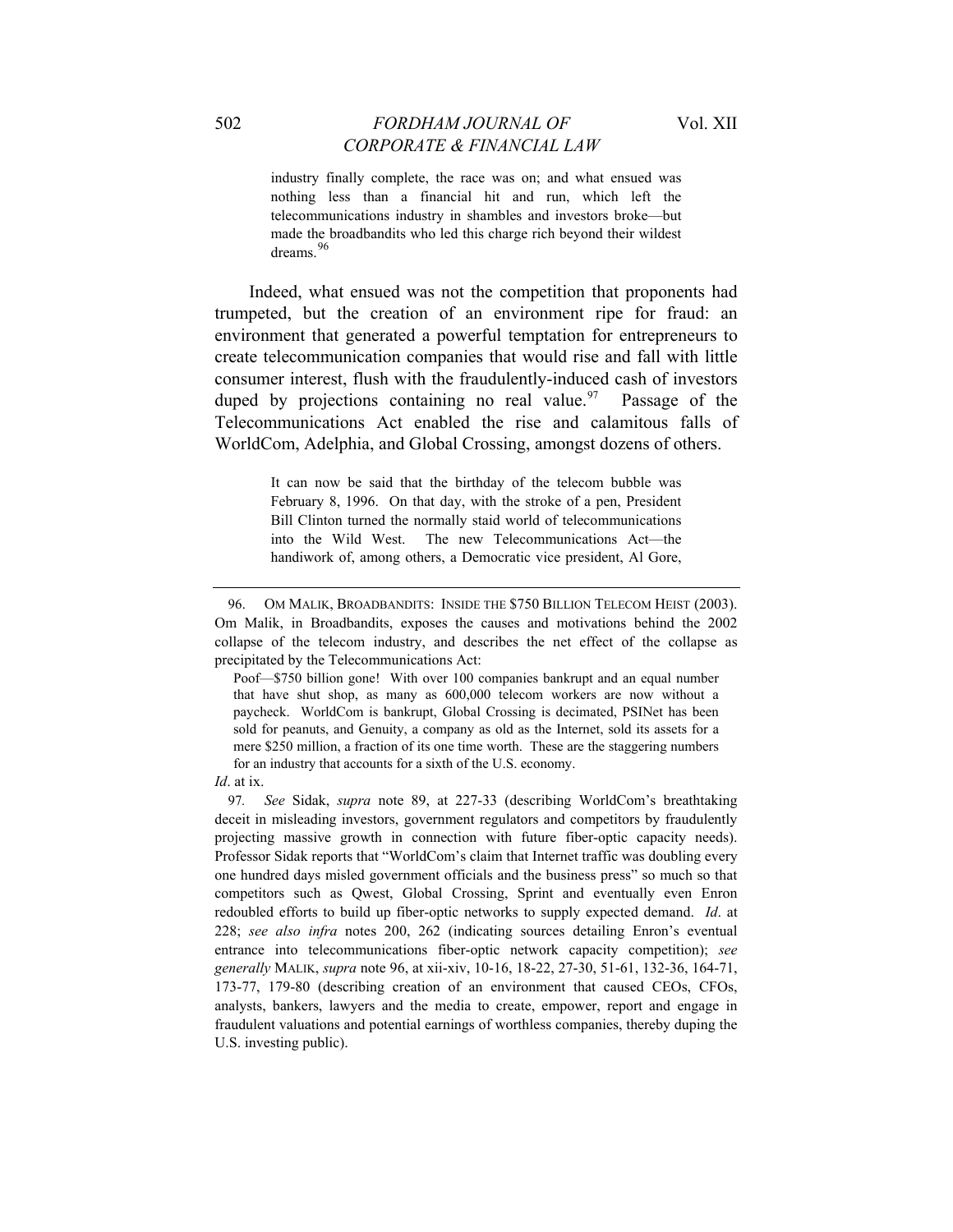and a Republican house speaker, Newt Gingrich—promised to unleash competition in the erstwhile closed phone industry, help create new phone companies, and create a world in which high-speed Internet access would be a norm, not an anomaly.<sup>98</sup>

These promised benefits never fully materialized.<sup>99</sup> But an implosion of the telecom industry can be identified as one byproduct of the Telecommunications Act.

#### *A. How the Telecommunications Act Changed the Industry*

The Telecommunications Act abolished many of the cross-market barriers that had prohibited dominant telecom players from one communications industry, such as cable, from providing services in other industry sectors, such as telephone.<sup>100</sup> The Act made "sweeping" changes to the previous federal regulatory scheme of the telephone industry. Most notably, the Act lifted restrictions on the regional Bells, thus allowing each to begin to offer long-distance telephone service for the first time since the break up of  $AT&T<sup>101</sup>$  Further, the Act allowed long-distance companies and cable operators to provide local exchange

*Id*. This proved to be a tragic belief.

<sup>98.</sup> MALIK, *supra* note 96, at 163-64.

<sup>99</sup>*. See* Jim Chen, *The Echoes of Forgotten Footfalls: Telecommunications Mergers at the Dawn of the Digital Millennium*, 43 HOUS. L. REV. 1311, 1316 (2007) ("A decade after comprehensive legislative reform of telecommunications, all three significant segments of the industry are highly concentrated."); *see also* Nicholas Economides, *Telecommunications Regulation: An Introduction*, NET INSTITUTE, THE NETWORKS, ELECTRONIC COMMERCE, AND TELECOMMUNICATIONS INSTITUTE Working Paper No. 04-20, at 31-35 (2004), *available at* http://ssrn.com/abstract=465020 (describing the failure of the Telecommunications Act to spur competition and instead leading to a frenzy of merger activity); *see U.S. Policy: Telecommunications Act of 1996*, The Museum of Broadcast Communications (on file with author); MALIK, *supra* note 96, at x-xv, 116, 164, 176-79.

<sup>100</sup>*. See U.S. Policy: Telecommunications Act of 1996*, *supra* note 99, at 2. Proponents of the new Telecommunications Act trumpeted that:

New mergers and acquisitions, consolidations and integration of services previously barred under FCC rules, antitrust provisions of federal law, and the 'Modified Final Judgment,' the ruling governing the 1984 'break-up' of the AT&T telephone monopoly, will be allowed for the first time, illustrating the belief by Congress that competition should replace other regulatory schemes as we enter a new century.

<sup>101</sup>*. See id*.; *see also* 47 U.S.C. § 271(b)(2) (2000) ("(2) Out-of-region services: A Bell operating company, or any affiliate of that Bell operating company, may provide interLATA services originating outside its in-region States after February 8, 1996, subject to subsection (j) of this section.").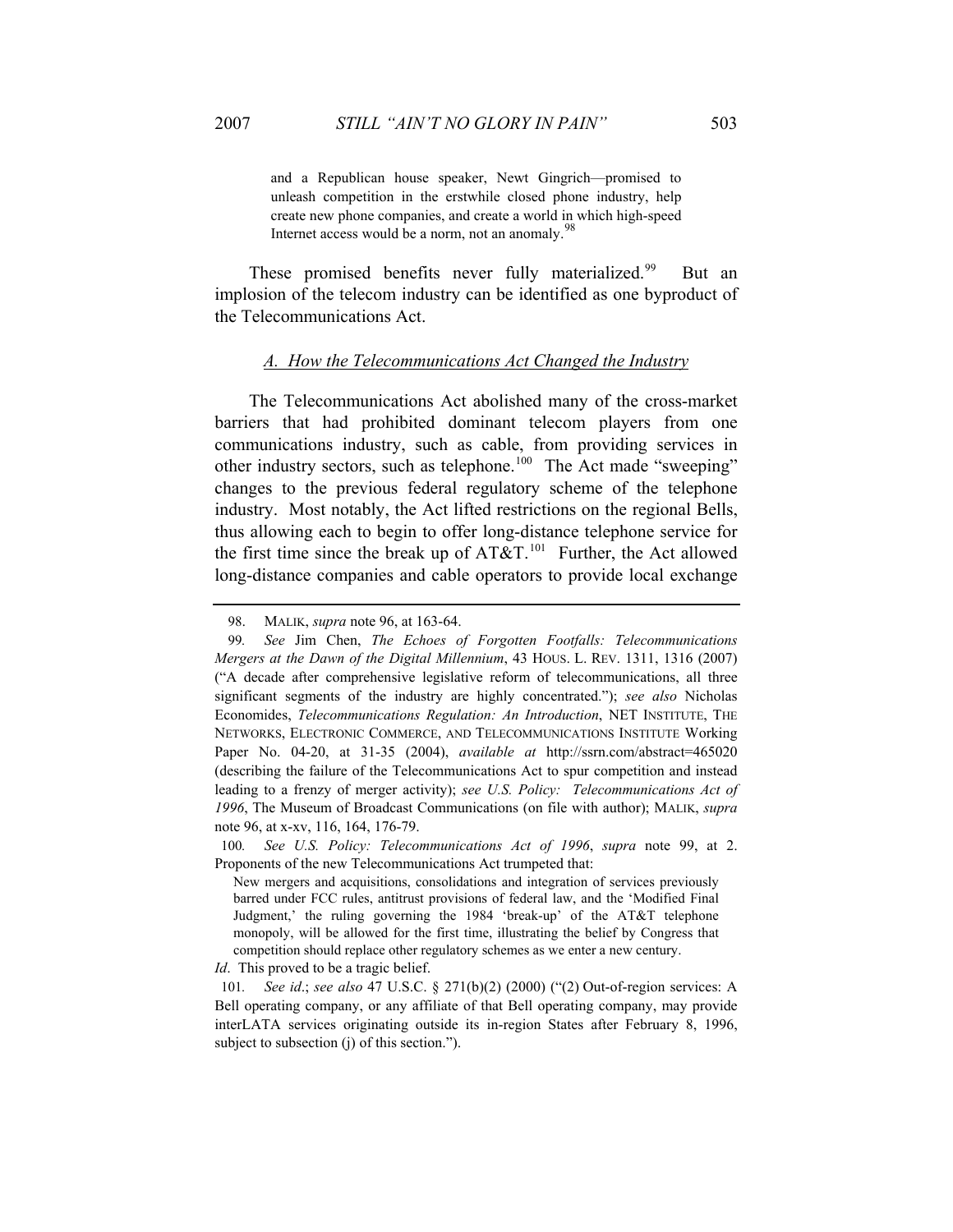services in direct competition with the regional Bell operating companies.<sup>102</sup> The Act decisively preempted all regulations in the Telecommunications Act of 1934 (and subsequent amendments) that restricted or limited competition in telephone services for long-distance and local services.<sup>103</sup>

In order for the regional Bells to qualify to provide long-distance service outside its regional areas, they had to implement a series of reforms that were designed to open competition in the local areas.<sup>104</sup> Also, local exchange carriers ("LEC's") had to interconnect new telecom service providers and "unbundle" their networks to provide access by other carriers seeking to gain entry into the local exchange market.<sup>105</sup> LEC's, when unbundling to open competition, were mandated to provide number portability, essentially allowing its customers to maintain their telephone numbers when switching to a different local provider.<sup>106</sup> The regional telephone companies were allowed to enter the telephone equipment manufacturing market, but only after the Federal Communications Commission ("FCC") approved the company as a provider of long-distance services.<sup>107</sup>

The Telecommunication Act, in the context of telephone services, acted to eliminate barriers that had been in place since 1934—barriers that prohibited companies in one telecom industry, like telephone, from providing services in another industry, like cable.<sup>108</sup> Mergers, acquisitions, consolidations and integrations, carefully prohibited prior

<sup>102</sup>*. See generally U.S. Policy: Telecommunications Act of 1996*, *supra* note 99.

<sup>103</sup>*. See* 47 U.S.C. § 253(a) (2000) ("§ 253. Removal of barriers to entry. (a) In general. No State or local statute or regulation, or other State or local legal requirement, may prohibit or have the effect of prohibiting the ability of any entity to provide any interstate or intrastate telecommunications service.").

<sup>104</sup>*. See U.S. Policy: Telecommunications Act of 1996*, *supra* note 99. In order to break up the regional Bell's stranglehold on local telephony, the Telecommunications Act removed all barriers that prohibited the Bell's from entering long distance telephony. *See id*. To incentivize this transition, Congress mandated that local service carriers open or "unbundle" their lines allowing lease of those lines to competitors hoping to enter local competition. Once unbundled to the FCC's satisfaction, the local carriers could enter long distance competition. *Id*. Thus, Congress and the FCC hoped to spur competition by removing barriers but at the same time maintaining some regulatory control over how and when such competition could be entered.

<sup>105</sup>*. See id*.; *see also* 47 U.S.C. § 251 (2000).

<sup>106</sup>*. See* 47 U.S.C. § 251(b)(2) (2000).

<sup>107</sup>*. See U.S. Policy: Telecommunications Act of 1996*, *supra* note 99.

<sup>108</sup>*. See id.*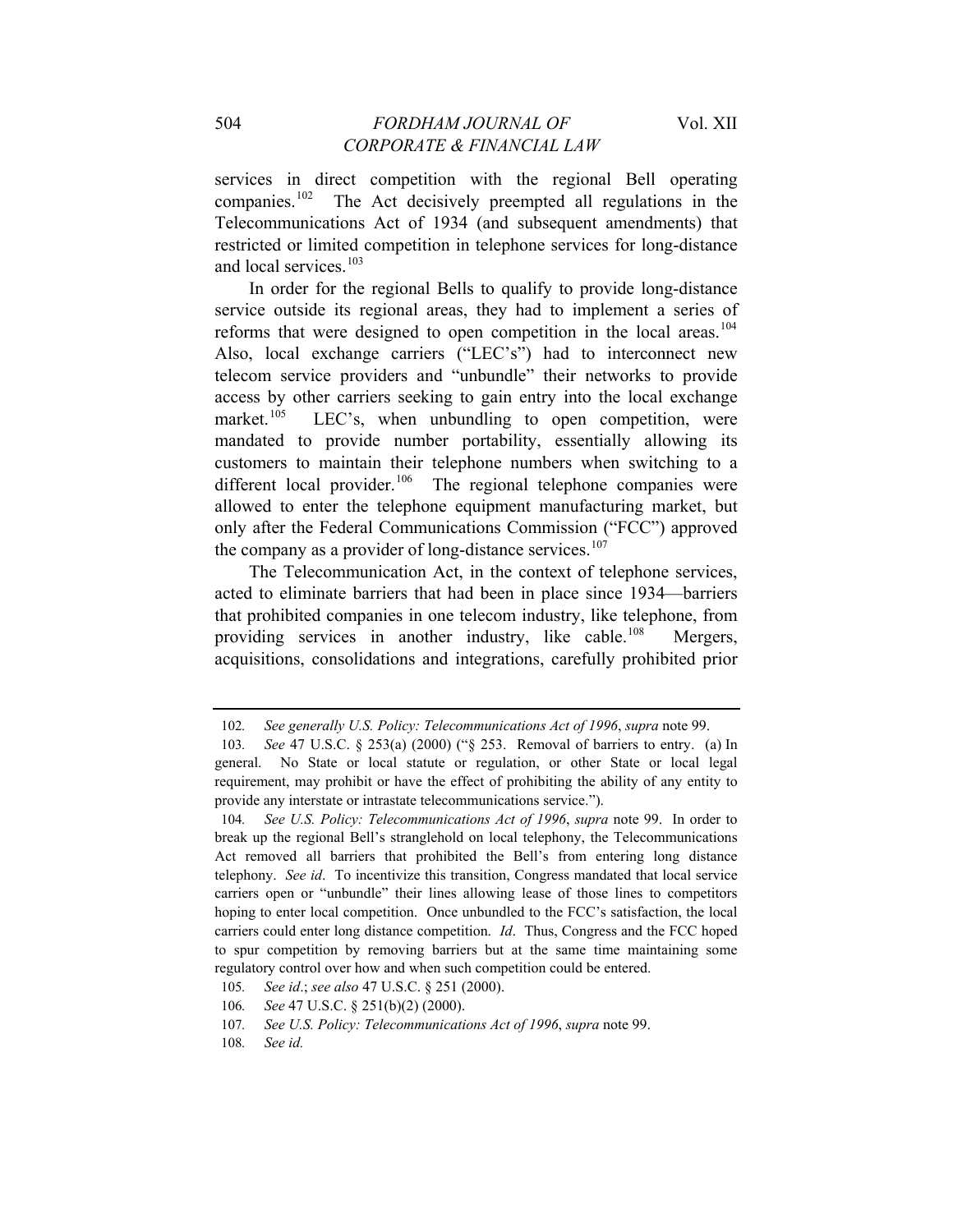to passage of the Telecommunications Act, were now freely available under the justification that competition would replace government regulation.<sup>109</sup> Thereafter, a wild merging, acquiring, and consolidating spree of integrating and combining was entered into by most major telecommunication giants as well as those that aspired to such status, and the industry caved in upon itself, as described below.<sup>110</sup>

The Telecommunications Act also dramatically changed rate structures and oversight in connection with the cable television industry, in an attempt to provide new opportunities and flexibility, as well as new competition for cable service providers.<sup>111</sup> The Telecommunications Act mandated that uniform rate structures for cable operators would no longer be required once effective competition had arrived from other

*Id.*; *see also infra* Part III.B. In his book *Broadbandits*, Malik describes the preimplosion build up of the telephone industry as follows:

 In 1996, telecommunications was the new Wild West, thanks to a booming stock market and a series of coincidences.

 The Telecommunication [sic] Act of 1996 had just been approved. It was a million-word-long piece of legislation that promised to unleash competition in the once-closed telephone industry and helped create new AT&Ts. This would result in an excess of bandwidth, where high-speed Internet access would be the norm, not an anomaly. The Federal Communications Commission (FCC) wanted to break the chokehold of the Baby Bells on the local market. Deregulation provided new opportunities for entrepreneurs—and so did the Internet.

MALIK, *supra* note 96, at xii. Despite this brave new telecom world, deregulation and the leaders of the major telecom companies at the time of the 1996 deregulation marched the industry straight into its now historic melt down:

 In stark contrast to the dot-com bust and the implosion of Enron, which unraveled with alarming speed, the disaster in the telecommunications industry arrived stealthily. What seemed like an endless demand for bigger and faster networks created a buildup of excessive proportions and a glut of capacity, the result being 600,000 jobs eventually evaporating into thin air. All this from an industry that at one point had a value of \$2 trillion!

<sup>109</sup>*. Id*.; *see also* Chen, *supra* note 99, at 1318, 1322, 1357.

<sup>110</sup>*. See* Chen, *supra* note 99, at 1313 (describing the merger flurry following enactment of the Telecommunications Act). Professor Chen, describing the whirlwind of merger activity in the telecom industry following enactment of the Telecommunications Act, quotes Senator John McCain:

In announcing 1999 hearings on "why the Act has promoted mergers instead of competition," Senator John McCain treated the record of telecommunications mergers as conclusive evidence of the Act's failure: "The 1996 Telecommunications Act has failed miserably and has left us with results that are the exact opposite of what was intended . . . . Rather than promoting competition in the industry, the Act has led to a flood of megamergers.

MALIK at x.

<sup>111</sup>*. See U.S. Policy: Telecommunications Act of 1996*, *supra* note 99, at 4.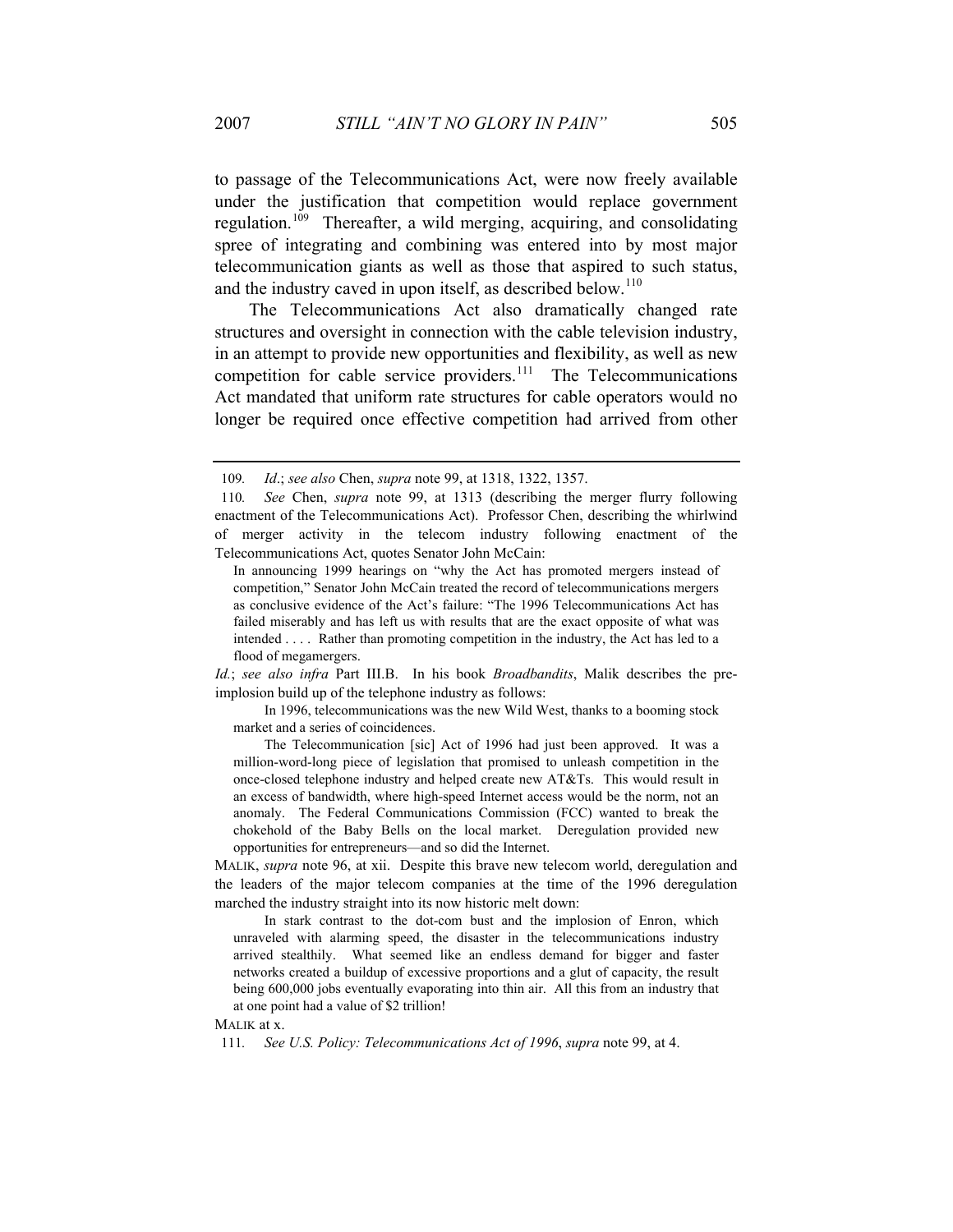service providers, such as the telephone company, multi-channel video, direct broadcast satellites and wireless cable systems.<sup>112</sup> Further, state and local franchise authorities were barred under the Telecommunications Act from "setting technical standards, or placing specific requirements on customer premise equipment and transmissions equipment."<sup>113</sup>

Congress attempted to "spur competition" between LEC's and cable operators by providing incentives for cable operators to compete with local telecommunications companies.<sup>114</sup> "Under the act, cable systems operators are not required to obtain additional franchise approval for offering telecommunications services."115 These efforts to deregulate the cable television industry and motivate competition within the local telephone industry have failed spectacularly.<sup>116</sup>

116*. See* cummings, *supra* note 4, at Part IV.B.; *see also Lessons from 1996 Telecommunications Act: Deregulation Before Meaningful Competition Spells Consumer Disaster*, Consumers Union: Publisher of Consumer Reports, Feb. 2001, *available at* http://www.consumersunion.org/telecom/lessonsdc201.htm [hereinafter *Lessons from the 1996 Telecommunications Act*]. The publisher of Consumer Reports stated that:

[i]t is evident that the Telecommunications Act of 1996 has failed to produce the consumer benefits policy makers promised because competition has failed to take hold across the communications industry. The Act's failure is not because, as some have suggested, the Federal Communications Commission (FCC) was overly regulatory in seeking to create conditions ripe for competition. The fundamental problem is that the huge companies that dominate the telephone and cable TV industries prefer mergers and acquisition to competition. They have refused to open their markets by dragging their feet in allowing competitors to interconnect, refusing to negotiate in good faith, litigating every nook and cranny of the law, and avoiding head-to-head competition like the plague.

*Lessons from 1996 Telecommunications Act* at 1; Jim Chen, *The Magnificent Seven: American Telephony's Deregulatory Shootout*, 50 HASTINGS L.J. 1503, 1521 (1999).

The most vociferous critics of telecommunications deregulation argue that the Act has produced nothing but a cascade of megamergers. . . . Implicit in this cry is the assumption that the telecommunications mergers that have occurred since 1996 have done little or nothing to reduce prices, spur innovation, or otherwise enhance consumer welfare.

*Id.*; *supra* notes 99, 110 and accompanying text.

<sup>112</sup>*. See id.* at 5; *see also* 47 U.S.C. § 543(a) (2000).

<sup>113</sup>*. See U.S. Policy: Telecommunications Act of 1996*, *supra* note 99, at 5. ("Common carriers and other operators that utilize radio communications to provide video programming will not be regulated under cable rules if the services are provided under a common carriage scheme.").

<sup>114</sup>*. See id*. at 5; *see also* 47 U.S.C. § 572 (2000).

<sup>115</sup>*. U.S. Policy: Telecommunications Act of 1996*, *supra* note 99, at 5.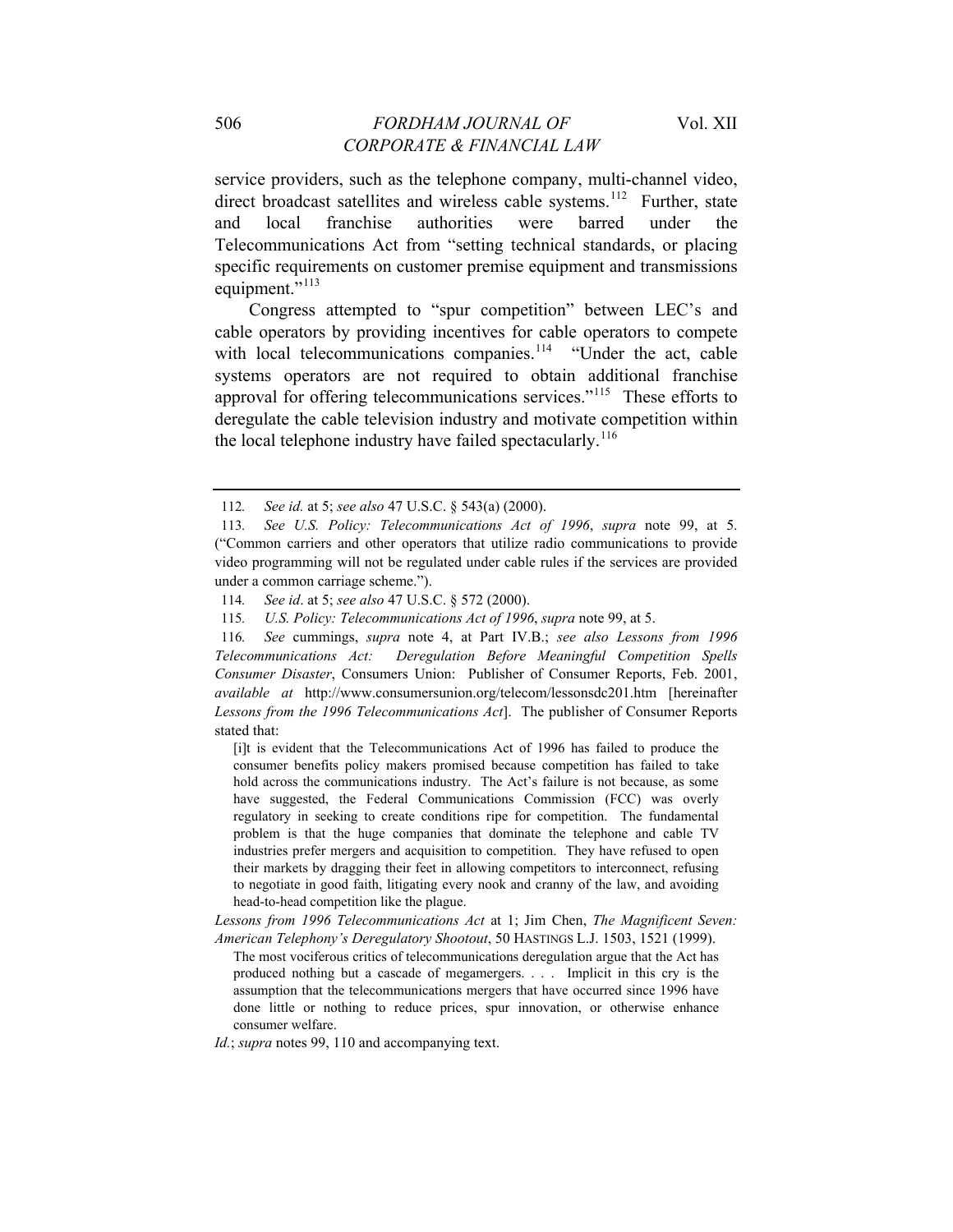The Telecommunications Act also sought to provide broadcasters with substantial regulatory relief by incorporating numerous changes to the rules dealing with radio and television ownership.<sup>117</sup> The Telecommunications Act also lifted broadcast ownership limits on television stations, whereby group owners were empowered to purchase television stations with a maximum service area cap of 35 percent of the U.S. population as compared to the previous cap of  $25$  percent.<sup>118</sup> Limits on the number of radio stations that may be commonly owned were lifted completely, although restrictions remained on the number of licenses that may be owned within specific markets or geographical areas.119 The loosening of ownership limits on television and radio stations, and new rules regarding station affiliations and cross ownership, have proven to be highly controversial since the inception of the Telecommunications Act.<sup>120</sup>

120*. See Critics Want New Media Rules Delayed*, N.Y. TIMES, Aug. 21, 2003, *available at* http://www.nytimes.com/aponline/national/ap-media-ownership.html ("Critics of new broadcast ownership rules said the Federal Communications Commission should have studied how stations can best serve their local communities *before* allowing companies to buy more radio and television stations.") (emphasis added). Responding to former FCC Chairman Michael Powell's initiative aimed at ensuring broadcasters serve the communities in which they operate, Senator Byron Dorgan, D. North Dakota, claimed: "It's a curious approach to pass a rule that's going to allow much more concentration in broadcasting and then decide the effect this will have on the localism . . . . It's a classic case of putting the cart before the horse." *Id.* Recent evidence has shown that greater concentrations of media ownership hurts local stations and television new coverage. *See* John Dunbar, *Lawyer Says FCC Ordered Study Destroyed,* FREEPRESS, Sept. 14, 2006, *available at* [http://www.](http://www/) freepress.net/news/17682. According to several sources, the FCC sought to hide these findings from the public. *See id*. Freepress reports:

The Federal Communications Commission ordered its staff to destroy all copies of a draft study that suggested greater concentration of media ownership would hurt local TV news coverage, a former lawyer at the agency says . . . . In a letter sent to [FCC Chairman Kevin] Martin Wednesday, [Sen. Barbara] Boxer said she was "dismayed that this report, which was done at taxpayer expense more than two years ago, and which concluded that localism is beneficial to the public, was shoved in a drawer" . . . . The report, written by two economists in the FCC's Media Bureau, analyzed a database of 4,078 individual news stories broadcast in 1998 . . . . The analysis showed local ownership of television stations adds almost five and one-half minutes of total news to broadcasts and more than three minutes of "on-location"

<sup>117</sup>*. See* 47 U.S.C. § 303 (2000); *see also U.S. Policy: Telecommunications Act of 1996*, *supra* note 99, at 2 ("Notably broadcasters have substantial regulatory relief from old and sometimes outmoded federal restrictions on station ownership requirements.").

<sup>118</sup>*. See* 47 U.S.C. § 303 (2000).

<sup>119</sup>*. See U.S. Policy: Telecommunications Act of 1996*, *supra* note 99, at 2*.*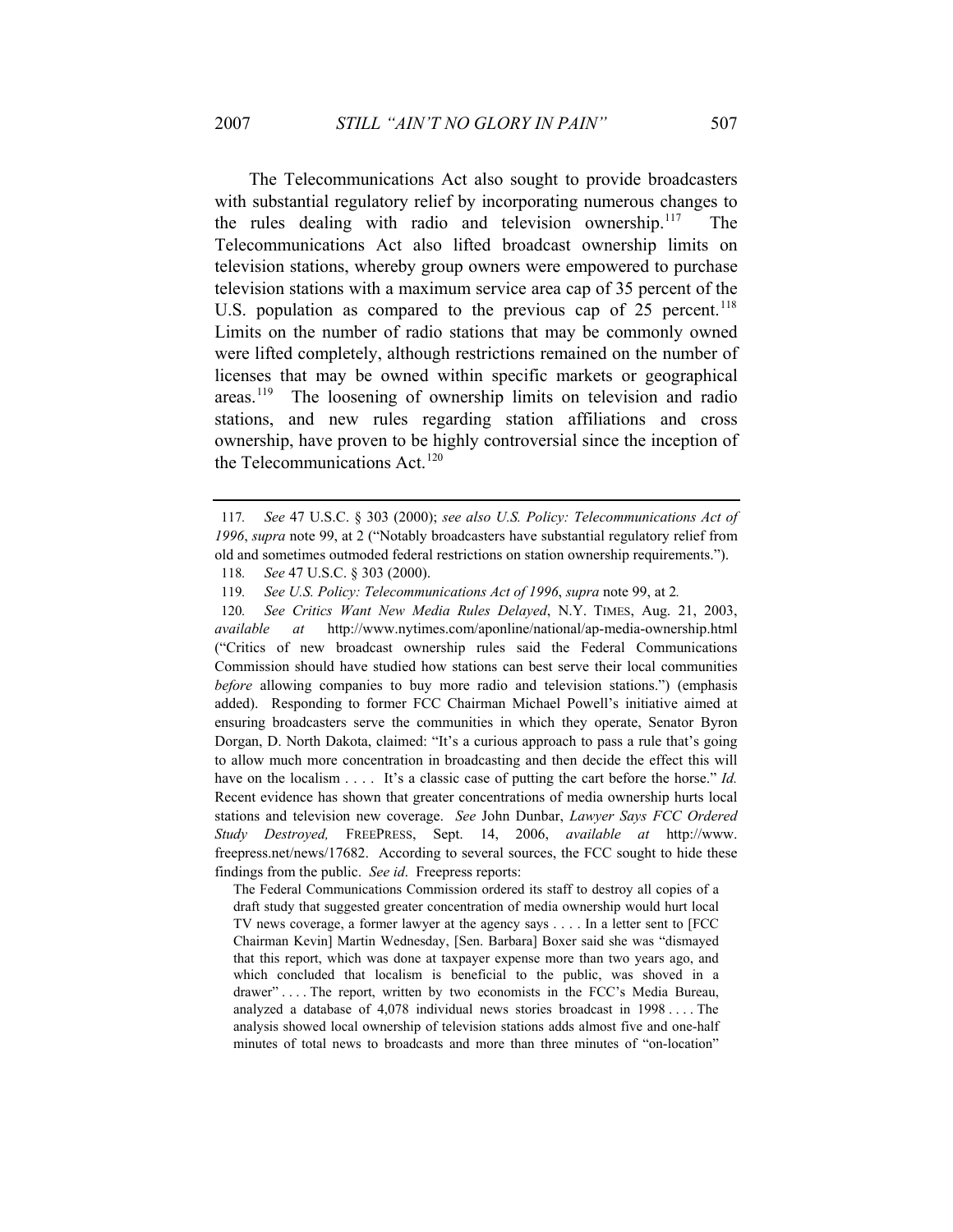With respect to radio and television broadcasting ownership rights, the Telecommunications Act allowed broadcasters to own cable television systems for the first time in the long regulation of the telecom industry.121 However, television licensees were still prohibited from owning newspapers in those same markets.<sup>122</sup> Although radio and television broadcasters won new freedoms with the Telecommunications Act regarding licensing and ownership, the broadcasters were also required to develop a ratings system to classify violent, sexual and indecent or other objectionable material in programming.<sup>123</sup> The Telecommunications Act originally included Title V, called the Communications Decency Act of 1996; however, this portion of the Telecommunications Act was eventually deemed unconstitutional.<sup>124</sup> Nevertheless, some members of the broadcast industry voluntarily developed and implemented a ratings system.<sup>125</sup> The Telecommunications Act, in an effort to shield objectionable material from minors, required that all televisions larger than thirteen inches have a V-chip installed in them, such V-chip being programmable to block

news. The conclusion is at odds with FCC arguments made when it voted in 2003 to increase the number of television stations a company could own in a single market. It was part of a broader decision liberalizing ownership rules.

*Id*.; *see also* Stilwell, *supra* note 89, at 369. Stilwell argues:

The Federal Communication Commission's ("FCC") laissez-faire policies toward deregulation of radio station ownership have led to oligopolistic control over radio since 1996. In turn, consolidated corporate radio has paved the way for payola-like practices, killed off local programming, stifled viewpoint and programming diversity, and on occasion, endangered public safety. The current law governing these issues remains in disarray.

*Id.* While this particular debate over broadcast ownership rights and the appropriateness of the Telecommunications Act's deregulation of Radio and Television broadcasting, coupled with the appropriateness of new FCC rules dealing with Radio and Television broadcasting ownership rights, is as divisive as ever, analysis of such is beyond the scope of this Article.

<sup>121</sup>*. See U.S. Policy: Telecommunications Act of 1996*, *supra* note 99, at 3 ("The act affirms the continuation of local marketing agreements (LMAs) and waives the previous restrictions on common control of radio and television stations in the top fifty markets, the one-to-a-market rule.").

<sup>122</sup>*. See id*.

<sup>123</sup>*. See id*.

<sup>124</sup>*. See* Communications Decency Act of 1996, Pub. L. No. 104-104, § 501 (repealed 1997); *see also* Reno v. ACLU, 521 U.S. 844 (1997) (finding the Communications Decency Act of 1996 unconstitutional).

<sup>125</sup>*. See U.S. Policy: Telecommunications Act of 1996*, *supra* note 99, at 3.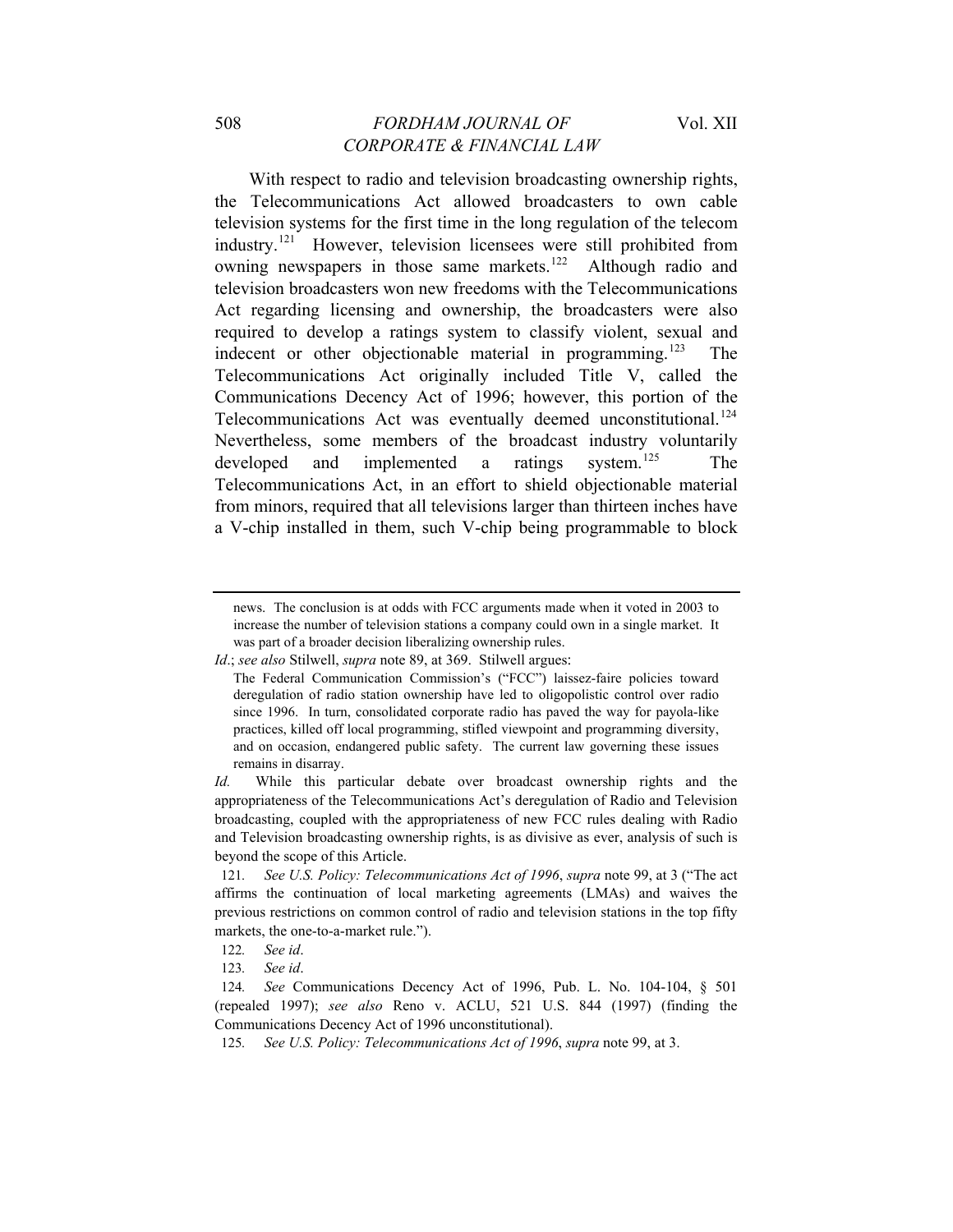broadcasts that include inappropriate material.<sup>126</sup>

In connection with Internet and online computer services, the Telecommunications Act refused to establish common sense regulation over a market that promised to burgeon, but instead attempted to regulate objectionable and obscene material transmitted through cyberspace with specifically aimed provisions of the Communications Decency Act.<sup>127</sup> Certain provisions of the Communications Decency Act, as they pertain to Internet and on-line computer services, have been struck down as unconstitutionally vague and overbroad, while the internet in general was left wholly unregulated by an oblique Revolution Congress.<sup>128</sup>

The Act took little or no account of a new telecommunications medium that was only beginning to take shape in 1996: the Internet. Beyond passing the Communications Decency Act, Congress had little to say about the Internet, but soon even that legislative effort lay in ruins. The early stages of implementing the Telecommunications Act have exposed Congress's shortsightedness in this regard.

<sup>126</sup>*. See* 47 U.S.C. § 303(x) (2000). The Section provides:

<sup>(</sup>x) Require, in the case of an apparatus designed to receive television signals that are shipped in interstate commerce or manufactured in the United States and that have a picture screen 13 inches or greater in size (measured diagonally), that such apparatus be equipped with a feature designed to enable viewers to block display of all programs with a common rating, except as otherwise permitted by regulations pursuant to Section  $330(c)(4)$  of this title.

*Id.*; s*ee also U.S. Policy: Telecommunications Act of 1996*, *supra* note 99, at 3 ("In conjunction with the establishment of a ratings system, the Telecommunications Act requires television set manufacturers to install a blocking device, called the V-chip, in television receivers larger than 13 inches in screen size by 1998.").

<sup>127</sup>*. See* 47 U.S.C. §§ 230-231 (2000) (consisting of § 230(a)-(f) Protection for Private Blocking and Screening of Offensive Material and § 231(a)-(e) Restriction of Access by Minors to Materials Commercially Distributed by Means of World Wide Web that are Harmful to Minors); *see also* Chen *supra* note 116, at 1511. Chen describes Congress's lack of foresight:

*Id.* (internal citations omitted).

<sup>128</sup>*. See* Communications Decency Act of 1996, *supra* note 124, at § 501; *see also* Chen *supra* note 116, at 1360. In detailing the Revolution Congress's failures, Professor Chen notes:

Legislative shortsightedness bears much of the blame. *The 1996 Act notoriously ignored the Internet*, except as a transmission vector for pornography. . . . Having failed to anticipate "the fastest growing medium of all time" and "the information medium of first resort for its users," the Telecommunications Act gave the FCC no tools for responding cogently to VoIP or any other Internet application that might affect the traditional work of the Common Carrier Bureau.

*Id.* (emphasis added) (citations omitted). In depth analysis of the Communications Decency Act of 1996 and the constitutionality of its provisions is beyond the scope of this Article.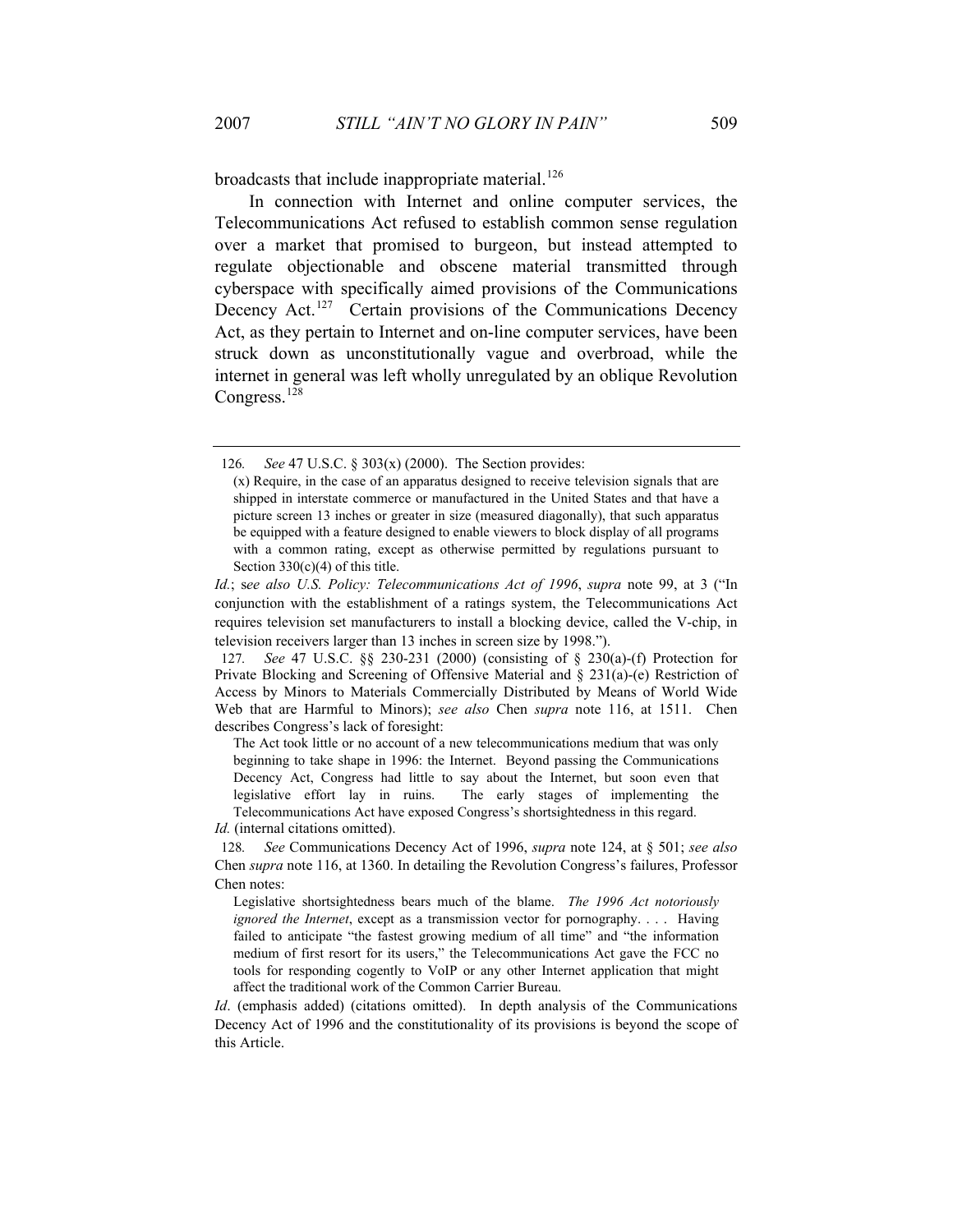Staunch supporters of the Telecommunications Act ironically hailed the legislation as a federal law that would spur immense job creation and would overwhelmingly lower telecommunications costs.<sup>129</sup> These hopes eventually faded following passage of the Act, as promised job creation and lower costs never materialized.<sup>130</sup>

That the Telecommunications Act failed to protect consumers is clear. Just months after its passage, telecom providers began merging, acquiring and concentrating in a way that served to hurt consumers, raise costs and benefit corporate interests to the detriment of the public good. The way that the Telecommunications Act facilitated the market crash of 2002 is less obvious, but just as deleterious. As described above, the Telecommunications Act refused in any recognizable way to regulate the Internet or regulate the prophesied exponential "rise" of Internet traffic. Internet use and traffic then, remained carefully unregulated under the Telecommunications Act. This decision by the Revolution Congress to refuse to regulate internet traffic was the origin and the temptation that felled the industry.

Immediately following passage of the Telecommunications Act, WorldCom executives began floating fraudulent statistics describing the projected explosion of Internet growth and traffic. This breathtakingly false information was relied upon by telecom competitors and the FCC itself in decisions as to how much fiber optic network to build and what types of policies to implement. Following an astonishing five year build-up of fiber optic network and a frenzy of telecom mergers and acquisitions to meet the fraudulently projected explosion, capacity demand did not even come close to meeting the projections that telecommunications giants spent billions building up to meet. A bubble formed in the telecom industry based on breathless investors pouring millions of dollars into telecom companies based on hollow capacity promises by both upstart and traditional telecom corporate executives. With a bubble firmly in place and with billions of dollars of unused fiber optic capacity sitting idle, corporate executives at firms like WorldCom, Qwest, Global Crossing and Adelphia began scrambling to cover projected revenue and growth. This scramble led directly to the

<sup>129</sup>*. See U.S. Policy: Telecommunications Act of 1996*, *supra* note 99, at 3.

<sup>130.</sup> Hundreds of thousands of jobs have been lost in the telecom industry in 2002 and 2003 alone. *See* MALIK, *supra* note 96, at ix. Telecom costs, particularly in the cable television and the Internet industry have skyrocketed since passage of the Telecommunications Act. *See Lessons from 1996 Telecommunications Act supra* note 116, at 1.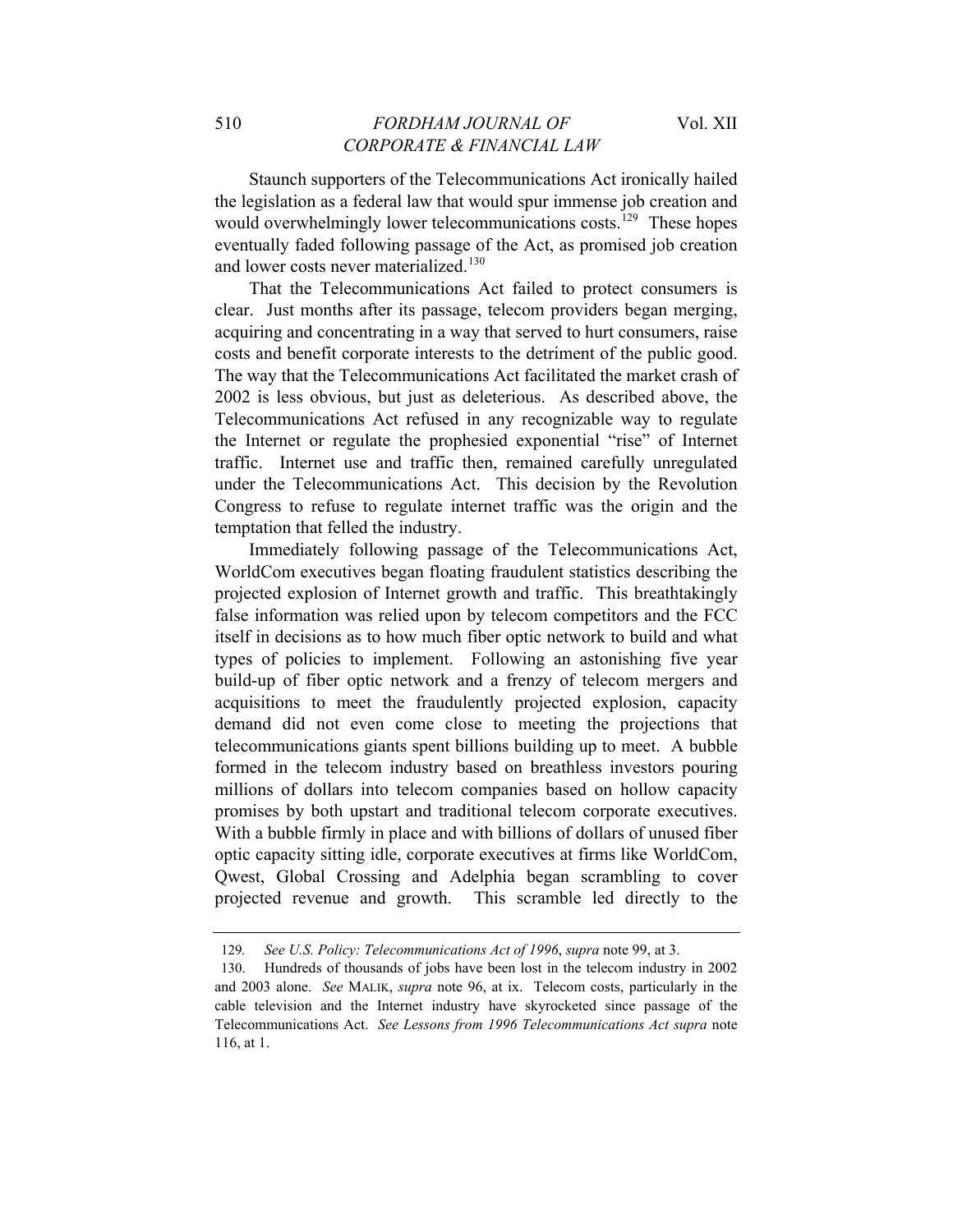fraudulent swap transactions engaged in by telecom malfeasors. In 2002, leveraged, desperate and panicked, the telecommunications bubble burst forcing WorldCom, Qwest, Global Crossing, and Adelphia, amongst other, to disclose illegal swap transactions, restate billions of dollars of fraudulently booked revenue and declare bankruptcy in many cases. Employees, investors and consumers were decimated by this fraud as detailed below.

#### *B. Telecommunications Act's Effect on the Industry*

In 2002, the Los Angeles Times reported:

The telecommunications industry is awash in red ink and tens of thousands of jobs have been lost. Some analysts believe that bankruptcy filings of WorldCom and Global Crossing, two of the most aggressive new companies to arise during deregulation, presage more to come. Since their peak in March 2000, telecommunication stocks, as measured by the American Stock Exchange index of 16 North American companies, have fallen more than 74%.

The meltdown has occurred under the legal structure set up by the Telecommunications Act of  $1996$ <sup>131</sup>

Many economists, investors and scholars agree that "[t]elecom deregulation from '96 until now has been an abysmal failure."<sup>132</sup>

<sup>131.</sup> Michael A. Hiltzik & James E. Peltz, *Did Telecom Reformers Dial the Wrong Number?: Deregulation: A 1996 Landmark Law May be at the Root of the Industry's Meltdown*, L.A. TIMES, July 24, 2002, at 1-1 ("As the wreckage of once-highflying telecommunications companies such as WorldCom Inc. and Global Crossing Ltd. piles up, attention is turning to whether the root of the disaster lies in the sweeping deregulation set in motion in the mid-1990s that was expected to usher in a golden age of competition.").

<sup>132</sup>*. Id*. (quoting Gene Kimmelman, director of the Washington office of Consumers Union, publisher of Consumer Reports magazines). Economists and legal scholars have been particularly biting in their criticism of the Telecommunications Act. *See* Nicholas Economides, *Vertical Leverage and the Sacrifice Principle: Why the Supreme Court Got Trinko Wrong*, NET INSTITUTE, THE NETWORKS, ELECTRONIC COMMERCE AND TELECOMMUNICATIONS INSTITUTE, Working Paper No.05-05, at 10, *available at* http://ssrn.com/abstract=797142 ("[T]he Telecommunications Act failed miserably to create competition in local telecommunications. Additionally, as a result of the poor implementation of the Act, existing competition in long distance is likely to diminish."); *see also* George S. Ford & Lawrence J. Spiwak, *Set It and Forget It? Market Power and the Consequences of Premature Deregulation in Telecommunications Markets*,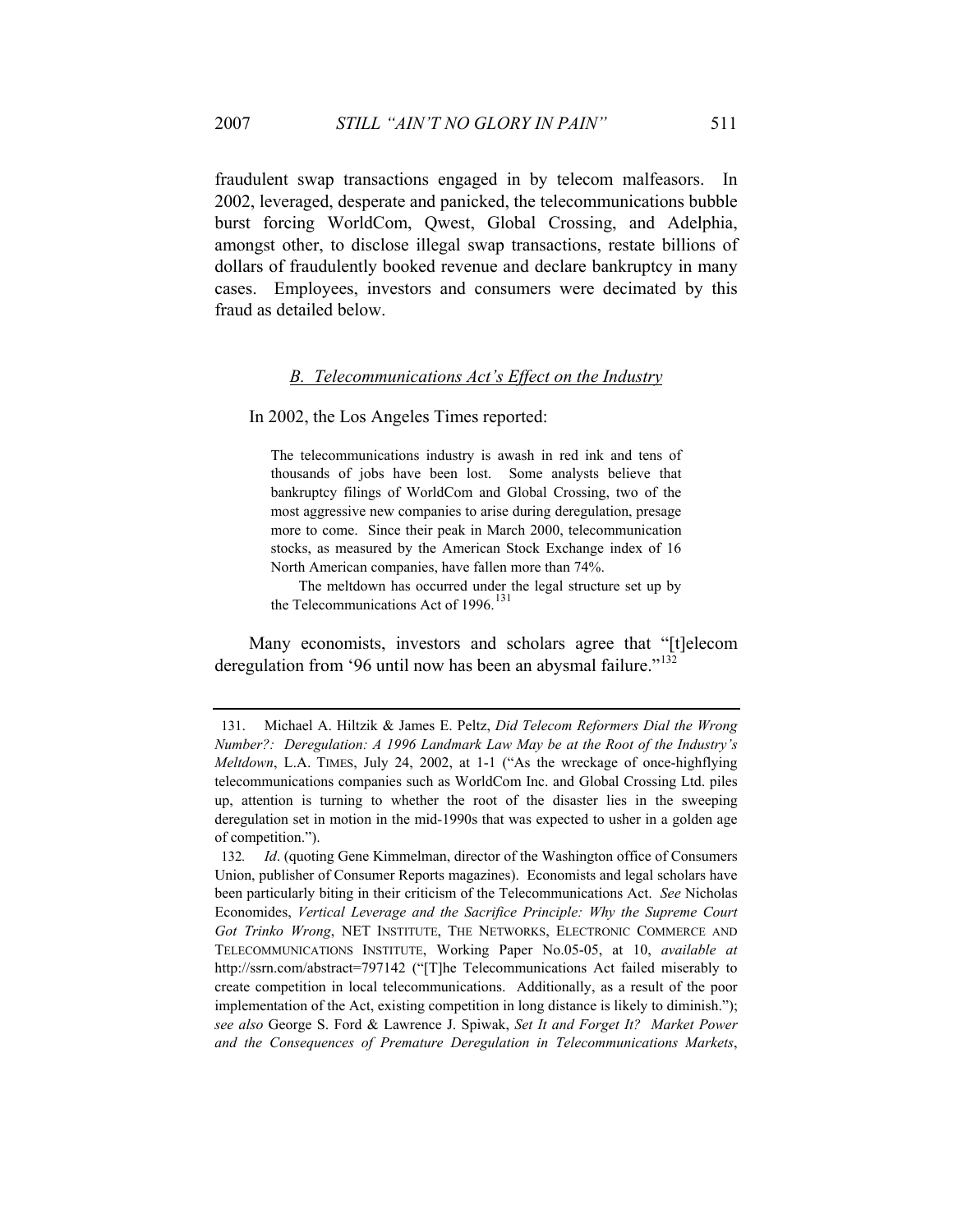Not only did the Telecommunications Act set the stage for the staggering corporate collapses of WorldCom, $^{133}$  Adelphia, $^{134}$  Global

PHOENIX CENTER POLICY PAPER SERIES, Phoenix Center for Advanced Legal & Economic Public Policy Studies, No. 18 (2003), *available at* http://ssrn.com/abstract =487464 (arguing that the FCC began using an "abstract" approach to its deregulatory policies since the 1996 Act rather than a grounded, realistic consumer welfare model, noting that "[indeed], policies implemented by relying exclusively on textbook notions of competition and regulation in an industry with traits incompatible with such naïve theories fails to satisfy the Commission's statutory mandate"); Jonathan E. Nuechterlein & Philip J. Weiser, *First Principles for an Effective Rewrite of the Telecommunications Act of 1996*, JOINT CENTER: AEI-BROOKINGS JOINT CENTER FOR REGULATORY STUDIES, Working Paper No. 05-03 (2005), *available at* http://ssrn.com/abstract=707124 ("The problem with the 1996 Act, moreover, is not just that it hedges on the topics it addresses, but that it fails to address the central telecommunications policy challenge of our time: how to rationalize the regulatory treatment of different communications platforms in an age of radical technological advances."); Sidak, *supra* note 89, at 227 ("The government thus contributed to the hype that caused tens, if not hundreds, of billions of dollars to be invested in long-distance fiber optic networks that go unused."); Chen, *supra* note 116, at 1504 ("The Telecommunications Act of 1996 promised the world. It has delivered considerably less."); Stilwell, *supra* note 89, at 384. Stilwell notes:

This hypocrisy was indoctrinated over a span of twenty years, and by the late 1990s, massive radio oligopolies began to form. Examination of the FCC's policies behind the deregulation of media ownership . . . demonstrates that the FCC systematically created and relied upon false premises, which today continue to result in an unsound rationale favoring the deregulation of media ownership.

*Id.*; Chen, *supra* note 99, at 1314 ("Among the gauges by which critics have weighed the Telecommunications Act of 1996 and found it wanting, the record of mergers among telecommunications firms since the law's passage figures prominently as evidence of the legislative failure."). Economist Economides concludes:

In summary, the Telecommunications Act failed miserably in two of its main objectives. First, it failed to create competition in local telecommunications. Second, the Telecommunications Act was supposed to guard against RBOCs leveraging their monopoly power in local telecommunications to the long distance market. It completely failed in this too. The failure of the Act was mainly in its implementation. The Act did not impose punishments and penalties for delays in implementation; it harbored the seeds of its own destruction.

Economides, *supra* at 18-19.

133*. See* Davies & Scannell, *supra* note 13, at A1 ("Messrs. Lay and Skilling now join a list of once-high-flying executives brought low. Among them: . . . former WorldCom Inc. CEO Bernard Ebbers."); *see also The Enron Verdicts . . .*, *supra* note 28, at A10 (explaining that "WorldCom CEO Bernie Ebbers is now facing 25 years"); *see also* Morgenson, *supra* note 28, at 1 ("Some C.E.O. sinners from previous years got ready for their close-ups in 2005. L. Dennis Kozlowski, formerly of Tyco International, and Bernard Ebbers, late of WorldCom, sat for mug shots, donned orange jumpsuits and toddled off to jail.").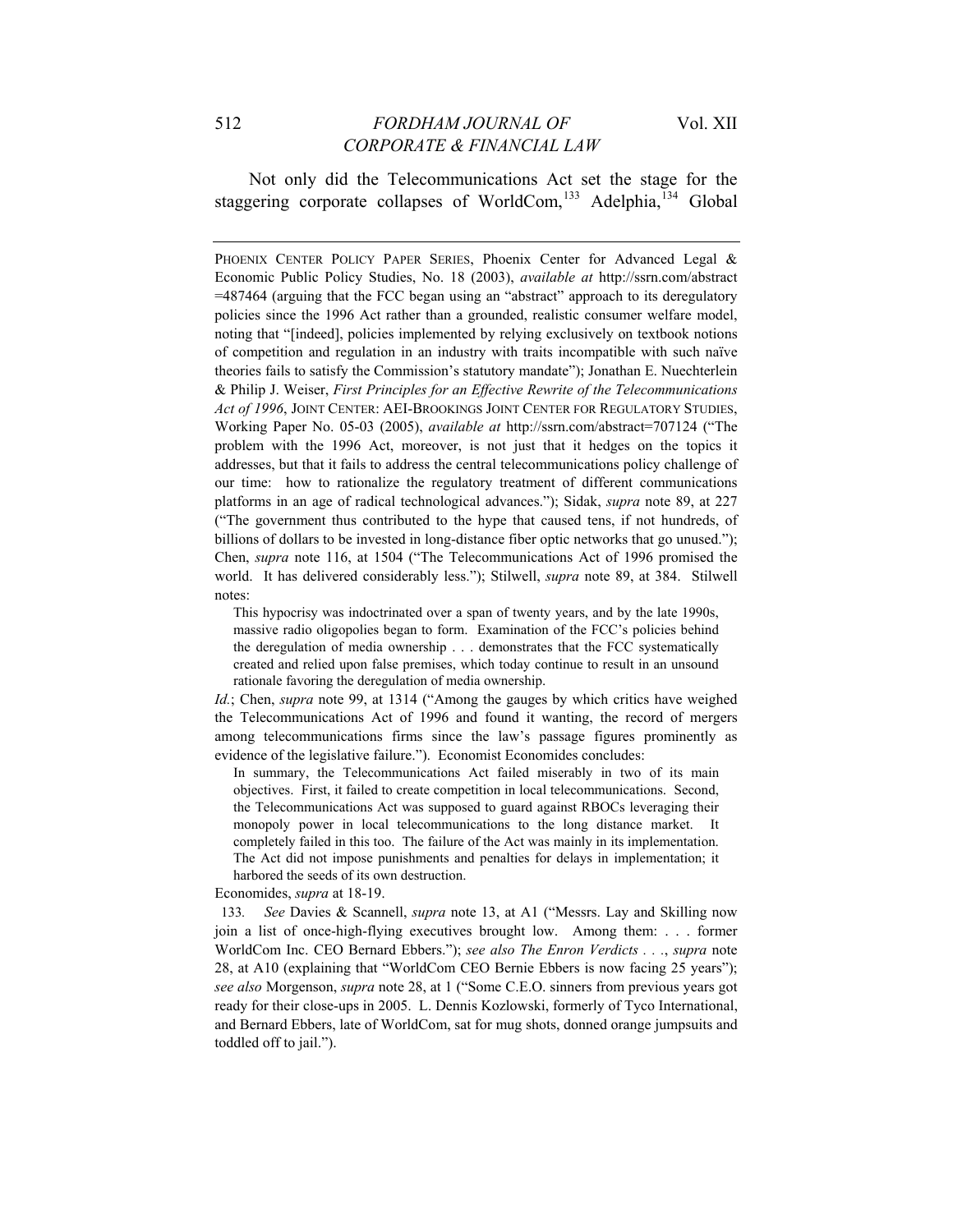Crossing,<sup>135</sup> and Qwest,<sup>136</sup> amongst dozens of others,<sup>137</sup> but the Act failed to bring about the promised competition, opening of markets,

[T]he telecommunications company was riddled with accounting fraud between 1999 and 2002. The fraud included generating phony revenue through sham transactions, booking inflated results from its phone-directory business and even the way Qwest accounted for employee vacation time, according to the complaint. The SEC said Qwest fraudulently recognized more than \$3.8 billion in revenue and excluded \$231 million in expenses as part of a multifaceted accounting scheme.

*Id*.; *see also* Tom Zeller Jr., *Qwest Goes From the Goat to the Hero*, N.Y. TIMES, May 15, 2006, at C5 (This article indicates that former Qwest CEO Joseph Nacchio has been charged with 42 counts of insider trading, and is currently awaiting trial. Further, Quest "settled a Securities and Exchange Commission fraud inquiry in 2004 for \$250 million. An additional \$400 million was agreed to in October as partial settlement with angry investors.").

137*. See generally* Jacob M. Schlesinger, *The Deregulators: Did Washington Help Set Stage for Current Business Turmoil?*, WALL ST. J., Oct. 17, 2002, at A1.

<sup>134</sup>*. See also The Enron Verdicts . . .*, *supra* note 28, at A10 (comparing "John and Timothy Rigas of Adelphia Cable [who face] 15 and 20 years [in prison] respectively"); *see also* Bloomberg News, *Bank Seeks to Foreclose on a Rigas Condo,* N.Y. TIMES, Sept. 2, 2004, at C8; *see also* Chad Bray, *Executives on Trial: Adelphia Ex-Executive Avoids Jail for False Report*, WALL ST. J., Mar. 4, 2006, at B4; *see also* Peter Grant & Christine Nuzum, *Adelphia Founder And One Son Are Found Guilty—Jury Remains Deadlocked On Second Son, Acquits Former Assistant Treasurer*, WALL ST. J., July 9, 2004, at A1.

<sup>135</sup>*. See* Almar Latour & Dennis K. Berman, *Global Crossing, SEC Deal Expected*, WALL ST. J., Mar. 22, 2004, at A8 ("A \$325 million securities class-action settlement for former shareholders and employees of Global Crossing Ltd. helps pave the way for a settlement deal between the telecom company and the Securities and Exchange Commission over alleged accounting fraud."). The Wall Street Journal reports that Global Crossing's executives:

Under the settlement announced Friday [March 19, 2004], shareholders and employees who lost billions in the troubled telecommunications company will receive \$325 million from Global Crossing's former officers, directors and outside lawyers. Company founder and former Chairman Gary Winnick will pay a total of \$55 million, while insurance companies for former officers and directors agreed to pay roughly \$280 million. The company's former law firm, Simpson, Thatcher & Bartlett LLP, which was not a defendant and did not admit to any wrongdoing, agreed to pay \$19.5 million.

*Id*.; *see also* Lynnley Browning, *U.S. Says Tax Shelter Client May Be Paying Ex-KPMG Partner's Legal Bills*, N.Y. TIMES, Mar. 7, 2006, at C4.

<sup>136</sup>*. See* Searcy and Lattman, *supra* note 94; *see also* Shawn Young et al., *Qwest Engaged in Fraud, SEC Says*—*Regulator Claims Misdeeds Were Led by Top Officials; Firm to Pay \$250 Million*, WALL ST. J., Oct. 22, 2004, at A3 ("Qwest Communications International, Inc. engaged in pervasive fraud led by top management that extended to almost every part of its business, according to a complaint by the Securities and Exchange Commission."). The Wall Street Journal reports that the SEC alleges: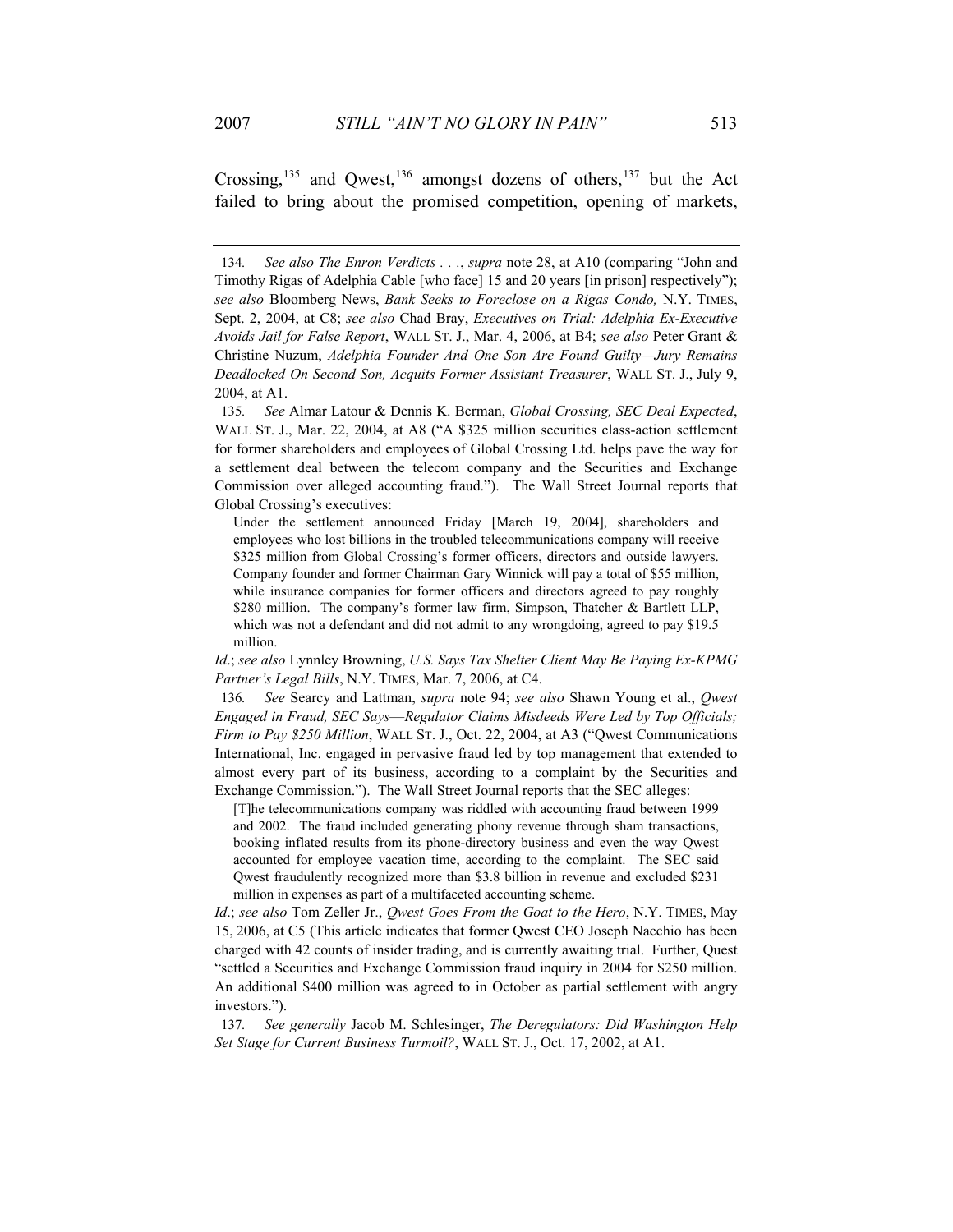creation of jobs and furtherance of the projected growth explosion of "The Information Superhighway."<sup>138</sup> In reality, in light of the ten years that have passed since the Telecommunications Act was enacted, and in light of the Crash of 2002, each of the projected Telecommunications Act benefits have proven false or failed to fully materialize. Competition has never genuinely materialized in any of the sectors predicted, jobs that may have been created in the telecom industry have now been lost and then some, and the growth explosion has simply not mushroomed as widely prophesied.<sup>139</sup>

Competition in the telecom industry has failed to materialize.<sup>140</sup> Although provisions of the Telecommunications Act were earmarked specifically to promote competition, these provisions have instead contributed to a continued monopolistic hold on the industry by powerful telecom players.<sup>141</sup> New cable television companies have been able to gain only one percent of the market since the passage of the Telecommunications Act, as the major cable providers have refused to "invade each others' service areas."<sup>142</sup> Through the use of timely mergers, acquisitions and consolidations, the major cable companies have caused cable television rates to burst upward to almost three times

<sup>138</sup>*. See* Chen, *supra* note 99, at 1313-17; *see also* MALIK, *supra* note 96, at 161. In President Bill Clinton's remarks at the signing ceremony of the Telecommunications Act on February 28, 1996, the President touted the new legislation as groundbreaking:

Today, with the stroke of a pen, our laws will catch up with out future. We will help to create an open marketplace where competition and innovation can move as quick as light. An industry that is already one-sixth of our entire economy will thrive. It will create opportunity, many more high-wage jobs and better lives for Americans.

The Interstate Highway Act literally brought Americans closer together. That same spirit of connection and communication is the driving force behind the Telecommunications Act of 1996. The Vice President [(Al Gore)] in many ways is the father of this legislation because he's worked on it for more than 20 years, since he first began to promote what he called, in the phrase he coined, "The Information Superhighway."

*Id*.

<sup>139</sup>*. See generally infra* notes 140-57, 159-70.

<sup>140</sup>*. See* Economides, *supra* note 99, at 46-47. *But see* Speta, *supra* note 86, at 1097-1108 (describing a few emerging competitive telecom fields).

<sup>141</sup>*. See Lessons from 1996 Telecommunications Act*, *supra* note 116, at 1; *see also* Ken Belson, *Justice Dept. Approves Two Big Telecom Deals*, N.Y. TIMES, Oct. 28, 2005, at C4 ("SBC and Verizon will together control 56 percent of that \$135 billion market, according to Yankee Group estimates. The next largest competitor will be Qwest Communications with 7 percent, followed by BellSouth and Sprint with 6 percent each."); *supra* notes 99, 116 and accompanying text.

<sup>142</sup>*. See Lessons from 1996 Telecommunications Act, supra* note 116, at 1.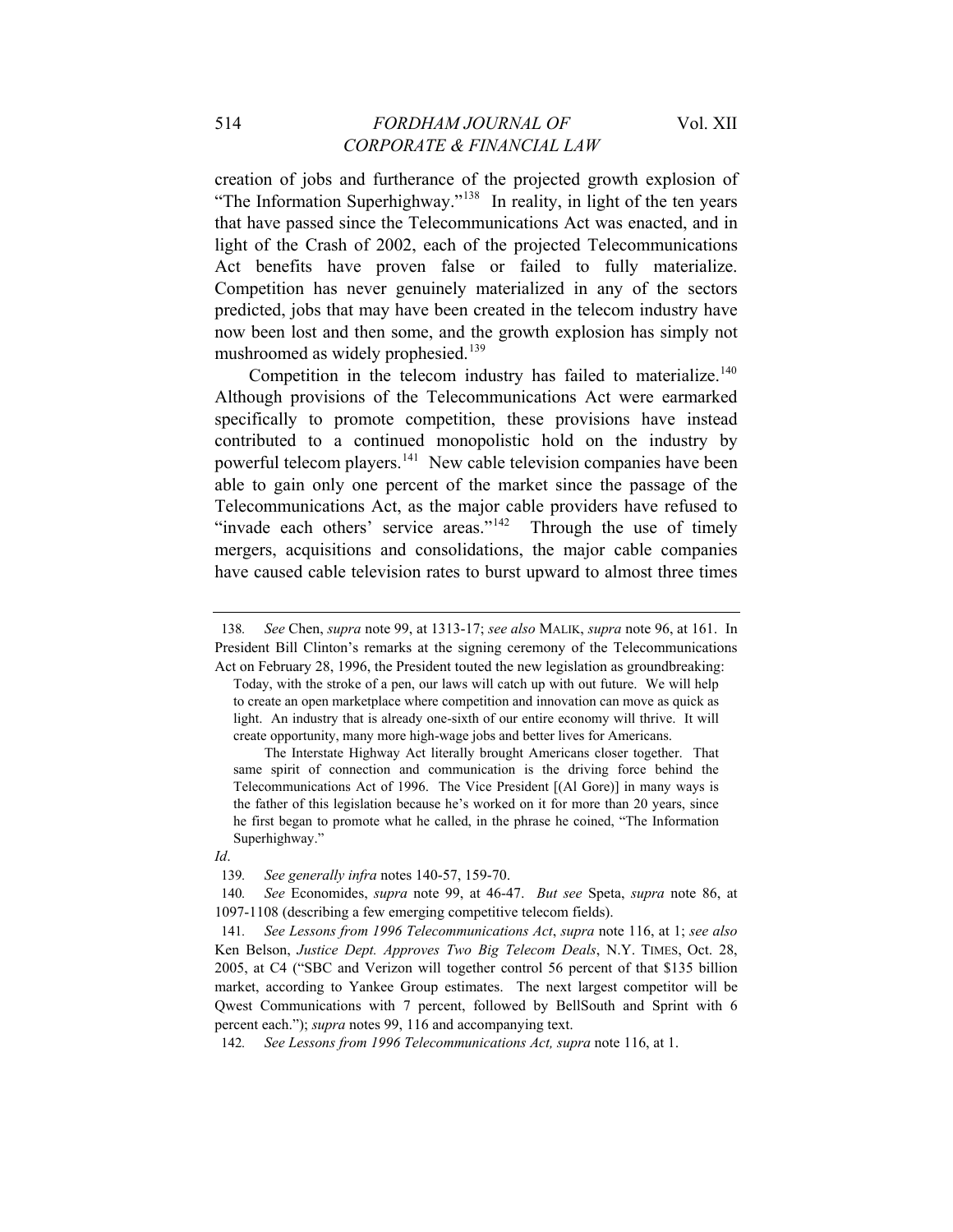the rate of inflation.<sup>143</sup> Further defeating competition in the cable television industry, these newly merged, acquired and consolidated cable television conglomerates have effectively closed down broadband Internet to competition because they refuse to provide nondiscriminatory access to independent providers, as called for in the Telecommunications Act.<sup>144</sup>

Local telephone competition has also failed to appear because of the Regional Baby Bell's refusal to appropriately open their networks to small entrepreneurial companies forced to rely upon the monopolies to provide local service.<sup>145</sup> The Regional Baby Bells have combined forces via mergers, acquisitions and consolidations which have created a "small number of dominant national firms with regional monopolies," making it difficult, if not impossible, for new companies to compete.<sup>146</sup>

Several systems that Congress projected would seize portions of the communications markets have failed to develop. First, wire-to-wire competition for cable television service has failed to fully materialize.<sup>147</sup> The open video systems that were supposed to challenge the cable companies have not been developed, nor has satellite television been able to compete as seriously as expected with basic cable television service.<sup>148</sup> In local telephone service, wire-to-wire competition has also

146*. See id*.; *see also* Bauer et al., *supra* note 82, at 550. Bauer et al. note that: Since the passage of the Act, several major mergers have reduced the number of potential and actual competitors. Mergers between SBC, Pacific Telesis and Ameritech, as well as between Bell Atlantic and NYNEX to form Verizon, reduced the seven RBOCs established after the break-up of AT&T to four. Verizon also merged with the largest independent telephone company GTE. SBC incorporated several smaller telephone companies such as Southern New England Telephone (SNET). U.S. West merged with Qwest Communications, an upstart carrier's carrier. The now bankrupt WorldCom expanded market share through a strategy of aggressive takeovers and mergers, most visibly with MIC Communications.

*Id*.; Economides, *supra* note 99, at 48.

147*. See Lessons from 1996 Telecommunications Act*, *supra* note 116, at 1.

148*. Id*. Satellite television continues to cost more than cable and thus is still only a small competitor, holding just 16 percent of the market. *See id*. Even then, a large number of satellite subscribers still also subscribe to cable television, so satellite only households only make up 12 percent of the market. *See id*. Rather than enter into the satellite television market to continue to compete, cable television purveyors simply

<sup>143</sup>*. See id.* (indicating that when cable television rates were completely deregulated, the rates increased by 71 percent over a seven-year period, about 2.6 percent the rate of inflation).

<sup>144</sup>*. See id*.; *see also* Chen, *supra* note 116.

<sup>145</sup>*. See Lessons from 1996 Telecommunications Act*, *supra* note 116; *see also supra* note 104 and accompanying text.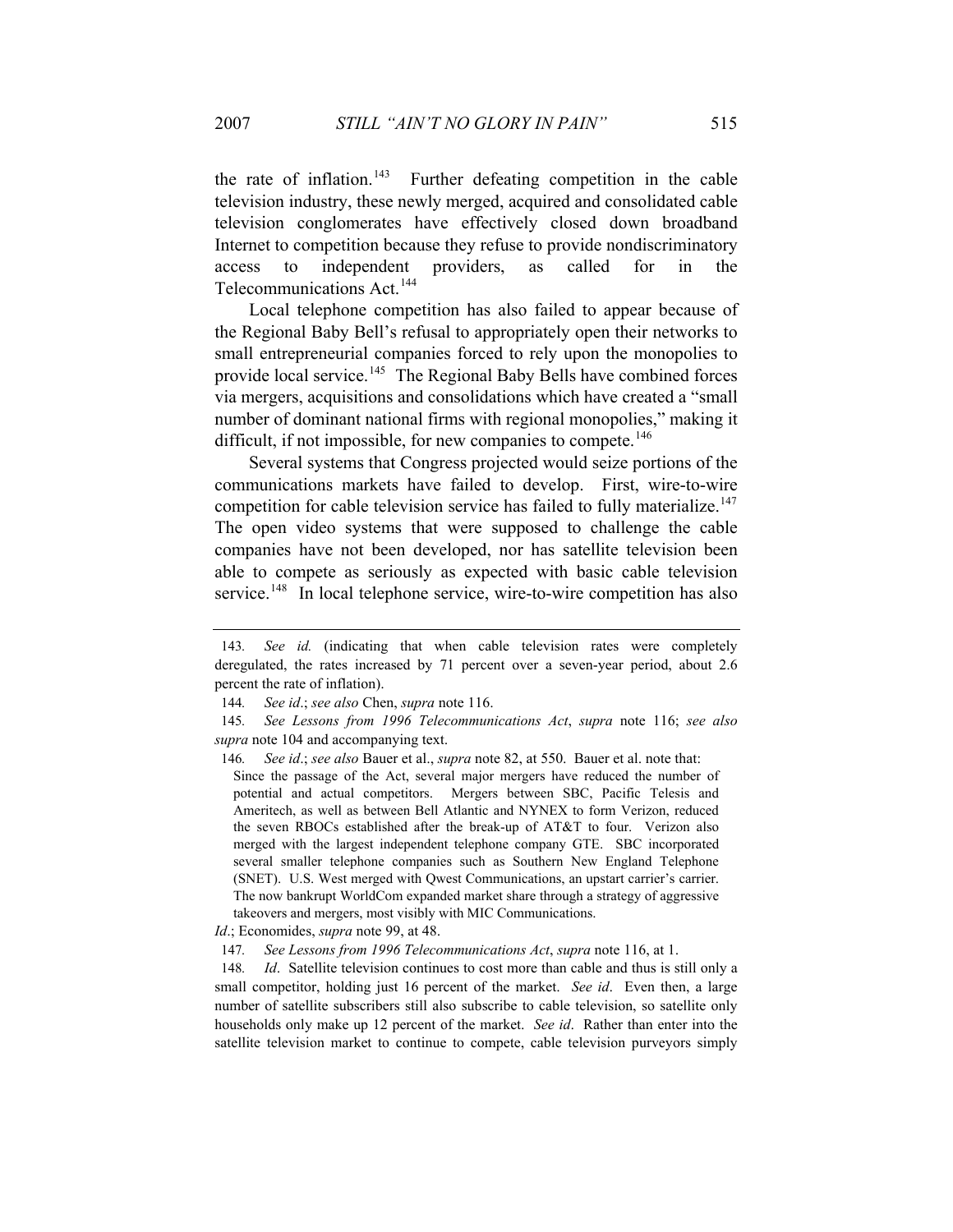failed. Local exchange carriers have gained less than seven percent of the local telephone lines in the United States.<sup>149</sup> Wire-to-wire competition has been able to account for about one percent of the total number of telephone lines in the U.S., which makes it clear that the monopolist companies still have a stranglehold on local telephone service.<sup>150</sup>

It is clear that the aim of true competition has failed badly in the local telephone industry and the cable television industry. Additionally, the monopoly model still in place for cable television and telephone companies, despite passage of the Telecommunications Act, is now being felt in other telecom industries, such as Internet access.<sup>151</sup> In 2000, cable television companies held a market share of cable Internet service of at least 75 percent in the residential market.<sup>152</sup> Just as cable television consumers are paying large fees for service, Internet users have also been affected by "abusive practices."<sup>153</sup> Any aim for true competition in the Internet access arena has failed dismally as well. One key to solving the problems the Telecommunications Act has foisted upon the telecom industry is "ensur[ing] that the local market[s] [are] effectively open to competition."<sup>154</sup>

Job creation has not been realized in any meaningful way since inception of the Telecommunication Act. The bold proclamations that the Telecommunications Act would create both incredible job growth and jobs with higher-wages have been flatly ameliorated by the Crash of 2002 and the complete disappearance of more than  $600,000$  jobs in the telecom industry.<sup>155</sup> In many instances, while investors have lost In many instances, while investors have lost billions of dollars because of the collapse of the telecommunications

increase prices on their services. *See id*. Since passage of the Telecommunications Act, revenue gained by cable companies from existing customers exceeds the revenue lost to all satellite subscribers by almost three to one, and to new satellite-only subscribers by almost four to one. *See* Editorial, *Latest Step in Deregulation*, SUN-SENTINEL, Jan. 7, 2003, at 16A.

<sup>149</sup>*. See Lessons from 1996 Telecommunications Act*, *supra* note 116, at 1.

<sup>150</sup>*. See id*.

<sup>151</sup>*. See id*.; *see also* Chen, *supra* note 99.

<sup>152</sup>*. See Lessons from 1996 Telecommunications Act, supra* note 116.

<sup>153</sup>*. Id*.

<sup>154</sup>*. Id.*

<sup>155</sup>*. See* MALIK, *supra* note 96, at ix ("With over 100 companies bankrupt and an equal number that have shut shop, as many as 600,000 telecom workers are now without a paycheck.").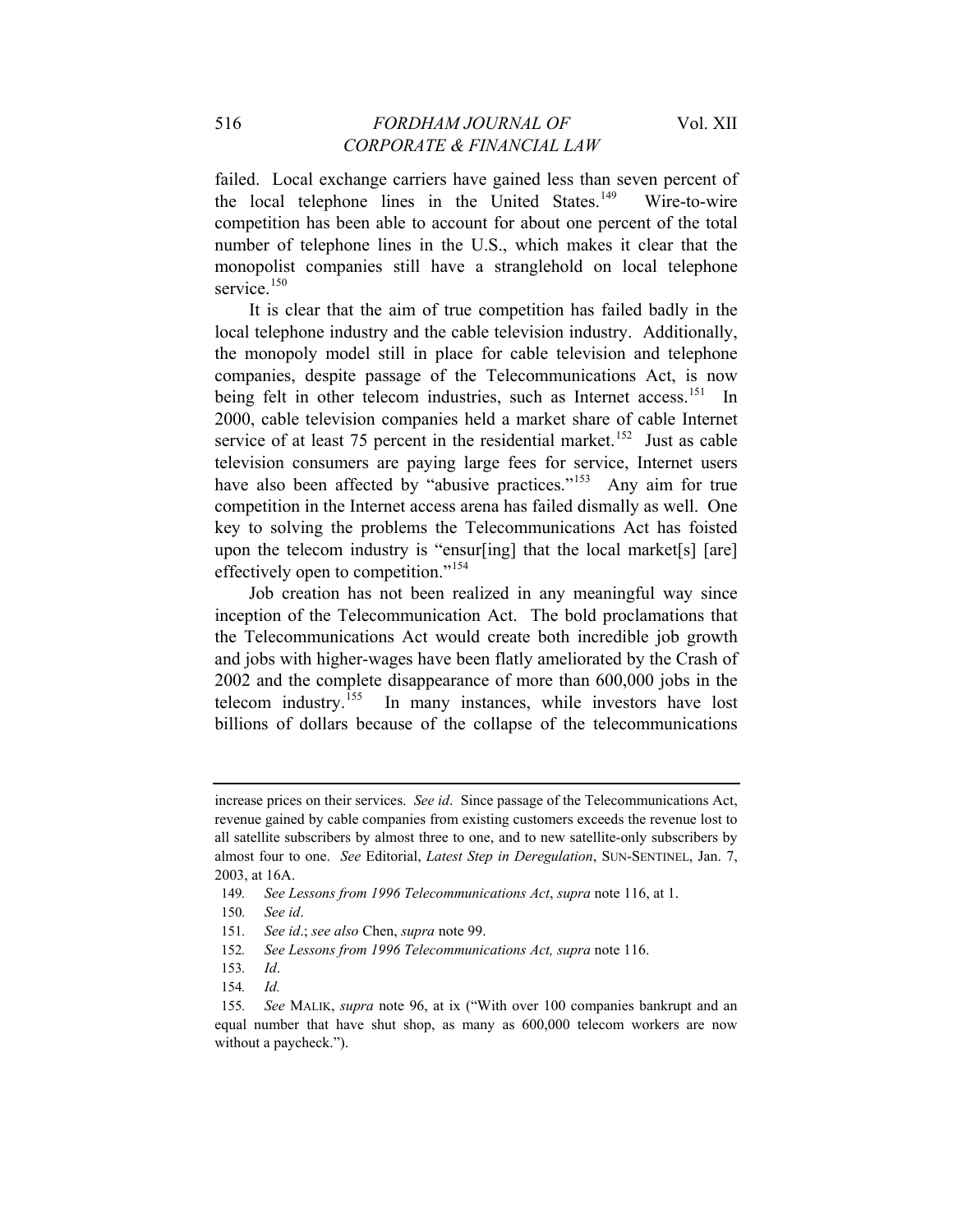industry,  $156$  it is the employees of these fraudulent companies that have suffered, and will likely suffer, the most.<sup>157</sup>

Now, it is clear that Congress, its advisers, lobbyists, and the FCC made serious tactical blunders and erroneous assumptions in drafting, debating, conferencing, passing and rulemaking the Telecommunications Act.<sup>158</sup> The principal blunder Congress committed

 But they aren't as staggering as the amounts of money that hardworking employees at these companies have lost. After 31 years of relentless work, Lenette Crumpler, a former employee of Rochester, New York-based Frontier Communications, is without a job. As much as \$86,000 of her 401(k) money went up in flames, through no fault of her own. Garry Winnick's Global Crossing bought Frontier and ruined most of Frontier employees' saving like Crumpler's savings. Or take the case of Paula Smith, who worked most of her life at US West and then lost her entire life's savings of \$400,000 after Qwest took over US West and, by extension, her 401(k) retirement plan. How will Kelsey and Ali, her daughters, go to college? And what about the 50-plus-year-old former telecom engineers who are now working part-time at Home Depot selling drills?

 Even as they were cashing out their own holding, the executives at these broadband companies encouraged employees to put their 401(k) dollars into company stock. And since the employees had nary a clue about these shenanigans, they complied and are now ruined. Now Crumpler, Smith and the almost 600,000 other people in their situation face the figurative dole, while the robber barons of the information age sit in their Florida mansions, their Bel-Air palaces, and enjoy life on board their multimillion dollar yachts. The robber barons of a century ago at least created industries of lasting value. But the modern-day robber barons used bankruptcy protection laws, lined their pockets, and walked into the sunset—just like two-bit bandits.

*Id*.

158*. See* Hiltzik & Peltz, *supra* note 131, at 1-1. The Los Angeles Times reports that Congress made at least three "fundamentally wrong" assumptions that "underlay" the Telecommunications Act:

 Three key assumptions underlay the law. The first was that the lucrative prize for most competitors would be long-distance service. The drafters reasoned that local phone companies—General Telephone and the seven Baby Bells created by the 1984 breakup of AT&T—would be so eager to move into long-distance that they would willingly open their local monopolies to competition to earn the right to offer it to customers.

 The drafters also assumed that the Baby Bells would jump at the chance to compete for local customers in one another's markets, triggering even more consumer savings. Finally, they assumed that falling prices would lead to an explosion in telecommunications traffic.

<sup>156</sup>*. See id*. ("Poof—\$750 billion gone . . . . WorldCom is bankrupt, Global Crossing is decimated, PSINet has been sold for peanuts . . . .").

<sup>157</sup>*. See id*. Malik describes the challenges facing former employees of the telecom industry:

These are staggering numbers for an industry that accounts for a sixth of the U.S. economy.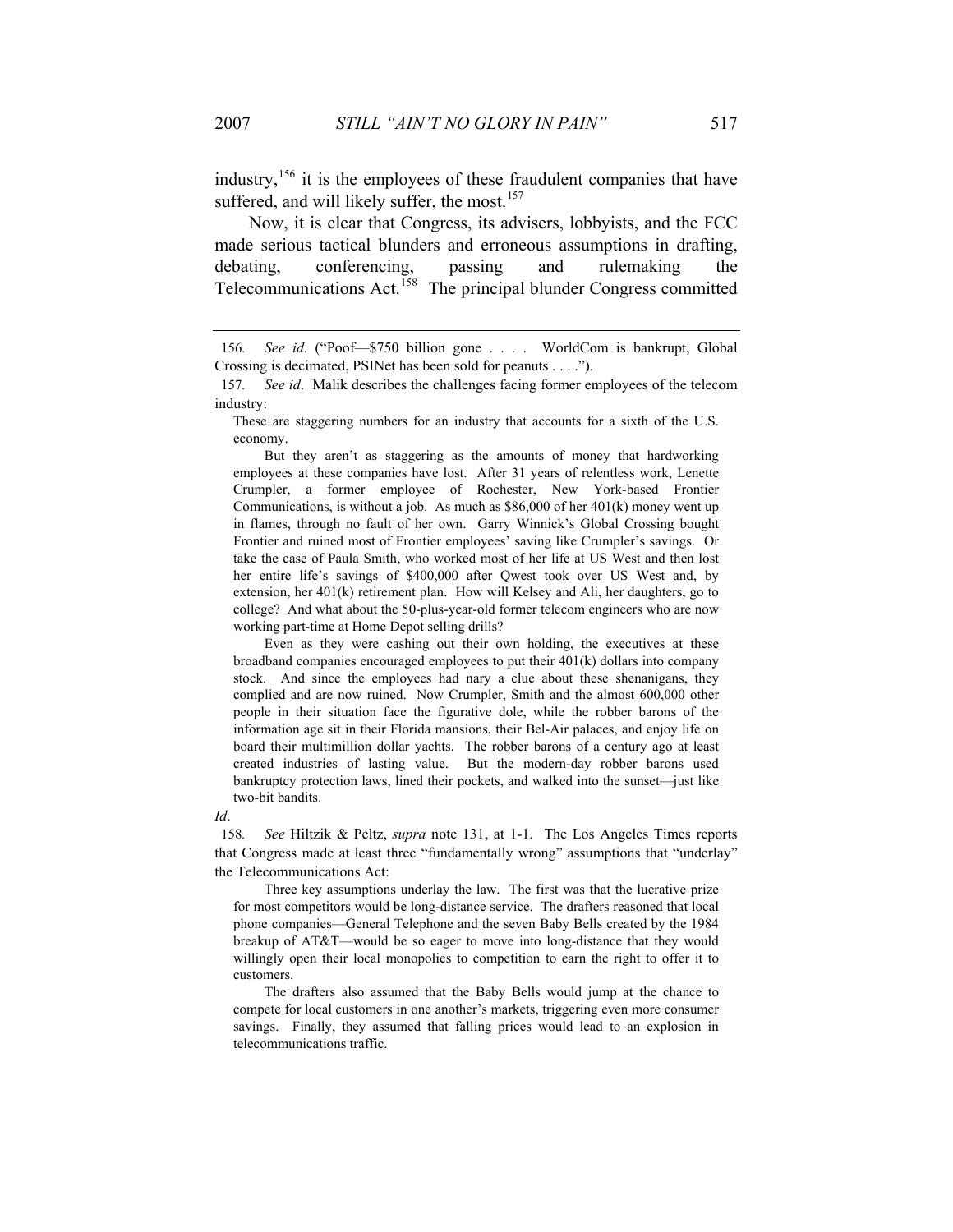was assuming that all telecommunications traffic, including cable, Internet, and telephone, would expand and mushroom to previously unheard of levels.<sup>159</sup> This assumption has proven to be fundamentally

 Instead of invading one another's turf as expected, the Baby Bells simply merged with each other. Within a year after the act's passage, Texas-based SBC took over Pacific Telesis, the California-based Baby Bell. Even more disturbing to observers, however, was the 1997 merger of Philadelphia-based Bell Atlantic with Nynex, the Baby Bell serving neighboring New York and New Jersey . . . .

 The deal's approval by the Justice Department's antitrust division and the Federal Communications Commission heralded a trend of consolidating local Bell companies. The country had eight local phone companies in 1996; today [(July 2002)] it has four—SBC Communications Inc., Verizon Communications Inc., BellSouth Corp. and Qwest Communications International Inc.

 Before 1996, the largest four local companies served 48% of all the phone lines in the country; today these four companies serve more than 85% according to a study by Consumers Union.

*Id*. (emphasis added); *see also* Dibadj, *supra* note 70, at 47, 54-55 (detailing all of the poor regulatory rules enacted by the FCC following passage of the Telecommunications Act).

159*. See* Hiltzik & Peltz, *supra* note 131, at 1-1 ("Still in retrospect the most dangerous assumption behind the deregulation bill [(Telecommunications Act)] by far was that communications traffic would mushroom at unprecedented rates."); *see also* MALIK, *supra* note 96, at xii-xiv, 9-16 (detailing the communications traffic myths that were being perpetuated by certain telecom insiders and that were responsible for the unrealistic expectations that communications traffic would explode in the near future). Malik painstakingly describes the genesis of what he calls the "urban legend" of "Internet traffic doubling every 100 days" that perpetuated and supported the telecom run up of the late 1990s and was relied upon by Congress in developing the Telecommunications Act:

On May 1, 1996, UUNet was sold. Sidgmore and O'Dell still had solid reputations. They had become the gurus of the broadband world, and their words—"Internet traffic is doubling every 100 days"—became the gospel of the new economy. *Even the U.S. government quoted their line in its reports*.

 Think of "Internet traffic doubles every 100 days" as an urban legend . . . [one that] convinced executives, analysts, venture capitalists, and retail investors to pour billions of dollars into telecom companies. The belief in this legend resulted in the mad rush of money into new start-ups, be they makers of telecom equipment, cable modems, broadband service providers, or even book retailers such as Amazon.com. Even otherwise conservative venture capitalists poured billions into broadband companies. Wall Street also got into the act and sold bad business ideas to the unsuspecting masses . . . .

*All these assumptions turned out to be fundamentally wrong.* 

The long-distance market, which had been deregulated earlier, was already experiencing ferocious price competition, with per-minute rates dropping and profit margins shrinking by the day. Instead of the Baby Bells wanting to get into longdistance, companies such as MCI and AT&T were desperate to start providing local service. But the local phone companies, often supported by their state public utilities commissions, resisted opening their markets . . . .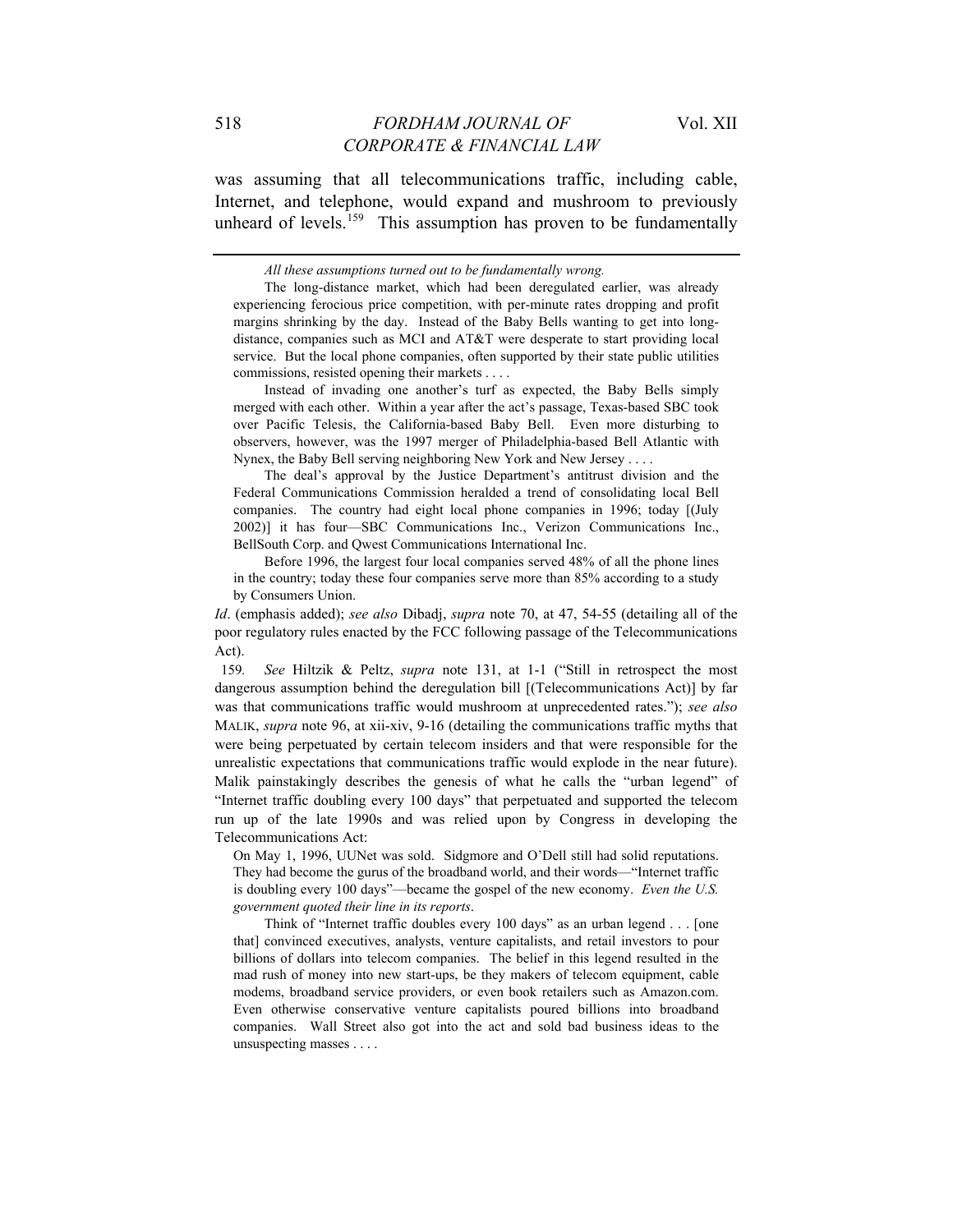wrong, and ultimately irreversibly damaging.

The telecom highway is now littered with the failures of telecommunications corporations, as their shareholders and employees have been wronged by (a) the Telecommunications Act, (b) the dishonest dealings of investment bankers, stock analysts, lawyers and investment bankers, and (c) the reprehensible behavior of dozens of corporate executive malefactors. These include WorldCom,<sup>160</sup> Global Crossing,<sup>161</sup> Adelphia,<sup>162</sup> Qwest,<sup>163</sup> Lucent,<sup>164</sup> Dynegy,<sup>165</sup> Genuity,<sup>166</sup>

*Id*. at 12-14 (emphasis added). While the report was received poorly, Odlyzko set about trying to track down the inflated rumors of "Internet traffic doubling every 100 days" and reported that:

- 160*. See supra* note 133.
- 161*. See supra* note 135.
- 162*. See supra* note 134.
- 163*. See supra* note 136.

165. See Associated Press, *Executives on Trial: Two Linked to Dynegy Scheme Are Given Shorter Prison Terms*, WALL ST. J., Jan. 6, 2006, at C3; *see also* David Barboza, *Dynegy to Pay \$3 Million In Settlement With S.E.C.*, N.Y. TIMES, Sept. 25, 2002, at C6; Paul Beckett & Jathon Sapsford, *Size and Timing Of Dynegy Trades Draw Scrutiny— SEC Widens Its Probe Of Big Energy Company*; *'Not the Same as Enron*,' WALL ST. J.,

But Andrew Odlyzko, a research scientist for AT&T Labs in Florham Park, New Jersey, didn't buy it. In 1997, Odlyzko and his colleague, Kerry Coffman, decided to undertake an academic exercise to analyze data available from AT&T and other major Internet providers such as MCI and BBN Planet. Odlyzko and Coffman spent almost a year analyzing the traffic patterns on the Internet and wrote a paper, "The Size and Growth of the Internet," which was released to the public in October 1998. Their finding proved that the whole notion of Internet traffic doubling every 100 days was hogwash. The duo found that Internet traffic was only about doubling each year, or, more precisely, that it was growing at between 70 and 150 percent a year.

<sup>[</sup>o]ver the years, every time I tried to trace the rumors of "Internet traffic is doubling every three or four months" to their source, I was always pointed at folks from WorldCom, typically [Bernie] Ebbers or [John] Sidgmore. They, more than anyone else, seemed to be responsible for inflating the Internet bubble [until it collapsed on them].

*Id.* at 14. Unbelievably, executives at WorldCom were setting the pace and establishing the playing field for Internet traffic delusions and the unrealistic assumptions that Congress, Wall Street, analysts and the U.S. investing public were relying. *See* Sidak, *supra* note 89, at 227-33.

<sup>164.</sup> See Associated Press, *Judge Orders Lucent to Pay \$224 Million*, N.Y. TIMES, Dec. 23, 2005, at C10; *see also* Ken Belson, *S.E.C. Considers Suing Ex-Lucent Officers*, N.Y. TIMES, Nov. 9, 2004, at C4; Simon Romero, *Lucent Reaches Accord With S.E.C. to End Inquiry*, N.Y. TIMES, Feb. 28, 2003, at C4; Andrew Ross Sorkin & Ken Belson, *Talks for Lucent May Signal End For 90's Symbol*, N.Y. TIMES, Mar. 24, 2006, at A1; Shawn Young & Dennis K. Berman, *SEC Staff Recommends Penalty Against Lucent of \$25 Million*, WALL ST. J., Mar. 18, 2004, at B5.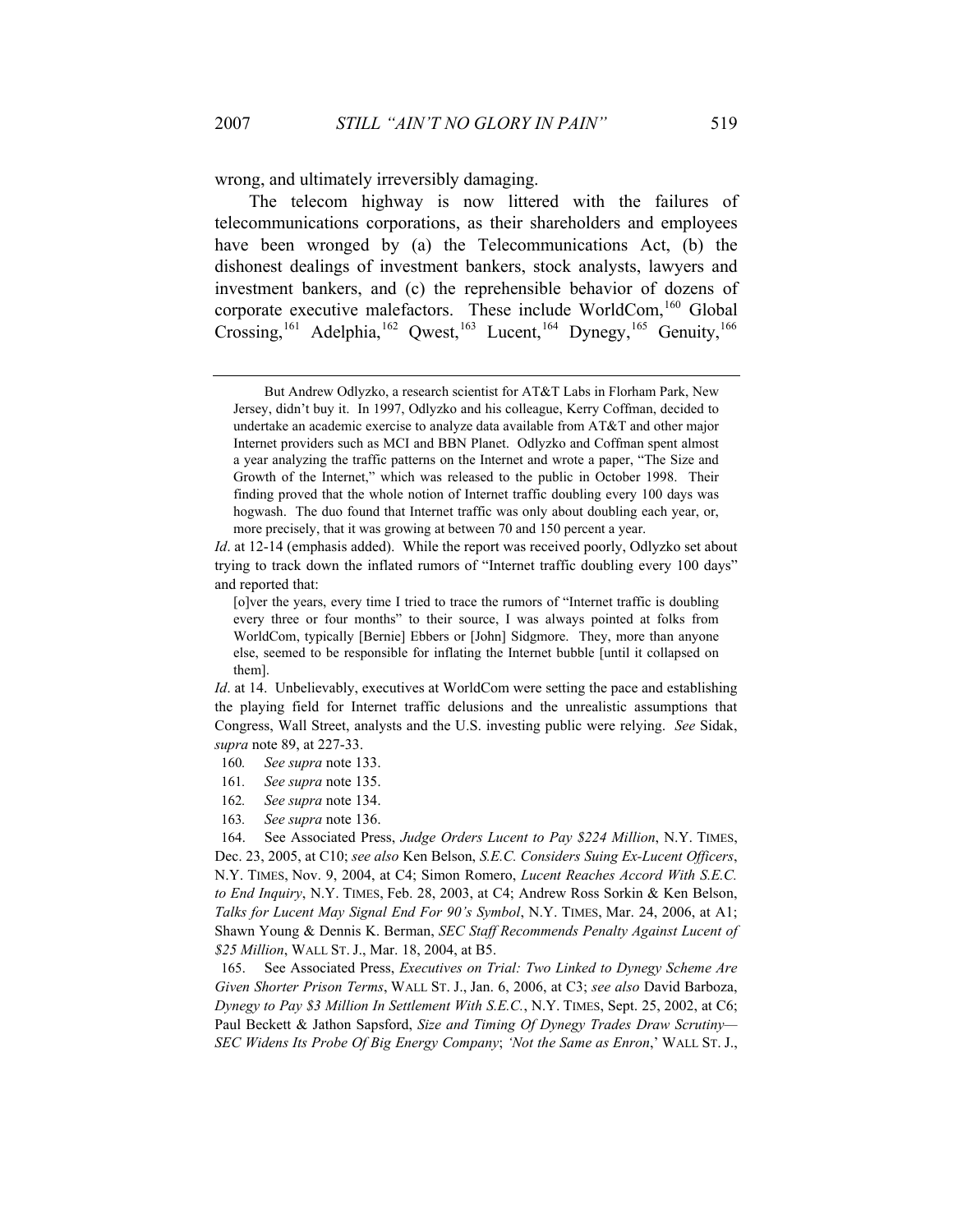$PSINet<sup>167</sup>$  amidst so many others.

Attempting to open the telecom market to competition has turned out to be a painful process: "[i]n the past two years, telecom [share] prices have plummeted. WorldCom's bankruptcy filing in July [of 2002] was only the most recent of two dozen by publicly traded telecom firms this year  $[(2002)]^{168}$  Based on the false assumptions that growth would meet wild expectations, as inflated by the very purveyors of the fraud, "the financial community anticipated a huge increase in demand that would be never-ending." $169$  This projection has proven to be false. Worse, Congressional reliance on foolish and unsupported telecom growth expectation reports; on similarly unfounded expectations that

May 9, 2002, at A1; Peter Behr, *2 Plead Guilty to Fraud in Dynegy Case*, WASH. POST, Aug. 6, 2003, at E03; Bradley Keoun, *Dynegy Settles Shareholders' Suit; Houston Power Wholesaler Agrees to Pay \$468 Million*, WASH. POST, Apr. 16, 2005, at E02; Jonathan Weil & Jathon Sapsford, *Leading the News: Dynegy to Pay \$3 Million Fine to Settle SEC Civil-Fraud Case*, WALL ST. J., Sept. 25, 2002, at A3.

<sup>166.</sup> See Associated Press, *GENUITY INC.: Bankruptcy filed*; *Level 3 to take over*, CHI. TRIB., Nov. 28, 2002, at 2; Saul Hansell, *Technology Briefing E-Commerce: Genuity To Seek Bankruptcy Protection*, N.Y. TIMES, Nov. 27, 2002, at C3; Seth Schiesel & Simon Romero, *Genuity Faces Bankruptcy As Verizon Ignores an Option*, N.Y. TIMES, July 26, 2002, at C2.

<sup>167.</sup> See Dina ElBoghdady, *PSINet Consulting Unit Files Chapter 11*; *Firm Was Acquired For \$2 Billion*, WASH. POST, Sept. 11, 2001, at E05; Ellen McCarthy, *After the Glamour, A Modest Return*; Schrader, *Like Tech Industry, Is Focused on Profits,*  WASH. POST, July 18, 2005, at D01; Yuki Noguchi, *PSINet Sales to Recover Millions for Creditors*, WASH. POST, Apr. 18, 2002, at E05; Henny Sender, *Telecom Special: In Bankruptcy, PSINet Gets '90% Off' Tag*, WALL ST. J., Nov. 27, 2001, at C1.

<sup>168.</sup> *See* Schlesinger, *supra* note 137 at A1; *see also* Celia Viggo Wexler, *The Fallout From the Telecommunications Act of 1996*, COMMON CAUSE EDUCATION FUND, May 9, 2005, at 3, *available at* http://www.commoncause.org/atf/cf/%7bfb3c17e2 cdd1-4df6-92be-bd4429893665%7d/fallout\_from\_the\_telecomm\_act\_5-9-05.pdf

<sup>(&</sup>quot;Industries supporting the new legislation predicted it would add 1.5 million jobs and boost the economy by \$2 trillion. By 2003, however, the telecommunications' companies' market value had fallen by about \$2 trillion and they had shed half a million jobs.").

<sup>169</sup>*. See* Hiltzik & Peltz, *supra* note 131, at 1. The authors quote Reed E. Hundt, FCC Chairman from 1993-1997, and now consultant at McKinsey & Co:

<sup>[</sup>T]hose rates inspired a historic investment spree. From 1996 to 2000, telecom companies assumed more than \$1.5 trillion in bank debt and issued \$600 billion in bonds. "There were too many people throwing too much essentially free money at the industry," said Tom Evslin, chief executive of ITXC Corp., a wholesaler of international phone capacity.

*Id.*; *see also* Sidak, *supra* note 89, at 227-34 (describing the enormous negative impact the WorldCom fraud had on the telecom industry and the capital markets).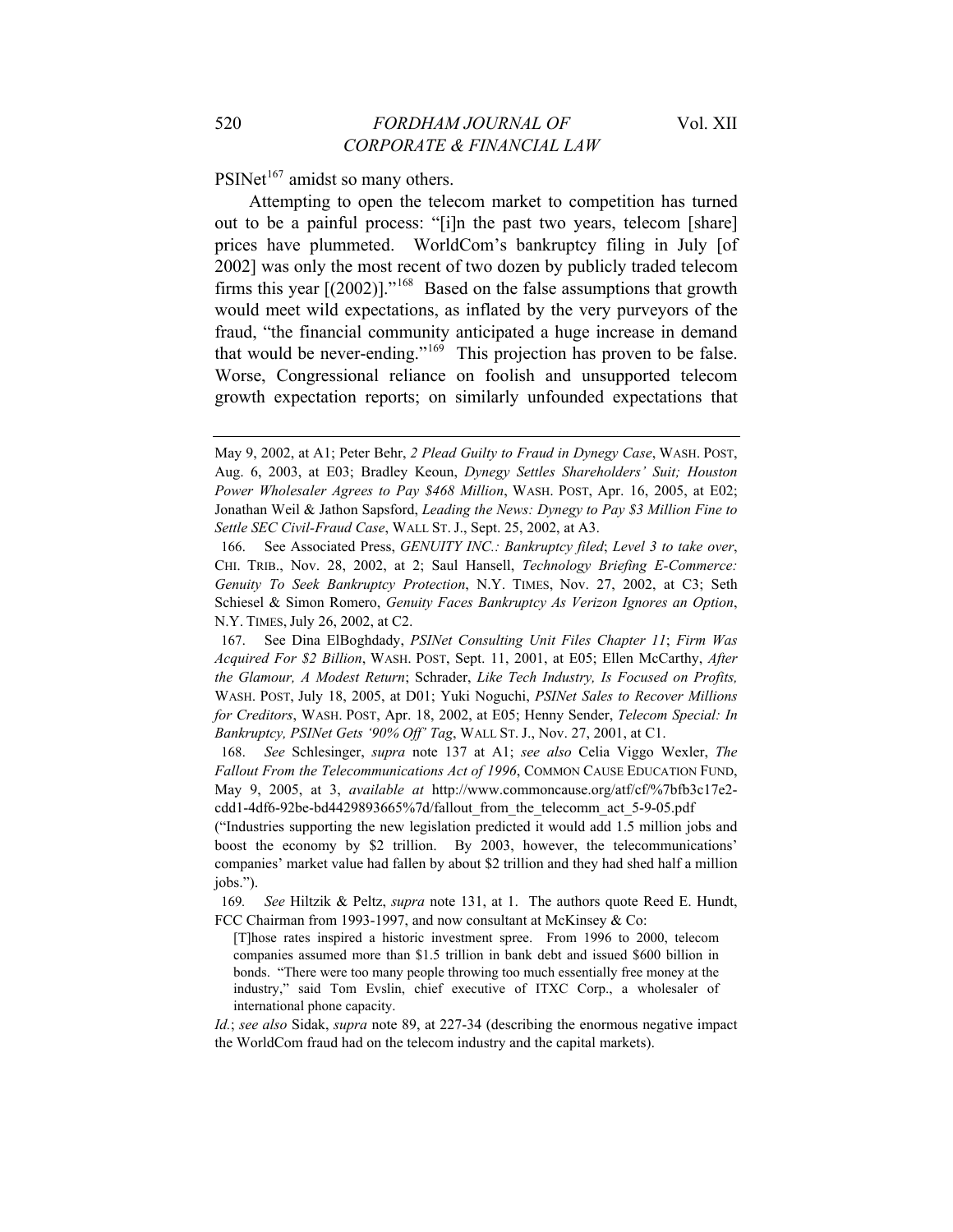new competition would drive the freshly deregulated telecom markets rather than self preservation and the frenzied blocking of competition by market players; and on the testimony and word of telecom insiders who have proven fraudulent and fallacious, was thoroughly misguided and ill-advised.

Deregulation proponents have begrudgingly recognized that the Telecommunications Act was problematic: noted Cornell University economist Alfred Kahn has flatly stated that "deregulation deserves a good deal of the blame for the telecommunications problems."<sup>170</sup>

As unpacked above, the Telecommunications Act facilitated the market crash specifically in at least two ways. First, the Act failed to regulate the internet and its growth. This led to WorldCom's audacious fraud in connection with internet growth and the frenzied fiber optic network build out that wasted billions and tempted telecom giants into fraudulent swap transactions and the need to hide losses based on unused capacity. Second, the Act removed barriers to competition in local and long distance telephony, but required unbundling by the regional bells in order to enter long distance competition. This led to a frenzy of merger activity where rather than unbundle local lines to spur competition, the local telecom companies preferred to merge with long distance carriers, leading to the period of megamerger activity and serious concentration. Because many of the companies engaging in this merger frenzy (Adelphia, Qwest, WorldCom) could not sustain the debt each had undertaken in its rapid-fire merger activity, bankruptcy and disaster followed.

Congress, in its rush to deregulate, again whiffed badly with the Telecommunications Act, just as it had with the PSLRA and its federal securities deregulation.<sup>171</sup> Following an unprecedented five-year run up of the capital markets (1995 to 2000), the bubble burst in a spate of

<sup>170.</sup> Jay Hancock, *Deregulation Pioneer Kahn Still Favors It But Sees Its Warts*, BALT. SUN, Oct. 20, 2002, at 1C. Professor Kahn claimed that government attempts to thoroughly deregulate the telecom industry were unwise because "you have to have a regulated transmission network which plays a crucial role in balancing demand, in getting prices right, in ensuring system reliability." *Id*.

<sup>171</sup>*. See* cummings, *supra* note 4, at 1041 ("Passage of the Telecommunications Act, following hotly on the heals of the passage of the PSLRA, further deregulated segments of corporate America, creating an environment ripe for corruption and easy deception of the investing public.").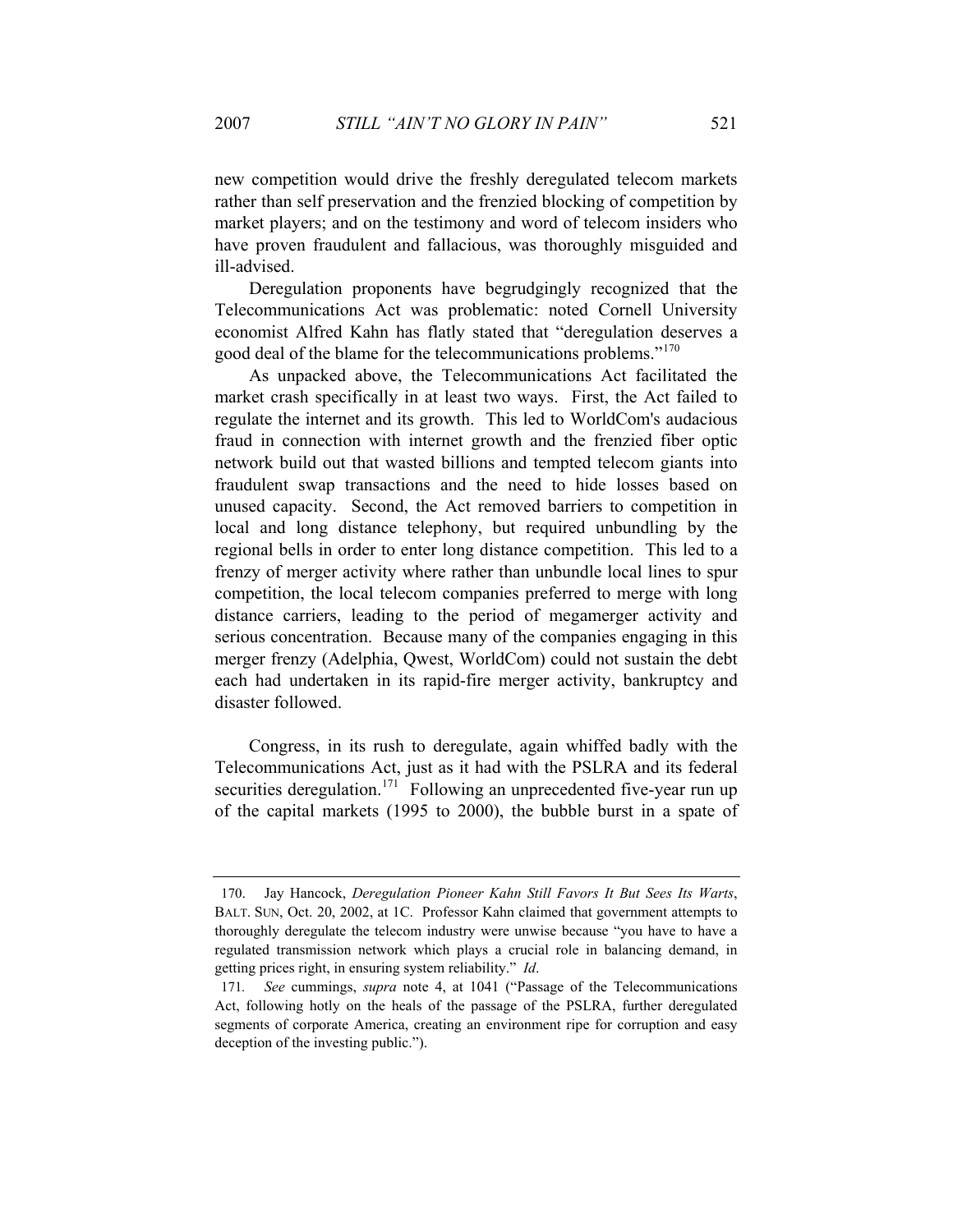malfeasance, fraud and deceit.<sup>172</sup> One enduring legacy of the Telecommunications Act and 1990s Revolution Congress deregulation will be the market crash of  $2002$ <sup>173</sup>

# *C. Examination of Legislative History in Opposition*

Those opposed to passage of the Telecommunications Act decried its provisions, predicting that its influence would harm investors and that its terms were not carefully constructed to meet the changing needs of the global telecom industry.<sup>174</sup>

> Critics of the act claim its extensive deregulatory provisions coupled with relaxed restriction on concentration of media ownership dilute the public responsibility guarantees built into the Communications Act of 1934 and tilt the preference in favor of private market forces. Critics claim that [there are] many areas of the country which are not likely to see real competition, the cost of telecommunications and video services are likely to rise dramatically.<sup>175</sup>

Many argued in 1996, and now an entire chorus of detractors would join, that Congress and the President lacked vision and foresight in enacting the 1996 version of the Telecommunications Act.<sup>176</sup>

Beyond that, *the crystal ball is clouded by Congress' lack of vision and obfuscation of the important issues*. The bottom line is that real competition and new innovative services will not arrive for many years. When they do, very large carriers will be the only service providers. Innovative services and price competition in the consumer segment will first occur in markets that are upper and middle class on the socio economic scale.

*Id*. (emphasis added).

175*. See U.S. Policy: Telecommunications Act of 1996*, *supra* note 99, at 3.

176*. See* Benjamin Douglas Arden, *Competition versus Regulation: "Mediating Between Right and Right" in the Wireless and Wireline Telephone Industries*, 57 FED.

<sup>172</sup>*. See supra* note 10 and accompanying text.

<sup>173</sup>*. See supra* notes 11, 94-99 and accompanying text; *see also infra* notes 214-16 and accompanying text.

<sup>174</sup>*. See* Warren Sirota, *The Telecommunications Act of 1996: A Commentary on What is Really Going on Here*, Westchester Alliance for Telecommunications and Public Access, *at* http://www.watpa.org/telcom.html (last visited Aug. 31, 2003). Sirota correctly predicted following passage of the Telecommunications Act that no real competition would emerge, rather a "consolidation trend" would emerge and that "many jobs" would be lost. *Id*. Further, Sirota correctly predicted that "[c]able TV rates will rise," that "[l]ocal telephone rates for consumers will stay the same or rise" and that "[t]here will be a consolidation among the large players in their traditional segments." *Id*. Sirota concluded: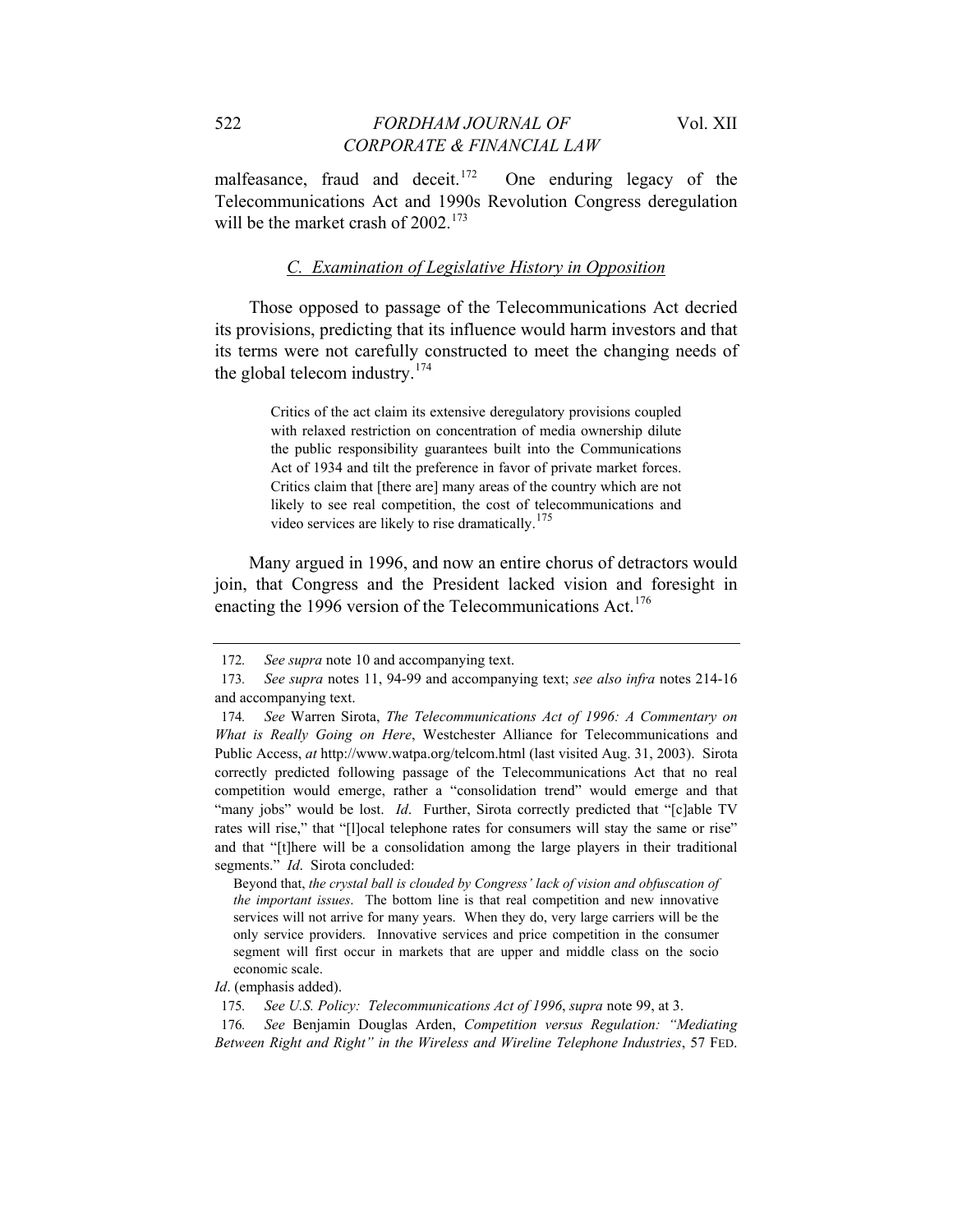Admittedly, Congressional opposition to passage of the Telecommunications Act was not nearly as strong as that in opposition to the PSLRA.<sup>177</sup> While the Act had prominent critics,  $178$  few opponents emerged from the U.S. Congress.<sup>179</sup> The conference version of the Telecommunications Act was approved by the U.S. Senate on February 1, 1996 by a vote of 91 Yeas, 5 Nays and 3 Not Voting.<sup>180</sup> Most senators hailed the legislation as landmark.<sup>181</sup> Indeed, most supporters

177*. See generally* 142 CONG. REC. S686-721 (daily ed. Feb. 1, 1996); *see also* cummings, *supra* note 4, at 1033-40 (detailing the vociferous opposition to the PSLRA by various U.S. Senators prior to its passage).

178*. See supra* notes 120, 174-76; *see also infra* notes 184-91 and accompanying text.

179*. See infra* notes 184-85, 187, 189 and accompanying text.

180. 142 CONG. REC. S720 (daily ed. Feb. 1, 1996).

181. 142 CONG. REC. S698 (daily ed. Feb. 1, 1996) (statement of Sen. Lott). Senator Lott stated:

I believe we will pass this conference report overwhelmingly in a few minutes, and I venture to say right now there will not be a bigger, more important piece of legislation that passes the Congress this year and probably not one in the last decade in terms of the impact this is going to have in the creation of jobs and bringing legislation out of the Edsel era of the 1934 Communications Act into a modern Explorer because that is what this legislation is going to do—open up tremendous horizons for our people.

*Id.*; *see also* 142 CONG. REC. S691 (daily ed. Feb. 1, 1996) (statement of Sen. Stevens). Senator Stevens explained:

I think this is among one of the most significant days I have been here on the floor of the Senate. The 1934 Communications Act has served this Nation well. It brought us from a country with a fledgling communications system to the age of

COMM. L.J. 107, 122-23 (2004). Arden argues:

The existing regulatory framework was ill-equipped to bring about the new policy goals driving the telecommunications industry. While the government had been able to ensure the creation of a uniform, reasonably priced system, things like innovation and maximization of existing resources are typically the fiat of the open market. This was essentially the contention of the Progressive Era economists; they knew that the market was quite capable of, if not ideal for, spurring the development of new products and finding economic efficiency. The market, however, was scarcely able to take into consideration the social benefit of any particular product.

*Id*.; *see also* Gregory M. Prindle, Note, *No Competition: How Radio Consolidation Has Diminished Diversity and Sacrificed Localism*, 14 FORDHAM INTELL. PROP. MEDIA & ENT. L.J. 279, 305, 322-25 (2003) ("Although the Telecommunications Act of 1996 intended to open up competition, the deregulation of ownership limits has led to an increased concentration of ownership. This increased concentration resulted in anticompetitive behavior, undermining Congress' intent for a competitive marketplace."); Sirota, *supra* note 174 ("Beyond that, the crystal ball is clouded by Congress' lack of vision and obfuscation of the important issues."); *see generally* MALIK, *supra* note 96; cummings, *supra* note 4; Hiltzik & Peltz, *supra* note 131; Schlesinger, *supra* note 137; *supra* note 132.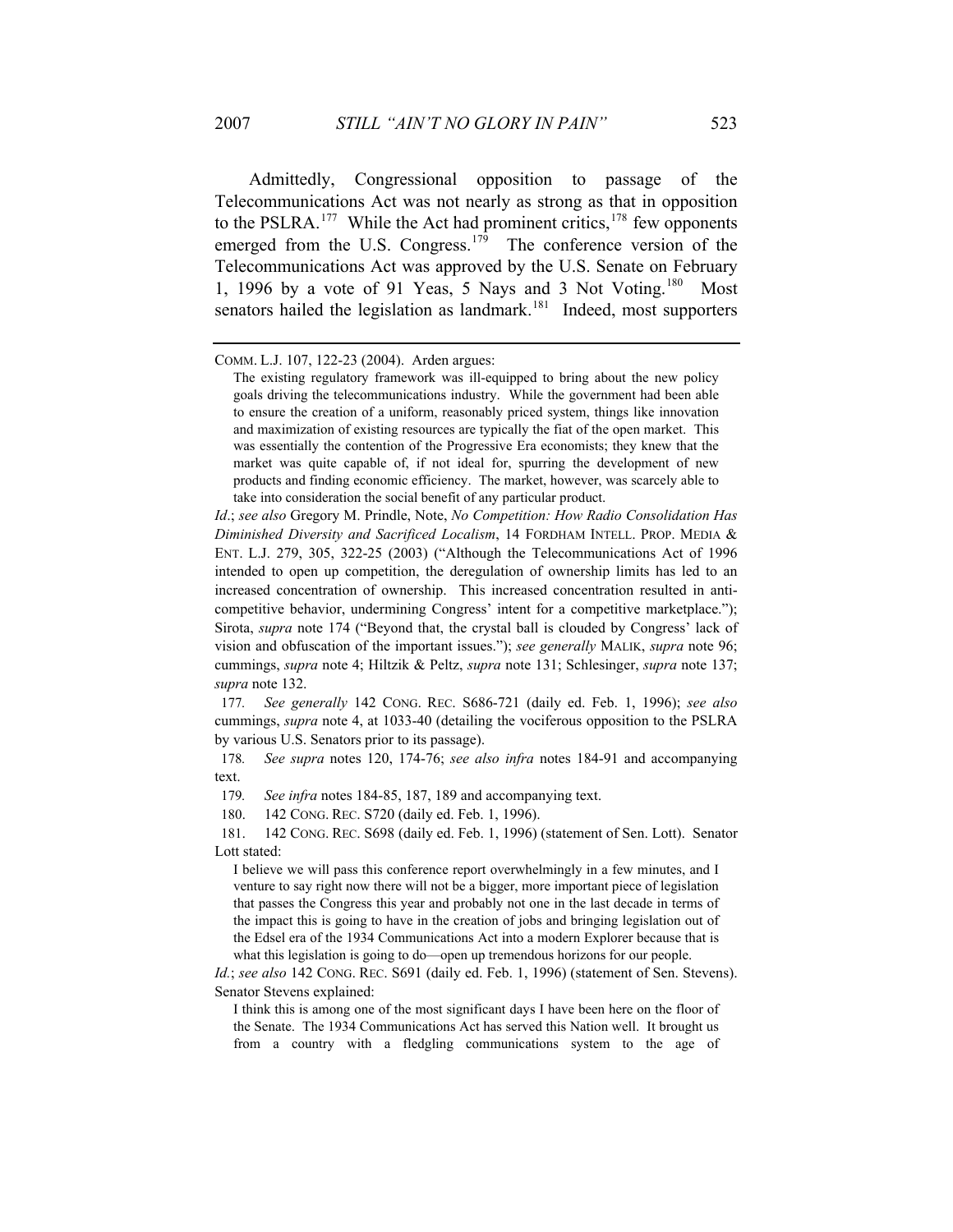of the legislation expected incredible increases in competition and job creation.182 Despite such widespread congressional optimism, the Telecommunications Act has proved to be a disappointment, both in competition and job creation, as carefully outlined above.<sup>183</sup>

A few congressional leaders, clearly in the minority, stood out in their criticism of the Telecommunications Act by forecasting its shortcomings.<sup>184</sup> Senator Byron Dorgan (D-ND) argued on the Senate Floor that the elimination of television ownership caps would have a deleterious effect on television competition:

> I do not want to oversell this piece of legislation either. There are deficiencies in it. There is one which gives me enormous pause and almost persuaded me to continue voting against it. This report makes some serious steps toward concentration in broadcasting by eliminating the television ownership cap.

> We now say you can own no more than 12 television stations covering no more than 25 percent of the population of the country. This report says, "By the way, we've changed that; you can own as many television stations as you want covering up to 35 percent of the population of this country." I guarantee you, if that stands, a dozen years from now we will have six, maybe eight major companies owning most of the television stations in America. That is not a march toward competition: that is a march backwards towards concentration. It makes no sense.<sup>185</sup>

While Senator Dorgan argued that the new rules would concentrate television ownership instead of inspiring competition, he nevertheless

182*. See supra* notes 179, 181 and accompanying text.

telecommunications. And now, with the advent of digital communications becoming universal, this bill is absolutely necessary to assure the expansion of these industries that depend upon telecommunications.

*Id.*

<sup>183</sup>*. See supra* notes 140-157, 159-175 and accompanying text. *But see* Lawrence J. Spiwak, *The Creeping Tide of the Gathering Storm*, Perspectives: Phoenix Center for Advanced Legal and Economic Public Policy Studies, Nov. 2004, at 1-2 (noting that while "de-regulation is always a tricky business" that over time the Telecommunications Act has led to some consumer savings and job growth).

<sup>184. 142</sup> CONG. REC. S686-721 (daily ed. Feb. 1, 1996) (statements of Sen. Dorgan, Sen. Kerrey, Sen. Wellstone).

<sup>185. 142</sup> CONG. REC. S690 (daily ed. Feb. 1, 1996) (statement of Sen. Dorgan). Senator Dorgan claimed that he "almost voted against the bill because of that defect." *Id.* Recent evidence indicates that, in fact, concentration has increased in radio and television ownership, to the detriment of the consuming public. *See* Stilwell, *supra* note 89; *see also* Dunbar, *supra* note 120.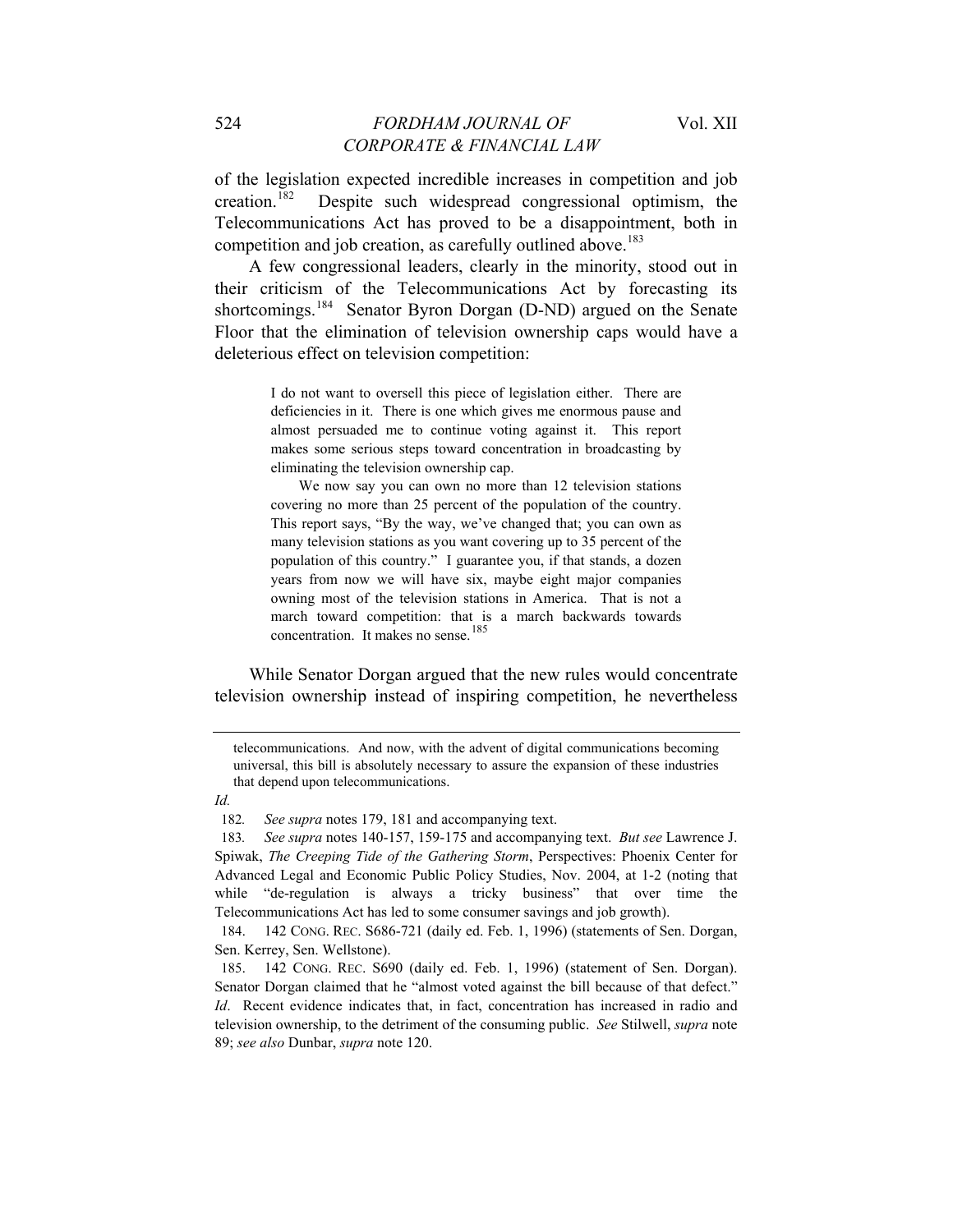relied upon the same erroneous assumptions that the rest of Congress did in voting to enact the Telecommunications Act. Namely, Congress anticipated substantial growth of the Internet, and that the Regional Bells would eagerly enter the long distance markets.<sup>186</sup>

Perhaps in a prescient moment, Senator J. Robert Kerrey (D-NE) recognized that the clarion call for reformation of the communications laws were not U.S. citizens, but in fact corporations—companies complaining bitterly of the intensely restrictive nature of the telecommunication regulations:

> I will observe, as I did on a number of occasions during the debate earlier on the bill, that this is a very unusual piece of legislation in that the demand for it is not coming from the citizens; it is really coming from corporations, the whole range of corporations—I do not mean the RBOC's; I mean RBOC's, long-distance, cable, broadcast; all of them are in this business—that feel the current law, which does not allow them to do a variety of things, is too restrictive. *And they say, if you change the law and allow us to do these things, you are going to generate a lot of new economic activity and create new jobs. We have heard all kinds of representations about all the good things that are going to happen*. 187

<sup>186</sup>*. See supra* Part III.B.

<sup>187. 142</sup> CONG. REC. S696-697 (daily ed. Feb. 1, 1996) (statement of Sen. Kerrey) (emphasis added). Senator Kerrey continued in his warning that relying too much on the representations of corporate interest could come back and haunt the enacting congressional leaders:

It must be said, Mr. President, that that requires a substantial amount of courage at the beginning. It is not my intention to come here and say that Members who are enthusiastic about this change are under the influence of special interest money. That is not my point at all. I am not trying to say that any Member has been bought out or anything like that. The problem, though, when you once cross the line, is saying OK, we are going to try to do something that is good for the people. It seems to me that you have to do, in an irrationally cold-blooded way, an analysis of what the impact is going to be . . . . So, when we radically alter the landscape, as we are with this legislation, it seems to me appropriate to sort of ask ourselves: What is the consumer going to get out of it?

*Id.*; *see also* Chen, *supra* note 99, at 1337. Chen, in discussing the damaging concentration that has entered the telephony industry since passage of the Telecommunications Act, quoted Congressman Henry Hyde as warning against adoption:

During the legislative debates leading to passage of the 1996 Act, Congressman Henry Hyde asserted that "public interest review by the FCC simply is not a strong enough tool to prevent [telecommunications] giants from destroying competition and recreating a monopoly system through a series of megamergers.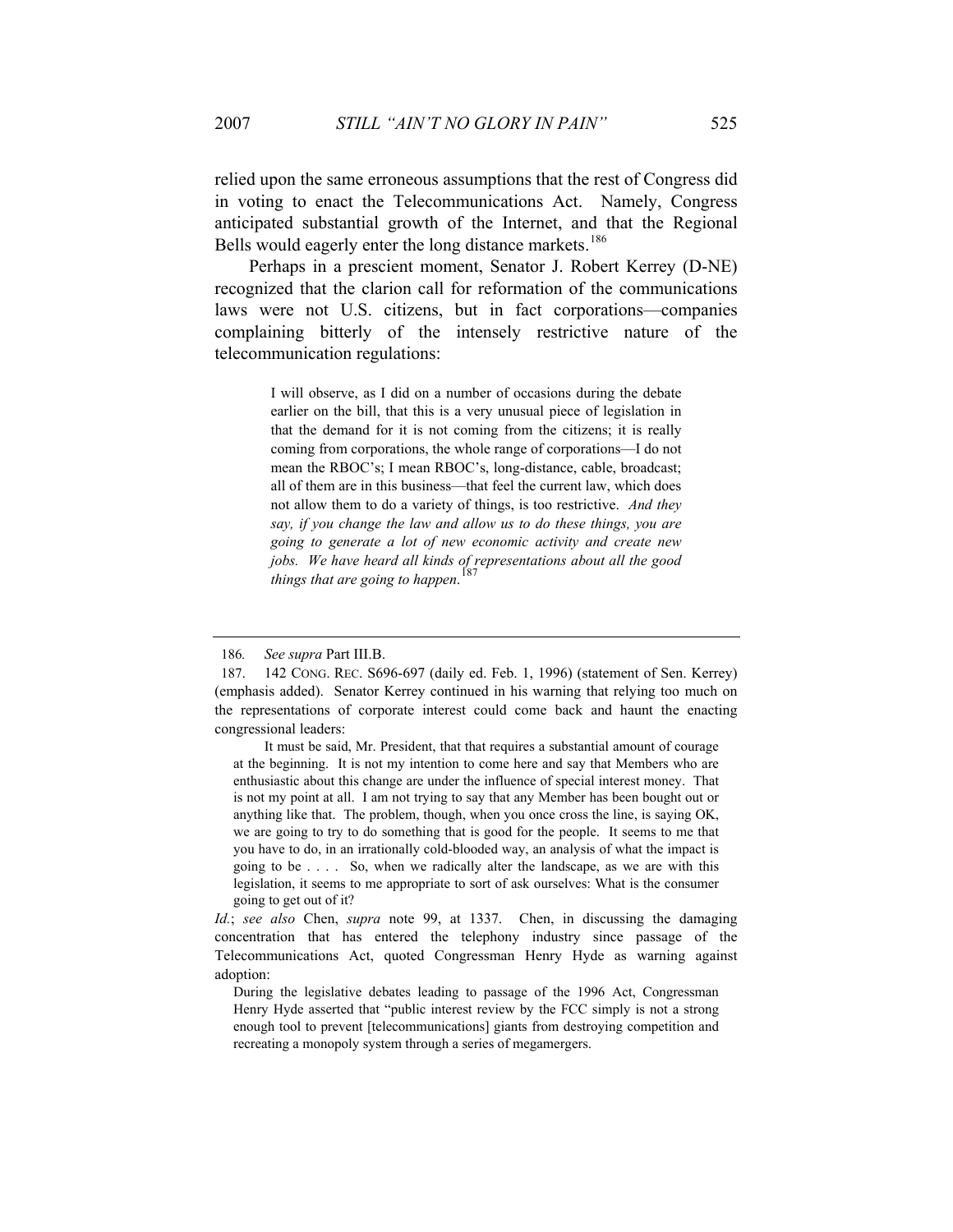Apparently, Senator Kerrey was very uncomfortable foisting an allinclusive, comprehensive, sweeping telecommunications reform bill upon the U.S. public when corporate interests, not the public, were clamoring for such change. In hindsight, Senator Kerrey's concerns were well-placed and warranted, as major telecom industry players have subsequently used the new laws and the deregulated telecom arena to foist spectacular frauds upon both the U.S. investing public and their own employees.<sup>188</sup>

Senator Paul Wellstone (D-MN) harshly criticized Congress for adopting legislation that did not offer concrete consumer protections and relied solely upon the telecommunications corporations to keep promises to operate fairly and protect consumers in a newly deregulated world:

> What disappoints me the most is that this bill did not go far enough to assure competition and therefore does not go far enough to protect consumers . . . . I was hoping that at least we could build in more protection for consumers and more guarantees that there would in fact be the competition that we all talk about.

> I ask my colleagues, after you remove the protections against huge rate increases, against monopoly, against service just for the privileged, what would you replace them with? Words, Mr. President. Promises, guarantees, reassurances that this time, although many of these companies have misbehaved in the past, and have been fined repeatedly for violating promises to protect consumers, that this time the corporations promise to behave themselves and to conduct themselves in the consumer's best interest.

> *Mr. President, I have said it before, and I will say it again. I do not buy it.*<sup>189</sup>

Clearly, little credence was given to Senator Wellstone's warnings back in 1996. Recall these were heady days—when deregulation hysteria gripped the Revolution Congress upon the launch of its Contract with America<sup>190</sup>

*Id.*

<sup>188</sup>*. See supra* Part III.B.

<sup>189. 142</sup> CONG. REC. S700-701 (daily ed. Feb. 1, 1996) (statement of Sen. Wellstone).

<sup>190</sup>*. See supra* notes 42-43 and accompanying text (detailing how Congressional leaders such as Tom DeLay (R-TX) and Newt Gingrich (R-GA) drafted and passed deregulation legislation that was startlingly drafted by lobbyists and industry insiders while sitting in Congressional offices); *see also* Molly Ivins, *There Are Reasons for Regulation*, CHARLESTON GAZETTE, Sept. 1, 2001, at P4A. Ms. Ivins states: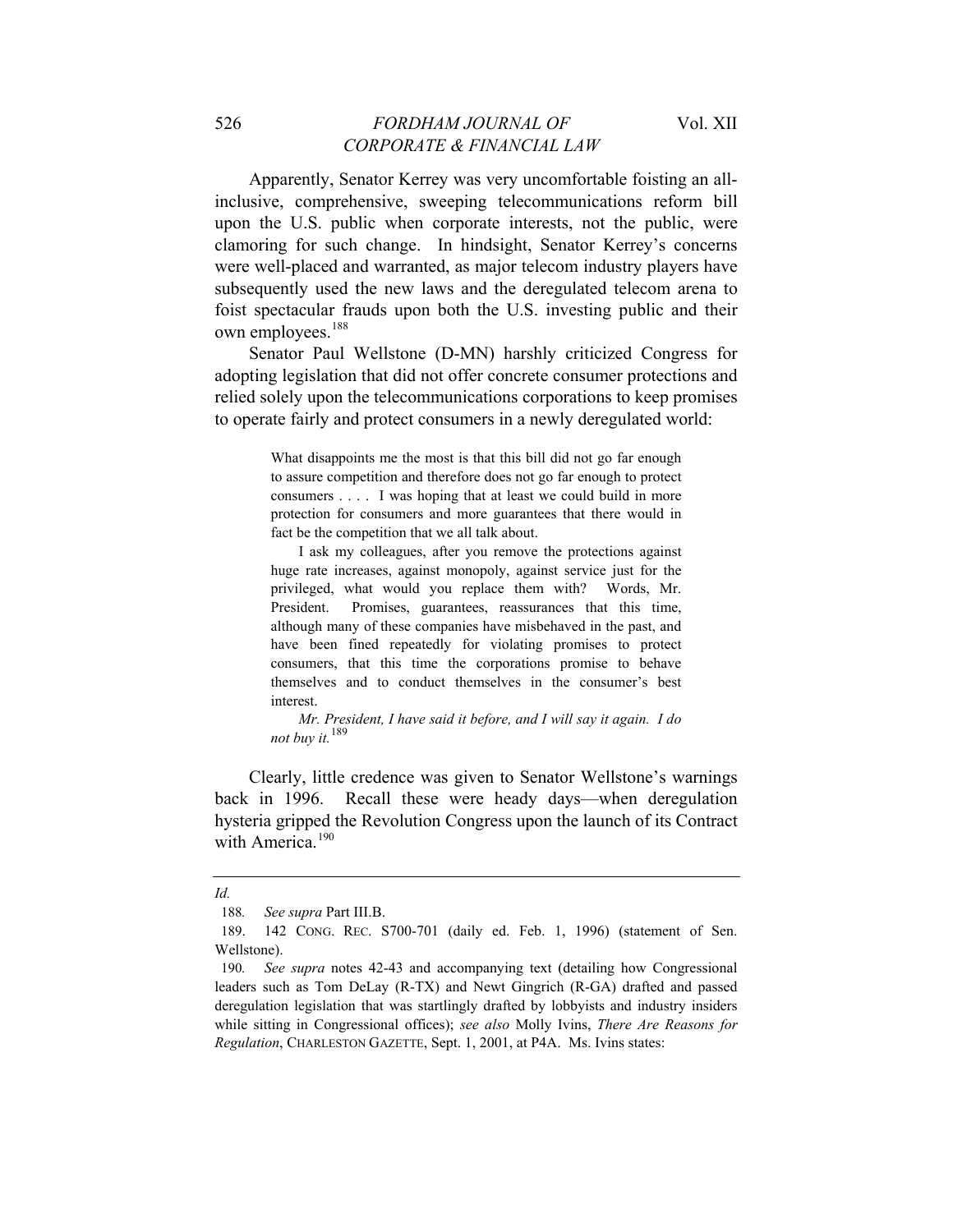Senator Wellstone offered a solution that would have made him far more comfortable with the Telecommunications Act:

> I would rather put my trust in solid protections, written in law, to make sure that rates remain affordable, services are available for everyone, and no one is left behind in the stampede for corporate profits. Protections that ensure affordability, fairness, and access in local and long distance phone service and cable TV.

> Mr. President, the need for continuation of consumer protections and antitrust circuit breakers is clear . . . . I think we are making a mistake if we pass this piece of legislation. I will therefore, vote against it. $^{191}$

Unfortunately, neither the Senate nor the House of Representatives heeded Senator Wellstone's calls for protections and demands that honorable corporate behavior be written into the law. Senator Wellstone tried to look into the future in 1996, and the future that he saw was not nearly as attractive as the one seen by many of his colleagues on both sides of the Congressional aisle.<sup>192</sup> Senator Wellstone was able to correctly guess that the telecommunications companies would not keep their promises "to behave themselves and to conduct themselves in the consumer's best interest."<sup>193</sup>

The Revolution Congress miscalculated badly in passing many provisions of the Telecommunications Act. Looking back over the carnage that was the telecom industry in 2001-2004 and its investors and former employees, the message is crystal clear: There can be no glory in

Telecommunications deregulation: As per usual, we were promised lower rates, greater choice, the magic of the marketplace, and milk and honey for all. What we got was more telephone marketers calling during dinner. Cable rates have risen 33 percent, three times the inflation rate, since the 1996 telecom dereg debacle . . . . Scholars will recall the [Telecommunications] bill was heavily influenced and indeed partly written by the industry's lobbyists, part of the pattern with dereg. Cable customers continue to be gouged by local monopolies; there is almost no head-to-head competition. Ditto local phone competition. Prices are up 12 percent, not down at all; the companies that were supposed to compete against the regional Bells are in bad shape, as is competition in the long distance field. Calls for re-regulation already abound.

*Id*.

<sup>191. 142</sup> CONG. REC. S701 (daily ed. Feb. 1, 1996) (statement of Sen. Wellstone). 192*. See supra* note 181 and accompanying text (detailing the hailing of the Telecommunications Act of 1996 as landmark legislation by many Congressional leaders).

<sup>193</sup>*. See supra* note 189 and accompanying text.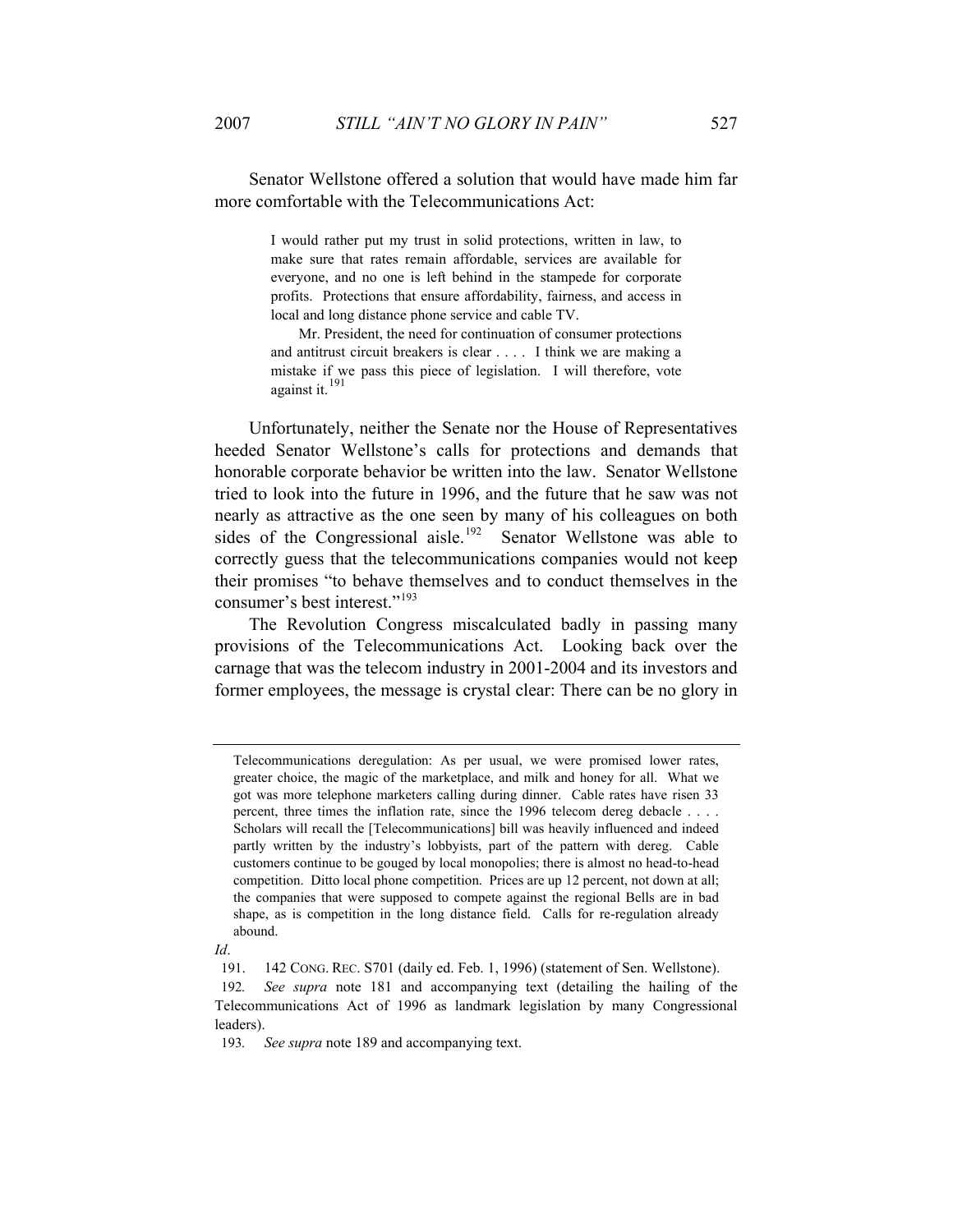so much pain.<sup>194</sup>

194. This reference is specifically targeted at the Senators that spent page after page of Senate floor time congratulating each other about the wisdom, foresight, magnitude and direction of the Telecommunications Act of 1996. *See generally* 142 CONG. REC. S686-721 (daily ed. Feb. 1, 1996); *see also id*. at S706 (statement of Sen. Helms). Senator Helms boasted:

Mr. President, I am pleased that the Senate finally is going to pass this important telecommunications bill . . . . There have been many attempts down through the years to reform the telecommunications law, and I am happy that the Republicans have been able to get the job done this year.

*Id.* So much congressional glorying has subsequently led to so much pain. *See generally supra* notes 3, 135, 157 (describing the tragic economic consequences that have befallen former employees and stockholders of the corporate malfeasors). *But see*  Editorials*, Telecom Reform*—*Now*, WASH. TIMES, Mar. 10, 2005, at A22 (opining that the movement in the telecom industry since 1996 has been "impressive" and calling on Congress to further deregulate the telecommunications industry). The Washington Times editorializes:

 Although decried by consumer advocates, the announcements that SBC Communications had bought AT&T . . . and Verizon had acquired MCI have opened up one of the first real opportunities [to further deregulate]. Since 2000, for example, SBC and other Bell giants like Verizon have been pushing for elimination of a provision in the telecom act that prohibited them from offering long-distance service until they opened up their regional phone markets. . . . Now, with AT&T out of the game, industry insiders are looking keenly on longtime AT&T Republican loyalists to join with their conservative peers to support deregulation. . . .

 Despite the gridlock, it's impressive how far the telecom industry has advanced since 1996. Consumers now have options that were unthinkable 10 years ago. But more needs to be done on the federal front. With major political obstacles now removed, it's up to Congress to get to the business of reform.

*Id*.; *but see* Karen Alexander, *The Perils of Your Company's Stock*, N.Y. TIMES, Apr. 12, 2005, at G8 (statement of Stephen Vivien, lead plaintiff in lawsuit against WorldCom) ("I thought it was a good investment and I believed in the future of the company . . . . I was in disbelief. I was torn between trying to take action, being busy at work, hoping for the best and thinking that my retirement was many years away."); Associated Press, *Explaining the Enron bankruptcy*, CNN.COM, Jan. 13, 2002, *available at* http://archives.cnn.com/2002/US/01/12/enron.qanda.focus. The Associated Press noted:

Enron, which had 20,000 employees, barred them from selling Enron shares from their retirement accounts last fall as the stock price plunged, saying the accounts were being switched to a new plan administrator. Many longtime employees, including those who worked for energy and utility companies that Enron acquired, had their life savings wiped out.

*Id.*; John R. Emshwiller*, Skilling Gets 24 Years in Prison—Enron Ex-CEO Faced Longer Term For Fraud, Conspiracy Conviction; Victims Fund to Get \$45 Million,*  WALL ST. J., Oct. 24, 2006, at C1. The Journal reported that:

Judge Lake allowed several former Enron employees and shareholders to speak, sometimes tearfully, about the damage they suffered as a result of Enron's collapse.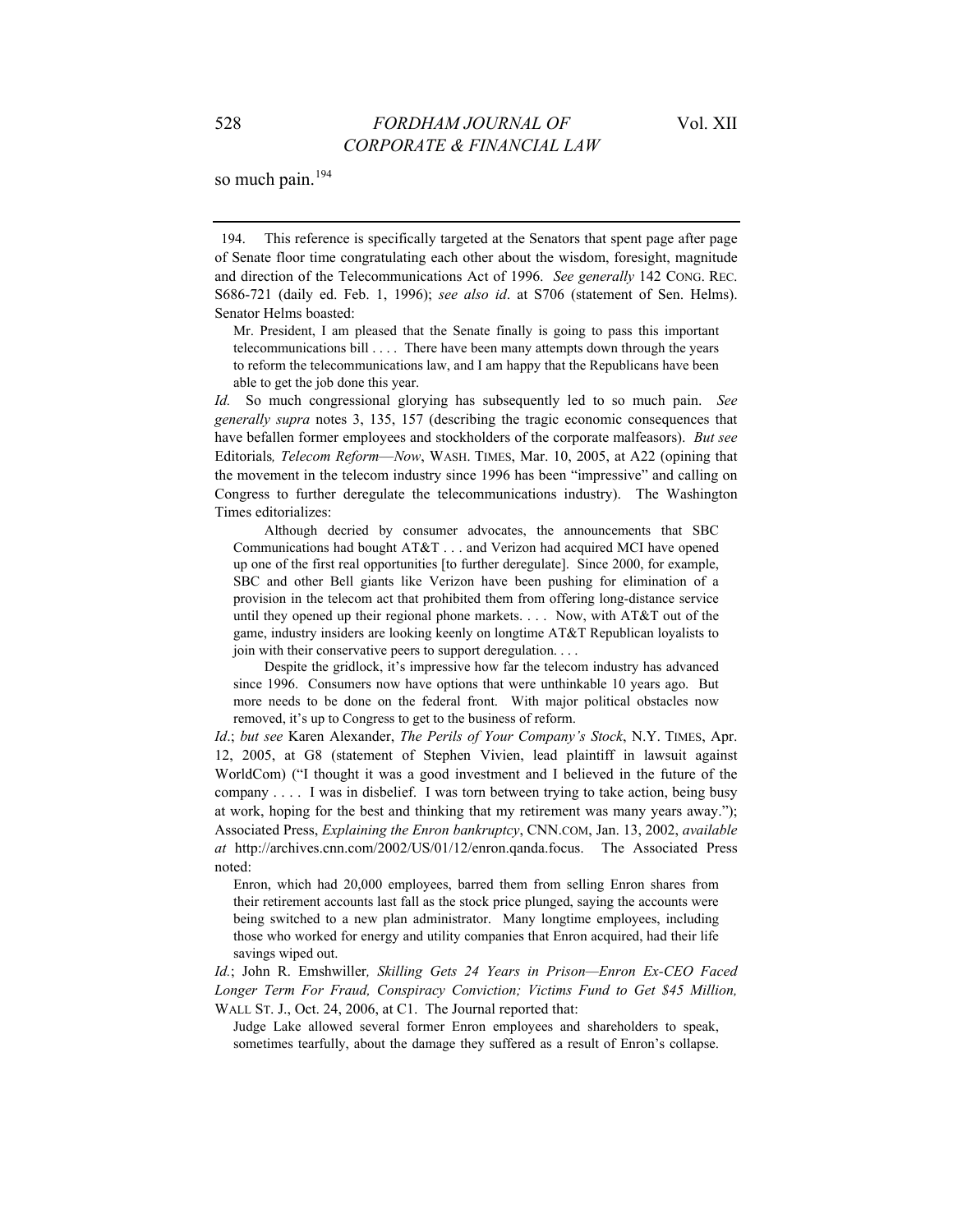The market crash of 2002 has undoubtedly curbed any merriment that was attendant in the corporate world and amongst the Revolution Congress at the time the Telecommunications Act was enacted. Unfortunately for U.S. investors and employees, the Telecommunications Act, the PSLRA and the SLUSA were not the only deregulatory efforts undertaken by the Revolution Congress. Soon after passing the PSLRA, the Telecommunications Act, and the SLUSA, Congress turned its deregulation attention toward the energy, electricity and derivatives industries, once again acting improvidently.

#### IV. THE COMMODITIES FUTURES MODERNIZATION ACT

Essentially, under the CFMA, over-the-counter derivatives trading in most cases will not be subject to any type of regulation.<sup>195</sup> For the first time in the history of commodity futures trading, the CFMA made it permissible to trade outside the regulated markets under certain

They talked of lost jobs, lost retirement savings and a loss of faith in a company they loved. Some urged that Judge Lake give Mr. Skilling a very long prison sentence.

*Id.*; Kathryn Kranhold & Mitchell Pacelle, *About Those Big Enron Bonuses*, WALL ST. J., June 12, 2002, at C1; Gretchen Morgenson, *Outrage Is Rising as Options Turn to Dust*, N.Y. TIMES, Mar. 31, 2002, at C1. Ms. Morgenson described the plight of one worker:

Ms. [Kimberly] Smith, who is now 37, did not know it at the time, but her dream was about to become a nightmare. Less than two years later, she had lost her \$1.1 million nest egg. A stock market neophyte, she said she was pushed by a Salomon Smith Barney broker in an Atlanta office to exercise her options, hold her WorldCom stock and borrow from the firm to pay for the transactions. When WorldCom and other technology stocks collapsed in 2000, she was left with margin loans and taxes that had destroyed her life savings.

*Id.*; Eve Samples, *Ex-Enron Employees Feel Vindicated By Guilty Verdicts*, PALM BEACH POST, May 26, 2006, at 1D; L. M. Sixel, *Playing The Employment Game; Looking for a job is hard work; Ex-Enron employees hit upon a few offers, but at lower salaries*, HOUSTON CHRON., Dec. 15, 2001, at 1; Howard Witt, *Lay says he is much poorer—and misunderstood*, CHI. TRIB., July 9, 2004, at 18; Allen Sloan, *Laying Enron to Rest*, NEWSWEEK, June 5, 2006, at 25-26 (describing "crying Enron employees whose jobs and life savings both vaporized when Enron melted down, taking their 401(k) accounts with it" during the trial).

<sup>195</sup>*. See* Schlesinger, *supra* note 137, at A1; *see also* Thomas Lee Hazen, *Disparate Regulatory Schemes For Parallel Activities: Securities Regulation, Derivatives Regulation, Gambling and Insurance*, 24 ANN. REV. BANKING & FIN. L. 375, 388-95 (2005) (describing the significant deregulatory changes the CFMA effectuated in the commodities and derivatives trading markets).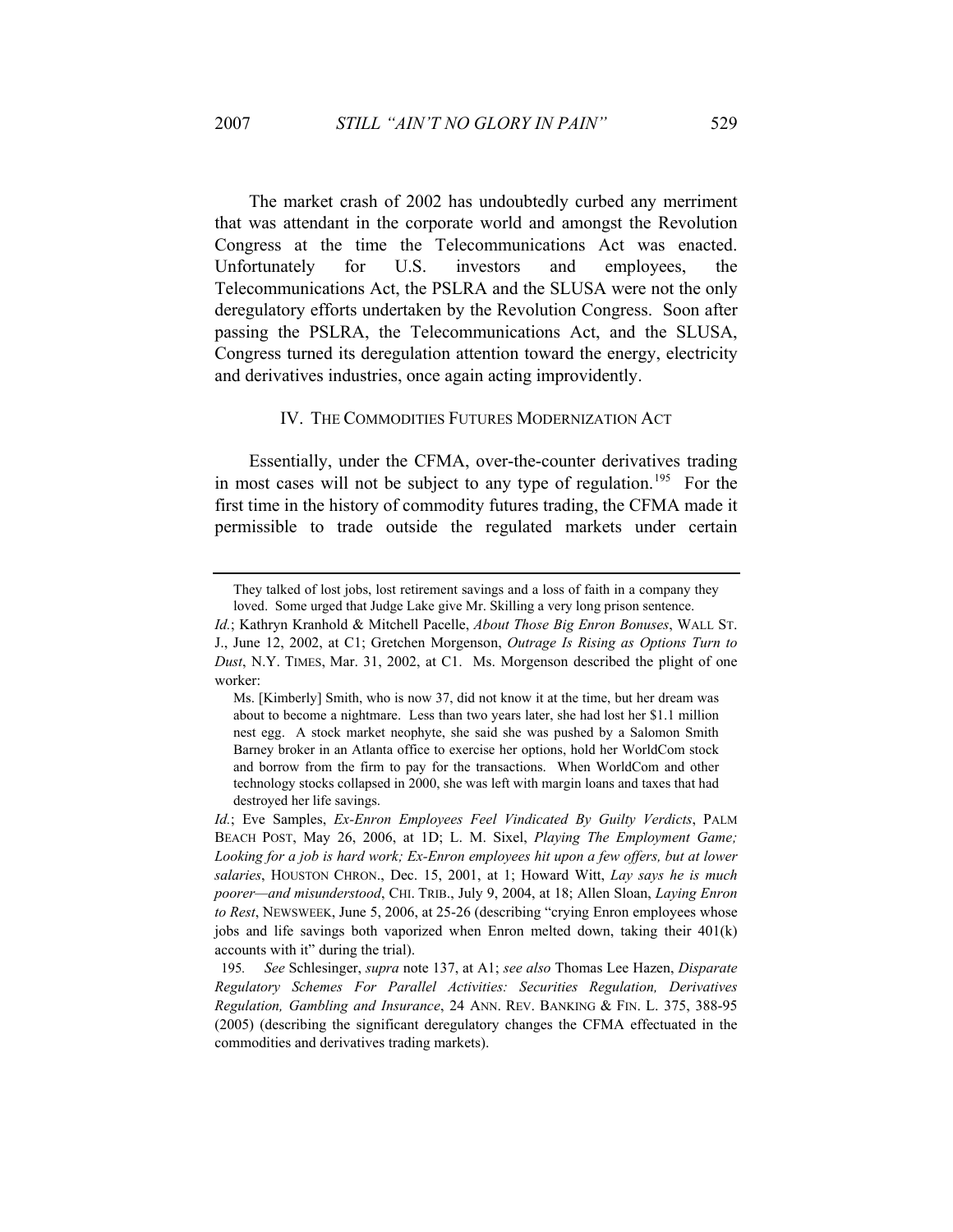conditions, essentially providing no regulation for commodity futures trading.196 The CFMA's legislative enactment was controversial and ultimately reckless:

> In the wake of the breakdown of Congressional efforts to deregulate the electric power industry, Brooksley Born, the then-head of the Commodity Futures Trading Commission ("CFTC") proposed in 1998 that she "explore whether more regulation was needed for overthe-counter derivatives." The value of the over-the-counter derivatives market "had grown fivefold to \$29 trillion in the six years since [federal] regulators had last considered regulating the financial instruments" in 1992. While Director Born met with early resistance from the Treasury Secretary and the Federal Reserve Board Chairman, she feared that "leaving the derivatives unregulated . . . carried huge risks." Director Born's fears were justified in that:

> > Over-the-counter derivatives were traded directly between companies, away from regulated futures exchanges. Because they weren't subject to rules that applied to other securities, little was disclosed about the transactions. That made it easier for traders to take big risks, or fraudulently manipulate deals. Derivatives had contributed to some spectacular blowups, including the bankruptcy of Orange County, California, and the demise of 233-year-old Barings PLC, which went belly up in 1995 after a rogue trader lost \$1 billion in unauthorized derivativestrades.

Determined to provide a safe haven for investors and shareholders, Director Born and the CFTC conducted and released a study, styled a 'concept release,' that raised questions as to the integrity of the over-the-counter derivatives trading market and the lack of federal regulation appurtenant thereto. U.S. financial leadership, together with the SEC, "rushed out a statement" within hours of the release of the CFTC's 'concept release' that expressed "grave concerns" about the study.

Ultimately, Director Born was quashed by Congress. Under a dizzying lobbyist barrage, led by energy giant Enron, amongst others, the corporate interests convinced Congress in 2000 to pass the Commodity Futures Modernization Act ("CFMA"). The CFMA

<sup>196</sup>*. See* DAVID L. RATNER & THOMAS LEE HAZEN, SECURITIES REGULATION: IN A NUTSHELL 96 (7th ED. 2002).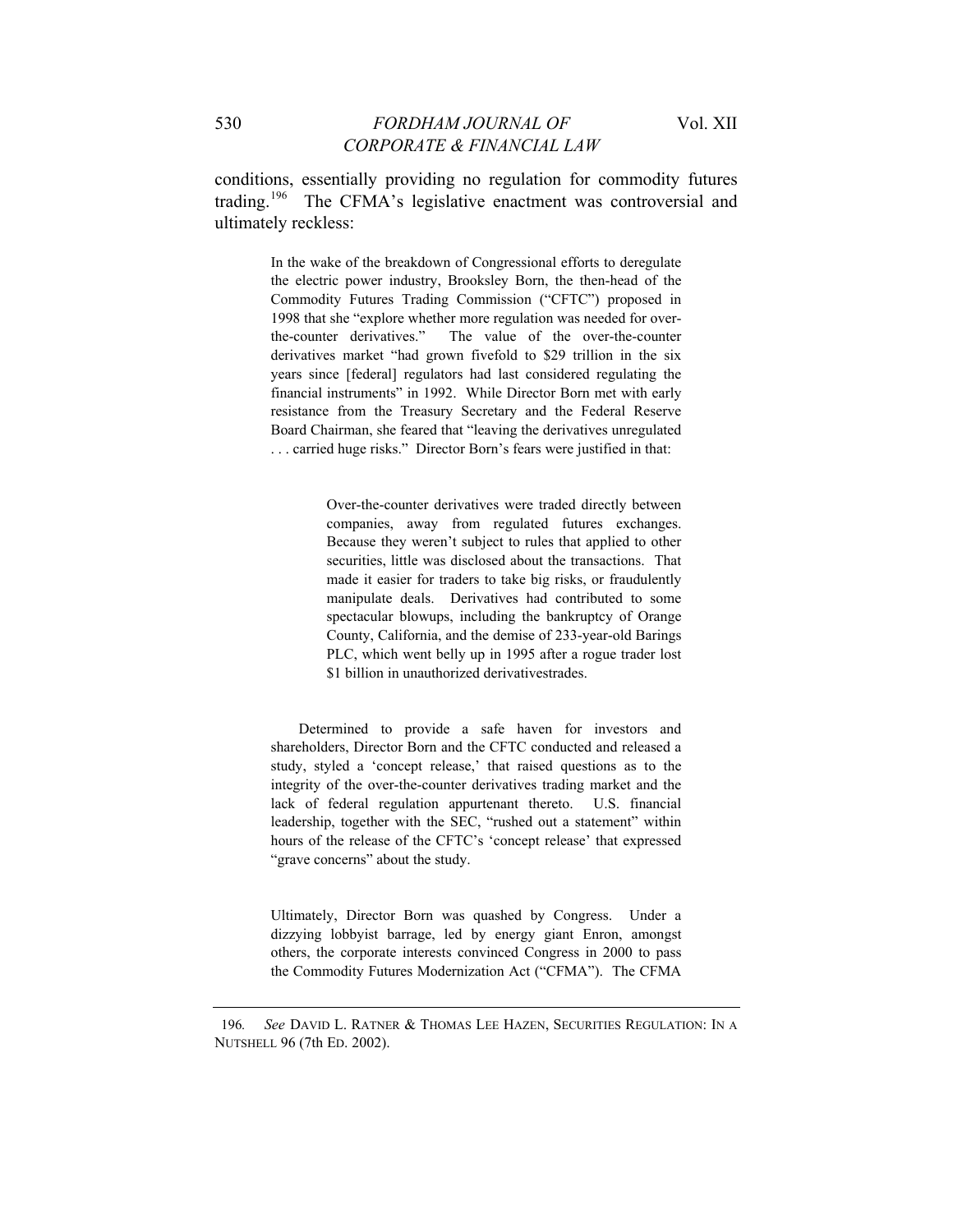introduced the most dramatic and sweeping changes in commodity futures market regulation since the trading phenomenon began seventy-eight years earlier, but it failed therein to regulate over-thecounter derivatives trading. Such failure to regulate over-the-counter derivatives trading allowed an environment to exist whereby energy and telecom companies such as Enron and Global Crossing were able engage in wildly speculative over-the-counter trading of derivatives.<sup>197</sup>

In light of the Enron debacle, the California energy crisis and the frontal assault upon shareholders and employees of energy companies, particularly those trading in over-the-counter derivative markets, one legacy of the CFMA will be the market crash of 2002.

## *A. How the CFMA Changed the Industry*

Certain provisions of the CFMA essentially enabled Enron to trade in speculative energy derivatives left unregulated under the CFMA thereby allowing Enron to deftly hide, manufacture and fraudulently disguise various expenditures in sham corporate structures.<sup>198</sup> Under the newly enacted CFMA:

> [t]here is virtually no regulation for off-exchange principal-toprincipal transactions between sophisticated and wealthy investors that fall within the statutory concept of eligible contract participants ("ECPs"), consisting of institutional and highly accredited customers. ECPs include financial institutions, insurance companies, registered investment companies; corporations, partnerships, trusts, and other entities having total assets exceeding \$10,000,000, employee benefit plans subject to ERISA that have total assets exceeding \$5,000,000; governmental entities, as well as some categories of investors . . . .

> *The Commodity Futures Modernization Act of 2000, abolished the former contract market monopoly for commodities futures and options contracts, which prohibited the trading of those contracts other than on an organized exchange. The Act thus permits for the first time over-the-counter markets for commodities futures and options*. The Act also introduced a new category of futures markets for certain commodities-based products. This new category of commodities market is open not to retail investors generally (unless participating through a registered futures commission merchant) but

<sup>197</sup>*. See* cummings, *supra* note 4, at 1042-44.

<sup>198</sup>*. See* Hazen, *supra* note 195, at 440-41; *see also* cummings, *supra* note 4, at 998- 99, 1044-48.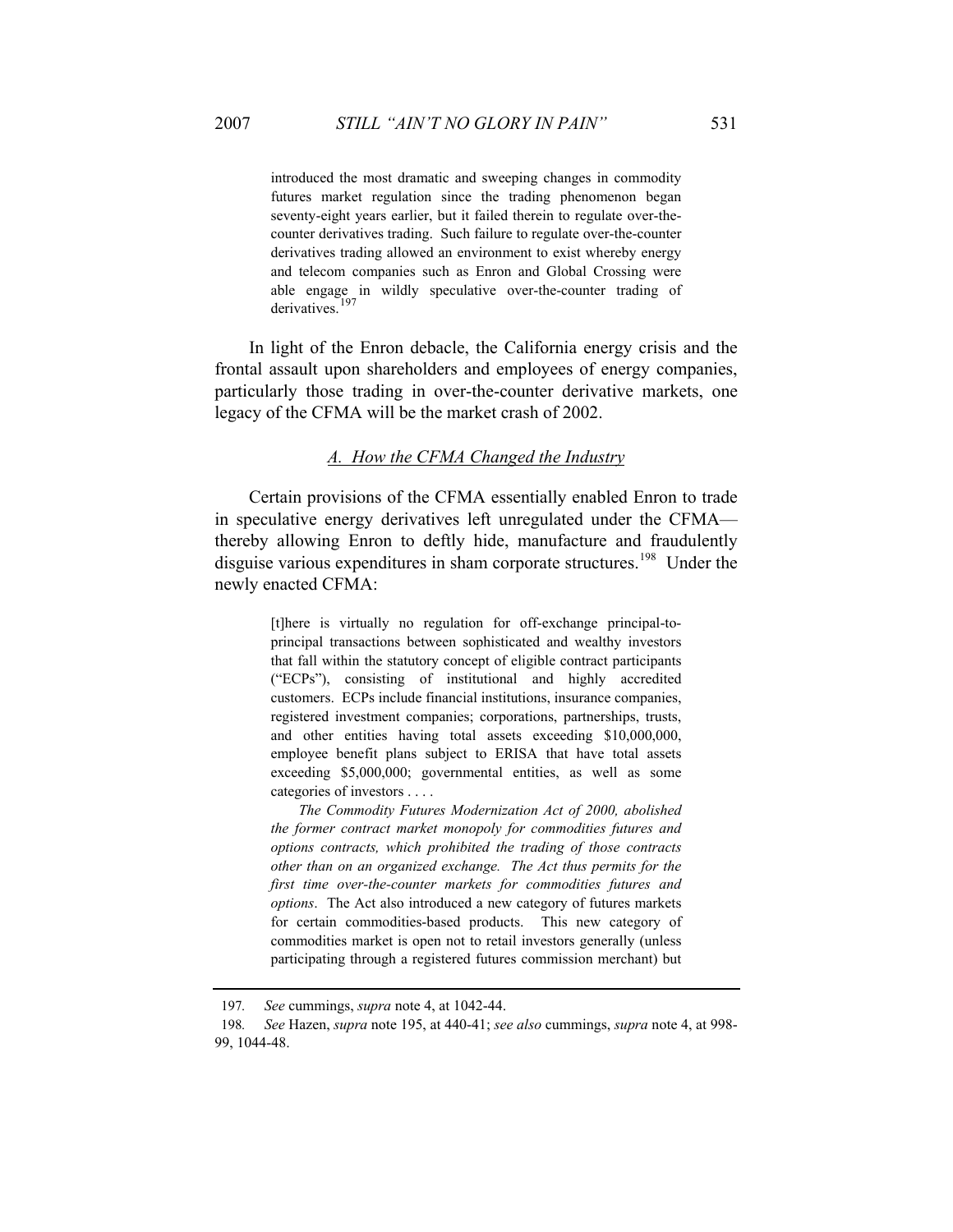rather is only to specified qualified investors or other investors who trade through a futures commission merchant.<sup>199</sup>

Following its expensive lobbying campaign to ensure that over-thecounter commodity derivative trading remained unregulated, the Enron executives went to work creating myths of value and earnings by fraudulently trading in energy derivatives.<sup>200</sup> Enron was not alone in using the over-the-counter derivatives market to consummate controversial transactions that seriously injured investors and employees.<sup>201</sup>

The Commodity Exchange Act ("CEA"),<sup>202</sup> enacted in 1974 and substituting the title "Commodity Exchange Act" in place of "The Grain Futures Act," was amended by the CFMA in 2000. Section 103 of the

201*. See infra* notes 258-61 and accompanying text.

<sup>199</sup>*. See* HAZEN & RATNER, *supra* note 196, at 96 (emphasis added).

<sup>200</sup>*. See* Frank Partnoy, *Enron and Derivatives*, Testimony Before the United States Senate Committee on Governmental Affairs, Jan. 24, 2002, *available at* http://ssrn.com/abstract=302332 (last visited March 17, 2007). Professor Partnoy, while testifying before the U.S. Senate told Senators:

And, let me repeat, the OTC derivatives markets are largely unregulated. Enron's trading operations were not regulated or even recently audited, by U.S. securities regulators, and the OTC derivatives it traded are not deemed securities. OTC derivatives trading is beyond the purview of organized, regulated exchanges. Thus, Enron—like many firms that trade OTC derivatives—fell into a regulatory black hole. . . . [I]n March 1997, the Commodity Futures Trading Commission began considering whether to regulate OTC derivatives. But its proposals were rejected, and in December 2000 Congress made the deregulated status of derivatives clear when it passed the Commodity Futures Modernization Act. *As a result, the OTC derivatives markets have become a ticking time bomb, which Congress thus far has chosen not to defuse*.

*Id.* (emphasis added); *see also* cummings, *supra* note 4, at 1044-48; Richard D. Cudahy, *Judges' Forum No. 2: Whither Deregulation: A Look At The Portents*, 58 N.Y.U. ANN. SURV. AM. L. 155 (2001); Hon. Richard D. Cudahy & William D. Henderson, *From Insull to Enron: Corporate (Re)regulation After The Rise And Fall of Two Energy Icons*, 26 ENERGY L.J. 35, at 87 (2005) (noting that Enron "embarked upon a lavish public relations effort designed to educate consumers (and voters) on the virtues of electricity deregulation").

<sup>202</sup>*. See* 7 U.S.C. §§ 1-2 (2000). The CEA has been described as:

The principal legislation governing the trading of commodities and futures in the United States. This act, as amended, establishes the Commodities Futures Trading Commission ["CFTC"]; sets out the circumstances under which the CFTC regulates, or can exempt from regulation, transactions in physical commodity and financial futures contracts; and incorporates the Shad-Johnson Agreement which describes the division of authority and responsibility for regulation of financial contracts between the CFTC and the Securities and Exchange Commission.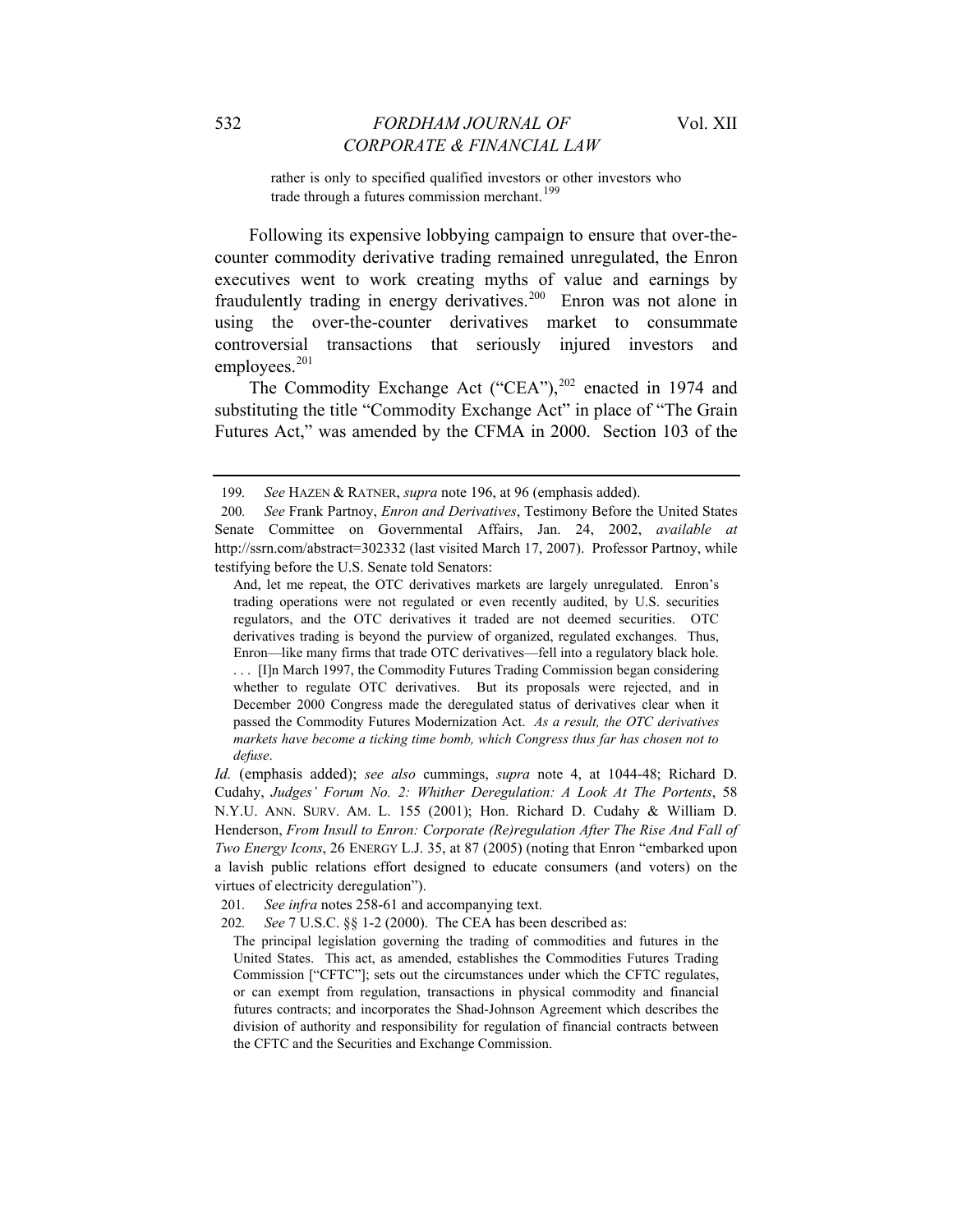CFMA 2000 adds Section 2(d) to the CEA and serves to exclude from most provisions of the CEA certain transactions in "excluded commodities."<sup>203</sup> The term "excluded commodity" is generally defined in the 1933 Securities Act as a financial commodity, index or contingency.204 Futures and commodity options transactions in excluded commodities are traditionally regulated under the CEA "*unless they are traded on an unregulated exchange or in an unregulated OTC transaction*."205 The 1933 Securities Act provides that the CEA does not apply to transactions "in an excluded commodity if the parties to the contract are eligible contract participants and if the contract is not executed or traded on a 'trading facility.'"<sup>206</sup>

> A 'trading facility' is defined in Section 1a(33) of the CEA, to be 'a person or group of persons that constitutes, maintains or provides a physical or electronic facility or system in which multiple participants have the ability to execute or trade agreements, contracts, or transactions by accepting bids and offers made by other participants that are open to multiple participants in the facility or system.' The definition excludes: simple systems that enable participants to negotiate and enter bilateral transactions; trading by a government securities broker or dealer in government securities; and facilities in which bids and offers and the acceptance of bids and offers are not binding.<sup>207</sup>

Simply stated, when Congress enacted the CFMA, it carefully and particularly refused to regulate the over-the-counter derivatives trading market, despite pleas and warnings from the Director of the CFTC,  $208$  by safely removing from regulation futures and commodity option transactions that are "traded on an unregulated exchange or in an unregulated OTC transaction."<sup>209</sup> Further protecting Enron and a dozen

209*. See id*.; *see also* CHARLES EDWARDS ET AL., *supra* note 203, at 26; Jerry W. Markham, *Super Regulator: A Comparative Analysis of Securities and Derivatives* 

*Glossary: Commodity Exchange Act*, Riskinstitute.ch: IFCI Risk Management, *available at* http://risk.ifci.ch/00010807.htm (last visited Sept. 29, 2003).

<sup>203</sup>*. See* 7 U.S.C. § 2(d) (2000); *see also* CHARLES EDWARDS ET AL., COMMODITY FUTURES MODERNIZATION ACT OF 2000: LAW AND EXPLANATION 26 (CCH) (2001).

<sup>204</sup>*. See* CHARLES EDWARDS ET AL., *supra* note 203, at 24.

<sup>205</sup>*. Id*. at 24, 26 (emphasis added).

<sup>206</sup>*. Id*. at 26.

<sup>207</sup>*. Id*.

<sup>208</sup>*. See* cummings, *supra* note 4, at 1042-44 (detailing the attempts of Commodities Futures Trading Commission Director Brooksley Born to introduce needed regulation into the over-the-counter derivatives trading market).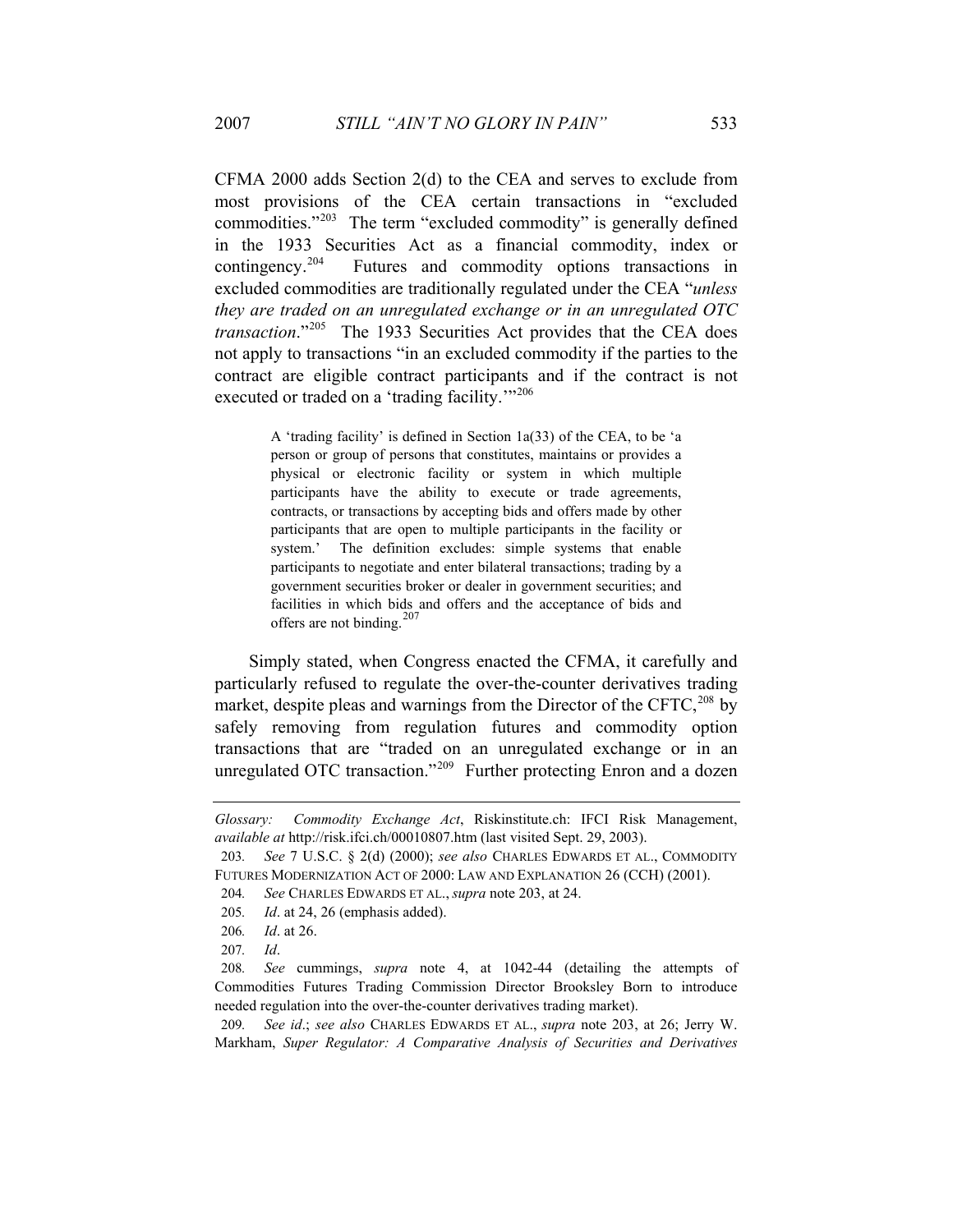other fraudulent energy traders, Congress ensured that derivative energy trading would remain unregulated if the contract is not executed or traded on a "trading facility."<sup>210</sup>

The CFMA also provided enabling legislation for Global Crossing and Qwest Communications, when Congress excluded "swap transactions" from regulatory protections of the CEA under certain conditions.<sup>211</sup> "An agreement, contract or transaction in a commodity other than an agricultural commodity is excluded if it is entered into between eligible contract participants, is subject to individual negotiation by the parties, and is not executed or traded on a trading facility."212 Global Crossing and Qwest Communications liberally used unregulated "swap transactions" to trade valueless access to certain of its cable and infrastructure, thereby recording income and value for worthless swaps and trades.<sup>213</sup>

*Regulation in the United States, The United Kingdom, and Japan*, 28 BROOKLYN J. INT'L L. 319 (2003) ("Among other things, the [CFMA], through what in part is sometimes called the 'Enron amendment,' exempted most over-the-counter derivatives from regulation as long as the parties were large institutions or wealthy individuals.").

210. CHARLES EDWARDS ET AL., *supra* note 203, at 26. Edwards, et al. state that: The Act provides that the CEA does not apply to transactions in an excluded commodity if the parties to the contract are eligible contract participants and if the contract is not executed or traded on a 'trading facility.' This exclusion is designed to allow financially sophisticated institutions and individuals to enter into transaction in financial instruments on the over-the-counter market.

*Id.* The CFTC retained authority to take action against individuals who manipulated or attempt to manipulate the market price of a commodity or who willfully make false or misleading statements in any registration application filed with the CFTC. *See* Allan Horwich, *Warnings to the Unwary: Multi-Jurisdictional Federal Enforcement of Manipulation and Deception in the Energy Markets After the Energy Policy Act of 2005*, 27 ENERGY L.J. 363, 375 (2006). To date, the CFTC has taken action against El Paso, Enron and Dynegy amongst others. *See id*. at 376-78.

212*. See* CHARLES EDWARDS ET AL., *supra* note 203, at 27.

Qwest teamed up with, among others, Global Crossing to create gimmick transactional accounting during the telecom boom. Both were providers of local telephone services in the United States. Capacity swaps were a leading trick used by Qwest. The companies developed telecommunications capacity, incurring costs. Each then swapped that capacity with capacity of other telecom companies, including each other.

*Id.*

<sup>211</sup>*. See* CHARLES EDWARDS ET AL., *supra* note 203 at 27-28; *see also* 7 U.S.C.  $§$  2(g) (2001).

<sup>213</sup>*. See* cummings, *supra* note 4, at 1000; *see also* Lawrence A. Cunningham, *The Sarbanes-Oxley Yawn: Heavy Rhetoric, Light Reform (And It Just Might Work),* 35 CONN. L. REV. 915, 932-34 (2000). Cunningham notes that: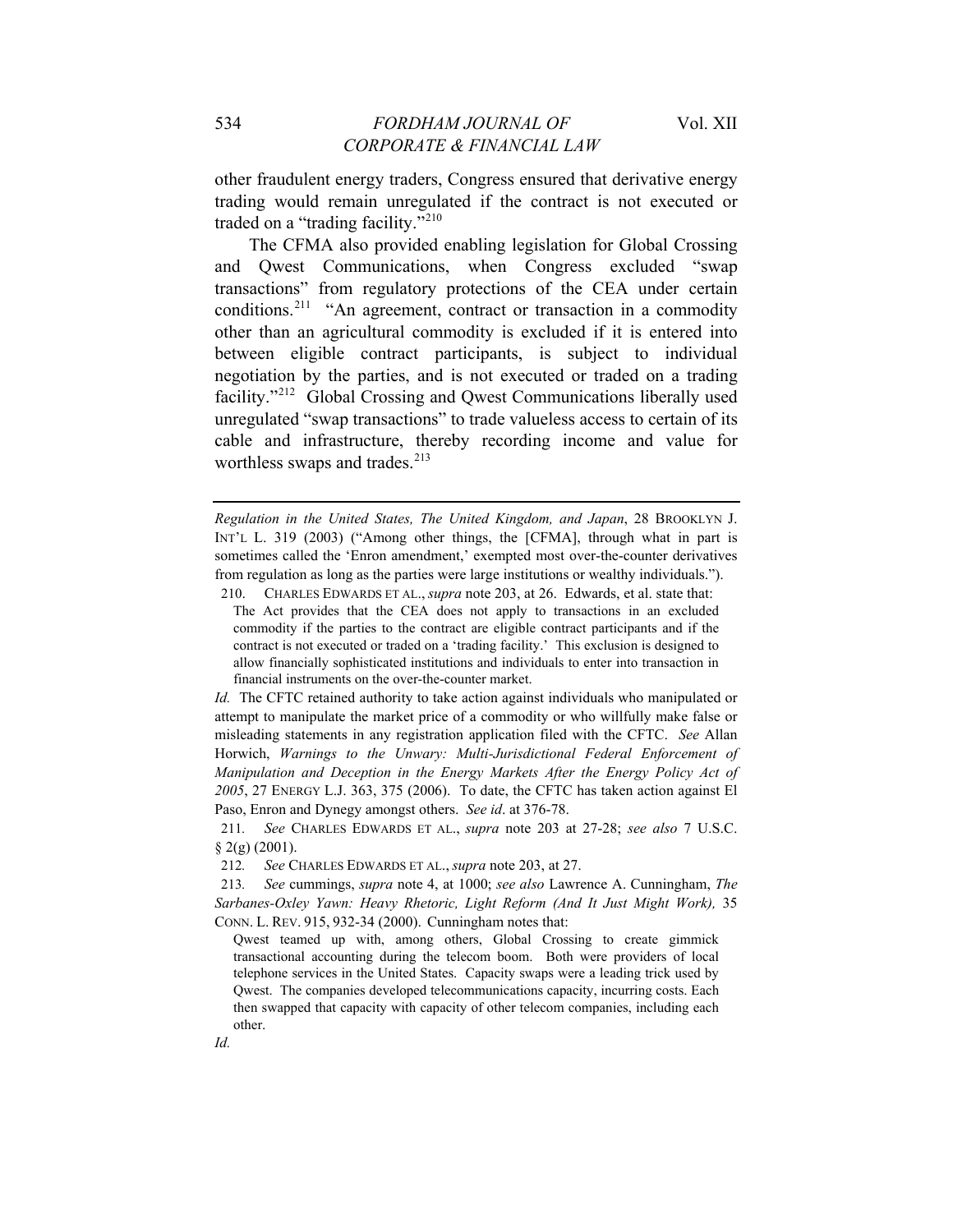#### *B. CFMA's Effect on Energy Industry and Economy*

Unregulated over-the-counter energy derivatives trading ended up being the primary culprit for Enron's massive deception against the U.S. investing public. "Enron used derivatives to mask balance-sheet problems."<sup>214</sup> In truth, Enron's deceit and subsequent revelations that rival energy traders used similar derivatives schemes in controversial transactions have prompted investors and shareholders to lose confidence in the largely unregulated energy trading sector, causing losses of more than \$200 billion in the total market value of a dozen energy companies over the past several years.<sup>215</sup> Massive market value was lost, shareholders lost billions, and numberless jobs disappeared, yet most of this damage could have been prevented: "Ms. Born [former Director of the CFTC], these days practicing law in Washington, [D.C.], says that if she had succeeded four years ago, regulators would have been more likely 'to detect misuse of derivatives by entities such as Enron." $216$ 

Most reports and commentators agree that Enron stunned corporate America and initiated the market crash of 2002, and that WorldCom and Global Crossing clarified that Enron was not one "bad apple" in a bushel of good, as corporate executives countrywide came under new fire.<sup>217</sup>

 The battery of corporate scandals during the past year is forcing an evolution in Mr. Bush's presidency. The Texas Republican rode into the White House as a philosophical heir to Ronald Reagan, promising tax cuts, less regulation and limited government. He embraced big business – raising more in campaign contributions than any American politician in history and filling several cabinet seats with chief executives. But circumstances (Enron Corp., WorldCom, Global Crossing Ltd.) are forcing Mr. Bush to sound more like Teddy Roosevelt, the progressive Republican president who took on corporate America a century ago . . . .

 Of course, this apparent metamorphosis goes only so far. Mr. Bush's administration is still decidedly friendly to business concerns and business executives. His heightened rhetoric seems designed at least in part to sound tough enough so he can defuse calls for new regulations.

<sup>214</sup>*. See* Schlesinger, *supra* note 137, at A1.

<sup>215</sup>*. Id.*

<sup>216</sup>*. Id.* at A1 ("But Mr. Greenspan still believes in the value of an unregulated derivatives market. Those instruments, he said in a speech in September [(2002)], 'have effectively spread losses from defaults by Enron, Global Crossing' and others, cushioning the blow to the economy.").

<sup>217</sup>*. See generally* Greg Hitt, *Bush Takes Cues From a Bull Moose: President Echoes Teddy Roosevelt's Tough Tone on Corporate Ethics, but Keeps Reaganite Faith*, WALL ST. J., July 8, 2002, at A4. Hitt reported in 2002: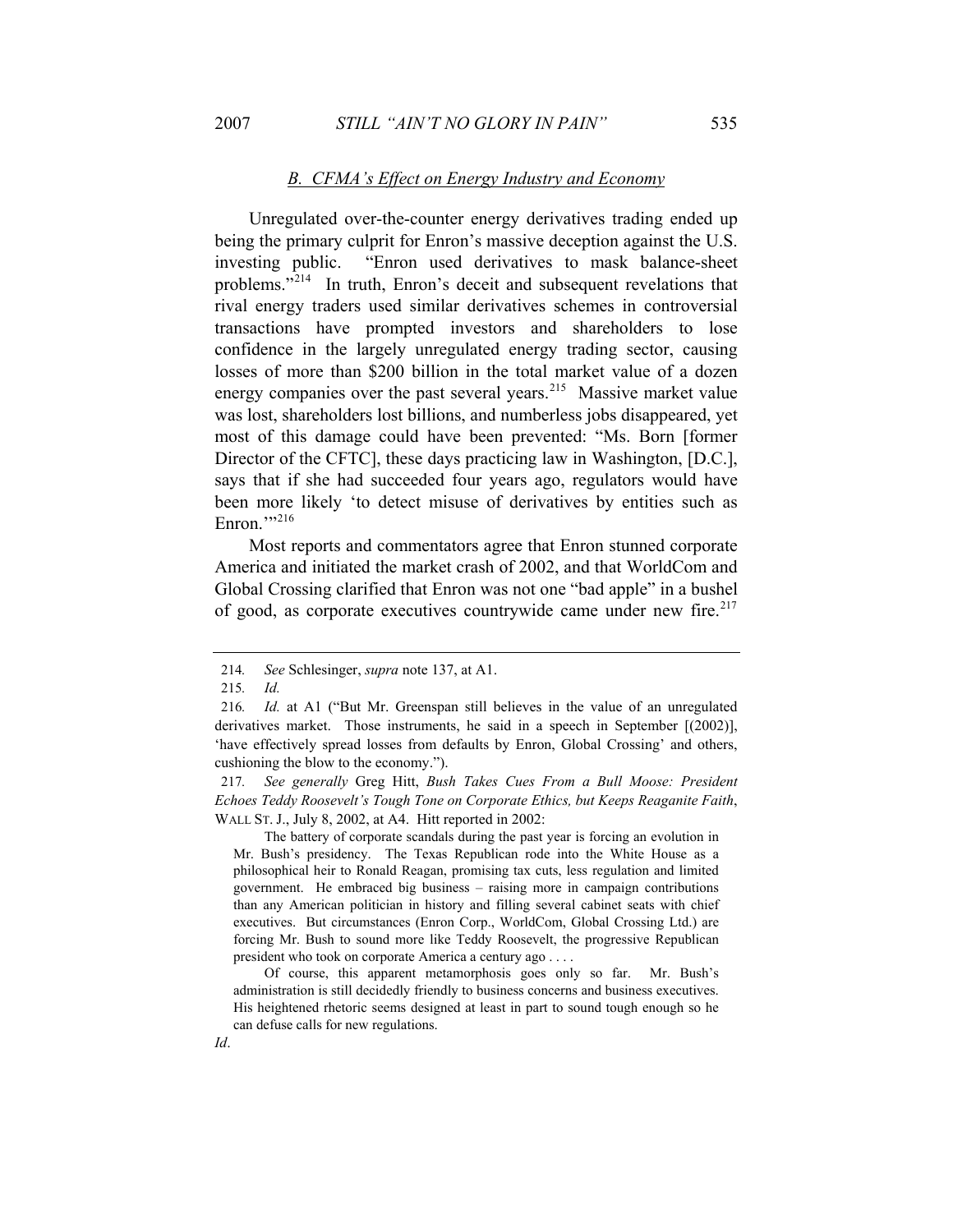Enron's fraud was the precursor to the market tumble of 2002. Furthermore, a deregulating Congress that imprudently passed the CFMA enabled Enron's fraud. Enron stood ready to take advantage of Congress's lapse in judgment—a lapse in judgment that failed to protect U.S. investors.<sup>218</sup>

# *C. Examination of Legislative History in Opposition to the CFMA*

The CFMA was passed in 2000 as part of an omnibus appropriations bill.<sup>219</sup> The Republican Congress has been accused of burying major commodity deregulation legislation in an appropriations bill that was introduced during "the chaotic days after the Supreme

 The company moved into commodities trading—gas in 1989, electrons in 1994, and bandwidth in 1999. The profits on the trades—of cubic feet of gas it didn't extract or burn, of kilowatt-hours it didn't generate, and of fiber-optic lines it didn't light—sent Enron's revenues soaring. The company extended its trading operation into pulp and paper, plastics and metals, too. Dynegy was interested in buying Enron mainly for what it saw as the company's 'crown jewel'—EnronOnline.

 EnronOnline's trading floor was a sophisticated dot-com, basically, engaged in commodity barter and arbitrage. It was a trading house, a mercantile exchange, a broker, and a part-time bank. But as such institutions sometimes do, it ended up writing new paper faster than it inspired new trust.

*Id*.

 In 2000, as part of the omnibus appropriations bill, Republicans included the Commodities Futures Trading Commission (CFTC) Modernization bill that deregulated energy trading. Specifically, the bill expanded and codified the CFTC decision to exempt energy contracts from oversight while also exempting online trading. According to the Wall Street Journal, this "provision was sometimes referred to by Capitol Hill staff as the 'Enron Point.'"

*Id*. (citations omitted).

<sup>218</sup>*. See* Mark Mills & Peter Huber, *Deregulation Will Survive Enron*, WALL ST. J., Dec. 6, 2001, at A20. Mills and Huber describe Enron's movement from a traditional energy provider to a sophisticated (and fraudulent) derivatives trading machine:

Enron got one thing right. New technology is dramatically changing the energy business, especially electricity. Unfortunately for its investors, the new technology isn't the one Enron championed.

In fact, Enron didn't champion energy technology at all. To be sure, it was once an energy company that pumped real gas to real customers. But Enron's genius, while it lasted, was to get out of the still-regulated market for energy and into the largely deregulated market for contracts.

<sup>219</sup>*. See* Richard A. Gephardt, *Drive to Deregulate: GOP Congress Paved the Way for Enron and Other Corporate Misdeeds*, Special Report, DEMOCRATIC POLICY COMMITTEE, July 11, 2002, at 8. Referring to enactment of the Commodity Futures Modernization Act, Representative Gephardt wrote: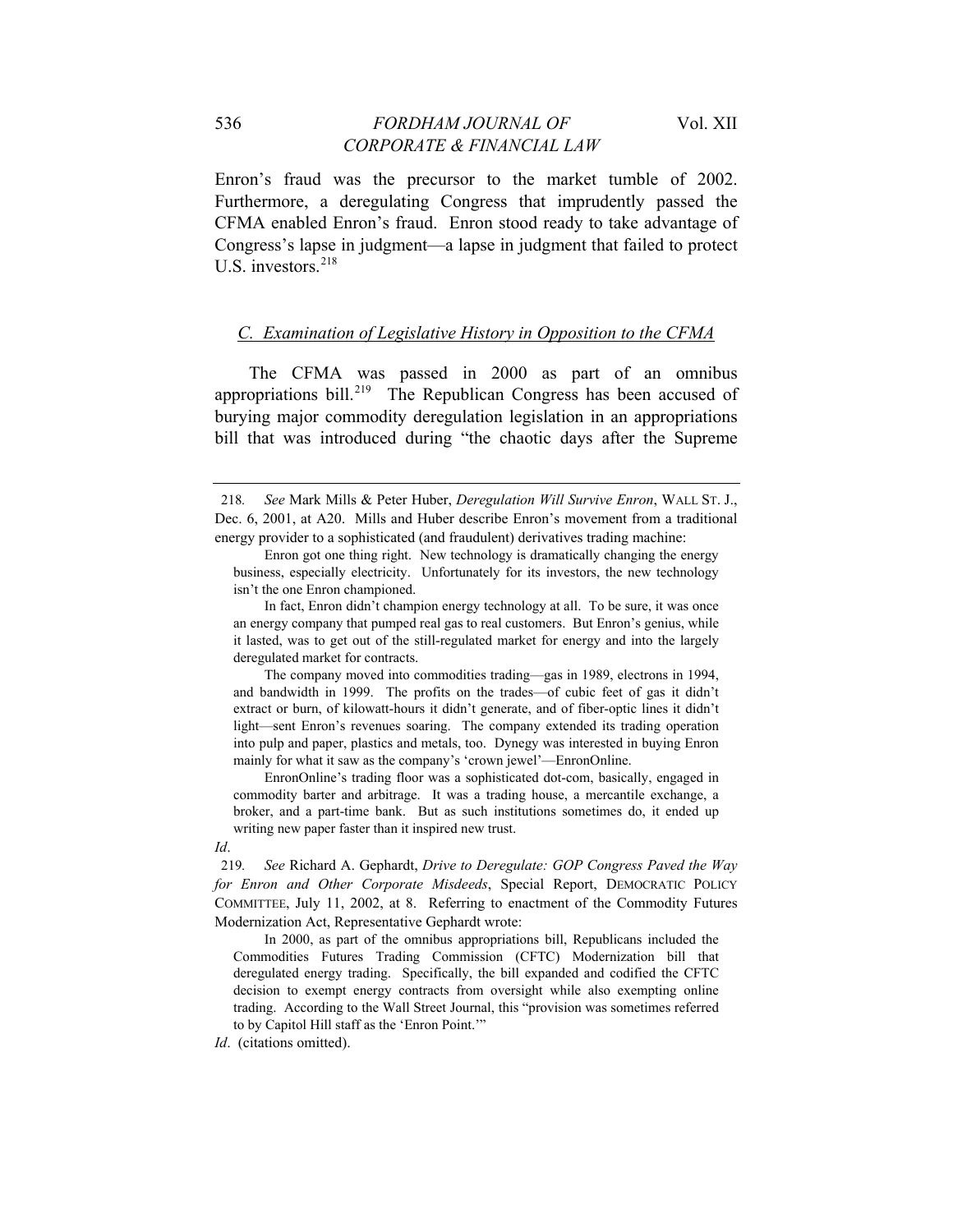Court issued its ruling sealing George W. Bush's victory in the disputed 2000 presidential election."<sup>220</sup> The legislative history of the CFMA certainly indicates that precious little debate was held prior to the passage of a federal legislation that made sweeping changes to the regulation of commodities trading, derivatives trading, and swap transactions.<sup>221</sup> The stated purpose of the CFMA was to:

> [R]eauthorize appropriations for the CFTC for five additional years and would reform the CEA in three primary ways. First, it would incorporate the unanimous recommendations of the President's Working Group . . . . Second, it would codify the regulatory relief proposal of the CFTC to ensure that futures exchanges are appropriately regulated and remain competitive. Third, this legislation would reform the Shad-Johnson jurisdictional accord, which sought to establish jurisdictional boundaries between the agencies and banned the trading of single stock futures 18 years ago. 222

The CFMA did so much more (and so much worse) than Congress had hoped and predicted. For instance, in the Senate Committee Report recommending passage of the CFMA, and in compliance with paragraph 11(b) of Rule XXVI of the Standing Rules of the Senate, the recommending committee issued the following evaluation of the impact of the CFMA:

> The entire futures industry in the United States would be directly affected by this legislation. Its impact would be one of lower cost both to the businesses and to the individuals in the futures markets due to the expanded market opportunities opened under the bill and the decrease in the cost of implementing the regulations under the legislation. As for the record keeping requirements under the bill, the records that futures exchanges are required to keep are less circumscribed and therefore the cost will be lower for the futures exchanges. This cost savings will result in lower transaction costs to individuals and businesses trading on the exchanges.

> The securities industry would likewise be affected as they would have new business opportunities opened to them with the repeal of the ban on single stock futures. Firms in the financial services business would experience a growth in opportunities as would individuals trading futures on these markets. Individuals and

<sup>220</sup>*. Id*. (citing Public Citizen, a public interest group).

<sup>221.</sup> S. REP. NO. 106-390 (2000).

<sup>222</sup>*. Id.* at 1-2.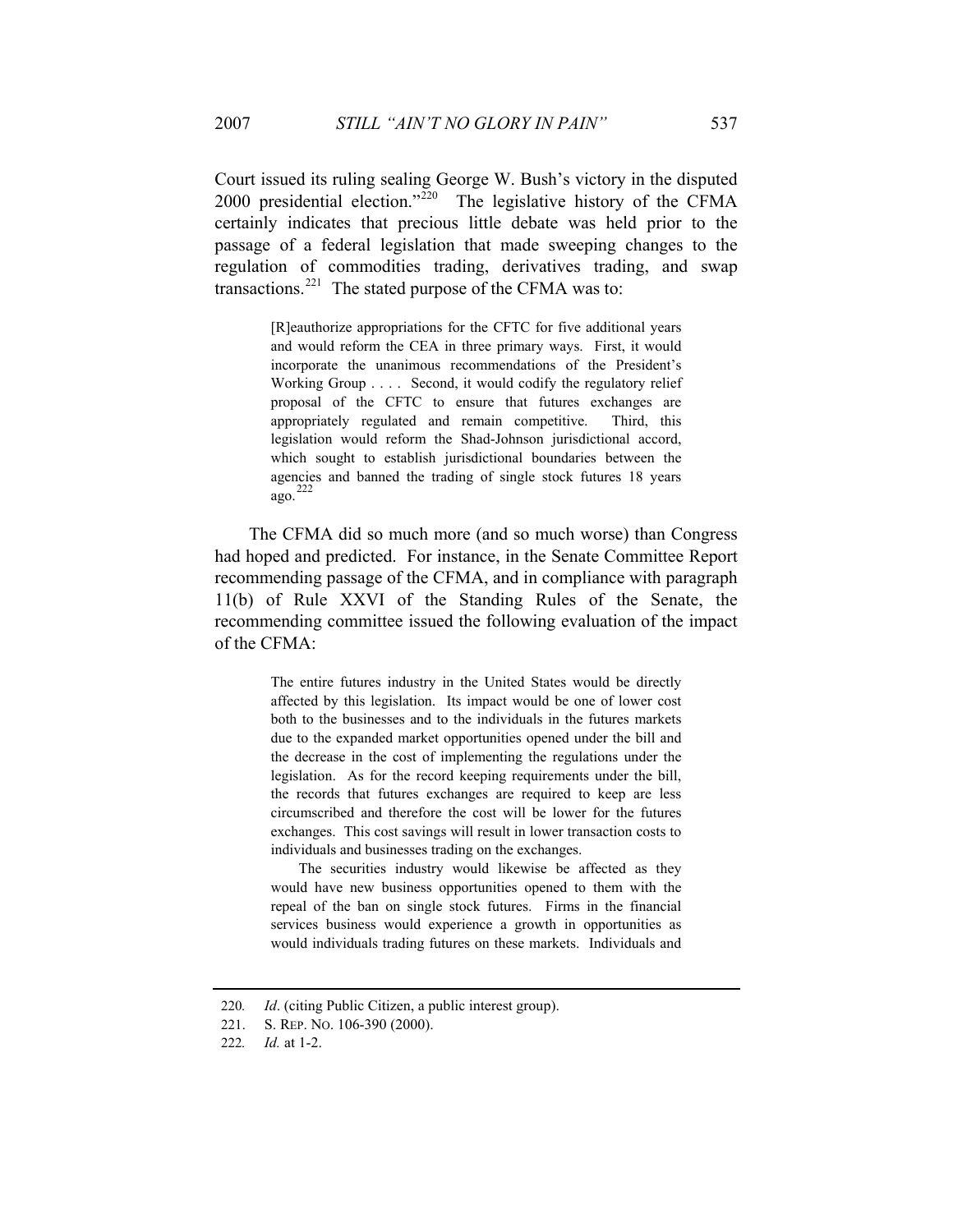businesses in the securities markets would be better situated to manage their risk.<sup>223</sup>

Clearly, the enacting Congress held a far brighter prediction for the positive impact the CFMA would have on the Nation's economy than it actually did. Enron's use of the CFMA to collapse the energy market and devastate the economy certainly blindsided this deregulating Congress.

#### V. PROPOSALS FOR RE-REGULATION

The picture of malfeasance painted above is certainly bleak and gloomy. Undoubtedly, the "deregulators" of the Revolution Congress believed that the corporate executives and industry insiders would behave in a fundamentally fair and honest fashion when given the reins to the most deregulated modern economy and industry in U.S. history. Unfortunately for the "deregulators," massive fraud, astonishing dishonesty and economic misfortune were the waiting rewards for hastily deregulating crucial U.S. industries.

Federal regulation in several sectors and industries must be returned in order to once again protect the U.S. consumer and investor. The Sarbanes-Oxley Act simply does not provide enough meaningful regulatory protections.<sup>224</sup>

# *A. Re-regulation Must Occur to Protect Investors and Ensure the Integrity of the Capital Markets*

# *1. The 1996 Telecommunications Act*

Repairing the damage done by the Telecommunications Act will be extremely difficult. As outlined above, because of severe miscalculations in technology growth and corporate desire for competitive entrance into the long distance telephone markets, Congress created a law that was and continues to be largely unworkable.<sup>225</sup> While

<sup>223</sup>*. Id.* at 16.

<sup>224</sup>*. See* cummings *supra* note 4, at 1059-64 ("In truth, SOX, which has been criticized as doing little more than attempting to assuage the conscience of U.S. investors, has accomplished little or nothing where investor protections are concerned.").

<sup>225</sup>*. See* Thomas G. Krattenmaker, *The Telecommunications Act of 1996*, 49 FED. COMM. L.J. 1, 34-49 (1996); s*ee also supra* notes 94-98 and accompanying text.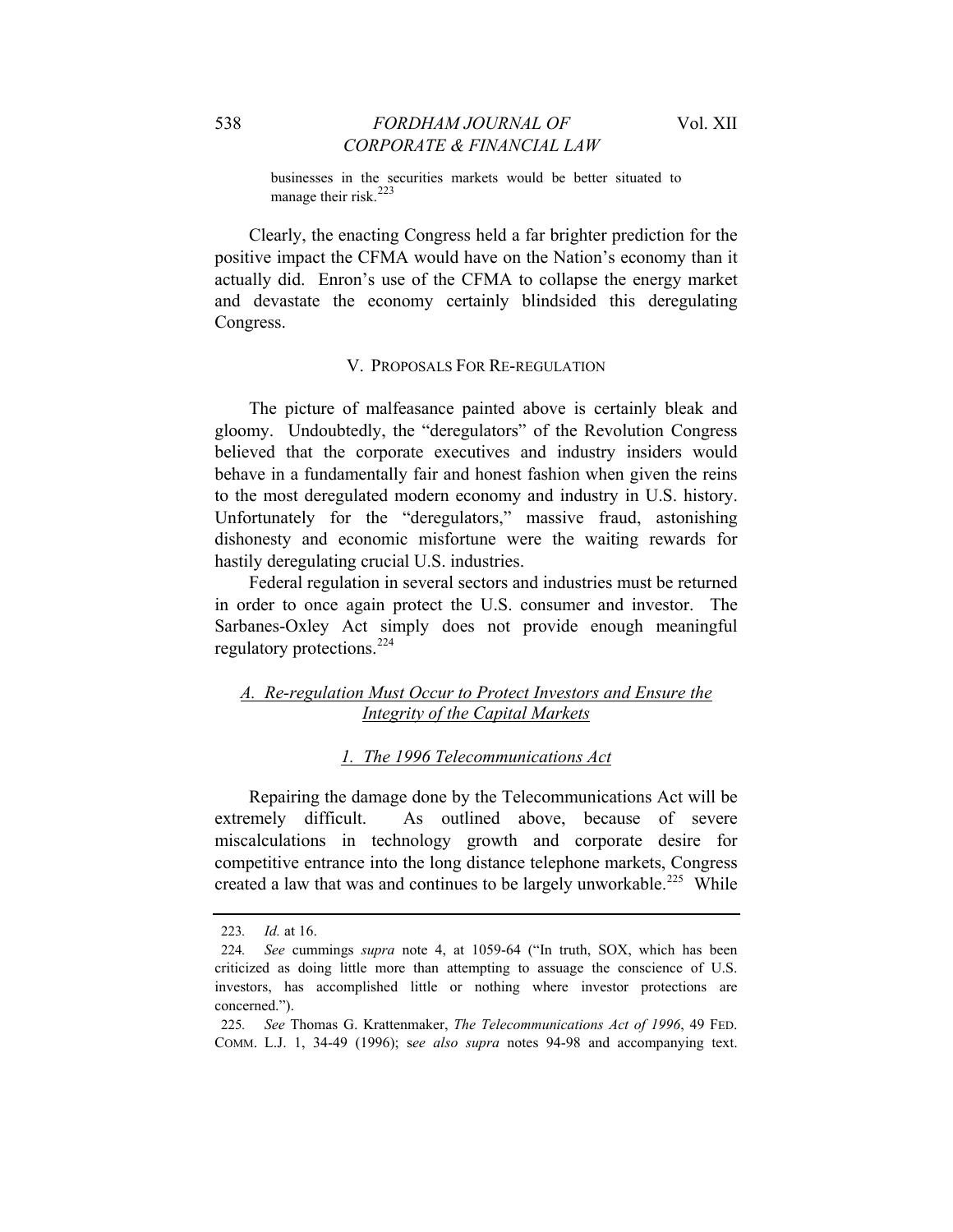complete repeal of the PSLRA is appropriate to mend the enormous problems in corporate governance,  $226$  simple repeal of the Telecommunications Act will not effectuate the necessary re-regulation that must occur in the telecom industry. Congress miscalculated when it deregulated a telecom industry where no competition existed in certain sectors, and competition would not emerge for a significant period of time. $227$ 

Many consumer advocates and economists believe that reregulation must occur before any further deregulation should be attempted, such that true competition is well established.<sup>228</sup> Professor Eli Noam, an economics professor at Columbia University, recognized that deregulation of the telecom industry led to unfortunate results.<sup>229</sup> Professor Noam has proposed that Congress "regulate today in order to deregulate tomorrow."<sup>230</sup> Noam believes that the best approach toward repairing the negative effect of the Telecommunications Act is to hope for an oligopoly and "seek replacement" of the Telecommunications Act with other ideas. $231$ 

Professor Krattenmaker, while providing a useful analysis of the Telecommunications Act shortly after it was enacted in 1996, proclaims the legislation to be good, bad and ugly—with the ugly component prominently displayed:

First, I think it is downright shameful to pretend to enact a procompetition policy, while continuing to preserve the worst features of our old spectrum allocation policies; while exacerbating the anticompetitive, antiefficiency effects of universal service policy; and while steadfastly refusing to ask (or require the FCC to ask) real questions about real competitive conditions in real markets. My objection is not simply to the inelegance or intellectual shallowness of these policies, but to the real harms they threaten to the goal of competition: serving consumers efficiently. No one of these failings is likely to cause 'pretend competitive' markets to perform badly, but in combination they may do much harm.

*Id*. at 48.

<sup>226</sup>*. See supra* notes 44-45 and accompanying text.

<sup>227</sup>*. See* Hancock, *supra* note 170, at 1C (quoting deregulation pioneer Alfred Kahn as criticizing Congress for initiating the Telecommunications Act without ensuring that "potentially effective competition" existed before it deregulated the telecom industry).

<sup>228</sup>*. See Lessons from 1996 Telecommunications Act: Deregulation Before Meaningful Competition Spells Consumer Disaster*, *supra* note 116, at 1; *see also* Eli Noam, *Regulating in Order to Deregulate*, FIN. TIMES, May 22, 2002, *available at* http://www.ft.com (last visited Mar. 14, 2007).

<sup>229</sup>*. See generally* Noam, *supra* note 228.

<sup>230</sup>*. See id.*

<sup>231</sup>*. See id.* In 2002, economist Eli Noam wrote:

The 1996 Telecom Act was built on the fundamental assumption that competitive markets will emerge. Today it seems the best we can hope for is an oligopoly. Given this and similar lessons, it is perhaps time to take a realistic look at the Act (and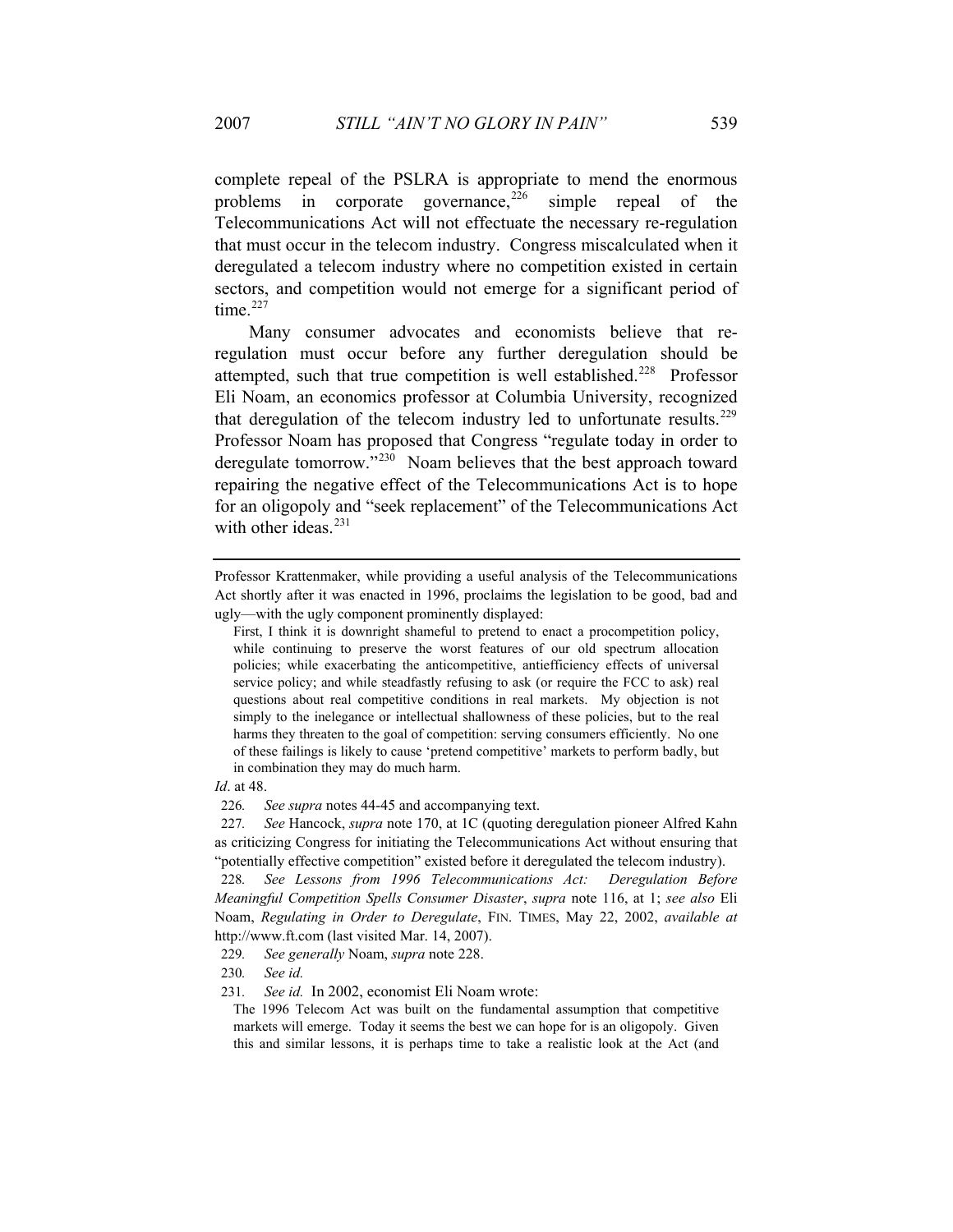If re-regulation is in fact the answer to the Telecommunications Act's failures, then several lessons have undoubtedly been learned, and must now be heeded when seeking re-regulation: (1) "unregulated monopolies (like the cable industry) abuse consumers"; (2) "effective competition can produce substantial benefits"; and (3) "regulators must force the monopolists to open their markets if consumers are ever to benefit from competition."<sup>232</sup>

With these lessons in mind, Congress should take immediate action and seek to enact common sense regulation that will repair the telecom industry, protect investors and employees involved in the telecom industry, and learn from its mistakes in seeking to deregulate industries prior to genuine competition being inevitable.

Several factors must be addressed when considering re-regulating the telecom industry: (a) the telecom industry is organized around two, non-competing networks (telephone and cable); (b) wire-to-wire competition has failed because the major industry players have consolidated and merged to continue control over core markets; (c) wireless technology, as of today, has failed to be able to compete for communications services; and (d) high speed Internet service is fast becoming its own "telecommunications product space," which must soon be regulated. $^{233}$ 

First, Congress must recognize and legislate with the understanding that telecommunications technology is converging.234 Citizens of the global economy are "witnessing a convergence of devices accompanied by a plethora of transmission paths. The telecommunications receiver is a radio, computer, television, telephone, VCR, and fax machine all rolled into one. We can get information to such devices by broadcast, microwave, satellite, tape or disk, copper wire, or optic fiber."<sup>235</sup>

Congress must legislate in a forward thinking manner, regulating telecom industries that require regulation and promoting competition in

similar laws elsewhere) and seek its replacement by other approaches. *Id.*

<sup>232</sup>*. See Lessons from 1996 Telecommunications Act: Deregulation Before Meaningful Competition Spells Consumer Disaster*, *supra* note 116; *see also* Eli Noam, *Too Weak To Compete*, FIN. TIMES, July 17, 2002, *available at* http://www.ft.com (last visited Mar. 14, 2007) ("A stench of scandal is hanging over the Telecommunications industry.").

<sup>233</sup>*. See Lessons From 1996 Telecommunications Act: Deregulation Before Meaningful Competition Spells Consumer Disaster*, *supra* note 116.

<sup>234</sup>*. See* Krattenmaker, *supra* note 225, at 6.

<sup>235</sup>*. Id*.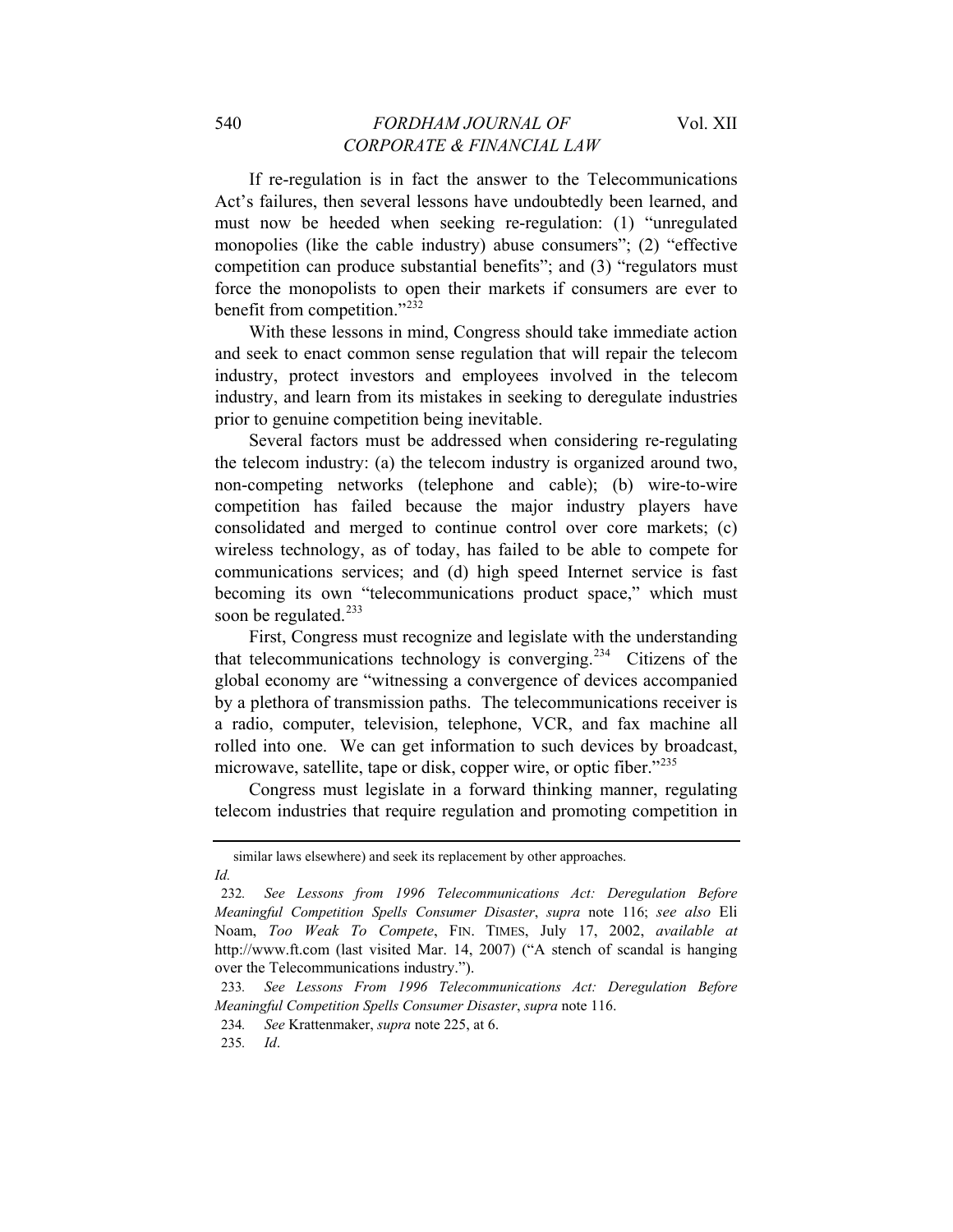telecom industries that allow such.<sup>236</sup> When the 1934 Telecommunications Act was passed, it likely seemed sensible to allow carefully regulated monopolies to provide telephone service, as only "one wire" was needed to go into each subscribing home. $237$ 

The cable industry, ostensibly deregulated in the 1990s with little positive attendant deregulatory results such as greater competition and lower costs to consumers, $238$  may well be an industry suited to the concept of a "natural monopoly."<sup>239</sup> Krattenmaker, when examining the Telecommunications Act, specifically in connection with the cable television provisions, contended:

> Here, too, I believe Congress labored mightily and brought forth a mouse. I think there is some, but not much reason to believe that cable can be provided competitively. Probably, it is a natural monopoly, so consumers are unlikely to be able to protect themselves by switching to another cable company in their neighborhood.<sup>240</sup>

As discussed above, the deregulation of cable television has failed

237*. See id*. at 5. Professor Krattenmaker explains:

 Thus, when Morse, Bell and Marconi invented the telegraph, telephone, and wireless transmitter, respectively, each pushed us further along a path already trod. What they added to the process of information transfer was the use of electrical energy to drive the system.

 All this was comparatively new when Congress wrote the Communications Act of 1934. Everything seemed much simpler then. Electronic communications moved through either the air or wires. The market for communications through wires was a natural monopoly—who ever heard of two communications wires going into the same house?—and so the telephone and telegraph (after which the monopolist AT&T was named) were to be regulated as common carriers.

*Id.* (citation omitted). Krattenmaker further explains that in many instances when a "natural monopoly" exists, it should be allowed to exist in a carefully regulated environment. *See id.* at 32-33. In other instances, removal of regulation in a monopolistic environment is appropriate when a market can logically permit viable competition for a consumer's business. *See id*.

 Perhaps, due to economies of scale and scope, it is cheaper to have just one telecommunications wire going into each and every home. If so, it might be wise to let one firm build and operate those wires (and their attendant switches and interconnection points) without being able to sell services to businesses and consumers (that is, without having the ability to prey in allied markets).

*Id*. at 32-33.

<sup>236</sup>*. See generally id*.

<sup>238</sup>*. See supra* notes 80-87 and accompanying text.

<sup>239</sup>*. See* Krattenmaker, *supra* note 225, at 34.

<sup>240</sup>*. Id*. (citation omitted).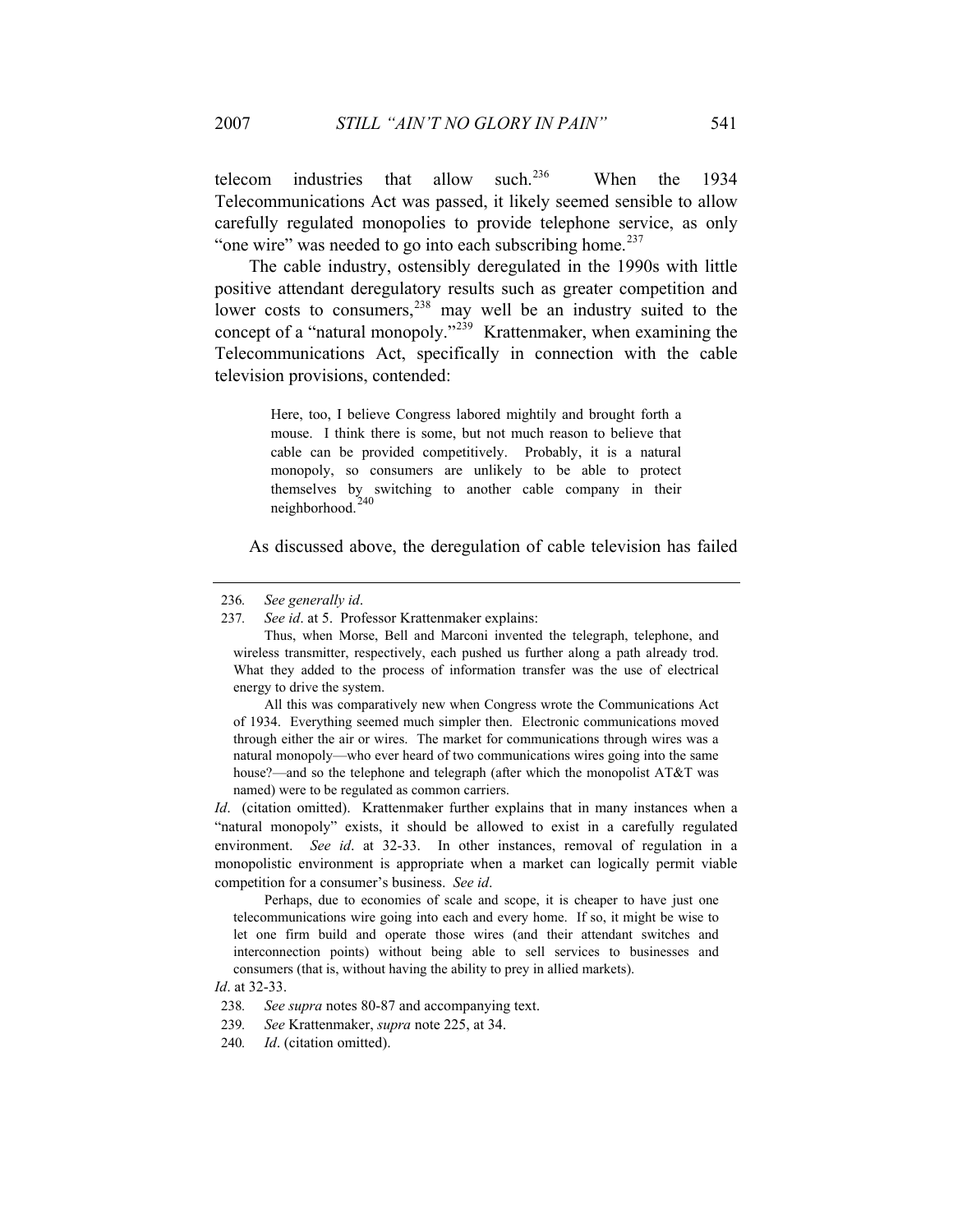in two major ways: competition has not followed and cable rates have ballooned.<sup>241</sup> A Denver, Colorado report indicates:

> In the Denver area, rates for expanded basic cable service have increased on average 43 percent since 1996 and 12 percent since 1999, according to numbers supplied by AT&T Broadband . . . .

> Competitive pricing was a key goal of the hard-fought Telecommunications Act. But the Consumers Unions says that hasn't happened, in part because cable companies have tried to edge out competitors like satellite television.

> The group, which bills itself as an unbiased consumer service, called on Congress to shift oversight of cable companies to local regulators, much like telephone companies.

> "When you look at the price hikes and the broken promises to compete, it is clear that there needs to be stricter public accountability in the cable industry," said Gene Kimmelman, director of Consumer Union's office in Washington.<sup>242</sup>

Congress needs to repair its cable television miscalculation by reregulating the industry; not by returning to the regulatory structure in place prior to the Telecommunications Act, but by imposing sensible new regulation in a way that the consumer and investor will once again be protected. Originally, the FCC imposed rate regulation upon cable television at Congress's direction, eschewing the traditional rate-ofreturn regulation<sup>243</sup> in favor of imposing "price caps"<sup>244</sup> on all cable systems.<sup>245</sup> The "imposition of price caps on cable systems rendered

*Id.*

<sup>241</sup>*. See supra* notes 121-35 and accompanying text; Laurie Kellman, *Cable TV Rates Far Outpace Inflation, Activists Report*, ROCKY MTN. NEWS, July 25, 2002, at 13B. This report shows that:

Cable rates have shot up far more than inflation despite government's effort to deregulate the telecommunications industry and foster competition, consumer and industry groups say. Consumer Union, which publishes Consumer Reports magazine, says rates have risen 45 percent since the 1996 passage of the Telecommunications Act, which ordered the deregulation of the cable industry.

<sup>242.</sup> Kellman, *supra* note 241, at 13B.

<sup>243.</sup> Rate-of-return regulation is in play when a government agency monitors all costs associated with the regulated industry and chooses an acceptable additional rate of return. *See* Krattenmaker, *supra* note 225, at 31.

<sup>244.</sup> Price caps are at play when a governmental agency, like the FCC, sets a limit or cap on the regulated firm's prices, prohibiting the company from charging a higher price than the cap. *See* Krattenmaker, *supra* note 225, at 3. A firm is, of course, free to lower prices below the cap as much as it wishes.

<sup>245</sup>*. See* Krattenmaker, *supra* note 225, at 31.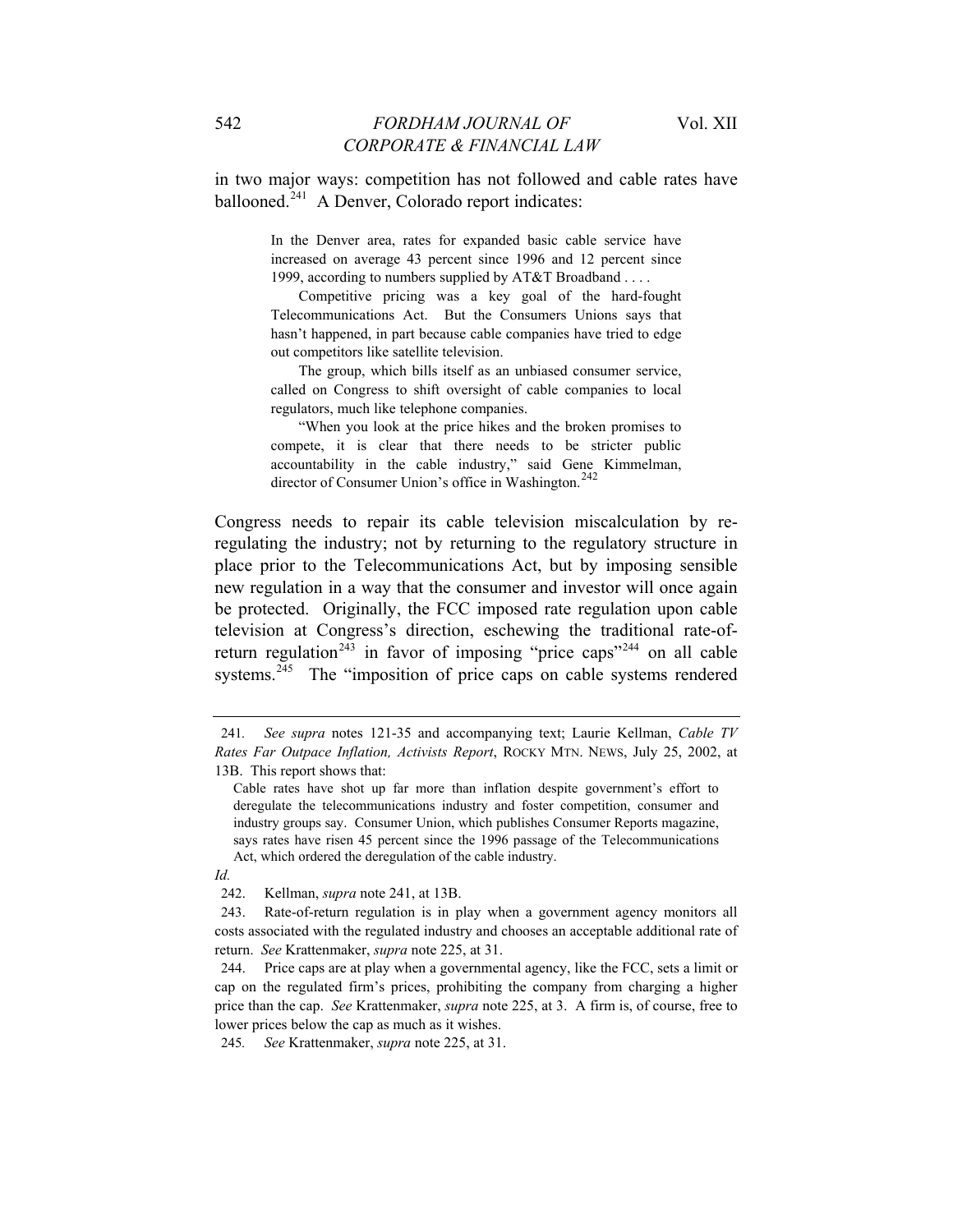them almost powerless to increase consumer satisfaction by offering subscribers better quality, albeit at a higher cost."<sup>246</sup> In enacting the Telecommunications Act and deregulating the industry by removing the price caps, Congress and proponents promised an increase in competition for the consumer's business in the cable industry, which would result in an increase in quality, customer service, and a muchhyped decrease in the costs related to subscribing to cable television.<sup>247</sup> These promised benefits have simply not come to pass.

Congress must consider re-regulating the cable television industry by imposing a new traditional rate-of-return regulation upon those monopolies currently running the industry. The past ten years have proven that, given the opportunity to compete and serve customers with better quality and lower price, the cable television companies hunkered down, refusing to compete or open their markets to competition, and have refused the opportunity to provide high quality at low costs by instead choosing the corporate chase of increasing revenue.<sup>248</sup> "It is most likely that running a telecommunications wire to the home is a natural monopoly and so one ought to concentrate on regulating that monopoly or mitigating its ill effects."<sup>249</sup>

In the period of the deregulation frenzy that followed the Revolution Congress, dozens of telecom companies, including telecom giant (and cable provider) Adelphia, used the stage to mislead investors, burn consumers, bury employees and devastate the economy.<sup>250</sup> The removal of important portions of federal oversight from the Telecommunications industry has proved destructive, harmful, and injurious to the average U.S. consumer, investor, and employee.

Additionally, Internet use, subscription, and growth were left largely unregulated by the Telecommunications Act. Congress must address this oversight in a fair and equitable manner by introducing new regulation into the Internet sector. Again, Internet connectivity, 75 percent of which is provided through cable modem, $^{251}$  bumps up against the category of a natural monopoly. Those industries that appear to be a natural monopoly need to be regulated by Congress through the imposition of some form of rate regulation. Otherwise, the monopolists

<sup>246</sup>*. Id*.

<sup>247</sup>*. See supra* notes 80-87 and accompanying text.

<sup>248</sup>*. See supra* notes 13-23 and accompanying text.

<sup>249</sup>*. See* Krattenmaker, *supra* note 225, at 35.

<sup>250</sup>*. See supra* notes 13-23 and accompanying text.

<sup>251</sup>*. See* Krattenmaker, *supra* note 225, at 34.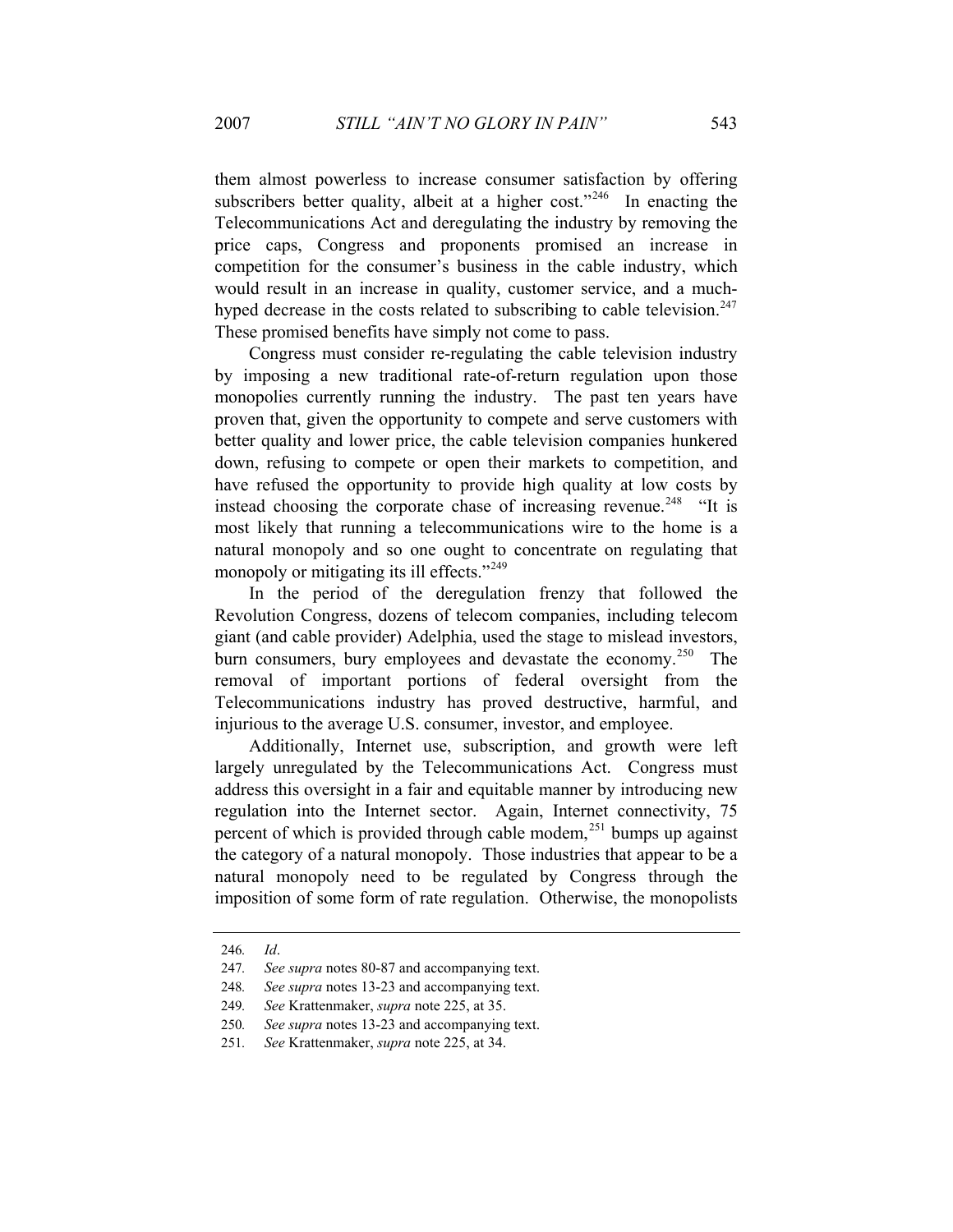will disadvantage the consumer, as was recognized and feared by opponents of the Telecommunications Act.<sup>252</sup>

Congressional action to repair the damage caused by the Telecommunications Act, and to begin to heal the wounds inflicted upon U.S. investors by the Revolution Congress, needs to focus clearly on reregulating various industries deregulated by that Congress.

# *2. The Commodities Futures Modernization Act*

As discussed at length above, Congress in 1998 greeted the overthe-counter derivatives trading concerns of CFTC director Brooksley Born with disdain.<sup>253</sup> Born's proposal to explore whether regulation was necessary for the over-the-counter derivatives trading market was met by a firestorm of disapproval.<sup>254</sup> Director Born worried and feared that "leaving the derivatives unregulated . . . carried huge risks."255 Determined to provide safe haven for investors and shareholders, Born and the CFTC published a "concept release" that raised questions as to the integrity of the over-the-counter derivatives trading market and the lack of federal regulation appurtenant thereto.<sup>256</sup> In hindsight, Director Born was right on track—worrying about the potential manipulation of the over-the-counter derivatives trading market—while the Congress that quashed Born was, once again, decidedly off track.

In light of the Enron debacle<sup>257</sup> followed by revelations of similar fraud at El Paso,<sup>258</sup> Dynegy<sup>259</sup> and Halliburton,<sup>260</sup> and in light of the

<sup>252</sup>*. See supra* Part III.C.

<sup>253</sup>*. See supra* notes 197, 208 and accompanying text.

<sup>254</sup>*. See* Schlesinger, *supra* note 137, at A1.

<sup>255</sup>*. Id*.

<sup>256</sup>*. Id*.

<sup>257</sup>*. See supra* Part V.A; *Enron's Links to Bush Team Raise Questions*, CNN.com, http://www.cnn.com/2002/US/01/11/enron.facts/index.html. This report mentions that:

Facing a possible conflict of interest, Attorney General John Ashcroft and a top aide withdrew . . . from any connection to the Enron criminal investigation, a move that came on the same day the White House revealed contacts between two Cabinet secretaries and the company's chairman before the giant energy corporation filed for bankruptcy last year.

*Id.*

<sup>258</sup>*. See El Paso Corp., California Settle*, WASH. POST, June 27, 2003, at E02. The POST reports:

El Paso Corp., owner of the biggest U.S. natural gas pipeline system, reached a \$ 1.6 billion settlement with California, which said the company manipulated natural gas prices in 2000 and 2001. The deal calls for El Paso, which admitted no wrongdoing,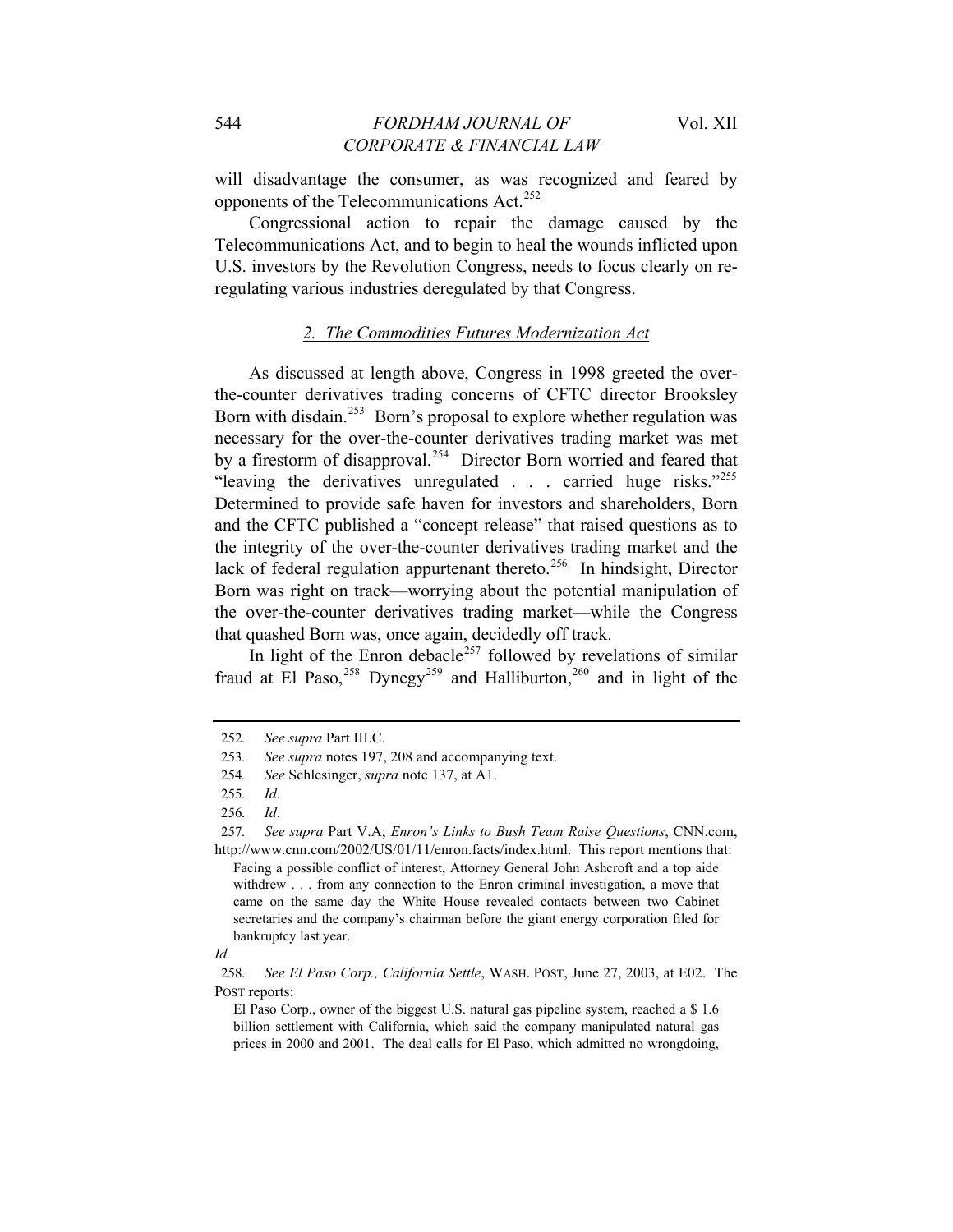to pay \$ 78.6 million upon signing. Among other things, El Paso will pay \$45 million a year for 20 years.

*Id.*; Neela Banerjee, *Ex-Executive Of El Paso Is Indicted Over Gas Data*, N.Y. TIMES, Dec. 5, 2002, at C3 ("A former vice president of the El Paso Corporation, the country's largest natural gas pipeline company, has been indicted in Houston on charges of falsely reporting 48 gas trades last year, according to a statement released yesterday by federal prosecutors."); David Barboza, *Suit in Texas Says El Paso Contrived Energy Trades*, N.Y. TIMES, Nov. 22, 2002, at C3 ("The lawsuit, filed by Oscar S. Wyatt Jr., one of El Paso's largest shareholders, says the company engaged in what are commonly referred to as wash trades to drive up the value of El Paso's stake in a new online trading platform called the Intercontinental Exchange."); Nancy Rivera Brooks, *Former El Paso Trader Indicted; The Executive is Charged with Reporting Phony Natural Gas Trades to Boost Prices and Profit*, L.A. TIMES, Dec. 5, 2002, at 1 ("A former El Paso Corp. energy trader was indicted for allegedly reporting fictitious natural gas transactions to an industry publication in an effort to boost prices and company profit."); Chip Cummins, *Leading the News: El Paso Ex-Trader Indicted Over Energy Reports*, WALL ST. J., Dec. 5, 2002, at A3; Dow Jones, *Business Brief*—*El Paso Corp.: Former Trader of Natural Gas Pleads Not Guilty to Charges*, WALL ST. J., Dec. 10, 2002, at A14; Russell Gold, *El Paso Corp. to Pay \$20 Million in Settlement*—*CFTC Is Still Investigating 25 Other Energy Firms In Price-Fixing Probe*, WALL ST. J., Mar. 27, 2003, at C3. The Journal reported that:

El Paso and California officials agreed to a proposed settlement to resolve allegations the company withheld substantial natural-gas capacity, driving up prices and contributing to the state's energy crisis. The company will pay \$100 million in cash and \$125 million in stock immediately as part of a settlement package valued at about \$1.1 billion.

*Id.*; Reuters, *Feds Allege Pricing Conspiracy at El Paso Corp.; Prosecutor Says Bogus Gas Trades Reported for Publication Involved Several Employees*, L.A. TIMES, Jan. 14, 2003, at 3.

259*. See Ex-Dynegy Execs Plead Guilty*, CNN Money, http://money.cnn.com/2003/08/05/news/companies/dynegy.reut/index.htm ("Two former executives at energy company Dynegy Inc. pleaded guilty Tuesday [(Aug. 5, 2003)] to one count of conspiracy to commit securities fraud in a 2001 scheme dubbed "Project Alpha" to burnish the company's finances.").

260*. See SEC Launches Probe Into Halliburton's Accounting*, Dallas Bus. J., May 29, 2002, http://dallas.bizjournals.com/dallas/stories/2002/05/27/daily13.html. The Dallas Business Journal reported that:

The Securities and Exchange Commission has launched a preliminary investigation of Halliburton Co's accounting treatment of cost overruns on construction jobs. The Dallas-based oil services giant, which was headed by Vice President Dick Cheney from 1995 to August 2000, said in a press release late Tuesday that it expects to receive a formal request for documents or a subpoena in the next few days.

*Id.*; *Cheney May Still Have Halliburton Ties*, CNN Money, Sept. 25, 2003, *available at*  http://money.cnn.com/2003/09/25/news/companies/cheney ("A congressional report concludes that, under federal ethics standards, Vice President Dick Cheney still has financial interest in Halliburton, the energy services company he used to run.").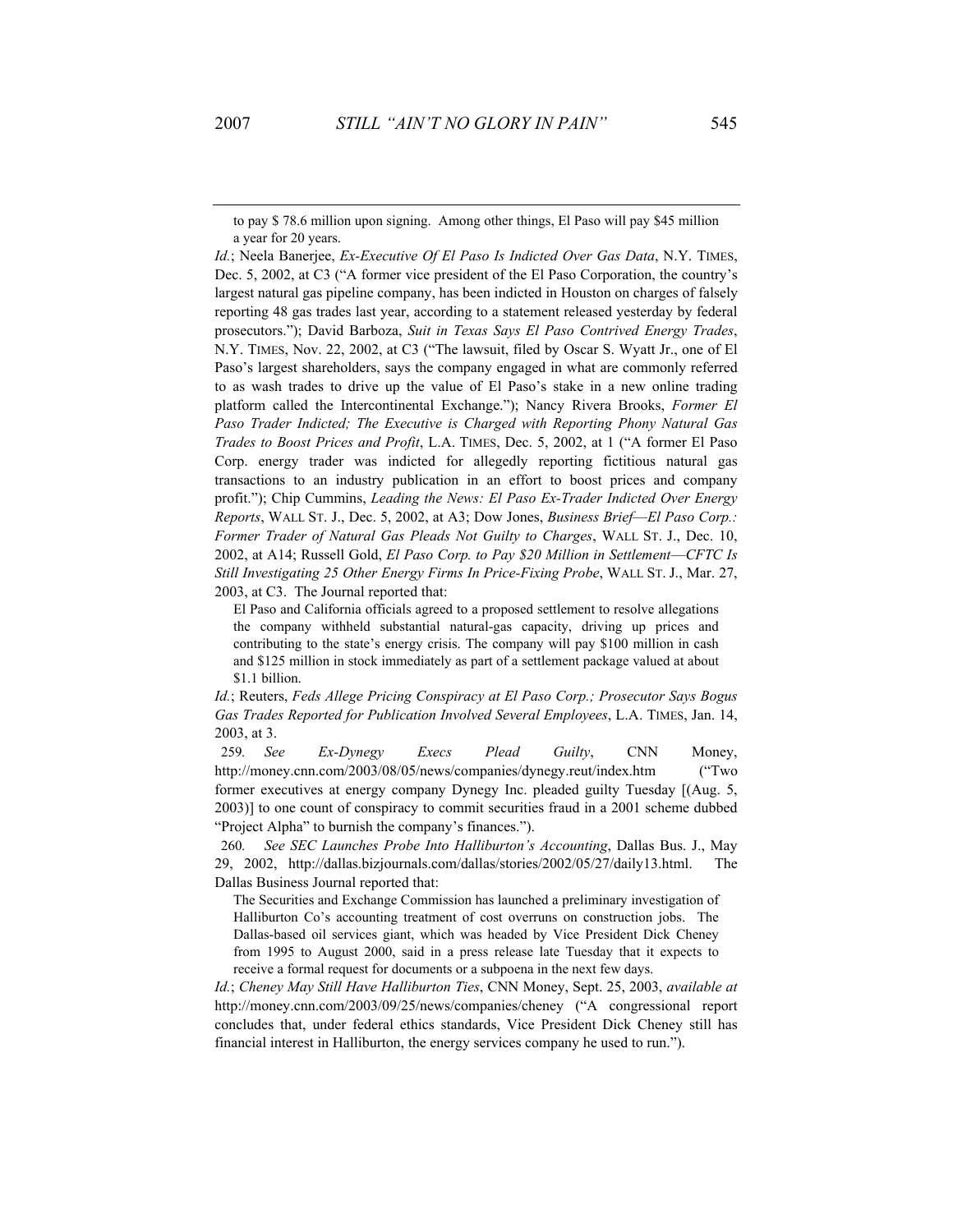frontal assault upon shareholders and employees of energy companies particularly those trading in over-the-counter derivative markets—one legacy of the CFMA will be the market crash of 2002. Congress must correct the mistakes that it made in 1998 and 2000 when it refused to provide direct regulation over the same market that enabled Enron to run amok: Congress must strengthen regulation of the over-the-counter derivative and futures trading markets.

The CFTC is currently in place and regulates the trading of commodities and futures in various markets with care and caution. The private trading of commodities between select corporations that effectuate such trading "off market" must now come within the grasp of the CFTC and federal oversight. When the 106th Congress enacted the CFMA, it granted a free regulatory pass to corporations engaging in "off-exchange principal-to-principal transactions between sophisticated and wealthy investors that fall within the statutory concept of eligible contract participants ("ECPs"), consisting of institutional and highly accredited customers. ECPs include financial institutions, insurance companies, registered investment companies; corporations, partnerships, trusts, and other entities having . . . assets exceeding \$10,000,000 ...."<sup>261</sup> Further, the CFMA essentially "abolished the former contract market monopoly for commodities futures and options contracts, which prohibited the trading of those contracts other than on an organized exchange. The Act thus permits for the first time over-the-counter markets for commodities futures and options."<sup>262</sup>

Passage of the CFMA also allowed Congress to carefully and particularly refuse to regulate the over-the-counter derivatives trading market, despite pleas and warnings from the Director of the CFTC, by safely removing from regulation futures and commodity option transactions that are "traded on an unregulated exchange or in an

<sup>261</sup>*. See* HAZEN & RATNER, *supra* note 196, at 96.

<sup>262</sup>*. Id*.; *see also* Frank Partnoy, *Lessons From Enron, How Did Corporate and Securities Laws Fail? A Revisionist View of Enron and the Sudden Death of "May"*, 48 VILL. L. REV. 1245, 1264 (2003). Professor Partnoy explains that:

<sup>[</sup>T]he regulatory exemptions applicable to certain types of derivatives (e.g., the Commodity Futures Modernization Act) and the limited disclosure requirements associated with accounting pronouncements related to derivatives . . . will continue to permit companies to avoid disclosure even in the face of market pressure. There has not been much pressure since Enron's collapse to reverse the CFMA exemptions for OTC derivatives.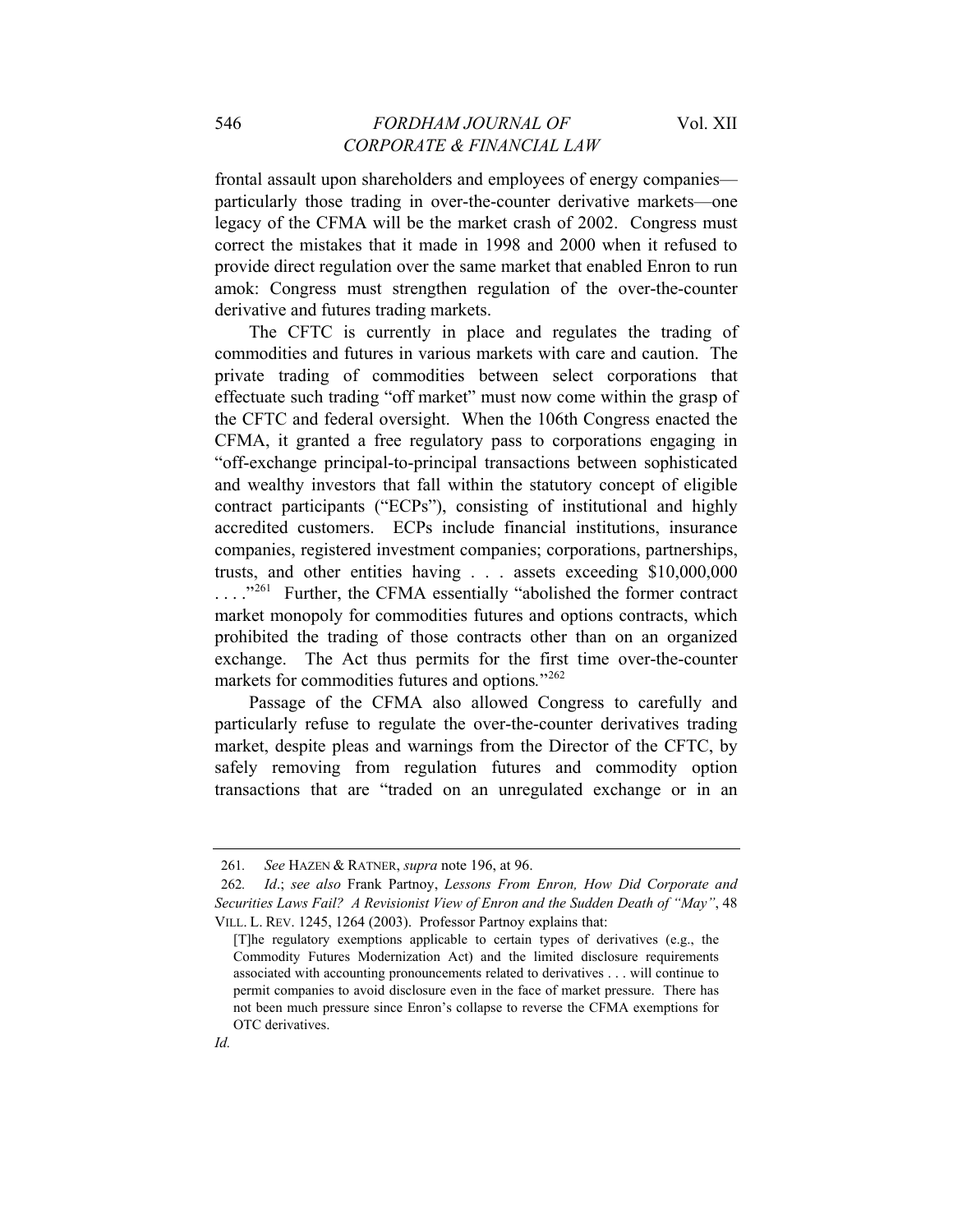unregulated OTC transaction."<sup>263</sup> Congress ensured that derivative energy trading would remain unregulated if the contract is not executed or traded on a "trading facility," further protecting Enron and a dozen other fraudulent energy traders.<sup>264</sup>

Congress, through the CFMA, also provided enabling legislation for Global Crossing and Qwest Communications by excluding "swap transactions" executed under certain conditions from regulatory protections of the CEA.<sup>265</sup> "An agreement, contract or transaction in a commodity other than an agricultural commodity is excluded if it is entered into between eligible contract participants, is subject to individual negotiation by the parties, and is not executed or traded on a trading facility."266 Global Crossing and Qwest Communications liberally used unregulated "swap transactions" to trade valueless access to certain parts of its cable and infrastructure, thereby recording income and value for worthless swaps and trades. $267$ 

Congress must simply grant the CFTC regulatory oversight of those markets it specifically excluded when enacting the CFMA. Offexchange principal-to-principal ("ECP") transactions between sophisticated or wealthy investors must now face governmental

<sup>263</sup>*. See* CHARLES EDWARDS ET AL., *supra* note 203, at 27.

<sup>264</sup>*. See id*. at 26. Scholars argue that deregulation of derivatives trading led to Enron's collapse and warn that re-regulation of the non-securities derivatives markets are in order. *See* Hazen, *supra* note 195, at 440. Professor Hazen reminds that:

Some of the securities law re-regulation [Sarbanes-Oxley] may well be an overreaction to events in the news. On the other hand, it seems more likely that this was a necessary wake-up call and that a similar reaction is warranted with respect to the non-securities derivatives markets . . . . Lest we forget, one of the major corporate failures was Enron, which resulted not only from aggressive accounting practices that were addressed by the Sarbanes-Oxley Act, but also Enron's heavy involvement in derivatives transactions.

*The deregulation of the non-securities derivatives markets leaves gaps that may provide openings for additional failures*. It would be wise to reconsider the deregulation of the non-securities derivatives markets before having to reactivate reregulation in the wake of new major scandals. There would be obvious opposition to re-regulation of the derivatives markets from those observers and commentators who generally favor free unregulated markets.

*Id*. (emphasis added); *see also* Partnoy, *supra* note 200, at 32 ("Congress also must decide whether, after ten years of steady deregulation, the post-Enron derivatives markets should remain exempt from the regulation that covers all other investment contracts. In my view, the answer is no.").

<sup>265</sup>*. See* CHARLES EDWARDS ET AL., *supra* note 203, at 27.

<sup>266</sup>*. Id*.

<sup>267</sup>*. See supra* notes 211-12 and accompanying text.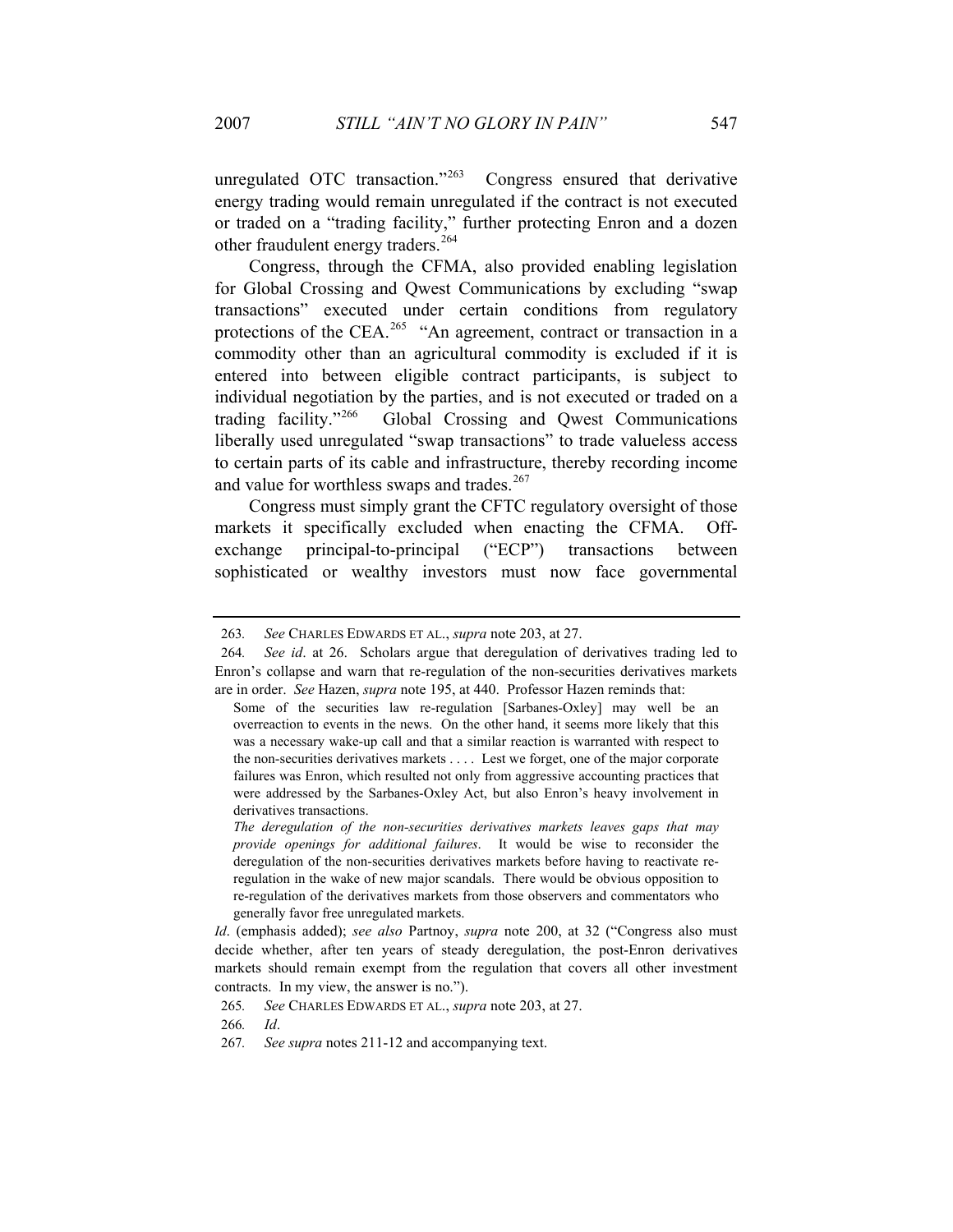regulation. Over-the-counter trading of commodities, like energy or futures and derivatives, particularly those not executed or traded on a trading facility, must be confronted with oversight and CFTC regulation. New regulation will quell the chaos visited upon the U.S. capital markets by Enron and the host of other corporate energy criminals. Such regulations will eventually allow the confidence of investors to return, and once again believe in the integrity of those that govern U.S. corporations.

Establishing dozens of accounting oversight boards simply does not address the primary evil of the Enron/Dynegy/Halliburton/El Paso problem—that of dangerous, unregulated trading of commodities in over-the-counter derivative transactions. Sarbanes-Oxley simply does not fully address or resolve the issues and deceptions perpetrated by the corporate criminals responsible for the crash of 2002.

#### VI. CONCLUSION

Today, despite improvement in a few key economic areas, deep wounds still remain from the market crash of 2002.

> The Revolution Congress's clarion call of 'deregulation' and reform that accompanied the revolution class into power in 1995 is nothing now if not a faint reminder of the abject failure of most of the 104th Congress's deregulatory efforts. A stark token of the 104th's efforts are: a telecommunications industry in chaos; collapsed U.S. capital markets that continue to struggle to right themselves, despite five years of Administration calls that all is well; a derivatives trading industry that enabled the greatest corporate collapse in U.S. history; disbelieving investors with no confidence in corporate executives; disenfranchised U.S. employees; a jobless rate that refuses to decline; and, absent the tragic distraction of 9/11, a complete joylessness in corporate, blue collar, and inner-city America.

> Despite quick passage of the weak Sarbanes-Oxley Act, despite a war effort—that has traditionally been a harbinger of better economic times, despite continued assurance by politicians that the economy is improving, and despite the arrest and jailing of several of the corporate criminals implicated in the crash of 2002, things simply are still amiss. 1990s deregulation must be deserted. The PSLRA has failed to protect anyone, other than corporate misfeasors. The Telecommunications Act has failed to provide competition, jobs, and the promised economic upsurge. The CFMA, in a costly refusal to regulate has given the U.S. investor 'Enron' as a common curse word for corporate excess and all that is wrong with current protections for corporations.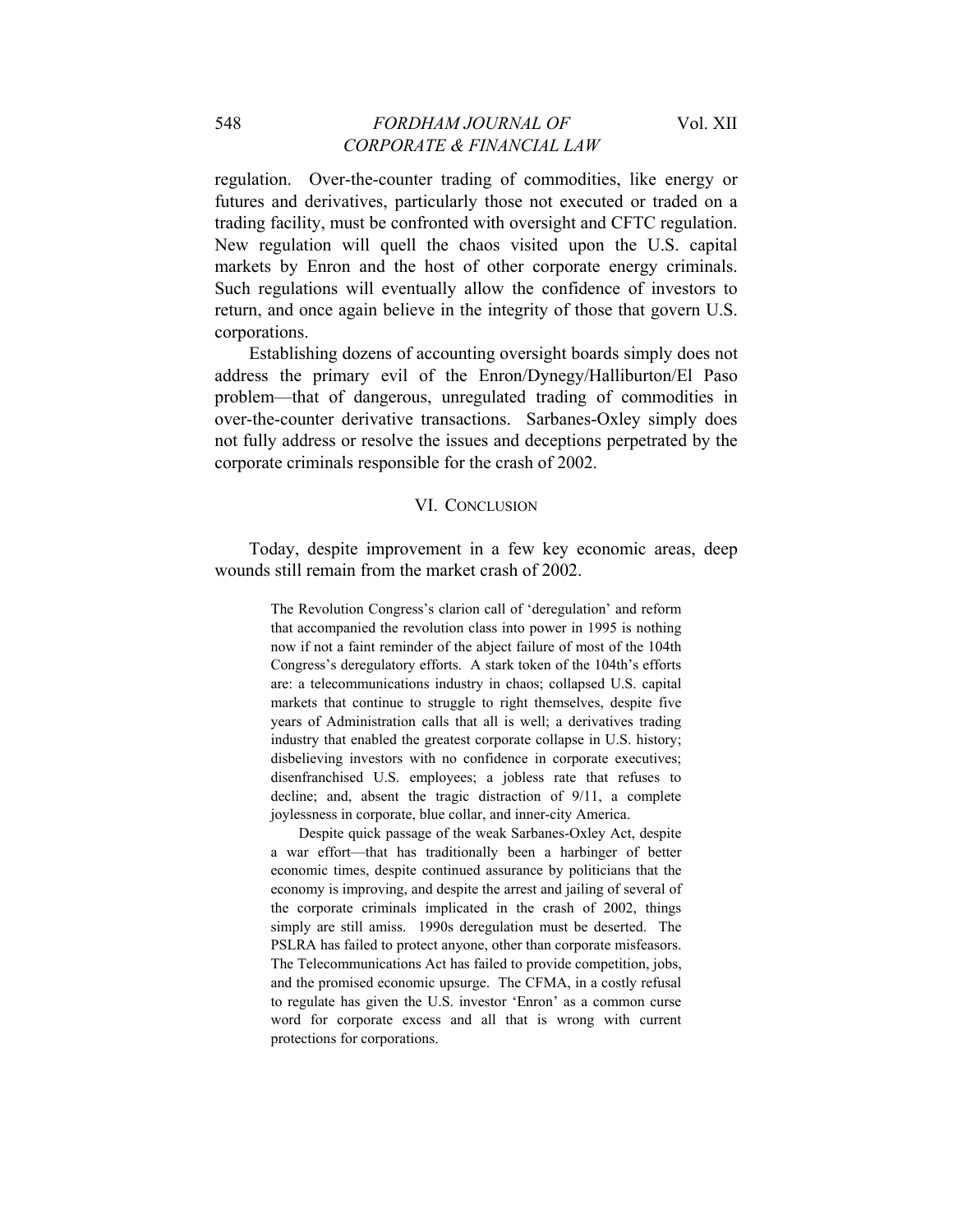The regulations that were abandoned a decade ago need to be returned to the citizens of the United States. The PSLRA must be rejected, so that private investors once again can wield a realistic sword of an impending class action against offending and offensive corporate executives. Certain of the repealed regulations under the Telecommunications Act must be returned—so that true competition can be generated between those monopolists in the industry—before any dream of true deregulation can be entertained. The commodity derivatives trading industry, particularly derivatives trading amongst private parties, must come under new regulation imposed through the Commodity Futures Trading Commission. Perhaps then will the pain of the market collapse of 2002 be averted in the future.<sup>268</sup>

The deregulatory failures of the 1990s teaches that when corporate interests, business lobbyists and Wall Street insiders aggressively press the agenda to deregulate, whether it be telecommunications, plaintiff securities lawsuits or commodities trading, disappointing if not disastrous consequences can follow. Congress and the executive would do well to remember that it was corporate insiders, not consumer advocates or investor protectionists that pushed aggressively for deregulation of the telecom industry, deregulation of the futures and derivatives trading markets and fought to make it more difficult for plaintiff's to bring lawsuits against corporate miscreants.

As this article goes to press, corporate interests, lobbyists and Wall Street insiders are, once again, mounting a forceful campaign to deregulate important areas that serve to protect investors and consumers.<sup>269</sup> Sarbanes-Oxley protections, just four years old, are

<sup>268.</sup> cummings, *supra* note 4, at 1071-72.

<sup>269.</sup> *See* Stephen Labaton, *Bush Aides and Business Meet on Shift in Regulation*, N.Y. TIMES, Mar. 13, 2007, *available at* http://www.nytimes.com/2007/03/13/business /13regulate.html?ex=1331438400&en=6f5279b249d1ca27&ei=5088&partner=rssnyt& emc=rss. The New York Times reports that:

Bush administration officials began a series of high-level discussions . . . with top executives from Wall Street, corporations and the major accounting firms . . . . [T]he executives have urged the rollback of laws passed in the wake of the Enron and WorldCom scandals as well as limits to liability from . . . shareholder lawsuits.

*Id*.; *see also* Kara Scannell, *Proposals Seek to Boost Allure of U.S. Market: Private Panel Urges Revamp of SEC, End to Earnings Guidance*, WALL ST. J., Mar. 12, 2007, at A1; Editorial, *Business Leaders, Washington Aim to Fix Wall Street's Ailment*, WALL ST. J., Mar. 10-11, 2007, at A2 ("Regulation and private litigation are steering companies away from the U.S., prompting the U.S. to lose its prominence as the financial capital of the world."); Deborah Solomon, *Regulators' Hedge-Fund Aproach: Hands Off*, WALL ST. J., Feb. 23, 2007, at C1 ("The group decided against calling for more hedge-fund disclosure. That is a shift from 1999, when the group—then under the